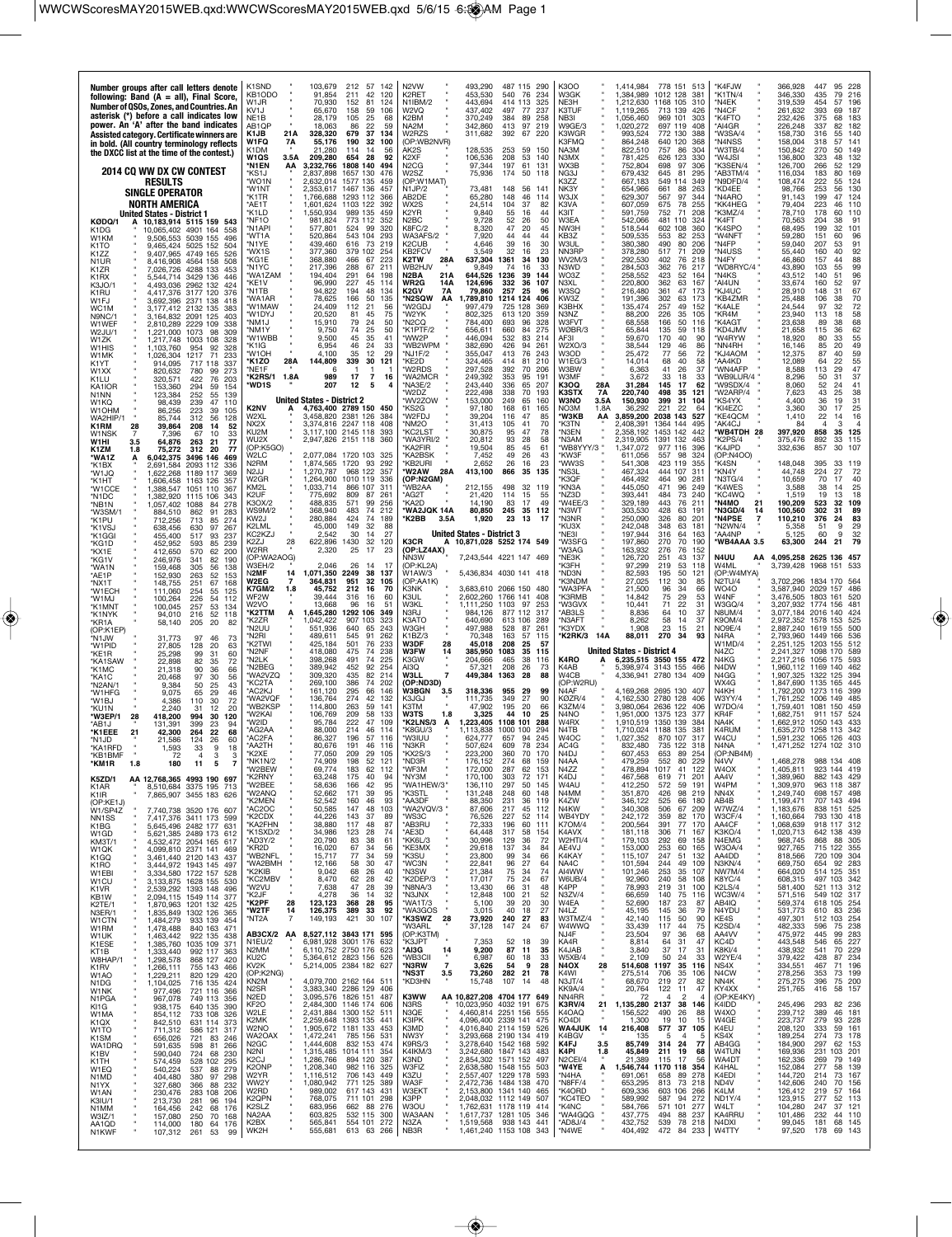| K4WW<br>92,443<br>209<br>55 114<br>KY4P<br>90,922<br>199<br>50<br>119<br>N4MIK<br>76,112<br>207<br>37<br>105<br>W1BO/4<br>64,236<br>167<br>51<br>108<br>KE4KY<br>63,024<br>216<br>22<br>79<br>NR4C<br>61.560<br>166<br>46<br>106<br>N4XYZ<br>60,450<br>164<br>48<br>102<br>KK4EIR<br>58,464<br>131<br>62<br>106<br>W4ATL<br>55,125<br>162<br>36<br>89<br>N4FX<br>30<br>79<br>36,515<br>139<br>K1ZZI/4<br>34,675<br>129<br>23<br>72<br>79<br>W9IL/4<br>34,086<br>109<br>35<br>WA2BCK/4<br>30,969<br>103<br>39<br>72<br>77<br>NY4G<br>29,008<br>35<br>141<br>N4CR<br>23,108<br>88<br>38<br>68<br>W4QN<br>20,604<br>73<br>39<br>63<br>K1SE/4<br>20,000<br>92<br>26<br>54<br>K4FW<br>360<br>8<br>8<br>774,324<br>N4BP<br>28A<br>1723<br>-35<br>122                         | *N5KWN<br>294,423<br>429<br>78 173<br>'W3DQN/5<br>283,904<br>416<br>74<br>182<br>'WA5ZKO<br>192.933<br>317<br>70<br>151<br>*KF5OXZ<br>124,560<br>249<br>45<br>128<br>'W8OV/5<br>108,108<br>222<br>61<br>128<br>207<br>'K5TU<br>87.172<br>43<br>105<br>'WA5RML<br>76,610<br>190<br>58<br>105<br>'W8ARU/5<br>202<br>72,215<br>40<br>103<br>KØGEO/5<br>65,486<br>172<br>43<br>94<br>170<br>45<br>'AE5MM<br>60,166<br>89<br>'N5TOO<br>46,986<br>139<br>41<br>82<br>140<br>K5RRD*<br>39,720<br>36<br>84<br>'WQ5O<br>32,010<br>110<br>32<br>78<br>WA5LFD<br>28,679<br>48<br>71<br>111<br>K5SBR*<br>21,645<br>43<br>68<br>94<br>K5MBA*<br>98<br>20,640<br>22<br>58<br>'KE5IYH<br>12,320<br>91<br>35<br>42<br>12,136<br>35<br>'K7ZYV/5<br>63<br>47<br>7,872<br>50<br>29<br>35<br>*KN5S            | <b>NBØO/6</b><br>198<br>6<br>-5<br>6<br>W6YA<br>28<br>438,633<br>943<br>34<br>129<br><b>NU6S</b><br>486,543<br>1152<br>37<br>120<br>21<br>K2YY/6<br>338,883<br>967<br>31<br>98<br>W6UM<br>209,756<br>457<br>37<br>127<br>AA6KJ<br>14<br>335.580<br>919<br>37<br>104<br><b>W6DCC</b><br>85,560<br>300<br>33<br>87<br>K6TD<br>2,686<br>32<br>13<br>21<br><b>W6AYC</b><br>3.5<br>10,170<br>88<br>19<br>26<br><b>W6RKC</b><br>1.8<br>1,298<br>26<br>я<br>14<br>*N6RV<br>1,286,880<br>1039 133<br>347<br>'WN6K<br>741.425<br>1169<br>-75<br>160<br>*N6MU<br>476,882<br>550<br>99<br>223<br>*AA6EE<br>158,004<br>308<br>80<br>148<br>*AC6BW<br>152,460<br>248<br>160<br>82<br>'K6KQV<br>141,231<br>339<br>62<br>117<br>*NN6CH<br>90,944<br>178<br>71<br>132<br>*N6BT<br>87,542<br>219<br>105<br>64<br>*AF6GA<br>84,762<br>227<br>53<br>100 | K7ZG<br>185,040<br>295<br>76 164<br>KB7N<br>182,770<br>306<br>92<br>153<br>W7QL<br>174,096<br>303<br>87<br>147<br>173,040<br>KE2VB/7<br>315<br>76<br>134<br>W7GTF<br>125,433<br>285<br>56<br>125<br>WX7B<br>93,450<br>222<br>63<br>112<br>W7WR<br>84,490<br>219<br>68<br>102<br>K7DD<br>57,376<br>140<br>61<br>102<br>KI7N<br>30,360<br>102<br>50<br>65<br>AD7XG<br>7,020<br>116<br>44<br>73<br>K7BG<br>28<br>368,433<br>984<br>29<br>112<br>W7FI<br>270<br>33<br>83.776<br>-79<br>KD7MSC<br>46,455<br>178<br>27<br>68<br><b>KB7TMV</b><br>1.269<br>21<br>10<br>17<br><b>W7WA</b><br>21<br>683,531<br>1474<br>38<br>129<br>W7LKG<br>29<br>59,984<br>245<br>63<br>W7ON<br>24,320<br>132<br>56<br>24<br>N7WA<br>484,282<br>37<br>14<br>1253<br>109<br>N5CR/7<br>470,640<br>1097<br>39<br>120 | N7DXT<br>10,944<br>66<br>31<br>45<br>AC7GL<br>420<br>12<br>K7AWB<br>150<br>5<br>-5<br>669,683 1455<br><b>W7RN</b><br>28A<br>34 139<br>(OP:N7MH)<br>652,726 1294<br>142<br>K6LL/7<br>36.<br>476,054<br>KE7X<br>1072<br>34<br>124<br>385,452<br>132<br>W7ZR<br>863<br>34<br>K7SS<br>161,330<br>420<br>34<br>112<br><b>N7DD</b><br>818,125<br>1561<br>149<br>21 A<br>38<br>W7CT<br>672,600<br>1338<br>37<br>140<br>W7WW<br>123<br>171.130<br>438<br>34<br><b>K7NJ</b><br>7A<br>453,908<br>926<br>38<br>134<br>W7UT<br>291<br>60<br>3.5A<br>54,852<br>24<br>44<br>N7GP<br>1.8A<br>22,500<br>251<br>16<br>(OP:N5IA)<br>W6XI/7<br>2,310<br>38<br>13<br><b>*W7OM</b><br>991,728<br>889 125<br>301<br>AA<br>'K6WSC/7<br>858,505<br>598 135<br>380                                                             |
|------------------------------------------------------------------------------------------------------------------------------------------------------------------------------------------------------------------------------------------------------------------------------------------------------------------------------------------------------------------------------------------------------------------------------------------------------------------------------------------------------------------------------------------------------------------------------------------------------------------------------------------------------------------------------------------------------------------------------------------------------------------------|-------------------------------------------------------------------------------------------------------------------------------------------------------------------------------------------------------------------------------------------------------------------------------------------------------------------------------------------------------------------------------------------------------------------------------------------------------------------------------------------------------------------------------------------------------------------------------------------------------------------------------------------------------------------------------------------------------------------------------------------------------------------------------------------|--------------------------------------------------------------------------------------------------------------------------------------------------------------------------------------------------------------------------------------------------------------------------------------------------------------------------------------------------------------------------------------------------------------------------------------------------------------------------------------------------------------------------------------------------------------------------------------------------------------------------------------------------------------------------------------------------------------------------------------------------------------------------------------------------------------------------------------|--------------------------------------------------------------------------------------------------------------------------------------------------------------------------------------------------------------------------------------------------------------------------------------------------------------------------------------------------------------------------------------------------------------------------------------------------------------------------------------------------------------------------------------------------------------------------------------------------------------------------------------------------------------------------------------------------------------------------------------------------------------------------------------------|-------------------------------------------------------------------------------------------------------------------------------------------------------------------------------------------------------------------------------------------------------------------------------------------------------------------------------------------------------------------------------------------------------------------------------------------------------------------------------------------------------------------------------------------------------------------------------------------------------------------------------------------------------------------------------------------------------------------------------------------------------------------------------------------------------|
| W4DXX<br>631,470<br>1160<br>39<br>155<br>N3UA/4<br>36<br>146<br>624.078<br>1211<br>K4XL<br>101,213<br>277<br>31<br>102<br>WA4HXC<br>28<br>4,312<br>39<br>16<br>N1LN/4<br>21A<br>902,373<br>1740<br>38<br>145<br>N4PN<br>805,350<br>1606<br>38<br>144<br>K4MM<br>229,264<br>509<br>34<br>127<br>35<br>W2TA/4<br>122<br>211.165<br>497<br>N4GU<br>50<br>18<br>29<br>6.862<br>2544<br>K4XS<br>14A<br>1,366,796<br>39<br>152<br>KB4FB<br>26<br>3.450<br>29<br>20<br>KG4W<br>153,765<br>101<br>7A<br>400<br>34<br>WJ2D/4<br>260<br>25<br>79.812<br>83<br>K4LQ<br>41,283<br>148<br>25<br>74<br>N4ES<br>46<br>12.772<br>73<br>16<br>51<br>AG4W<br>1.8A<br>16,048<br>113<br>17<br>K4ZRJ<br>2.048<br>26<br>R<br>24<br>N4IQ<br>1,890<br>40<br>24<br>11                           | (OP:K5WW)<br>6,588<br>58<br>*W5QLF<br>29<br>32<br>AD5VC*<br>5,229<br>44<br>28<br>35<br>35<br>'W5PQ<br>3,870<br>19<br>26<br>'KF5HIQ<br>3,600<br>40<br>24<br>26<br>3,500<br>49<br>28<br>42<br>'AF5Q<br>K2SAN/5<br>3,397<br>38<br>14<br>29<br>43<br>*KG5DVY<br>12<br>864<br>15<br>*AI5AA<br>28<br>84,246<br>281<br>29<br>85<br>'K5PX<br>81,536<br>272<br>31<br>97<br>'K5WQG<br>39,270<br>176<br>25<br>60<br>AD5MN<br>103<br>17,420<br>22<br>45<br>N9NM/5<br>7,544<br>74<br>16<br>25<br><b>*K5FUV</b><br>95,237<br>34<br>97<br>21<br>302<br>*N9OF/5<br>42,319<br>153<br>26<br>75<br>AC5T*<br>7,245<br>59<br>15<br>30<br>K5WA<br>5,531,154 2661 186<br>AA                                                                                                                                      | 'N6YEU<br>59,856<br>172<br>45<br>84<br>'W6LEN<br>55,008<br>166<br>60<br>84<br>*W6OPO<br>54,115<br>168<br>59<br>78<br>33,078<br>*K6CSL<br>141<br>48<br>63<br>'N6LL<br>16,432<br>75<br>36<br>43<br>*AE6OR<br>7,416<br>36<br>64<br>36<br>*AF6GQ<br>6,615<br>57<br>31<br>32<br>17<br>56<br>'WB6AAJ<br>1,836<br>17<br>*N6MSY<br>504<br>16<br>8<br>'N6BCT<br>12<br>-78<br>*KJ6MBW 28<br>195,453<br>553<br>32<br>95<br>36,363<br>150<br>'K6CU<br>27<br>66<br>*NC6V<br>26,752<br>137<br>25<br>51<br>*NP4IW/W6 "<br>20,920<br>234<br>26<br>14<br>*KU6T<br>76<br>7.080<br>18<br>22<br>*K6PZB<br>368<br>16<br>11<br>12<br>21<br>575<br>40<br>*K6DGQ<br>12<br>-11                                                                                                                                                                                | W7QDM<br>7<br>67,870<br>232<br>31<br>79<br>W6RLL/7<br>36,271<br>166<br>24<br>59<br>W7DRA<br>1.8<br>32<br>$\mathfrak{p}$<br>3<br>1,782,368 1469 125<br>*N7ZG<br>311<br>K7HBN<br>857,280<br>801 119<br>261<br>'W7CCE<br>572<br>443,700<br>88<br>212<br>*K7ACZ<br>435,203<br>464 116<br>233<br>'N1TO/7<br>428<br>286,456<br>166<br>78<br>*KS5A/7<br>280,825<br>422<br>75<br>160<br>'W7GF<br>382<br>276,352<br>93<br>179<br>*AA4Q/7<br>207,424<br>357<br>76<br>148<br>'WW7D<br>205,350<br>342<br>81<br>141<br>'W7BRO<br>204,646<br>327<br>75<br>146<br>'W7ZI<br>197,080<br>299<br>90<br>170<br>234<br>*K7TQ<br>78,292<br>58<br>90<br>290<br>'W7QN<br>73,319<br>67<br>90<br>*WB7QXU<br>164<br>65,598<br>68<br>106<br>177<br>KX7L<br>56,784<br>53<br>59                                          | 374<br>'AA7V<br>689,836<br>516<br>123<br>'W7VO<br>245<br>541,314<br>570<br>121<br>316,470<br>'K7BX<br>436<br>88<br>186<br>*K7GS<br>182<br>278,528<br>385<br>90<br>K7JE<br>228,288<br>328<br>65<br>181<br>224,160<br>'NØEF/7<br>396<br>72<br>168<br>'W7SO<br>134,532<br>256<br>63<br>139<br>122,740<br>120<br>'KK7X<br>50<br>265<br>*AE7U<br>109,563<br>255<br>61<br>116<br>K3WYC/7<br>128<br>98<br>51.554<br>51<br>'K7ULS<br>27,840<br>108<br>62<br>34<br>KR2E/7<br>25<br>3,772<br>31<br>16<br>*AE7DW<br>13<br>507<br>6<br>WAØQVC/714A<br>3,978<br>37<br>14<br>$\frac{25}{24}$<br>123<br>*W7RH<br>1.8A<br>8.280<br>16<br><b>United States - District 8</b><br>N8AA<br>6,850,998 3496 173 520                                                                                                          |
| *WD4AHZ AA<br>3,062,040<br>1678 144<br>502<br>*K3IE/4<br>,965,201<br>1679 150<br>497<br>*AA4FU<br>2.029.300<br>1121 145<br>505<br>*AA4R<br>1,138,984<br>904 117<br>356<br>*K4QPL<br>,035,069<br>780 114<br>369<br>*N4UEZ<br>770,494<br>729<br>95<br>287<br>*K4FPF<br>656,659<br>657<br>90<br>271<br>*N4CJ<br>637,816<br>575<br>122<br>366<br>*W3WW/4<br>630,960<br>674<br>259<br>-71<br>*W4TTM<br>590,274<br>700<br>76<br>230<br>*W3ZL/4<br>548,727<br>643<br>83<br>234<br>*AB4SF<br>474,340<br>490<br>93<br>277<br>*N4WO<br>456,723<br>586<br>73<br>206<br>449,982<br>*NG2O/4<br>462<br>87<br>264<br>*KY4F<br>375,408<br>468<br>90<br>207<br>*KV4QS<br>284,634<br>398<br>63<br>188<br>263,064<br>*K4MI<br>302<br>95<br>244<br>*KB7H/4<br>252,444<br>413<br>100<br>227 | N5XZ<br>1,852,875<br>1237 131<br>418<br>WØVX/5<br>1,660,230<br>1061 138<br>421<br>1141<br>AC4CA/5<br>1,406,790<br>126<br>33F<br>KK7JS/5<br>1,369,709<br>961 134<br>387<br>K5NA<br>1,158,246<br>607 179<br>544<br>AC5K<br>1,083,274<br>922 108<br>314<br>WØUO/5<br>777 121<br>987,890<br>325<br>K7IA/5<br>852,432<br>688 126<br>346<br>676,192<br>K5l IV<br>662<br>93<br>259<br>K5BG<br>502,570<br>609<br>86<br>204<br>418,338<br>N7KA/5<br>434 110<br>271<br>W5PF<br>406,472<br>432<br>94<br>247<br>KØNM/5<br>319,077<br>420<br>74<br>219<br>330<br>99<br>N5TJ<br>313,341<br>248<br>K5MV<br>296,240<br>402<br>77<br>203<br>292,941<br>K5MXG<br>417<br>81<br>188<br>244,260<br>KA5M<br>294<br>80<br>215<br>225<br>AF5I<br>164,175<br>104<br>171                                            | W6PH<br>3,895,110 2052 169 509<br>AA<br>K9YC/6<br>3,397,491<br>1981 161<br>460<br>N6JV<br>2.411.280<br>1498 149<br>442<br>W1SRD/6<br>2.282.085<br>1398 158<br>427<br>1,717,524<br>1104 153<br>W6TK<br>405<br>AA6PW<br>1,412,907<br>1160 119<br>334<br>W6SX<br>1,330,672 1131 125 311<br>K6ANP<br>1,123,332<br>818 145<br>-37<br><b>KX7M/6</b><br>1,058,792<br>998 121<br>$27^{\circ}$<br>K6RIM<br>975,476<br>673 126<br>403<br>720 130<br><b>W6OAT</b><br>908,361<br>329<br>852,426<br>NT6X<br>769 125<br>289<br>740,500<br>N6QQ<br>581 129<br>371<br>N6IE<br>569,725<br>681 94<br>-23<br>K6ZB<br>559,944<br>569 117<br>279<br>552,230<br>N6IC<br>607 102<br>$24^{\circ}$<br>K6JEB<br>449,004<br>594 105<br>179<br>435,124<br>445 119<br>W6DR<br>243                                                                                 | *W7WSV<br>156<br>53<br>52,311<br>88<br>WAØWWW/7<br>"52,212 190<br>42<br>72<br>'W7POE<br>50,697<br>144<br>54<br>42,800<br>150<br>39<br>*W7TX<br>61<br>*N7EIE<br>35,616<br>129<br>46<br>60<br>WO7A<br>34,163<br>111<br>55<br>72<br>'N7GOA<br>26,559<br>93<br>49<br>68<br>120<br>*N7VS<br>24,661<br>49<br>42<br>*K7ARJ<br>23,545<br>100<br>27<br>58<br>'WA7PRC<br>16,786<br>29<br>85<br>48<br>KI6FCT/7<br>14,773<br>87<br>34<br>45<br>*KD7UI<br>14,400<br>155<br>36<br>54<br>27<br>*N7ZN<br>11,880<br>58<br>45<br>'WB6OTS/7 "<br>11,704<br>99<br>34<br>42<br>7,630<br>*AF7BN<br>48<br>34<br>36<br>7,480<br>AB7MP<br>50<br>24<br>31<br>7,280<br>50<br>21<br>KF7HB<br>35                                                                                                                        | 4,799,916 2807 148<br>K1LT/8<br>464<br>475<br>K8GL<br>3,763,560 2116 157<br>N8II<br>3,546,990 2406 133<br>-389<br>N8MZ<br>1,362,456<br>860 158<br>438<br>,306,280<br>343<br>NF8R<br>1018 109<br>K8JQ<br>1,053,241<br>965<br>296<br>101<br>K8MP<br>908,400<br>1071<br>78<br>222<br>KI8R<br>801,550<br>112<br>298<br>773<br>W8TWA<br><b>209</b><br>345,186<br>415<br>93<br>WA8RCN<br>262,152<br>392<br>75<br>189<br>248,436<br>NS <sub>80</sub><br>373<br>73<br>195<br>WA8KAN<br>131,950<br>264<br>129<br>53.<br>K8MJZ<br>124,488<br>294<br>46<br>106<br>K8CMO<br>120,922<br>250<br>65<br>141<br>KD8BBK<br>105,672<br>280<br>107<br>K8ALM<br>3.040<br>26<br>15<br>25<br>W8WA<br>291,040<br>28<br>650<br>36<br>124<br>NE8P<br>128.964<br>343<br>27<br>105                                                |
| *K9IA/4<br>221,628<br>337<br>176<br>77<br>*N1RM/4<br>212,280<br>340<br>74<br>170<br>*W7IY/4<br>159,392<br>229<br>78<br>194<br>*AK4RV<br>127,092<br>241<br>60<br>144<br>*W4PJW<br>122,412<br>229<br>53<br>149<br>*W6DVS/4<br>110,976<br>211<br>52<br>152<br>*K9HXO/4<br>109,782<br>252<br>65<br>149<br>*W4HRC<br>95,172<br>193<br>140<br>66<br>*W4WNT<br>85,890<br>171<br>65<br>145<br>*N4NM<br>84,483<br>187<br>67<br>122<br>*KI4CBN<br>79,695<br>181<br>53<br>112<br>*K4LRP<br>76,446<br>201<br>40<br>97<br>*W4TMO<br>59,898<br>99<br>153<br>50<br>*K4FAN<br>57,171<br>135<br>59<br>118<br>*K4JAZ<br>46.920<br>139<br>43<br>93<br>*K4YND<br>46,055<br>140<br>44<br>107<br>*N4TOL<br>45,125<br>144<br>39<br>86<br>*AA9K/4<br>35,417<br>128<br>32<br>75                 | 161,974<br>270<br>K5JTH<br>67<br>151<br>131,393<br>382<br>76<br>55<br>W7DXX/5<br>(OP:KJØD)<br>123,280<br>246<br>49<br>W2GS/5<br>135<br>111,444<br>208<br>W5MI<br>66<br>185<br>110,905<br>205<br>58<br>147<br>K5AX<br>KM5PS<br>106,863<br>223<br>67<br>155<br>79,170<br>62<br>K5CI<br>120<br>W5THT<br>67,240<br>182<br>54<br>110<br>K9MK/5<br>48,764<br>108<br>70<br>97<br>97<br>K5WL<br>35,464<br>59<br>84<br>W5GA<br>30,456<br>120<br>33<br>61<br>21,300<br>N5MOA<br>75<br>35<br>65<br>N5UI<br>11,748<br>64<br>21<br>45<br>WT5U<br>6,344<br>47<br>18<br>43<br>596,700<br><b>N1XS/5</b><br>28A<br>1274<br>37<br>143<br>414.294<br>845<br>36<br>138<br>N5JR<br>NX5M<br>287,609<br>588<br>37<br>144                                                                                         | WA5VGI/6<br>432,381<br>519<br>97<br>206<br>424,650<br>543<br>91<br>KF6I<br>194<br>W1RH/6<br>385,917<br>431<br>99<br>230<br>W8KA/6<br>363,182<br>565<br>69<br>157<br>NA6O<br>277,840<br>332<br>99<br>203<br>269,568<br>N6DA<br>417<br>73<br>161<br>N6HE<br>252,757<br>381<br>83<br>168<br>250,776<br>K6RC<br>385<br>176<br>67<br>K6GFJ<br>250,700<br>412<br>70<br>148<br>246,123<br>K6NR<br>433<br>67<br>140<br>241,785<br>K6NV<br>402<br>76<br>167<br>240,484<br>K6DDJ<br>379<br>81<br>155<br>235,543<br>W6YI<br>349<br>55<br>198<br>NW6P<br>220,800<br>366<br>87<br>189<br>218,722<br>K6RR<br>405<br>75<br>163<br>W6KC<br>175,644<br>268<br>70<br>176<br>162,400<br>WB6JJJ<br>265<br>84<br>148<br>N6VH<br>127,764<br>285<br>61<br>95                                                                                                | W7GSV<br>4,050<br>35<br>19<br>26<br>3,003<br>34<br>*N7ZUF<br>17<br>16<br>*K7EPH<br>1,100<br>22<br>10<br>10<br>'WC6R/7<br>22<br>864<br>13<br>11<br>OP:WF6B)<br><b>K7OVM</b><br>28<br>72 23<br>10,620<br>36<br>7,661<br>18<br>29<br>*N7VPN<br>64<br>41<br>17<br>25<br>KF7AXF<br>3,864<br>'WØPAN/7<br>2,356<br>39<br>21<br>10<br>K7MGR<br>108<br>3<br>748<br>309,920<br>36<br>*K7KU<br>14<br>113<br>(OP:KØKR)<br>20,405<br>105 21<br>'K7MY<br>56<br>*W7MTL<br>3.5<br>2,275<br>37<br>13<br>12<br>AA 6,158,080 3243 175<br>K7RL<br>505<br>3,779,552 1917 174<br>N7XU<br>544<br>(OP:K4XU)                                                                                                                                                                                                        | N8BJQ<br>543,988<br>21<br>1153<br>38<br>126<br>N8LJ<br>156.816<br>454<br>91<br>30<br>K8MFO<br>$\overline{7}$<br>531,200<br>1215<br>36<br>124<br>N8IW<br>36<br>3.5<br>7.950<br>59<br>14<br>'NA8V<br>3,816,516<br>2144 154<br>484<br>'N8VW<br>345<br>.352.205<br>1078<br>108<br>'K8AJS<br>1,054,954<br>249<br>1077<br>97<br>'WB8JUI<br>1,033,734<br>346<br>811<br>111<br>*W8KTQ<br>1,011,318<br>1130<br>92<br>$27 -$<br>'N8VV<br>649,431<br>645<br>100<br>259<br><b>K8BTU</b><br>638,483<br>723<br>234<br>77<br>K8LY<br>533,272<br>535<br>84<br>298<br>340,130<br>227<br>'W8TM<br>401<br>74<br>'W8PEN<br>194,502<br>311<br>66<br>165<br>K8VUS<br>171,684<br>283<br>68<br>160<br>'W8IDM<br>164,374<br>304<br>55<br>144<br>142,222<br>122<br>K7DR/8<br>283<br>56<br>WB8JAY<br>118,737<br>251<br>41<br>126 |
| 34,254<br>*N4TL<br>122<br>23<br>76<br>*N4MJ<br>29,960<br>141<br>33<br>74<br>*KG3V/4<br>29,146<br>92<br>39<br>79<br>*KS4S<br>25,935<br>99<br>35<br>70<br>*W4TG<br>23,278<br>82<br>42<br>71<br>*KG4USN<br>22,538<br>95<br>45<br>73<br>*KX4TT<br>20,705<br>86<br>38<br>63<br>*WA4WPD<br>18,860<br>81<br>33<br>59<br>*W4JDS<br>15,120<br>64<br>36<br>54<br>60<br>*W4KAZ<br>14,022<br>31<br>51<br>*N9NB/4<br>13,113<br>57<br>40<br>53<br>63<br>38<br>*N8IK/4<br>9,089<br>23<br>*K1FR/4<br>8.190<br>42<br>51<br>*N4QX<br>48<br>7,847<br>21<br>38<br>*KB4KBS<br>7,540<br>47<br>23<br>42<br>*K9CW/4<br>6,210<br>44<br>24<br>30<br>*NB4F<br>660<br>9<br>11<br>11<br>*NW4V<br>99,225<br>260<br>30<br>28A<br>105<br>23<br>62                                                      | 569<br>W <sub>5</sub> PR<br>38<br>147<br>283.605<br>N5MT<br>103,304<br>255<br>33<br>115<br>305<br>N <sub>5</sub> NH.J<br>84,376<br>31<br>75<br><b>W5GN</b><br>21A<br>546,546<br>1267<br>35<br>134<br>197,561<br>435<br>35<br>K5XR<br>134<br>(OP:W5ASP)<br>N <sub>5</sub> ZC<br>36,366<br>154<br>29<br>58<br>594<br>W5VX<br>7A<br>233,930<br>35<br>114<br>163,212<br>KU5B<br>3.5A<br>473<br>33<br>101<br>W5AJ<br>24,341<br>92<br>25<br>76<br>AA5AU<br>1.8A<br>1,144<br>20<br>19<br>2,460,600 1491 144 456<br>*N5DO<br>AA<br>*N4I.J/5<br>1509<br>31.516<br>*K5IID<br>891 129<br>380<br>1,247,050<br>*N1CC/5<br>1,129,140<br>844<br>127<br>365<br>848<br>*W5MJ<br>686,532<br>88<br>220<br>*N5EA<br>356,952<br>468<br>97<br>224<br>*K7XC/5<br>298,290<br>384<br>89 216<br>*KC5FP<br>61<br>174 | 116,090<br>K6OQ<br>199<br>73<br>162<br>N6NC<br>110,250<br>233<br>67<br>108<br>200<br>K6GT<br>96,632<br>62<br>126<br>AC6SL<br>94,605<br>218<br>60<br>99<br>91,290<br>NF6R<br>211<br>68<br>111<br>WT6K<br>82,665<br>212<br>60<br>107<br>KM6I<br>73,350<br>193<br>69<br>94<br>K6DGW<br>61.061<br>177<br>58<br>85<br>W6GJB<br>56,279<br>128<br>73<br>94<br>91<br>W6SR<br>43.092<br>126<br>42<br>N6RK<br>40,745<br>101<br>58<br>87<br>KI6QDH<br>32,046<br>119<br>38<br>60<br>26.433<br>106<br>61<br>K9.IM/6<br>28<br>N6WBL<br>21,624<br>110<br>-29<br>39<br>WA6MHZ<br>13,272<br>71<br>28<br>51<br>59<br>27<br>W6/UA3TT<br>12,069<br>54<br>N6GP<br>9,653<br>67<br>20<br>29<br>59<br>28<br>N6TH<br>8,600<br>22<br>21<br>20<br>21                                                                                                            | K7UA<br>2,701,150 1594 153 454<br>KN7K<br>2.472.288 1677 146<br>400<br>2,309,314 1336 153<br>KO7AA<br>473<br>K9DR/7<br>1,921,125 1276 138<br>407<br>1,899,918 1310 146<br>N7TR<br>385<br>K7AR<br>1,568,043 1099 151<br>380<br>K7JQ<br>1,517,880<br>1205 123<br>332<br>W7SW<br>1,366,860 1175 115<br>303<br>WA7LNW<br>878 156<br>1,331,040<br>408<br>W6SZN/7<br>1,314,002 1035 138<br>320<br>K7ZA<br>1,207,206<br>917 134<br>335<br>965 124<br>KI7Y<br>1,128,316<br>289<br>1 070 439<br>847 116<br>337<br>K7RR<br>753 124<br>866,592<br>308<br>K7CF<br>844,308<br>749 124<br>299<br>WS7L<br>670 138<br>824,885<br>319<br>N9NA/7<br>797,141<br>709 128<br>281<br>K7ABV<br>793,821<br>773 103<br>264<br>727 115<br>283                                                                        | 118<br>'NF8M<br>100,061<br>206<br>61<br>'W8PN<br>89,586<br>217<br>59<br>99<br>'W8NNC<br>109<br>88.939<br>225<br>42<br>'KF8BT<br>63,448<br>149<br>105<br>49<br>59,840<br>'NZ8Y<br>179<br>40<br>96<br>'N6JRL/8<br>48,471<br>98<br>182<br>53<br>38<br>75<br>WB8MIW<br>38,307<br>125<br>82<br>'W8AJS<br>37,823<br>168<br>27<br>NF8U<br>17,864<br>103<br>25<br>52<br>79<br>14,994<br>'K8FZY<br>132<br>40<br>$\frac{55}{47}$<br>'W8KNO<br>14,534<br>74<br>31<br>27<br>*AF8C<br>14,356<br>86<br>*N4HAI/8<br>11.808<br>59<br>*N8FYI<br>10,168<br>76<br>39<br>43<br>*WV8P<br>3,456<br>39<br>21<br>27<br>*W8DW<br>37<br>29<br>3,444<br>13<br>*AC8AP<br>2,870<br>49<br>21<br>20<br>*AA8P<br>28<br>88<br>44<br>10,620<br>16<br>*KV8Q<br>697<br>32<br>117                                                          |
| *N8KR/4<br>33,830<br>150<br>*WA1S/4 21A<br>776<br>35<br>348,786<br>127<br>*WA1FCN/47A<br>184,841<br>541<br>29<br>102<br>*AA4LR 3.5A<br>6,674<br>56<br>12<br>35<br>*W6IHG/4<br>100<br>6<br>$\overline{4}$<br>6<br><b>United States - District 5</b><br><b>N2IC/5</b><br>9,121,840 4500 179 537<br>A<br>WXØB/5<br>7,141,680 3958 165 489<br>(OP:AD5Q)<br>WD5K<br>1660 150 432<br>2,662,650<br>KZ5D<br>1,670,132<br>1370 125<br>353<br>WA2VYA/5<br>1,459,755 1062 131<br>364<br>WQ5L<br>1,272,108<br>975 124<br>343<br>K5KLA<br>670,650<br>555 126<br>299<br>N7FUL/5<br>492,160<br>560<br>95<br>225<br>W5HNS<br>488<br>79<br>365,019<br>202<br>K9OZ/5<br>276,094<br>390<br>75 184                                                                                         | 222,780<br>335<br>*NM5M<br>83,538<br>162<br>60<br>129<br>*KE5OG<br>76,032<br>166<br>61<br>115<br>*W5BM<br>74,980<br>180<br>58<br>105<br>55<br>*N5KAE<br>53,618<br>124<br>111<br>'N5TIT<br>33,012<br>113<br>47<br>84<br>*WZ5H<br>29,100<br>116<br>31<br>66<br>'KA6A/5<br>26,325<br>93<br>37<br>80<br>*WF5E<br>120<br>46<br>23,490<br>89<br>9,280<br>'N5DTT<br>56<br>26<br>38<br>'W4JHC/5<br>9,176<br>52<br>20<br>42<br>*N5PG<br>6,840<br>42<br>25<br>35<br>*NM5Y<br>28A<br>423<br>31<br>101<br>154,704<br>*AF5CC<br>109,060<br>302<br>30<br>103<br>'W5ZO<br>21A<br>288,585<br>664<br>125<br>34<br>KE5FXE*<br>17,388<br>89<br>17<br>52<br>*NØVD/5<br>7A<br>41,118<br>168<br>26<br>63                                                                                                        | KD6X<br>2,460<br>716<br>K6TA<br>28A<br>280,224<br>31<br>113<br>NK6A<br>122,960<br>383<br>28<br>88<br>K7GK/6<br>21A<br>786,600<br>1538<br>38<br>146<br><b>W4UAT/6 14A</b><br>200,550<br>485<br>38<br>112<br>W6XK<br>50,312<br>123<br>39<br>113<br>*W6AWW AA<br>1,021,250<br>871 128 302<br><b>*WA6KHK</b><br>690,200<br>629 121<br>285<br>*N6PN<br>591 110<br>583,840<br>246<br>*K6JS<br>446,945<br>551 104 251<br>*K6AAB<br>402,744<br>436 106<br>240<br>*KA9A/6<br>199,143<br>320<br>91<br>170<br>*NS6E<br>179,140<br>77<br>316<br>135<br>*K6LE<br>136,219<br>269<br>60<br>119<br>*N6NG<br>115,425<br>207<br>83<br>142<br>N1DID/6*<br>33,390<br>159<br>37<br>68<br>'W6IYS<br>19,024<br>97<br>32<br>50<br>*KZ2V/6<br>15,247<br>71<br>27<br>52                                                                                        | K7LFY<br>741,474<br><b>NW6V/7</b><br>719,342<br>698 109<br>270<br>N7RK<br>638,946<br>521 133<br>329<br>568 127<br>KF7IQ<br>609,645<br>292<br>568,752<br>531 117<br>KG7H<br>-291<br>494,625<br>507 114 261<br>K7EG<br>476,295<br>496 106<br>K7XZ<br>233<br>NQ7R<br>468,431<br>488 100<br>253<br>W7W<br>415,968<br>470 108<br>228<br>W7VXS<br>405,840<br>498 89<br>215<br>395,998<br>462 102<br>K7WK<br>221<br>KD7H<br>388,892<br>520 91<br>175<br>384,385<br>473 104<br>N7JB<br>191<br>NG7A<br>380,301<br>470 99<br>228<br>W6SA/7<br>358,530<br>463 103<br>182<br>K7VIT<br>226,962<br>341<br>91<br>152<br>K6MW/7<br>214,616<br>304<br>81<br>197<br>W7PP<br>207,586<br>304<br>80<br>191                                                                                                      | 21<br>274,458<br>*W8GOC<br>14<br>73,136<br>245 31<br>81<br>*N8SBE<br>10,092<br>67<br>19<br>39<br>$\overline{7}$<br>49<br>*W8UE<br>17,160<br>101<br>17<br>W8MJ<br>5,138,664 2500 173 591<br>AA<br>N4ZR/8<br>3,531,945 1996 137 478<br>N8TR<br>2.493.315 1192 176<br>583<br>N8DE<br>2,037,105 1178 147<br>462<br>1,936,347 1115 145 488<br>ND8L<br><b>KU1T/8</b><br>1,217,850<br>786 140<br>435<br>N8EA<br>1,189,930<br>956 119<br>326<br>699 130 383<br>W8KX<br>950,589<br>K3JT/8<br>905,904<br>755 110 322<br>K8UT<br>569 122 312<br>622,790<br>K8MEG<br>606,639<br>630<br>86<br>255<br>74 253<br>N8IL<br>551,322<br>635<br>AA8R<br>384,727<br>352 110 317                                                                                                                                            |
| N5PU<br>144,018<br>324<br>144<br>45<br>W5AG<br>75,544<br>213<br>48<br>104<br>35,510<br>KV5V<br>129<br>34<br>72<br>N5KF<br>20,045<br>93<br>-29<br>66<br>842<br>K5ZO<br>28<br>270,384<br>30<br>101<br>573<br>K5YAA<br>181,356<br>28<br>91<br>$\mathbf{u}$<br>W5KI<br>3,510<br>45<br>$\overline{4}$<br>22<br>28<br>W5CO<br>1.044<br>13<br>-16<br>N5NU<br>21<br>831,192 1745<br>37<br>140<br>NR5M<br>832,684 1711<br>39<br>14<br>139<br>(OP:K5GA)<br>$\overline{7}$<br>500,289 1448 31<br>N5FO<br>100<br>K5QR<br>20,301<br>120<br>22<br>45<br>K5RX<br>3.5<br>230,212<br>659<br>31<br>103<br>AA5B<br>31,248<br>172<br>21<br>51<br>*N5AW<br>,749,630 2539 164<br>Α<br>506<br>*K5KU<br>,863,288<br>1366 137<br>367                                                            | United States - District 6<br>A 5,005,234 2874 171 451<br>K6XX<br>2337 175<br>K6NA<br>4,118,205<br>462<br>WØYK/6<br>1,591,683 1440 128<br>303<br>1,013,064<br>915 129<br>WC6H<br>279<br>782 113<br>K6YK<br>853,818<br>-293<br>692,730<br>611 129 301<br>K6SRZ<br>K6LRN<br>654,984<br>621 119 277<br>W6TMD<br>622,288<br>608 110<br>258<br>523 107<br>NA6MG<br>483,392<br>225<br>KØAU/6<br>472,056<br>586 87<br>225<br>470,686<br><b>N6NF</b><br>564 103 211<br>K6AR<br>307,857<br>521<br>54<br>155<br>301,587<br>448<br>W6JK<br>86<br>161<br>W1PR/6<br>269,574<br>402<br>83<br>168<br><b>W5OM/6</b><br>154,143<br>350<br>63<br>110<br>277<br>WA6URY<br>119,520<br>64<br>102                                                                                                               | K5CAO/6<br>7,739<br>44<br>41<br>30<br>21<br>*NC6RJ<br>4,100<br>33<br>29<br>*KG6AO<br>825<br>24<br>17<br>16<br>*WA6DBC 28A<br>139,347<br>454<br>31<br>86<br>44<br>*W6SJ<br>14A<br>3,975<br>21<br>32<br><b>United States - District 7</b><br><b>N9RV/7</b><br>8,338,440 4607 171 489<br>Ą<br><b>WJ9B/7</b><br>2,741,760 2197 132<br>316<br>W2VJN/7<br>2,482,936 1523 163 433<br>W7YAQ<br>2,419,984 1502 156 418<br>K7WP<br>2,182,824 1619 139 349<br>K7RF<br>1,291,044 1180 121<br>276<br>W6AEA/7<br>1,129,247 1153 110 243<br>WA7LT<br>1,095,412 1232 117 239<br>W7PU<br>888,958 842 132 254<br>(OP:N7EPD)                                                                                                                                                                                                                            | 206,992<br>AK7O<br>416<br>86<br>186<br>163,056<br>282<br>K7UT<br>74<br>163<br>151,575<br>K7OX<br>247<br>73<br>162<br>139,080<br>240<br>WO7R<br>71<br>157<br>108,360<br>KF7E<br>169 106<br>152<br>221<br>105,248<br>W6SDM/7<br>74<br>134<br>103,935<br>232<br>W6ZQ/7<br>65<br>130<br>W7MEM<br>78,995<br>197<br>62<br>123<br>69,310<br>198<br>48<br>97<br>KX7YT<br>137<br>49<br>K6KR/7<br>58,286<br>102<br>K7HP<br>52,030<br>176<br>41<br>80<br>N7OS<br>44,756<br>129<br>61<br>73<br>WU9B/7<br>42,994<br>102<br>73<br>93<br>W7RY<br>37,204<br>110<br>55<br>87<br><b>WF4U/7</b><br>36,952<br>114<br>47<br>77<br>WO7T<br>35,910<br>102<br>44<br>89<br>47<br>WO7V<br>34,440<br>118<br>58                                                                                                        | N8OC<br>303,324<br>343 108 214<br>177<br>W8ZA<br>217,035<br>337<br>88<br>W8HMK<br>136,675<br>198<br>91 184<br>54 173<br>W8LIG<br>121,218<br>198<br>135<br>N8HP<br>119,490<br>217<br>75<br>118<br>KK8D<br>105,504<br>231<br>39<br>AJ8B<br>82,790<br>195<br>57 113<br>N8WS<br>108<br>56,416<br>176<br>56<br>WA8A<br>41,031<br>127<br>45<br>96<br>WA8Y<br>109<br>60<br>26,010<br>42<br>NT8Z<br>19,780<br>84<br>30<br>62<br>W8TE<br>54<br>17,919<br>64<br>45<br>KB8VAO<br>12,450<br>65<br>33<br>50<br>W8AV<br>701,250<br>37 150<br>28A<br>1344<br>N8AGU<br>66,868<br>172<br>117<br>29<br>370,414<br>AF8A<br>21A<br>884<br>34 115<br>KO8Z<br>149,184<br>380<br>33<br>111                                                                                                                                   |
| *W5RYA<br>945,558<br>926 114 279<br>*NN5T<br>717,992<br>663 114 284<br>*N5XE<br>600,936<br>658 104 239<br>497 100 260<br>*K5ZE<br>495,360<br>*K5ME<br>351,135<br>467<br>82 207<br>*WA5SOG<br>347,655<br>466<br>84 217<br>318,816<br>494<br>72 171<br>*KT5V<br>*K5FO<br>310,960<br>360 86 213                                                                                                                                                                                                                                                                                                                                                                                                                                                                           | 117,992<br>K6RB<br>250<br>62<br>110<br>214<br>N6CK<br>64,493<br>44<br>77<br>WW6D<br>59,489<br>208<br>41<br>60<br>W6JMP<br>182<br>93<br>54,872<br>59<br>KB6A<br>32,175<br>117<br>37<br>62<br>W6DAS<br>27,195<br>102<br>40<br>71<br>W6KNB<br>4,214<br>36<br>20<br>23<br>2,220<br>20<br>K6EEP<br>28<br>17                                                                                                                                                                                                                                                                                                                                                                                                                                                                                    | N7RVD<br>989 90 159<br>624,243<br>565,282<br>594 107 251<br>KS7T<br>WA7NB<br>553,257<br>810 88 191<br>KW7XX<br>525,755<br>557 109 246<br>W7RG<br>378,378<br>465 98 199<br>NE7D<br>357,493<br>458<br>95<br>194<br>KN7T<br>271,364<br>557<br>54 125<br>WC7Q<br>208,065<br>436 64 131                                                                                                                                                                                                                                                                                                                                                                                                                                                                                                                                                   | KU7T<br>29,568<br>141<br>22<br>55<br>AD7ND<br>79<br>25,668<br>113<br>45<br>AA7MB<br>23,040<br>121<br>34<br>46<br>19,608<br>79<br>37<br>W8TK/7<br>49<br>WR7Q<br>18,252<br>81<br>41<br>67<br>K6UM/7<br>15,244<br>77<br>32<br>42<br>KT7G<br>14,874<br>74<br>32<br>42<br><b>K2PO/7</b><br>13,500<br>62<br>36<br>54                                                                                                                                                                                                                                                                                                                                                                                                                                                                             | <b>K4LT/8</b><br>496,300<br>14A<br>1026<br>39 136<br><b>WA3C/8</b><br>7A<br>217,310<br>530<br>38 117<br>W8TOP<br>1.8A<br>34,030<br>194<br>17<br>- 66<br>668 103 294<br>*K8GT<br>AA<br>727,701<br>*NF8J<br>375,648<br>532<br>73 200<br>*NO8C<br>364,812<br>438<br>89 214<br>*K8BL<br>92,862<br>186<br>67<br>134<br>*NK8X<br>88,335<br>186 62 133                                                                                                                                                                                                                                                                                                                                                                                                                                                       |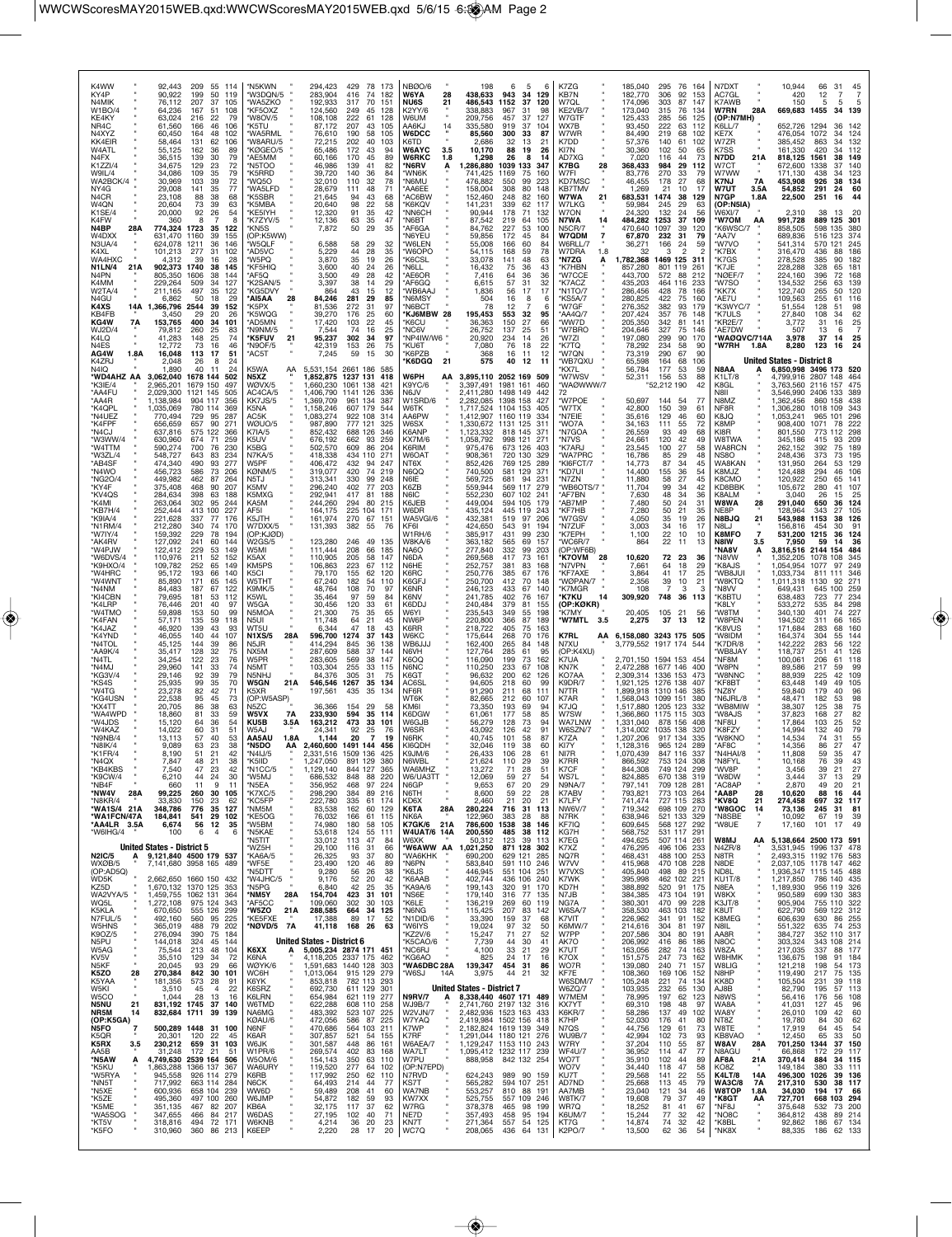| *W8AN<br>*K8MU                          | 82,899<br>74,936                  | 205<br>46<br>-105<br>209<br>41<br>95                         | *AB9M<br><b>AB9YC</b><br>7A                     | 2.646<br>64,044                     | 26 19<br>-23<br>230 25<br>83                                                        | *KFØIQ                                                           | 21.150                                                                         |                                              | 86 26 64                | *VE3MGY 1.8<br>*VF3OSZ                     |                   | 29,960<br>12,969                                                       | 416 13<br>208<br>11                    | 27<br>22                            | *FG1PP                                                        | 83.941                                                               | 240 47 96               |                        |                  |
|-----------------------------------------|-----------------------------------|--------------------------------------------------------------|-------------------------------------------------|-------------------------------------|-------------------------------------------------------------------------------------|------------------------------------------------------------------|--------------------------------------------------------------------------------|----------------------------------------------|-------------------------|--------------------------------------------|-------------------|------------------------------------------------------------------------|----------------------------------------|-------------------------------------|---------------------------------------------------------------|----------------------------------------------------------------------|-------------------------|------------------------|------------------|
| *NS8O<br>*N8EW<br>*KG8CW                | 43,307<br>38,860<br>14,863        | 126<br>45<br>82<br>105<br>43<br>91<br>72<br>27<br>62         | KØEU                                            | United States - District 0          | 5,827,840 3364 157 471                                                              | KL7RA<br>А<br>(OP:NN1N)                                          | Alaska<br>7,862,415 5747 160 401                                               |                                              |                         | VE3BZ<br>VE3UTT                            | AA                | 6,630,976<br>5,173,332                                                 | 3551 161<br>2663 165                   | 543<br>562                          | *KG4LB<br>А<br>(OP:N6AR)                                      | Guantanamo Bay<br>3,449,196 3328 106 330                             |                         |                        |                  |
| *WB8YLO<br>*N9AUG/8<br>*W8EH            | 7,752<br>6.156<br>3,479           | 43<br>27<br>41<br>43<br>20<br>34<br>28<br>22<br>27           | K9DU/Ø<br><b>KØFX</b><br><b>KØAP</b>            |                                     | 1,958,928 1588 116<br>328<br>1,911,264 1447 132<br>384<br>1,569,523 1067 128<br>395 | AL1G<br>NI 7W                                                    | 242,368<br>46.904<br>275,722                                                   | 1061<br>43<br>237<br>38<br>686<br>67         | 69<br>66<br>111         | VE3VV<br>VE3YT<br><b>VE3CFK</b>            |                   | 776,853<br>646,624<br>568,890                                          | 749<br>777<br>84<br>104<br>635         | 94<br>319<br>250<br>274             | 'TG9AJR AA                                                    | Guatemala                                                            | 114 35 58               |                        |                  |
| *W8IQ<br>14A<br>*W3IQ/8                 | 172,360<br>99,360                 | 468<br>35<br>104<br>300<br>86<br>29                          | <b>NEØU</b><br>WØZA                             | 1.502.073<br>1,345,708              | 1265 106<br>317<br>1459 109<br>255                                                  | *AL7LO<br>Α<br>*KL3WY<br>'KL7NC<br>28                            | 99,306<br>12,915                                                               | 617<br>37<br>153<br>20                       | 44<br>21                | VA3DX<br>VE3ZZ<br>VA3OB                    |                   | 164.400<br>49,800<br>16.320                                            | 308<br>-55<br>122<br>58<br>61<br>43    | 145<br>92<br>59                     |                                                               | 25,668<br><b>Honduras</b>                                            |                         |                        |                  |
| *W8CO<br>1.8A                           | 432<br>United States - District 9 | 8<br>14                                                      | KØOU<br>WØETT<br><b>NGØT</b>                    | 1,141,254<br>896,120<br>400,856     | 1052 118<br>308<br>801 129<br>-301<br>418 109<br>247                                | AL9A<br>KL2R<br>7A                                               | AA 1,071,465 1599<br>96,570                                                    | 333<br>29                                    | 99 206<br>82            | *VE3GFN<br>'VE3JAQ                         | AA                | 1,426,194<br>1,338,568                                                 | 1297<br>1275 113                       | 92<br>349<br>338                    | HR2J<br>А<br>(OP:N6AA)                                        | 6,712,074 5214 141 408                                               |                         |                        |                  |
| W9RE<br>K9MA<br>W9OP                    | 2,978,406 2106 134<br>1,457,910   | 8,085,352 4380 157 504<br>357<br>1080 128<br>357             | <b>NØUY</b><br><b>KØDEQ</b><br>KCØV             | 373,120<br>279,657<br>243,294       | 231<br>496<br>89<br>517<br>51<br>142<br>337<br>85<br>-173                           | (OP:N1TX)<br>WL7E<br>28A<br>*AB8XX/KL714A                        | 223,677 1125<br>5,880                                                          | 28<br>50<br>15                               | 59<br>45                | *VE3XAT<br>*VE3WG<br>'VE3XD                |                   | 644,138<br>316.680<br>248,005                                          | 574<br>100<br>496<br>- 79<br>500<br>47 | 318<br>211<br>146                   | 6Y6N<br>А<br>(OP:DK9PY)                                       | Jamaica<br>7,418,664 5898 142 419                                    |                         |                        |                  |
| KJ9C<br>KG9N<br>W9VA                    | 842,528<br>674.370<br>522,560     | 673 115<br>337<br>930<br>68<br>186<br>533 102<br>253         | <b>KTØA</b><br><b>ADØH</b><br>WØKIT             | 231,889<br>174,438<br>128,712       | 407<br>69<br>142<br>349<br>71<br>127<br>272<br>62<br>111                            | AL7L*<br>7A                                                      | 5,180<br>Anguilla                                                              | 75<br>15                                     | 20                      | *VE3JDF<br>*VE3JI<br><b>'VA3JLF</b>        |                   | 136,230<br>131,040<br>85,968                                           | 223<br>71<br>208<br>- 79<br>238        | 168<br>173<br>42<br>102             | FM5AN<br>А                                                    | Martinique<br>6,750                                                  |                         | 60 13 32               |                  |
| KY9KYO<br>W9GT<br>N9KR                  | 498,436<br>495,824                | 97<br>256<br>592<br>596<br>87<br>217<br>74<br>193            | <b>KØHCV</b><br>ABØS                            | 94,870<br>46,818                    | 201<br>61<br>118<br>166<br>23<br>79<br>37<br>112                                    | <b>VP2ERJ</b><br>$\overline{7}$<br>(OP:JJ1RJR)                   |                                                                                | 571,625 1921 3095                            |                         | *VE3IAE<br>*VE3JSQ<br>*VA3WR               |                   | 48,360<br>25,740<br>6,731                                              | 155<br>107<br>31<br>67<br>24           | 40<br>90<br>68<br>29                | XE1MM                                                         | Mexico                                                               | 1994 99 275             |                        |                  |
| KW9R<br>N9LYE                           | 297,438<br>253,935<br>36,994      | 403<br>373<br>71<br>172<br>125<br>33<br>-73                  | <b>NØXM</b><br>WØPC<br><b>NØOK</b>              | 29,700<br>16,259<br>14,058          | 62<br>83<br>26<br>45<br>72<br>27<br>44                                              | *VP2EAQ AA 1,666,903 1974 97274<br>(OP:KE1B)                     |                                                                                |                                              |                         | *VE3THX 28A<br>*VE3NR<br>*VE3CV            | <b>7A</b><br>1.8A | 81,716<br>70,015<br>25,241                                             | 27<br>250<br>283<br>19<br>307<br>12    | 97<br>76<br>31                      | Ā<br>XE <sub>2</sub> S<br>XE2B*<br>A                          | 1,724,140<br>1.621.746 1662 129 298<br>1,867,600 2341 111 257        |                         |                        |                  |
| WB9AYW<br>N9RU<br>KX9DX<br>14           | 13,398<br>3,285<br>5,400          | 39<br>48<br>66<br>34<br>20<br>25<br>50<br>10<br>30           | <b>NUØW</b><br><b>ADØAB</b><br>N7DR/Ø<br>28     | 10,856<br>1,085<br>549,661          | 58<br>39<br>53<br>24<br>13<br>18<br>1294<br>32<br>-117                              | VP2EIM 28A<br>(OP:JN3NFQ)                                        |                                                                                | 353,601 1456 2576                            |                         |                                            |                   | <b>Canada - District 4</b>                                             |                                        |                                     | *XE2MX<br>*XE3WAO<br>*XE1CT<br>28                             | 424,381<br>86,570<br>146,247                                         | 497<br>348<br>700       | 109<br>31<br>23        | 238<br>79<br>64  |
| K9CJ<br>K9AY<br>*N4TZ/9                 | 194,472<br>49,894<br>3,758,538    | 477<br>37<br>111<br>176<br>23<br>78<br>2043 156<br>498       | KØZX<br><b>KCØVKN</b><br>21<br>WØSLW<br>14      | 81,738<br>82,503<br>28,188          | 273<br>30<br>84<br>339<br>23<br>66<br>152<br>25<br>62                               | VP2EWX 21A 218,295 876 26 73                                     |                                                                                |                                              |                         | <b>VE4EA</b><br>*VE4YU                     | А<br>Α            | 1,569,292 1809 108 259<br>483,900                                      | 645 96 204                             |                                     | 4A5XX<br>AA<br>(OP:XE1EE)                                     | 619,884 1239                                                         |                         | 74 183                 |                  |
| *K9QVB<br>N9DJ*<br>'W9MS                | 1,763,892<br>945,648<br>430,486   | 1363 122<br>346<br>845 110<br>286<br>524<br>91<br>226        | мотт<br>1.8<br>*KNØV<br>A<br>*KIØI              | 11,440<br>525,816<br>445,092        | 41<br>83<br>14<br>579<br>92<br>235<br>465 103<br>245                                |                                                                  | (OP:AF6WX)<br>Antigua & Barbuda                                                |                                              |                         | *VE4VT<br>*VE4GV                           | АΑ                | 972,762<br>877,134                                                     | 764 123 360<br>894 117 309             |                                     | XE2X<br>3.5A<br>*XE2AU<br>AA<br>*XF1AY                        | 450,057<br>97,053<br>91.120                                          | 1542<br>301<br>416      | 30<br>66<br>52         | 93<br>107<br>-84 |
| *N9TF<br>*KB9TQO                        | 428,879<br>336,040                | 535<br>86<br>221<br>224<br>417<br>86                         | *N7WY/Ø<br><b>AFØFF</b>                         | 423,360<br>405,588                  | 561<br>78<br>192<br>533<br>86<br>206                                                | *V26K<br>(OP:AA3B)                                               | A 10,780,224 6764 153 471                                                      |                                              |                         | *VE5SDH                                    | А                 | <b>Canada - District 5</b><br>43,092                                   | 151 52                                 | 81                                  | 'XE2ST<br>XE2FGC 21A                                          | 66,912<br>14,924                                                     | 364<br>124              | 46<br>18               | 50<br>34         |
| *WD9DZV<br>*N9SB<br>*K9JE               | 271,000<br>197,808<br>165,240     | 414<br>77<br>173<br>333<br>57<br>-151<br>303<br>62<br>142    | *KCØURL<br>'NN7A/Ø<br>*NØTK                     | 333,056<br>234,837<br>215,280       | 473<br>71<br>185<br>326<br>84<br>185<br>351<br>78<br>162                            | <b>C6ANM</b><br>A                                                | <b>Bahamas</b><br>67,650                                                       | 434 22 53                                    |                         | *VE5AAD<br>VE5ZX                           | 28<br>AA          | 4,508<br>2,244,864                                                     | 72<br>20<br>1513 139                   | 29<br>453                           | *YN2CC<br>Α                                                   | Nicaragua<br>5,707,260 4594 139 401                                  |                         |                        |                  |
| MU <sub>8</sub> W*<br>*K7CS/9<br>*W9WLX | 98.324<br>83,582<br>78,386        | 197<br>120<br>68<br>200<br>53<br>105<br>209<br>49<br>105     | *NØGOS<br>*WØGN<br>*WØEJ                        | 200,130<br>115,297<br>96,654        | 347<br>61<br>149<br>266<br>65<br>116<br>271<br>56<br>122                            | 8P5A                                                             | Barbados<br>A 11,719,915 7214 158 497                                          |                                              |                         | <b>VE5UF</b><br>*VE5SF<br><b>*VE5KS</b>    | 28A<br>AA<br>28A  | 599,984 1411 36<br>411,955<br>48,314                                   | 710 70<br>194<br>-27                   | 140<br>165<br>- 71                  | (OP:AJ9C)                                                     |                                                                      |                         |                        |                  |
| *W9EBE<br>*WR9Y                         | 74,620<br>53,040                  | 176<br>60<br>104<br>163<br>38<br>92                          | *NO2D/Ø<br>'KSØM                                | 82,425<br>76,436                    | 203<br>56<br>101<br>219<br>64<br>130                                                | (OP:W2SC)<br>8P2K<br>АΑ                                          |                                                                                | 287.300 345 96 244                           |                         | VE6BBP                                     | Α                 | <b>Canada - District 6</b><br>1,133,312 1524 99 205                    |                                        |                                     | <b>HP2AT</b><br>А                                             | Panama<br>332,715 710 62 143                                         |                         |                        |                  |
| *ND9Z<br>*N9AFU                         | 37,728<br>36,168<br>19,575        | 119<br>49<br>82<br>113<br>50<br>82<br>153<br>51<br>94        | "KA8HDE/Ø"<br>*WNØL<br>*NNØQ                    | 63,801<br>39,405<br>21,576          | 167<br>59<br>94<br>148<br>37<br>74<br>77<br>112<br>47                               | (OP:8P6SH)                                                       | Belize                                                                         |                                              |                         | *VE6WR                                     | А                 | 87.150 253 61                                                          |                                        | -89                                 | *WP3C                                                         | <b>Puerto Rico</b><br>A 5,742,864 5168 118 338                       |                         |                        |                  |
| *W9MIC<br>*KYØQ/9<br>*W9AEM             | 11,680<br>7,525<br>7,260          | 71<br>26<br>47<br>74<br>11<br>32<br>54<br>30<br>25           | *WØRX<br><b>*KDØUWZ</b><br>KE4KE/Ø*             | 15,600<br>8,954<br>7,380            | 70<br>30<br>48<br>32<br>76<br>42<br>42<br>23<br>37                                  | *V31JP<br>AA<br>'V31YN<br>(OP:DJ4KW)                             | 12,597<br>11,109                                                               | 104<br>28<br>69<br>-34                       | 29<br>35                | <b>VE6UX</b><br>VE6LB<br><b>VE6RST</b>     | AA<br>28A         | 270,400<br>237,037<br>650,328 1649                                     | 310<br>347                             | 96 224<br>95<br>198<br>35<br>133    | *KP4EE                                                        | 7A 1,044,752 2555 38 129<br>San Andres & Providencia                 |                         |                        |                  |
| *K9WD<br>*WBØPTO/9<br>*W9KHH            | 7,128<br>5,750<br>3,850           | 106<br>38<br>70<br>53<br>16<br>34<br>43<br>21<br>29          | <b>KCØSTO</b><br>*KØTPY<br>'WØCC                | 7,020<br>5,720<br>1,054             | 48<br>19<br>35<br>40<br>21<br>31<br>17<br>17<br>28                                  | V31MA 3.5A                                                       | 3,007<br>Bermuda                                                               | 42                                           | 9<br>-22                | <b>VE6WQ</b><br><b>VE6JY</b><br>(OP:VE5MX) | 21A<br>14A        | 1,153,449 2343<br>1,628,920                                            | 3208                                   | 39<br>152<br>39<br>154              | *5KØA<br>28<br>(OP:LW9EOC)                                    | 795,960 2543 30 105                                                  |                         |                        |                  |
| *K9FO<br>*AI9I                          | 2,450<br>216                      | 26<br>20<br>15<br>-6<br>6<br>6                               | *K2HT/Ø<br><b>*KØSTK</b>                        | 765<br>345                          | 19<br>4<br>13<br>30<br>-7<br>-8                                                     | *VP9/N3ADAA 6,004,856 4386 135 437                               |                                                                                |                                              |                         | <b>VE6SV</b><br><b>VA6AM</b><br>*VE6AMI    | 1.8A<br>AA        | 6,090<br>524,952<br>20,584                                             | 100<br>836<br>137<br>36                | 12<br>18<br>84<br>192<br>47         | <b>V47T</b>                                                   | <b>St. Kitts &amp; Nevis</b><br>A 13,548,784 7772 161 527            |                         |                        |                  |
| *K9WA<br>28<br>*W9AKS<br>*WO9B          | 244,950<br>9,100<br>1,551         | 569<br>33<br>117<br>65<br>15<br>37<br>29<br>14<br>19         | *KTØK<br>28<br>'WØEB<br>*WØSHL                  | 133,525<br>14,790<br>4.620          | 448<br>28<br>81<br>101<br>12<br>39<br>26<br>64<br>18                                | VY2TT<br>А<br>(OP:K6LA)                                          | <b>Canada - District 1</b><br>10,609,998 6483 153 498                          |                                              |                         | <b>*VE6UM</b>                              | 28A               | 186,230                                                                | 717<br>27                              | 83                                  | (OP:N2NT)                                                     | V4/WJ2O A 1,908,835 2271 88 267                                      |                         |                        |                  |
| *KE9EX<br>*WU9D<br>*N9XX<br>14          | 273<br>٩n<br>46,900               | 8<br>6<br>6<br>2<br>з<br>178<br>29<br>71                     | *NØKQ<br>21<br>*WUØA<br>*KJØP<br>14             | 18,432<br>621<br>714                | 42<br>121<br>22<br>18<br>9<br>14<br>6<br>19<br>15                                   | VE9AA<br>VE1ZAC<br><b>VY2SS</b><br>21                            | 269,613<br>305,118                                                             | 3,410,034 2753 113<br>69<br>462<br>899<br>29 | 354<br>192<br>109       | VA7ST<br><b>VE7VR</b>                      |                   | <b>Canada - District 7</b><br>2,028,375 2336 112 263<br>1.503.828 1999 |                                        | 238<br>95                           |                                                               | St. Lucia<br>J6/DL7VOGAA 4,807,593 3646 141 408                      |                         |                        |                  |
| *KI9DX<br>*N9GBB<br>*KD9MS              | 16,926<br>12,210<br>6,579         | 111<br>17<br>45<br>71<br>19<br>47<br>55<br>10<br>33          | KØKX<br>AΑ<br>NØAT                              | 3,395,960                           | 5,064,252 2322 183 579<br>1693 165<br>565                                           | VE1JBC<br>VE1ZJ<br>1.8<br>'VA1MM<br>А                            | 105,646<br>22,479<br>950,180                                                   | 392<br>23<br>162<br>13<br>1281<br>73         | 78<br>46<br>235         | VA7KO<br>VA7MG<br>VE7SQ                    |                   | 1,229,572<br>444,276<br>79,200                                         | 1358 123<br>653<br>98<br>207<br>65     | 265<br>189<br>-85                   | *FS/K9EL 28                                                   | St. Martin                                                           | 93,160 518 24 61        |                        |                  |
| *K9UIY<br>*WO9S                         | 163,584<br>105,203                | 497<br>98<br>30<br>25<br>349<br>88                           | <b>NØAX</b><br>K6XT/Ø                           | 3,088,824                           | 1602 166<br>553<br>2,665,144 1512 158<br>474                                        | *VO1BQ<br>'VE1ZA                                                 | 111,034<br>16,817                                                              | 273<br>43<br>92<br>18                        | 111<br>49               | VB7C<br>(OP:VA7RR)<br>VE7CV                | 14                | 686,247<br>638,526                                                     | 1969<br>756 100                        | 36<br>105<br>222                    | KP2M                                                          | <b>U.S. Virgin Islands</b><br>4,600,960 3507 131 389                 |                         |                        |                  |
| *KY6AA/9 3.5<br>*WD8DSB/91.8            | 7,384<br>3,424                    | 67<br>16<br>36<br>22<br>52<br>10                             | AE5E/Ø<br>K7SCX/Ø<br>WAØMHJ                     | 2,544,399                           | 1431 155<br>504<br>2,293,353 1348 163<br>458<br>2,240,376 1217 167<br>507           | $\overline{7}$<br>*VE1RGB<br>*VE1RSM                             | 219,420<br>116,368                                                             | 747<br>24<br>417<br>23                       | 91<br>89                | *VE7DDG<br>*VE7NX                          |                   | 155,280<br>121,965                                                     | 299<br>330                             | 85<br>155<br>69<br>104              | (OP:KT3Y)<br>*NP2L<br>Α                                       | 106,050                                                              | 249                     | 50 125                 |                  |
| WE9V<br>AA<br>K9IMM<br>NS <sub>91</sub> | 4,478,106<br>1.721.556            | 4,659,880 2136 166 610<br>2196 168<br>563<br>1066 140<br>442 | <b>NØKV</b><br>KØIR<br>KFØUI                    | 2,124,353<br>2,115,072<br>1,690,020 | 1319 147<br>440<br>1387 141<br>403<br>1274 128<br>364                               | VO <sub>2</sub> CQ<br>(OP:VO1MP)<br>VE1OP<br>28A                 | AA 3,832,797 2862 136 437<br>419,742 1015                                      |                                              | 33 129                  | 'VE7BGP<br>'VA7MM<br>'VA7BWG               |                   | 21.093<br>13,440<br>13,392                                             | 117<br>83<br>32<br>85                  | 43<br>36<br>38<br>33<br>29          | *KP2DX<br>14<br>(OP:KP2BH)                                    | 43,736                                                               | 203                     | 24                     | -64              |
| W9IU<br>NF9V<br>AG9S                    | 1,466,176<br>1,135,685<br>817,472 | 1081 126<br>370<br>953 106<br>325<br>620 122<br>360          | KØCN<br><b>KØRC</b><br><b>NØIM</b>              | 1,431,891<br>1,344,173<br>1,269,565 | 948 136<br>407<br>773 160<br>469<br>821 140<br>423                                  | VE1DT<br>VO1HP<br>1.8A<br>*VE9OA<br>AA                           | 178,500<br>7,316<br>232,990                                                    | 439<br>30<br>102<br>65<br>391                | 120<br>8<br>23<br>165   | (OP:VE7GM)<br><b>VE7NI</b>                 | 14                | 29,212                                                                 | 180 16                                 | - 51                                | NP <sub>2</sub> P<br>(OP:N2TTA)                               | AA 6,380,638 4156 154 484                                            |                         |                        |                  |
| N2BJ/9<br>WI9WI                         | 805,752<br>635,250                | 891 119<br>337<br>514 124<br>-338                            | <b>NØHR</b><br><b>KBØEO</b>                     | 1.250.086<br>1,175,704              | 930 128<br>363<br>765 164<br>398                                                    | *VE9BWK 14A                                                      | 5,032                                                                          | 60<br>12                                     | 22                      | VA7OM<br><b>VE7XF</b><br>VE7IO             |                   | AA 2,054,945 1651 132 353<br>1,389,525<br>1,128,582                    | 894 152<br>1322 108                    | 421<br>263                          |                                                               | AFRICA<br>African Italy                                              |                         |                        |                  |
| K9MMS<br>AI9T<br>K9SE                   | 633,704<br>586,788<br>503,930     | 541 124<br>328<br>519 124<br>333<br>83<br>555<br>239         | <b>NØBK</b><br>WØERP<br>KIØF                    | 1,029,834<br>1,008,102<br>999,360   | 771 121<br>368<br>770 116<br>362<br>758 114<br>366                                  | <b>VE2IM</b><br>(OP:VE3DZ)                                       | <b>Canada - District 2</b><br>A 12,326,784 7089 162 521                        |                                              |                         | VE7SZ<br>VE7AX                             |                   | 348,945<br>283,454                                                     | 745<br>-84<br>501                      | 131<br>84<br>155                    | 'IH9R<br>7<br>(OP:IZ1GAR)<br>*IH9YMC<br>1.8                   | 622,291<br>1,848                                                     | 1899<br>32              | -25<br>4               | - 17             |
| W9AV<br>W9YK<br>W3HDH/9                 | 478,926<br>435,456<br>433,116     | 478 107<br>271<br>499<br>92<br>244<br>512<br>86<br>232       | <b>WBØN</b><br><b>AAØAW</b><br>KØIO             | 787,911<br>751.713<br>736,890       | 653 123<br>314<br>730 105<br>276<br>689 123<br>312                                  | VA2EU<br>N2WQ/VE33.5<br>*VE2AWR A                                | 152.537<br>183,195<br>639,149                                                  | 241<br>684<br>25<br>861<br>63                | 71 212<br>90<br>224     | VE7RK<br>VE7XT<br>VE7SAR                   |                   | 175,904<br>104,000<br>74,296                                           | 284<br>219<br>186                      | 74<br>165<br>73<br>127<br>48<br>100 | *D2QV                                                         | Angola                                                               |                         |                        |                  |
| <b>W9IIX</b><br>WT9U<br>N9GUN           | 370,785<br>303,686<br>298,551     | 208<br>511<br>77<br>360<br>91<br>226<br>448<br>69<br>180     | <b>KØYR</b><br><b>KØPC</b><br><b>WØAD</b>       | 717,822<br>695,594<br>658,683       | 692 112<br>266<br>670 79<br>279<br>542 123<br>326                                   | *VA2ES<br>(OP:VE2AXO)<br>*VE2GHI                                 | 552,439<br>106,530                                                             | 692<br>85<br>326 52 107                      | 246                     | (OP:VA7XB)<br>'VA7CRZ AA<br>*VE7CA         |                   | 203,975<br>96.455                                                      | 425 79 126<br>201                      | 64<br>127                           | 28                                                            | 377,924 1248 24 83<br><b>Ascension Island</b>                        |                         |                        |                  |
| K9JWI<br>KK9N                           | 295,086<br>291,622                | 406<br>77<br>186<br>401<br>79<br>199                         | <b>WBØSND</b><br>KØWA                           | 632,960<br>441,882                  | 332<br>496 128<br>429<br>287<br>91                                                  | VE2KOT<br>*VE2QV                                                 | 40.044<br>8,816                                                                | 164<br>28<br>55<br>18                        | 66<br>40                | VA/HZ                                      |                   | 960<br><b>Canada - District 8</b>                                      | 18<br>-12                              |                                     | ZD8O<br>(OP:N5ZO)<br>*ZD8JR<br>Α                              | 76.850<br>10.37<br>16,485                                            |                         | 78 162 465<br>67 42 63 |                  |
| KS9W<br>KEØL/9<br>KB9NW                 | 195,800<br>159,936<br>154,614     | 339<br>56<br>164<br>214<br>75<br>197<br>262<br>63<br>156     | WØGXA<br>KØBX<br><b>NSØR</b>                    | 361,957<br>338,295<br>290,789       | 78<br>488<br>205<br>429<br>77<br>208<br>410<br>81<br>188                            | *VE2HLS<br>14<br>*VE2AWW 3.5                                     | 40,986<br>9,765                                                                | 191<br>20<br>59                              | 61<br>16<br>47          | *VY1EI                                     | 28                | 24,030 185 21 33                                                       |                                        |                                     | *TY2AB 28                                                     | Benin<br>10,990                                                      | 112 11 24               |                        |                  |
| N9IXD<br>WM9Q<br><b>N7US/9</b>          | 146,250<br>59,498<br>22,272       | 240<br>83<br>151<br>153<br>48<br>94<br>91<br>33<br>63        | KEØA<br>WØLM<br>K4IU/Ø                          | 283,712<br>249,929<br>222,491       | 407<br>69<br>179<br>314<br>87<br>206<br>301<br>91<br>180                            | VA2WA<br>ΑA<br>VA2AM<br>VE2FK                                    | 9,689,808 4639 177 627<br>1,802,254 1160 143<br>713,583                        | 79<br>894                                    | 483<br>242              | *ZF2EE<br>(OP:OZ1BII)                      | А                 | Cayman Islands<br>1,831,671 2125 99 288                                |                                        |                                     | (OP:DF8UO)                                                    | <b>Canary Islands</b>                                                |                         |                        |                  |
| KA9FOX<br>KM9M<br><b>W9ILY</b><br>28A   | 16,102<br>7,747<br>498,680        | 66<br>34<br>63<br>59<br>21<br>40<br>959<br>35<br>147         | <b>NØSTL</b><br>N5TU/Ø<br>WØLSD                 | 171,369<br>114,086<br>44,409        | 225<br>88<br>209<br>223<br>67<br>136<br>129<br>51<br>80                             | VE2EZD<br>VE2FXL<br><b>VE2FU</b><br>21A                          | 245,565<br>16,530<br>585,624 1474                                              | 378<br>85<br>84<br>31<br>35                  | 170<br>56<br>121        | ZF2AH<br>(OP:W6VNR)                        |                   | 55,896                                                                 | 460 31 37                              |                                     | EA8/K1LZ 28<br>*EA8CN<br>А<br>EF8O                            | 1,532,832 3153 37 131<br>2,584,098 2106 102 319<br>1,844,262 1735    |                         | 90 279                 |                  |
| W9OA<br>K9ZM<br><b>K2UR/9</b><br>21A    | 375,920<br>17,120<br>352,800      | 741<br>37<br>148<br>73<br>22<br>58<br>715                    | KQØC<br>K1KD/Ø<br>WØGJ                          | 41,148<br>39,936<br>39,235          | 119<br>42<br>85<br>132<br>27<br>77<br>123<br>58<br>75                               | *VE2BWL AA<br>*VE2EBK                                            | 2,290,866 1680 125 394<br>347,598                                              | 370 104 265                                  |                         | *TI2OY                                     | 28                | Costa Rica<br>182,001 844 26 77                                        |                                        |                                     | (OP:DJ1OJ)<br>EA8BQM                                          | 975,955 1466                                                         |                         | 59 176                 |                  |
| KB9S<br>K9GS<br>7Α                      | 121,268<br>791,109                | 38 137<br>305<br>30<br>112<br>1535<br>40<br>143              | <b>NØMGK</b><br>WD5ACR/Ø "                      | 26,814<br>8,343<br>2,440            | 119<br>25<br>57<br>$\frac{51}{25}$<br>35<br>46                                      | <b>VE3JM</b><br>Ą.                                               | <b>Canada - District 3</b><br>9,561,410 5678 153 490<br>9,231,260 5427 157 513 |                                              |                         | *CO8DM                                     | Ą                 | Cuba<br>1,307,680 1626 94 258                                          | 129<br>27                              | 49                                  | *EA8AQV<br>EA8AVK 28*<br>*EA8IN<br>21                         | 109,395<br>109,076<br>44,370                                         | 245<br>572 15 52<br>191 | 53 100<br>20           | 67               |
| K9NR<br><b>W9RN</b><br>KK9V             | 342,440<br>231,462<br>14,700      | 910<br>31<br>109<br>580<br>36 118<br>93<br>15<br>45          | WØDD<br>WØLFA<br>28A<br>(OP:AA7XT)              | 462,636                             | 19<br>21<br>924 37144                                                               | CG3AT<br>(OP:VE3AT)<br>VE3OI                                     | 5,764,380 3910 141 432                                                         |                                              |                         | *CO2QM<br>*CO8TW<br>°CO2GL                 | 28                | 15,808<br>211,242<br>13,552                                            | 886<br>28<br>153                       | 86<br>28<br>16                      | EF8U<br>(OP:EA8RM)                                            | AA 9,831,015 5556 140 499                                            |                         |                        |                  |
| *W9PA<br>ΑА<br>*W9XT<br>*K9OR           | 2,692,052<br>1,537,088<br>917,082 | 1480 152 519<br>1072 133 378<br>686 121<br>365               | KØJPL<br>K5ZG/Ø<br>21A<br><b>NSØM</b>           | 117,008<br>179,137<br>92,106        | 295<br>33 109<br>433<br>34 123<br>266<br>30<br>96                                   | CF3CCO<br>(OP:VE3KZ)<br>VE3PN                                    | 1,755,453 1422 121 346<br>945,441                                              | 991<br>98                                    | 289                     | *CO8LY<br>*СО8СҮ<br>CO <sub>2</sub> CW     | 21<br>14          | 916,360 2455<br>152,670<br>56,848                                      | 628<br>396<br>21                       | 37<br>118<br>29<br>76<br>67         | (OP:OH6CS)                                                    | EA8/RA1A21A 1,857,112 3463 38 146<br>EA8AH 14A 2,014,614 3915 39 138 |                         |                        |                  |
| *KA9O<br>*K9GY<br>*K9DX                 | 774,390<br>660,022                | 706 104<br>-311<br>581 107<br>311<br>86 250                  | 14A<br><b>KØDU</b><br>KØKT<br>7A<br><b>KØMD</b> | 74,976<br>341,760                   | 293<br>34<br>98<br>755 39 121<br>81<br>14<br>38                                     | VE3KP<br>VE3TW<br>VA3AR                                          | 846,768<br>694,830                                                             | 946<br>86<br>794<br>85<br>732                | 268<br>260<br>75<br>169 | °CO7EH<br><b>*CO2CCA</b>                   | $\overline{7}$    | 359,552 1509<br>137,376                                                | 800<br>19                              | 26<br>80<br>62                      | *EA8DP                                                        | <b>EA8/SM6FKFAA1.745.349 1737</b><br>1,138,606 1266                  |                         | 82 267<br>79 255       |                  |
| *W9VQ<br>*N9WKW                         | 560,784<br>512,109<br>466,550     | 635<br>526<br>91<br>260<br>593<br>89<br>221                  | *AD1C/Ø AA<br>*KØMPH                            | 11,700<br>1,500,928                 | 2,296,872 1406 137<br>447<br>1022 132<br>401                                        | VA3MW<br>VE3VGI                                                  | 418,704<br>10,560<br>1,715                                                     | 69<br>29<br>14                               | 23<br>43<br>21          | *J79FC                                     | Α                 | Dominica<br>751,824 1431 57 170                                        |                                        |                                     | <b>EA8CQW</b>                                                 | EA8/DL3ASM14A182,308 551<br>42,048                                   | 168                     | 30 89<br>26            | 70               |
| *WA9AQN<br>*W9RIT<br>*WE9R              | 445,653<br>334,971<br>290,628     | 580<br>77<br>216<br>431<br>73 200<br>320<br>87<br>237        | *NØHJZ<br>*NXØI<br>*KØOB                        | 1,494,108<br>1,095,100<br>704,770   | 1011 130<br>409<br>901 126 340<br>545 114<br>359                                    | $\overline{7}$<br><b>VE3AAQ</b><br>VE3ZI<br>1.8<br><b>VE3FAS</b> | 864,280 2223<br>105,864<br>2,001                                               | 561<br>18<br>28                              | 36 119<br>70<br>8<br>21 | (OP:VE3FC)                                 |                   | <b>Dominican Republic</b>                                              |                                        |                                     | <b>EA9UG</b><br>14<br><b>EA9IB</b><br>1.8                     | Ceuta & Melilla<br>372,708 1296 26 76<br>1,357                       | 27                      | 4 19                   |                  |
| *K9XE<br>*WG9L<br>*WD9CIR               | 172,272<br>153,230<br>147,352     | 280<br>69<br>153<br>288<br>58<br>141<br>273<br>71<br>155     | *KGØUS<br>*KIØJ<br>'AAØAI                       | 629,356<br>610,295<br>418,290       | 480 137<br>357<br>646 93<br>236<br>360 126<br>312                                   | *VE3TG<br>Ą<br>*VE3FH<br><b>'VA3ATT</b>                          | 1,278,849 1071 102 327<br>826,584<br>726,630                                   | 856<br>93<br>903<br>80                       | 279<br>238              | *HI8A                                      | A                 | 50,827 150 42 95<br><b>El Salvador</b>                                 |                                        |                                     |                                                               |                                                                      |                         |                        |                  |
| *WT9Q<br>*K9IJ                          | 142,968<br>137,588                | 315<br>70<br>152<br>244<br>69<br>143                         | *KC8R/Ø<br>*WGØM                                | 228,112<br>182,400                  | 345 82<br>187<br>236 105 215                                                        | *VE3OM<br>*VE3EP                                                 | 434,578<br>97,755                                                              | 502<br>69<br>40<br>258                       | 233<br>107              | *YS1YS<br>(OP:JA6WFM)                      | 28                | 571,250 1895 30                                                        |                                        | 95                                  | Egypt<br>SUØERA 28 1,231,336 2833 35 114<br>(OP:OM3CGN@SU9IG) | <b>Ethiopia</b>                                                      |                         |                        |                  |
| *N9CO<br>*AB9PN<br>*AB9CD               | 77,760<br>63,724<br>62,952        | 182<br>49<br>111<br>157<br>56<br>123<br>157<br>57<br>126     | *NWØM<br><b>KCØCWU</b><br>*WØSEI                | 82,144<br>66,660<br>56,342          | 200<br>44<br>107<br>174<br>51<br>114<br>166<br>46<br>97                             | *VE3SMA<br>*VE3RCN<br>*VE3SB                                     | 92,272<br>86,142<br>78,255                                                     | 219<br>43<br>269<br>50<br>231<br>46          | 115<br>97<br>95         | OX3OA<br>(OP:0Z40)                         | А                 | Greenland<br>4,398,681 3750 110 373                                    |                                        |                                     | <b>ET3AA</b><br>-28<br>(OP:DL9WVM)                            | 221,464                                                              | 828 20 74               |                        |                  |
| *WA9LEY<br>*KB9O<br>*KA9JAC             | 39,285<br>36,777<br>35,728        | 131<br>52<br>83<br>75<br>48<br>117<br>124<br>44<br>72        | <b>*KØQMU</b><br>*KØTZ<br>*KØAE                 | 43,860<br>43,180<br>38,376          | 136<br>39<br>90<br>123<br>45<br>82<br>129<br>45<br>72                               | <b>*VA3DBT</b><br>*VE3SST<br>*VA3FN                              | 73,500<br>42,240<br>37,260                                                     | 214<br>54<br>38<br>165<br>146                | 93<br>72<br>42<br>66    | OX5T*                                      | А                 | 181,482                                                                | 461 52 122                             |                                     | *EL2DT<br>А                                                   | Liberia<br>1,518,570 1911 71 211                                     |                         |                        |                  |
| *K9JU<br>*KØCD/9<br>*N9LF               | 30,400<br>27,324<br>17,640        | 124<br>32<br>63<br>81<br>55<br>77<br>70<br>33<br>57          | *NØEKM<br>*KØUK<br>*NOØL                        | 29,127<br>23,987<br>5,959           | 87<br>48<br>85<br>109<br>40<br>43<br>48<br>22<br>37                                 | *VA3IK<br>*VE3EIB<br>*VE3LXL                                     | 32,809<br>14,105<br>13,825                                                     | 132<br>41<br>111<br>27<br>77<br>33           | 68<br>38<br>46          | *OX3LX                                     | 21A               | 3,926<br>Grenada                                                       |                                        | 80 10 16                            | *5R8IC<br>А                                                   | Madagascar<br>375,680 1057 36 92                                     |                         |                        |                  |
| *N9BT<br>*K9PY<br>*NQ9A                 | 9,112<br>7,685<br>5,700           | 54<br>28<br>40<br>62<br>15<br>38<br>45<br>18<br>32           | *K4EQ/Ø<br>*KAØREN<br>*KCØDEB 28A               | 2,146<br>396<br>157,242             | 22<br>17<br>20<br>13<br>10<br>12<br>381 31 115                                      | *VA3EON<br>*VE3VCF<br>*VE3FJ<br>28                               | 8,122<br>567<br>55,370                                                         | 69<br>24<br>16<br>11<br>211<br>24            | 38<br>10<br>74          | *J340<br>(OP:DL7VOA)                       | Α                 | 2,548,312 2704 108 320                                                 |                                        |                                     | <b>CT3KN</b>                                                  | <b>Madeira Islands</b><br>28A 1,387,966 2663                         |                         | 36 143                 |                  |
| *KJ9X                                   | 3,432                             | 29<br>16<br>28                                               | *KØVBU                                          | 149,940                             | 389<br>31<br>109                                                                    | *VE3BR<br>3.5                                                    | 102,937                                                                        | 620<br>18                                    | 61                      | *FG8NY                                     | A                 | Guadeloupe                                                             |                                        |                                     | *CT3BD<br>AA<br>801,563 1186 85 216 *CT3FW<br>14A             | 3,074<br>57,681                                                      | 40<br>183 29 88         | -22                    | - 31             |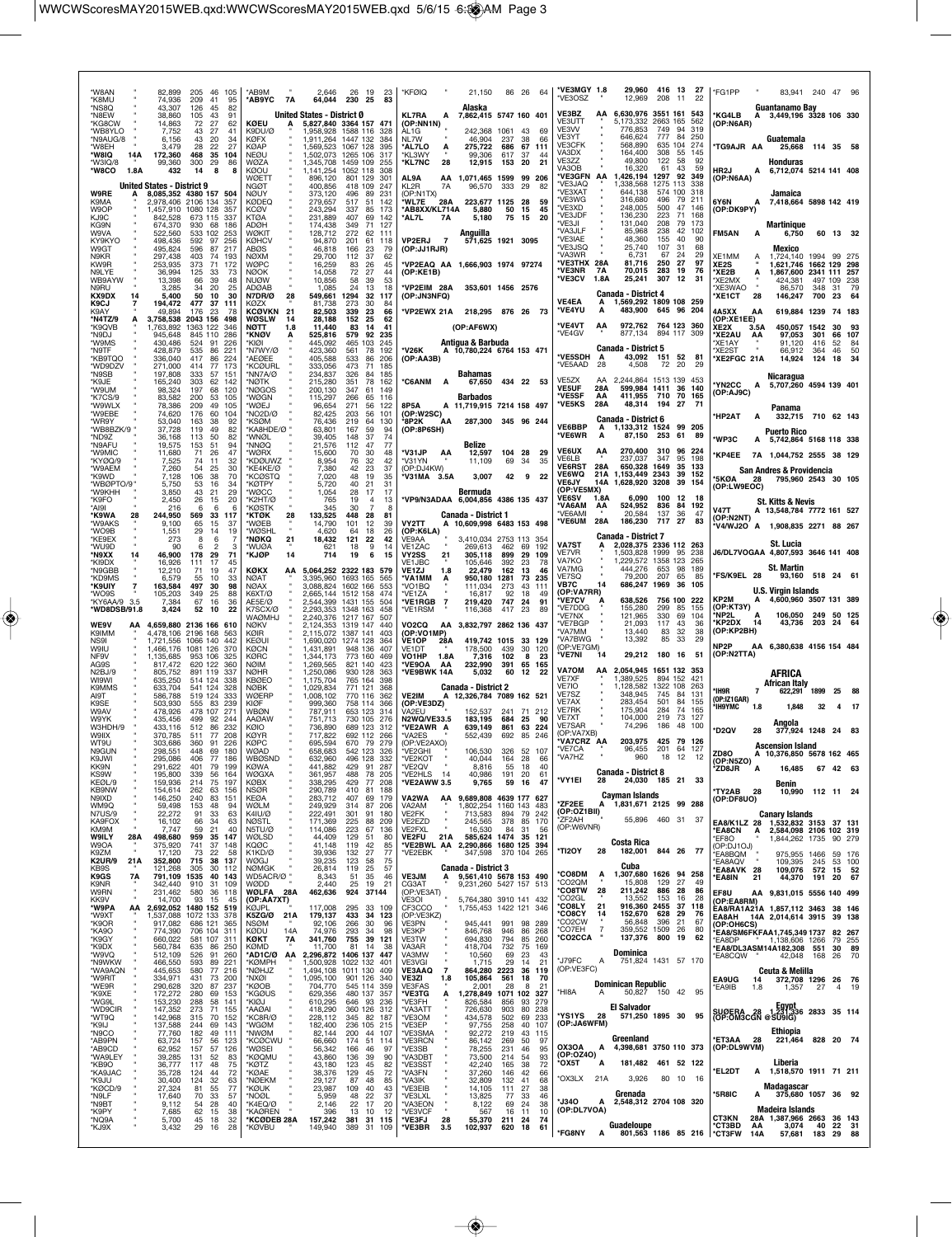| <b>Morocco</b>                                                                                                                                | UA9YE<br>R9AB                                          | 409,180<br>408 111 299<br>381,136<br>443<br>91<br>241                                                 | <b>UAØWG</b><br>*RAØSMS AA                             | 3<br>84<br>$\overline{4}$<br>$\Delta$<br>406,086<br>610 100 218                                                | *4L1BR<br>-14<br>*4L2M<br>3.5                   | 14.350<br>58,752                                  | 118 11<br>-39<br>381 11<br>53                                  | <b>JI1AVY</b><br>'JG1SWV                         | 25,920<br>122<br>24,795<br>105                                 | 38<br>52<br>41<br>54<br>75                                     |
|-----------------------------------------------------------------------------------------------------------------------------------------------|--------------------------------------------------------|-------------------------------------------------------------------------------------------------------|--------------------------------------------------------|----------------------------------------------------------------------------------------------------------------|-------------------------------------------------|---------------------------------------------------|----------------------------------------------------------------|--------------------------------------------------|----------------------------------------------------------------|----------------------------------------------------------------|
| *CN8KD<br>1,052,640 2081 39 133<br>21 A<br>Namibia                                                                                            | R9IR<br>RZ9ON<br>R8MC                                  | 361,339<br>481<br>87<br>220<br>285,039<br>536<br>58<br>149<br>112,661<br>481<br>38<br>75              | <b>UAØZC</b><br>*UAØSC<br>*RAØANO                      | 51,340<br>141<br>60<br>110<br>48,396<br>169<br>42<br>69<br>45,080<br>132<br>54<br>86                           | <b>*VR2CO</b><br>A                              | <b>Hong Kong</b>                                  | 435,372 1176 63 150                                            | 'JA1GLE<br>*JA9DTV/1<br>*JA1HFY                  | 102<br>18,848<br>12,000<br>80<br>11,880<br>92                  | 49<br>31<br>29<br>26<br>40                                     |
| <b>V55V</b><br>8,293,152 5536 128 388<br>А<br>(OP:DK9IP)                                                                                      | UA9UR<br>RV9CX<br>RL9AA                                | 100,492<br>176 108<br>151<br>73,260<br>281<br>25<br>74<br>329<br>64,372<br>-20<br>56                  | 'RUØAT<br><b>'RØXAA</b><br><b>RØAVD</b>                | 46<br>14,070<br>77<br>21<br>5,989<br>44<br>20<br>33<br>46<br>20<br>3,162<br>11                                 | <b>VR2VIY</b><br>AA<br>VR2XAN 28A               | 1,051,512 2692 38 130                             | 148.428 467 61 125                                             | 'JA1STY<br><b>JE1JAC</b><br>'JA1WHG              | 11,039<br>89<br>77<br>9,457<br>9,313<br>69                     | 47<br>36<br>21<br>28<br>37<br>30                               |
| Rodriguez Island<br>*3B9HB<br>19,198 129 12 46<br>28                                                                                          | RK9DM<br>R9LM<br>RY9C<br>28A                           | 56,170<br>156<br>28<br>109<br>37<br>3.861<br>14<br>25<br>1,016,693 2166<br>37<br>154                  | <b>RWØAJ</b><br>28A<br>*RAØW<br>21A<br>'UCØA           | 326,442<br>1066<br>27<br>96<br>326,540<br>940<br>112<br>33<br>86,700<br>331<br>25<br>75                        | (OP:IV3SKB)                                     | India                                             |                                                                | 'JH1EYM<br>*JL1MWI<br>'JR1DDI                    | 9,250<br>51<br>7,685<br>55<br>6,384<br>46                      | 45<br>29<br>28<br>23                                           |
| Senegal<br>6W1RW<br>8,060,080 4979 136 424<br>A<br>(OP:F6BEE)                                                                                 | (OP:RW9CF)<br><b>RV9UP</b><br>UA9LAO                   | 758,322<br>2062<br>35<br>127<br>550,368 1352<br>33<br>135                                             | <b>UAØUY</b><br>*RAØUAX 14A                            | 384<br>25<br>80<br>80,850<br>1,856<br>107<br>11<br>18                                                          | <b>VU2JOS 14</b><br>*VU2MUD A<br>'VU3NXI 14     | 43,165<br>300,381<br>224                          | 192 27<br>- 70<br>540<br>65<br>158<br>$\overline{7}$<br>7<br>7 | *JH1SAR<br><b>JF1VNR</b><br><b>JN1ECL</b>        | 55<br>5.454<br>5,358<br>46<br>5.280<br>56                      | 25<br>34<br>27<br>28<br>27<br>19<br>20                         |
| 6W1SR<br>923,168 1272 81 191<br>AA                                                                                                            | RU9CI<br><b>UD8A</b>                                   | 550,098<br>1181<br>38<br>145<br>236,995<br>642<br>29<br>110                                           | TA3D<br>А                                              | <b>Asiatic Turkey</b><br>3,818,488<br>3280 104 332                                                             | <b>*VU2CVS</b><br>$\overline{7}$<br>VU2LBW 3.5A | 26,657<br>1,458                                   | 171 14<br>47<br>26<br>9<br>18                                  | *7K2DOD<br>'JK1OXU                               | 4,800<br>43<br>40<br>4,128                                     | 35<br>29<br>31<br>22<br>21                                     |
| (OP:F6EPY)<br><b>South Africa</b>                                                                                                             | RA9UN<br><b>RK9QWM 14A</b><br>(OP:RW9QU)               | 128,688<br>438<br>24<br>88<br>370,272 1265<br>30<br>82                                                | TA2AD<br><b>TA2MES</b><br>А<br>'TA3SA<br>28            | 17,168<br>114<br>13<br>45<br>35 100<br>89,910<br>260<br>163<br>20<br>47<br>25,929                              | <b>VU2ABS AA</b>                                | 417,200                                           | 570 88 210                                                     | <b>'JG1FML</b><br>*7K1VKU<br>'JM1SOL             | 3,741<br>37<br>32<br>2,960<br>42<br>2,755                      | 24<br>19<br>18<br>19<br>14<br>15                               |
| ZS1EL<br>28<br>376,177 1155 24<br><b>ZS4TX</b><br>36<br>21<br>957.933 2121<br>-117<br>*ZS2NF<br>А<br>810,894<br>930<br>98<br>203              | RK8I<br>RA9Y<br>7A<br>RV9WB                            | 242,480<br>835<br>26<br>86<br>659,020 1634<br>38<br>128<br>36,562<br>144<br>26<br>75                  | TA1FA/2<br><b>'YM3KM</b><br>21<br>(OP:TA3GD)           | 5,520<br>79<br>9<br>21<br>22<br>5<br>836<br>14                                                                 | 4Z5KO<br>A<br>4X2M<br>21                        | Israel<br>274,550<br>1,092,336 2433 39 129        | 589 40 130                                                     | 'JR1MEG/<br>*7J1ABD<br>UO1VVT*                   | 43<br>2,739<br>2,520<br>36<br>30<br>2,418                      | 16<br>17<br>15<br>13<br>12                                     |
| *ZS5XT<br>30,912<br>103<br>39<br>73<br>*ZS6JP<br>30,705<br>143<br>34<br>55                                                                    | 3.5A<br>R9CW<br>R8TT                                   | 435,634<br>1249<br>32<br>102<br>311,466<br>943<br>28<br>94                                            | TC7S                                                   | AA 5,498,796 4169 112 391                                                                                      | (OP:4X4DZ)<br>4Z5PJ<br>Α<br>*4ZØDX<br>-28       | 4,230<br>678,150 1929                             | 40<br>23<br>24<br>34<br>103                                    | 'JA1TQE<br>'JS1SDU                               | 27<br>2,139<br>28<br>2,024                                     | $\frac{19}{15}$<br>16<br>22                                    |
| ZR9C<br>2.186.712 2076 108<br>255<br>AA<br>ZS6A<br>138,040<br>33<br>28A<br>364<br>103                                                         | <b>JA9AGX</b><br><b>RW9WT</b><br>1.8A<br>RD8D          | 75,905<br>340<br>66<br>19<br>34,905<br>216<br>13<br>52<br>150,224<br>700<br>17<br>65                  | (OP:JH4RHF)<br>'TA5FA<br>ΑÀ<br>*YM3KB                  | 386.060<br>715 49 150<br>106<br>22<br>22,194<br>-59                                                            | (OP:4Z4DX)<br>'4X/R3HD                          | 274,590                                           | 892 29<br>84                                                   | 'JN1DNV<br><b>'JF1MAD</b><br>*JQ1PCT             | 25<br>1.891<br>850<br>780<br>15                                | 22<br>18<br>9<br>13<br>18<br>8<br>9<br>11                      |
| *ZS2I<br>496,944<br>1012<br>50<br>124<br>AA<br>*ZR6NX<br>119,540<br>303<br>60<br>79<br>*ZS1C<br>28A<br>6,670<br>48<br>19<br>39                | (OP:R9GM)<br>RK9AX<br>*RT9S<br>АΑ                      | 364 10<br>61,362<br>53<br>4,444,480 2328 157<br>523                                                   | (OP:TA3DJ)<br>TA3AER 7A                                | 5,187<br>87 10 29                                                                                              | (OP:R3HD)<br>'4Z5LU<br>'4Z5FW                   | 57,980<br>7,990                                   | 355<br>18<br>47<br>215<br>14<br>33                             | *JF1WCK<br><b>IA1TD</b><br>*JF1OPO               | 700<br>15<br>456<br>13<br>322                                  | 10<br>10<br>$\begin{array}{c} 12 \\ 7 \end{array}$<br>12<br>9  |
| *ZS6C<br>1,034<br>17<br>7<br>15<br>Tunisia                                                                                                    | *RA9DZ<br>'RD9CX<br>RX9AF                              | 2,740,128 1793 116<br>436<br>2,015,050 1747 96<br>326<br>1,581,930 1252 108<br>357                    | 4K8M<br>28<br><b>'4K6FO</b><br>А                       | Azerbaijan<br>4,648<br>44 22<br>-34<br>2,703,051 2247 115 344                                                  | '478SM<br>*4Z5QQ<br>'4X1RF                      | 7.874<br>58,400<br>18.944                         | 23<br>39<br>49<br>301<br>16<br>57<br>110<br>50<br>14           | *JL1BJL<br>*JG1FGL<br><b>*JP1IXV</b><br>28       | 266<br>14<br>192<br>104,622<br>370                             | 9<br>10<br>$\frac{6}{75}$<br>31                                |
| *3V8SS<br>21<br>780,432 1932 33 109<br>(OP:KF5EYY)                                                                                            | *RA9MX<br>'RC9A                                        | 1,496,928 1108 115<br>381<br>1,373,600 1236<br>88<br>316                                              | 21<br>'4K5D                                            | 925 21<br>225,788<br>-73                                                                                       | 4XØA<br>21A<br>(OP:4X1VF)                       | 233,220                                           | 689 33<br>97                                                   | 'JR1AQI<br>JA9IAX/1                              | 38,836<br>201<br>152<br>23,360                                 | 49<br>27<br>22<br>42                                           |
| Uganda<br>*5X1XA<br>915,399 2047 35 118<br>- 28                                                                                               | 'R9RT<br>'R8WO<br>*RA9AN                               | 1,155,276<br>865 125<br>388<br>1270<br>1.102.140<br>76<br>275<br>977,184<br>848 105<br>327            | *4KØCW<br>AA<br>(OP:DL6KVA)                            | 5,297,831 3570 123 416                                                                                         | 4XOW<br>(OP:K1XM)                               | AA 7,435,584 3784 157 545                         |                                                                | 'JA1WTO<br>'JI1HFJ<br>7M2ALP                     | 21,228<br>161<br>19,928<br>146<br>103<br>11,280                | 36<br>22<br>21<br>32<br>27<br>20                               |
| (OP:G3XAQ)<br>Yemen (Socotra Island)                                                                                                          | 'R9CAC<br>*RC9S<br>*RG8U                               | 799<br>734,495<br>90<br>265<br>485,498<br>197<br>693<br>66<br>391,004<br>718<br>72<br>167             | A92GE<br>28                                            | Bahrain<br>291,318 763 33 105                                                                                  | 4X7R<br>28A<br>(OP:4X6FR)                       |                                                   | 782.166 1909 36 118                                            | 'JH1GLJ<br>'JR2TMB/1<br>*JQ1COB                  | 15,904<br>123<br>11,938<br>98<br>3,589<br>43                   | 35<br>21<br>$\frac{29}{22}$<br>18<br>15                        |
| 702A<br>8,435,425 5101 145 424<br>А<br>(OP:RA9USU)                                                                                            | *RT9U<br><b>UA9OOM</b><br>'RZ9UO                       | 493<br>83<br>380,148<br>233<br>315,425<br>446<br>76<br>199<br>262,472<br>594<br>132<br>40             | XU7AEZ 21A<br>(OP:RQ7M)                                | Cambodia<br>648,144 1859 35 133                                                                                | JH1GBZ<br>A<br>(OP:JH5GHM)                      | Japan - District 1<br>3,797,937 3325 135 294      |                                                                | *8J15ØZYG<br>*JA1ILE<br>JF1MTV                   | 3,097<br>68<br>2,940<br>36<br>1,881<br>33                      | 10<br>18<br>12<br>11                                           |
| Zambia<br>9J2HN<br>66 26<br>12,460<br>44<br>A                                                                                                 | *RX9SR<br>*RD9DX                                       | 194,304<br>304<br>71<br>182<br>287<br>47<br>137<br>145,912                                            |                                                        | China<br>2.332.928 2494 115 301                                                                                | JH1FSF<br>JH1QDB<br>JR1IJV                      | 1,486,701 1248 138<br>1,234,737<br>654,462        | 321<br>1152 137<br>286<br>800 105<br>204                       | *JE1HTV<br>*JO1JKH                               | 1,848<br>34<br>17<br>860                                       | $\frac{22}{14}$<br>14<br>10<br>10                              |
| ASIA                                                                                                                                          | 'RZ9UMA<br>'RW9WW<br>*UA9CNX                           | 50,020<br>222<br>17<br>65<br>70<br>64<br>15,759<br>39<br>33<br>42<br>7,650<br>44                      | <b>BA7IO</b><br>BA1GN/8<br>BY <sub>1</sub> OK          | 466,191<br>735<br>80 197<br>830<br>237,384<br>71<br>145                                                        | JA1QOW<br>JA1AYO<br>JA1RKI                      | 481,875<br>477,204<br>474,214                     | 87<br>660<br>170<br>727<br>98<br>178<br>638 104<br>195         | 'JH1OOD<br><b>7K4XNN</b><br>-21<br>'JA1CTZ       | 130<br>253,011<br>786<br>37,848<br>178                         | 5<br>5<br>32<br>91<br>59<br>24                                 |
| Armenia<br>*EK3GM<br>95 21<br>47<br>A<br>15,164                                                                                               | *RW9C<br>*R9AD<br><b>RW9OW 28A</b>                     | 13<br>825<br>12<br>13<br>130<br>5<br>5<br>5<br>345,888<br>1005<br>32<br>112                           | <b>BA8AG</b><br>28<br>*BA4WR<br>A<br>'BD7BW            | 1038<br>316,566<br>31<br>98<br>745<br>294,678<br>73 141<br>260,916<br>729<br>68<br>136                         | JH1EVD<br>JA1CJP                                | 441,854<br>416,988                                | 638<br>84<br>175<br>536 101<br>196                             | JF1AZQ<br>UQXILL*<br>'JI1BBN                     | 33,216<br>217<br>23,688<br>154<br>125<br>21,534                | 22<br>$\frac{42}{40}$<br>23<br>25<br>49                        |
| <b>Asiatic Russia - District 9</b><br>4,652,934 3568 116<br>UA9MA<br>377<br>А<br>UA9KB<br>818,777<br>805<br>96<br>271                         | <b>'UA9LEW</b><br>*UA9OC<br>'UA9AU                     | 35<br>100,620<br>278<br>121<br>90,537<br>321<br>23<br>80<br>297<br>92<br>85,854<br>31                 | 'BH4IGO<br>'BI7OEZ<br>'BG4OGO                          | 68<br>209,066<br>413<br>153<br>76,209<br>354<br>44<br>89<br>59<br>62.580<br>275<br>90                          | JE1REU<br>JA1TMG<br>JA1SKE                      | 307,582<br>306,000<br>268,940                     | 518<br>90<br>152<br>59<br>786<br>85<br>451<br>90<br>148        | *JA1DBG<br>*7L2OHM/1<br>*JE1XAD                  | 66<br>7,350<br>6,847<br>61<br>6.116<br>61                      | 30<br>20<br>22<br>19<br>26<br>18                               |
| RA9AAA<br>735<br>80<br>247<br>638,631<br>UA9JLL<br>737<br>97<br>253<br>631,400<br>RL9I<br>586,575<br>889<br>57<br>180                         | 'R8LAG<br>'R8OD<br>'RW9SW                              | 29,739<br>176<br>17<br>52<br>17,748<br>126<br>8<br>43<br>5,876<br>42<br>13<br>39                      | 'BD3MV<br>*BH4XDZ<br>'BA4ST                            | 49,594<br>312<br>63<br>118<br>48<br>38,192<br>206<br>64<br>7,440<br>52<br>26<br>34                             | JH1KPT<br>JO1SIM<br>JI1LNR                      | 246,012<br>195,489<br>119,462                     | 447<br>89<br>139<br>444<br>75<br>128<br>270<br>58<br>103       | *JO1KXP<br>'JI1LAI<br>'JG1MIJ                    | 5,396<br>70<br>3,549<br>35<br>2,405<br>39                      | 21<br>17<br>23<br>16<br>20<br>17                               |
| R8MD<br>545,724<br>764<br>64<br>215<br>RW9JZ<br>157,875<br>529<br>37<br>88                                                                    | <b>RA9AP</b><br>21A<br>'R8LA                           | 667,665 1325<br>37<br>148<br>224,175<br>626<br>32<br>115                                              | BD3QZ*<br><b>BA4QO</b>                                 | 7,200<br>149<br>45<br>55<br>2,838<br>36<br>19<br>24                                                            | JL1LNC<br>JH1NCZ<br>JA1ZFU                      | 67,680<br>66,901                                  | 201<br>61<br>80<br>173<br>55<br>94<br>72<br>176                | <b>JH1CFV</b><br>*JI1UDD                         | 2.275<br>35<br>36<br>2.262                                     | 13<br>12<br>16<br>13                                           |
| RU9UC<br>114,595<br>218<br>61<br>144<br>RU9SB<br>6,222<br>17<br>34<br>48<br>UA9CIM<br>2.800<br>29<br>27<br>23                                 | 'UA9AFS<br>*RU9WZ<br>'UF8T                             | 586<br>33<br>218.538<br>109<br>195,104<br>593<br>32<br>102<br>178,688<br>545<br>97<br>-31             | *BG5LV<br>BH1FCC<br>'BA4II<br>28                       | 39<br>19<br>22<br>1,599<br>304<br>15<br>8<br>8<br>77.778<br>489<br>24<br>63                                    | JA1EPJ<br>JF1OPL                                | 52,668<br>48,545<br>47,740                        | 54<br>169<br>54<br>79<br>171<br>62<br>78                       | LHHTLL*<br>'JP7DHE/1<br><b>UVRTHU</b> *          | 320<br>132<br>112                                              | 8<br>10<br>8<br>6<br>6<br>$\frac{5}{2}$<br>$\overline{c}$<br>6 |
| RU9I<br>28<br>409,448<br>1324<br>30<br>94<br>R9YP<br>89<br>319,662<br>1086<br>29<br>UA8WAA<br>94<br>207,522<br>641<br>28                      | *RL9O<br>*RU9AC<br>*RK9AD<br>14A                       | 468<br>33<br>103<br>160,072<br>68,325<br>342<br>14<br>61<br>530,204 1142<br>39<br>127                 | <b>BD4UN</b><br>'BH1MHI<br>'BH1NGG                     | 45,479<br>289<br>21<br>52<br>1,512<br>41<br>13<br>14<br>20<br>10<br>462<br>11                                  | JA1IKA<br>JA1HMK<br>JL1DLQ                      | 12,956<br>9,075<br>7,560                          | 68<br>36<br>43<br>58<br>25<br>30<br>22<br>56<br>32             | *JN1BBO<br><b>*JM1CMA</b><br>14<br>*JH1XUZ       | 16<br>40,656<br>186<br>36,490<br>161                           | $\overline{2}$<br>27<br>57<br>55<br>27                         |
| 112<br>R9TO<br>175,015<br>460<br>33                                                                                                           | 'RK9DO                                                 | 99,360<br>340<br>28<br>80                                                                             | *BG4TMC 21                                             |                                                                                                                | JA1LZK                                          | 3,318                                             | 35<br>21<br>21                                                 |                                                  |                                                                |                                                                |
| <b>UA9SCX</b><br>26<br>48.403<br>224<br>71                                                                                                    | 'UA9UKL                                                | 97,900<br>370<br>74<br>-26                                                                            | 'BA2BA                                                 | 46,956<br>367<br>23<br>55<br>22<br>4,176<br>83<br>14                                                           | JA1JAT<br>JH1FSB                                | 285<br>16                                         | 9<br>-7<br>8<br>$\overline{2}$                                 | 'JF1TEU<br>*JF1LEO<br>2                          | 14,904<br>99<br>99<br>9,386                                    | 25<br>44<br>20<br>18                                           |
| <b>UA9CU</b><br>27<br>21<br>102,378<br>367<br>86<br>UA9KAA<br>1497<br>38<br>119<br>-7<br>584,511<br>RZ9YI<br>3.5<br>56,980<br>325<br>16<br>54 | UA9UX 3.5A<br>'R9UAG<br>'RW9CD<br>1.8A                 | 6,154<br>85<br>8<br>26<br>3,108<br>48<br>6<br>22<br>18,753<br>150<br>9<br>38                          | *BG2JRU 14<br>*BH1AQA 3.5                              | 315<br>12<br>$\overline{\phantom{a}}$<br>8<br>56<br>3<br>252<br>3                                              | JJ1LBJ<br>28<br>JF1KML                          | 222,488<br>114,036                                | 715<br>35<br>81<br>483<br>30<br>56                             | <b>JA1CPZ</b><br><b>JA1HOM</b><br>'JA1ISA        | 517<br>17<br>351<br>11<br>153<br>11                            | 5<br>6<br>6<br>7<br>5<br>$\overline{4}$                        |
| 63<br>R8IA<br>285<br>18<br>47.952<br>RK9Q<br>1.8<br>3,168<br>56<br>8<br>16<br>(OP:RW9QA)                                                      | <b>UAØIDZ</b><br>A                                     | Asiatic Russia - District 0<br>2.048.466 2327 118 239                                                 | B7P<br>(OP:BA7NQ)<br>BG9XD                             | AA 2,655,114 2413 123 339<br>2,444,400 2708 121 299                                                            | JM1LRQ<br>JH1SJN<br>JA1KIH                      | 102,336<br>83,369<br>25,515                       | 401<br>32<br>64<br>327<br>35<br>86<br>151<br>24<br>39          | <b>JA1MNJ</b><br>*7K1DPE<br><b>JH1APZ</b><br>3.5 | 30<br>126<br>54<br>15,488<br>111                               | 12<br>9<br>$\overline{c}$<br>8<br>38<br>26                     |
| *UA9R<br>1,223,010 1284<br>96<br>285<br>1,151,712 1148<br>87<br>*R9AX<br>285<br>*RT8O<br>822,030<br>970<br>81<br>237                          | <b>RWØAB</b><br><b>RWØBG</b><br>UAØZAM                 | ,923,520 2366<br>76<br>244<br>1.458.205 1344 119<br>308<br>987,896<br>1369 107<br>192                 | BI4SSB<br>(OP:BA4TB)<br>BG2AUE                         | 2,297,737 2083 139 342<br>1,610,588 1830 120 268                                                               | 21<br><b>JA1UOA</b><br>JE1HRC<br>JG1QPZ         | 24,402<br>12,716<br>7,612                         | 147<br>26<br>57<br>80<br>26<br>42<br>69<br>19<br>25            | *JE1SPY<br>1.8<br>JE1LFX<br>AA                   | 432<br>26<br>2,902,813 2121 150                                | 8<br>353                                                       |
| *RN9RF<br>235<br>778.158<br>932<br>71<br>*RA9SN<br>654,511<br>810<br>63<br>-236<br>*R9SG<br>231<br>497,385<br>655<br>84                       | <b>UAØACG</b><br>RWØUM<br>RKØUT                        | 705.081 1167<br>209<br>94<br>94<br>564.904<br>990<br>199<br>97<br>494,496<br>802<br>209               | <b>BD5FFK</b><br>BH7PFH<br>BD4KW                       | 645.873<br>1193<br>90<br>177<br>88<br>509,832<br>902<br>203<br>259,572<br>1079<br>69<br>125                    | JA1177<br>7J1AAI<br>14<br>(OP:W1NN @JH1GTV)     | 6<br>394,812 1135                                 | -1<br>-1<br>37<br>95                                           | JE1CKA<br>JQ1ABC<br>JH1RFM                       | 2.123.823<br>1,246,140<br>1399<br>647,901                      | 1567 156<br>351<br>223<br>122<br>765 125<br>248                |
| *R9QQ<br>71<br>200<br>478,315<br>691<br>520<br>*R8US<br>400,869<br>76<br>227<br>399.976<br>526<br>75<br>-214                                  | RAØQQ<br>uaødx<br>28                                   | 175<br>256,719<br>410<br>74<br>505<br>171,837<br>61<br>122<br>-28<br>98                               | BG4HYK<br>BH4LOS                                       | 80,460<br>323<br>58<br>77<br>46,640<br>209<br>45<br>65                                                         | <b>JK1OLT</b><br>JA1XMS<br>JA1BBC               | 176,670<br>176.550<br>37,422                      | 523<br>35<br>95<br>619<br>31<br>76<br>203<br>25<br>52          | JH1OVY<br>JH1CTV                                 | 407,160<br>586<br>364,452<br>605<br>464                        | 171<br>89<br>89<br>162<br>170<br>96                            |
| *UA9NF<br>*R9YC<br>363,280<br>565<br>66<br>173<br>*R9SK<br>351,894<br>557<br>64<br>199                                                        | RØAA<br>UAØSDX<br>21<br><b>UAØOK</b>                   | 390,096<br>1256<br>150,500<br>530<br>29<br>96<br>120,064<br>443<br>83<br>- 29                         | BA8AT<br>21 A<br>BD8ASG<br>BD4FFM                      | 132,653<br>718<br>32<br>77<br>123,750<br>767<br>28<br>71<br>102,466<br>543<br>32<br>59                         | JA1GUC<br>JA1LNZ<br><b>JH1AEP</b>               | 25,536<br>20,160<br>60.762                        | 27<br>57<br>119<br>24<br>112<br>48<br>356<br>28<br>50          | JG1EIQ<br>JA1SJV<br>JA1XUY                       | 302,974<br>302,596<br>561<br>283,305<br>445                    | 59<br>143<br>159<br>96                                         |
| R9OK<br>317.106<br>487<br>63<br>$\frac{1}{2}$<br>72<br>*RT9YA<br>280,497<br>451<br>187<br>*UA9UPG<br>274,482<br>498<br>58<br>176              | JAVKBG<br>Α<br><b>RUØST</b><br>*RØCW                   | 1018<br>369.9UU<br>92<br>827<br>710,355<br>253<br>696,234 1402<br>83<br>159                           | <b>BD3MH</b><br>7A<br>BA4SI                            | 63<br>18.472<br>73<br>626<br>25<br>99,960<br>3<br>3<br>12<br>$\overline{4}$                                    | *JI1RXQ<br>Α<br>*JA1BJI                         | 1,929,353 1607 140 309<br>1,697,745 1519 142      | 295                                                            | JH TAGA<br>JA1DKT<br>JG1LFR                      | 245,01 <sub>b</sub><br>438<br>244,173<br>463<br>223,080<br>301 | 83<br>166<br>71<br>128<br>95<br>191                            |
| *RV9CM<br>272,925<br>487<br>51<br>174<br>*UA9JNT<br>218,192<br>427<br>59<br>149<br>*R9HAF<br>417<br>217,464<br>54<br>150                      | 'UAØC<br>*RVØCG<br>'RDØCD                              | 513,590 1164<br>162<br>91<br>282,204<br>479<br>82<br>152<br>199,290<br>437<br>72<br>138               | *BG4HJE AA<br>*BD8NBG<br>*BG3SSA                       | 442,508 1010 82 144<br>373,750<br>627<br>81<br>218<br>162,708<br>570<br>72<br>110                              | *JS1OYN<br><b>JS1KKY</b><br>*JN1NOP             | 1,052,220 1170 121<br>967,836 1024 111<br>590,156 | 234<br>243<br>1140<br>77<br>119                                | JA1CCO<br><b>JJ1WWL</b><br>JP1LRT                | 214,368<br>697<br>192,576<br>300<br>178,425<br>321             | 46<br>66<br>100<br>172<br>77 148                               |
| *RW9JD<br>181,930<br>324<br>65<br>165<br>*RD8O<br>180,928<br>407<br>43<br>133<br>46                                                           | *UAØCMG<br><b>UAØUV</b>                                | 182,628<br>565<br>69<br>102<br>177,012<br>411<br>65<br>133                                            | *BG4EVY<br>*BG5JND                                     | 95,784<br>339<br>59<br>97<br>95<br>86,478<br>291<br>47<br>44                                                   | 'JA1CRJ<br>*JA1BNW<br>*JM1LRA                   | 319,072<br>265,590<br>246,594                     | 546<br>88<br>148<br>451<br>84<br>150<br>447<br>76<br>143       | JE1SGH<br>JM1XCW                                 | 172,208<br>308<br>122,850<br>276                               | 70<br>159<br>112<br>63<br>76<br>96                             |
| *RW9UY<br>157,776<br>390<br>127<br>*UI8CM<br>154,328<br>331<br>49<br>142<br>*RX9UAG<br>88,788<br>230<br>44<br>107                             | *RAØLMK<br><b>UAØDBX</b><br>'UAØAKY                    | 156,630<br>317<br>89<br>138<br>118,500<br>500<br>68<br>90<br>102<br>115,177<br>326<br>47              | *BGØARE<br>*BH1KVZ<br>*BH4TYL                          | 48,512<br>164<br>84<br>47,008<br>76<br>191<br>37<br>47<br>75<br>37,942<br>204                                  | *JF1WNT<br>*JL1QDO                              | 233,910<br>220,950                                | 417<br>86<br>140<br>376<br>88<br>137<br>94                     | JK1FNL<br>JI1LAT<br>7N4SJX                       | 116,272<br>266<br>113,280<br>232<br>104,832<br>320             | 117<br>75<br>63<br>49                                          |
| *UA9SAW<br>78,320<br>335<br>23<br>66<br>*RA9YUI<br>50<br>73,134<br>214<br>103<br>*R9OA<br>68,400<br>205<br>44<br>108                          | *RXØSA<br>*RØJF<br>*RØVZ                               | 114,924<br>262<br>59<br>124<br>110,808<br>252<br>64<br>107<br>79,222<br>264<br>43<br>100              | *BH1EBF<br>*BY1HAM<br>(OP:BG1SZT)                      | 29,824<br>80<br>109<br>48<br>23,632<br>178<br>48<br>64                                                         | *JJ1KZZ<br>*JF1KWG<br>*JA1SCE                   | 199,836<br>193,920                                | 325<br>158<br>514<br>63<br>97<br>391<br>71<br>125              | JH1ASG<br>JQ1TIV<br>JA1KZP                       | 102,714<br>372<br>100,845<br>294<br>83,936<br>219              | 62<br>52<br>84<br>51<br>92<br>80                               |
| *R9UC<br>61,950<br>175<br>52<br>98<br>*RX9DJ<br>55,440<br>189<br>39<br>93<br>32,918<br>122<br>36<br>73<br>*R9UG                               | *UAØLS<br>'RUØLW<br>*UAØCID                            | 68,400<br>250<br>61<br>89<br>58,362<br>152<br>55<br>87<br>47,936<br>324<br>49<br>63                   | *BH4QBV<br>'BH3PTL<br>*BG4AHK                          | 23,048<br>136<br>32<br>54<br>22,950<br>185<br>38<br>47<br>22,019<br>139<br>39<br>58                            | *JS1PDC<br>*JR1EMT<br>*JK1LSE                   | 190,708<br>176,098<br>167,968<br>167,956          | 418<br>62<br>107<br>370<br>64<br>117<br>359<br>78<br>133       | JA1ADU<br>JL1OXH<br>JH1EIG                       | 73,470<br>209<br>72,592<br>258<br>72,072<br>166                | 102<br>53<br>60<br>44<br>95<br>61                              |
| *R9UE<br>12,716<br>88<br>23<br>45<br>*RU9YF<br>10,005<br>27<br>42<br>63                                                                       | *RØWC<br>*RXØSC                                        | 42,636<br>164<br>38<br>76<br>34,880<br>145<br>40<br>69                                                | *BG5OA<br>*BGØATF                                      | 8,500<br>91<br>38<br>47<br>8,325<br>47<br>70<br>28                                                             | *JA1BFN<br>*JI1VAH<br>*JA1CP                    | 162,840<br>149,382<br>138,040                     | 347<br>70<br>114<br>339<br>72<br>121<br>330<br>62<br>108       | JH1NXU<br>JA1IXY                                 | 67,983<br>227<br>64,542<br>135                                 | 59<br>70<br>75<br>111                                          |
| *UA9OV<br>8,415<br>64<br>15<br>36<br>*R9YAF<br>504<br>12<br>-8<br>- 6<br>*UA9OR<br>28<br>285,750<br>869<br>29<br>96                           | *UAØAAS<br>*RWØLCN<br>*UAØQNV                          | 24,272<br>132<br>26<br>56<br>19,532<br>95<br>31<br>45<br>15,225<br>79<br>33<br>42                     | *BA4SD<br>*BA1PK<br>*BA4DL                             | 5,353<br>45<br>19<br>34<br>22<br>5,096<br>46<br>34<br>1,856<br>33<br>14<br>18                                  | *JA1AZR<br>JA1IZ <sup>*</sup><br>*JK1NSR        | 123,552<br>122,486                                | 298<br>75<br>101<br>286<br>70<br>112<br>309<br>66<br>95        | JR1BAS<br>JP1PZE<br>JH1ERJ                       | 57,250<br>160<br>49,588<br>199<br>46,008<br>126                | 53<br>72<br>43<br>49<br>59<br>83                               |
| *RZ8U<br>250,624<br>23<br>66<br>1266<br>*RW9QA<br>221,844<br>627<br>32<br>107<br>29<br>*RX9CC<br>129,921<br>411<br>98                         | <b>'RWØLD</b><br><b>RAØLE</b><br><b>UAØOD</b><br>28    | 6,440<br>54<br>33<br>13<br>2,592<br>39<br>23<br>25<br>122,502<br>537<br>24<br>78                      | *BG6LQZ<br>28A<br>*BA3TT<br><b>BDØAAI</b>              | 36<br>1,248<br>16<br>16<br>56,640<br>293<br>27<br>69<br>27,145<br>200<br>17<br>44                              | *7M1MCY<br>*JH1KYA                              | 113,827<br>97,988<br>95,432                       | 290<br>55<br>76<br>246<br>59<br>99                             | JH1OAI<br>JH1SBE<br>JA1BIV                       | 233<br>45,158<br>43,260<br>178<br>21,560<br>104                | 33<br>34<br>60<br>43<br>32<br>45                               |
| *RV9YK<br>63,261<br>307 21<br>60<br>*UA9OMT<br>44,082<br>213<br>24<br>69<br>*UA9MW<br>37,595<br>152<br>22<br>81                               | *UAØCKW 21<br>*RAØAY<br>'RØLM                          | 631 24<br>121,121<br>67<br>68,724<br>309<br>23<br>69<br>29<br>67,838<br>235<br>78                     | *BD5XM 21A<br>*BH4TVU<br>*BG5TNA                       | 40,392<br>379 22<br>44<br>33,592<br>213<br>23<br>53<br>145<br>40<br>15,960<br>-20                              | *JO1AEC<br>*JI1AQY<br>*JK1LUY                   | 89,375<br>80,772<br>79,186                        | 257<br>55<br>88<br>194<br>63<br>96<br>202<br>56<br>81          | JA1WWO<br>JA1KVT<br>JS1KQQ                       | 16,353<br>85<br>13,277<br>65<br>4,002<br>31                    | 42<br>37<br>34<br>37<br>29<br>17                               |
| *R9MJ<br>30,192<br>144<br>25<br>77<br>*RZ9OP<br>49<br>14,235<br>121<br>-16<br>445<br>32<br>101                                                | <b>'RNØJN</b><br>*RZØAO<br>'RAØLL                      | 44,135<br>201<br>28<br>63<br>42<br>17,136<br>118<br>14<br>507<br>15<br>6                              | <b>BA5HAM</b><br>*BG3FB 14A<br>'BA6QH                  | 264<br>8<br>6<br>6<br>1,751<br>102<br>8<br>9<br>6                                                              | *JA1EMQ<br>*JR1MEU<br>*JA8KSW/1                 | 78,694<br>77,250<br>71,622                        | 224<br>55<br>99<br>199<br>66<br>84<br>237<br>54<br>84          | JK1ODA<br>JN1RQV<br><b>JF1SQC</b><br>28A         | 1,015<br>15<br>650<br>13<br>409,154<br>999                     | 14<br>15<br>13<br>13<br>113<br>36                              |
| *RA9CCK 21<br>142,709<br>29<br>115,430<br>404<br>90<br>*R9RA<br>*RU9SO<br>21,939<br>117<br>16<br>55                                           | 14<br>*UAØA<br>*UBØAEX 7                               | 3,783<br>51<br>13<br>26<br>322<br>11<br>6<br>8                                                        | 7A<br>*BA4SE<br>*BA2BI<br>3.5A                         | 4,818<br>128<br>14<br>19<br>16,887<br>355<br>16<br>23                                                          | *JP1HUJ<br>*7K1EQG                              | 67,965<br>60,875                                  | 52<br>241<br>63<br>210<br>73<br>52<br>50                       | JA1LZR<br>JA1PTJ                                 | 294<br>71,300<br>66,220<br>286                                 | -30<br>70<br>26<br>60                                          |
| *RX9UBW<br>11,658<br>105<br>44<br>-14<br>*RA9AFZ 14<br>28,800<br>175<br>14<br>46<br>*UA9SMU<br>49,200<br>235<br>19<br>-7<br>61                | RTØF<br>ΑА<br><b>RAØFF</b>                             | 5,288,640 3342 186<br>486<br>3,590,730 2801 158<br>400                                                | *H27A<br>28                                            | Cyprus<br>509 24<br>58<br>105,944                                                                              | 'JM1KNI<br>'JA1VDJ<br>*JK1GMB                   | 55,100<br>49,312<br>46,740                        | 195<br>66<br>151<br>49<br>85<br>168<br>44<br>70                | JA1FNO<br>JJ1BEA<br><b>JR1BTG</b><br>21A         | 6,283<br>59<br>2,552<br>55<br>281,120<br>767                   | 23<br>38<br>19<br>25<br>34 106                                 |
| *RA9C<br>34,020<br>173<br>-18<br>63<br>*UA9AB<br>28,210<br>151<br>23<br>68                                                                    | <b>RAØR</b><br><b>RØQA</b><br>UAØSR                    | 3,013,454 2334 133<br>393<br>1,858,032 1844 107<br>289<br>1,294,258 1106 115<br>364                   | (OP:RT9T)<br>C44C<br>28A                               | 366,268 1015 31<br>96                                                                                          | 'JAØIND/1<br>*7N4QCQ<br>UNUTHU*                 | 45,474<br>39,010<br>38,934                        | 169<br>48<br>58<br>165<br>35<br>59<br>143<br>50<br>76          | JA1TRC<br>JI1HNC<br>JK1MZT<br>14A                | 250,410<br>580<br>186<br>40.629<br>428,944<br>1049             | 36<br>134<br>59<br>28<br>37<br>115                             |
| R8CT<br>9,124,880 4021 194 641<br>AA<br>R8TR<br>4,227,498 2216 164 562<br>R9AE<br>3,962,790 2630 138<br>447                                   | <b>RTØQ</b><br><b>RTØR</b><br>RUØLL                    | 1,100,000 1218 114<br>286<br>839,720 1263 80 200<br>728 126<br>580,280<br>230                         | (OP:5B4AHJ)<br>C4Z<br>21A<br>(OP:5B4AIZ)               | 560,793 1381 34 125                                                                                            | *JA1WQX<br>'JH1HLC<br>*JR8BMW/1                 | 35,332<br>34,348<br>33,696                        | 47<br>74<br>146<br>113<br>49<br>75<br>140<br>48<br>56          | <b>JO1WKO</b><br>7A<br>JK1OPL<br>JH1AQN          | 115,056<br>334<br>73,548<br>254<br>24,960<br>112               | 35 101<br>76<br>-32<br>52<br>28                                |
| RK9UE<br>3,330,456 2178 156<br>448<br>UA9CTT<br>2,678,520 2445 90<br>314<br>414                                                               | <b>RAØUF</b><br>UAØBA<br>UAØW                          | 348,440<br>707 83<br>165<br>166,950<br>323<br>78<br>147<br>-32                                        |                                                        | Georgia                                                                                                        | <b>"JA1CCX</b><br><b>JH1AHU</b><br>*7L3DGP      | 33,562<br>32,980<br>32,340                        | 140<br>42<br>55<br>176<br>43<br>54<br>52<br>138<br>46          | JR1NHD<br>JE1BMJ 1.8A                            | 6,149<br>55<br>35<br>1,924                                     | 27<br>16<br>12<br>-14                                          |
| RN9N<br>1,988,532 1384 132<br>1,697,352 1647<br>RM9RZ<br>96<br>298<br>1,364,007 1235<br>91<br>R9DA<br>326<br>R9SA<br>904,557<br>563 137 496   | RAØAQQ 28A<br><b>UBØA</b><br>14A<br><b>UAØDM</b><br>7A | 4,900<br>36<br>17<br>30<br>22<br>2,376<br>5<br>872,088 1905<br>39<br>135<br>636,174 1752<br>39<br>114 | 4L8A<br>14<br>4L5O<br>1.8<br>*4L3T<br>А<br>*4L5P<br>28 | 1,468,035 3087 39 132<br>292,570 1203<br>18<br>67<br>505<br>318,602<br>62<br>179<br>221,556<br>740<br>27<br>84 | *JH1NVA<br>*JA1NQU<br>*JP1SRG                   | 29,492<br>28,975<br>26,680                        | 116 41<br>60<br>125<br>45<br>50<br>112 46<br>70                | *JH1EAQ AA<br>*JA1YKX<br>(OP:JH4OWG)<br>*JA1XRH  | 1,693,776 1308 145 352<br>1,285,938<br>777,096                 | 1411 115 244<br>856 113 231                                    |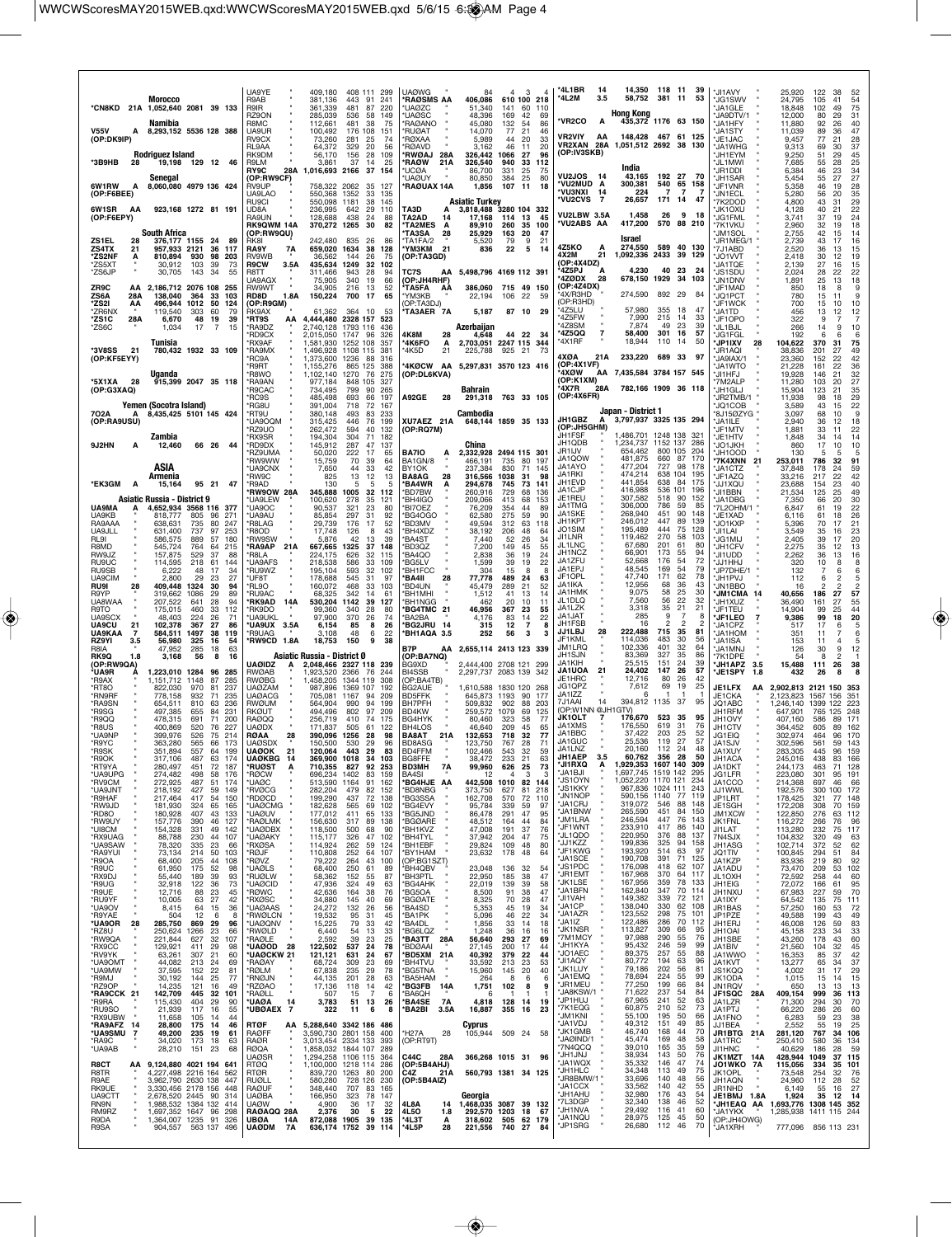| 'JA1JQY<br>*7K4VPV<br>*JG10WV<br>*JN1JYD                       | 401,154<br>677<br>71 151<br>547<br>91<br>378,696<br>157<br>366,903<br>454 122<br>199<br>299,862<br>93<br>538<br>150     | <b>JJ3JJL</b><br>652,850<br>Ą<br>JA3HBF<br>540,274<br>JR3BOT<br>442,900<br>JA3AVO<br>287,166                                       | 867 105 170<br>717<br>96<br>202<br>765<br>76<br>139<br>501<br>94<br>135        | JA5FDJ<br><b>JA5NSR</b><br>14<br><b>JG5DHX</b><br>Α<br>JJ5HUD           | 836,022 1893<br>52,638<br>651,582<br>405.840                       | 220<br>30<br>95<br>818<br>95<br>614                       | 37 122<br>63<br>223<br>172 | *JH8CXW 21A<br>'JJ3DJS/8<br>JL8WFI 14A                                        | 132,794<br>33,495<br>4,608                                             | 396 35<br>180<br>-22<br>54<br>14                 | 99<br>55<br>22         | HL5YI<br>7A<br>*HL1VAU AA<br>*HL2CFY 1.8A                               | 1,536<br>98,808<br>104                                                   | 32<br>13<br>269<br>$\overline{7}$    | 73 106                         |
|----------------------------------------------------------------|-------------------------------------------------------------------------------------------------------------------------|------------------------------------------------------------------------------------------------------------------------------------|--------------------------------------------------------------------------------|-------------------------------------------------------------------------|--------------------------------------------------------------------|-----------------------------------------------------------|----------------------------|-------------------------------------------------------------------------------|------------------------------------------------------------------------|--------------------------------------------------|------------------------|-------------------------------------------------------------------------|--------------------------------------------------------------------------|--------------------------------------|--------------------------------|
| *JH1DYV<br>*JN1MSO<br>*JA1DDZ<br>*JA1OHP                       | 249,282<br>84<br>481<br>114<br>195,030<br>76<br>411<br>121<br>158,543<br>73<br>130<br>331<br>134,622<br>332<br>90<br>72 | JA3QOS<br>209,502<br>JA3VOV<br>123,795<br><b>JA3ENN</b><br>47,532<br>29,590<br>JG3LGD                                              | 367<br>89<br>137<br>307<br>-75<br>114<br>196<br>42<br>60<br>52<br>109<br>58    | JA5TX<br><b>JA5CUX</b><br>JA5IVG/5<br><b>JA5ATN</b><br>-28              | 52,650<br>25,647<br>4,250<br>49,320                                | 197<br>41<br>109<br>38<br>35<br>22<br>24<br>267           | 89<br>65<br>28<br>48       | <b>JF9JTS</b><br><b>JA9CWJ</b><br>14<br><b>JA9LX</b><br>А                     | Japan - District 9<br>245,220<br>161,406<br>343.907                    | 493<br>480<br>32<br>81<br>563                    | 68 115<br>94<br>160    | HZ1FI<br>Δ<br>(OP:DL2RMC)<br>HZ1BW<br>А                                 | Saudi Arabia<br>4,323,720 3053 124 402<br>58,860 228 30                  |                                      | - 79                           |
| *JH1GBO<br>*JF1NVD<br>*JJ1NYH                                  | 93,372<br>291<br>75<br>49<br>92.535<br>245<br>63<br>92<br>82,566<br>239<br>49<br>90                                     | <b>JK3RHX</b><br>23,638<br>JP3AYQ<br>17,368<br>JH3HGI<br>1,568<br><b>JI3BFC</b><br>294,580<br>28                                   | 101<br>45<br>61<br>25<br>129<br>27<br>23<br>13<br>19<br>795<br>37<br>106       | JF5GVZ<br>21<br><b>JA5XPD</b><br>14<br><b>JA5CBU</b><br>-7              | 10,324<br>23,733<br>4,710                                          | 21<br>72<br>28<br>108<br>71<br>13                         | 37<br>53<br>17             | JA9ILH<br><b>JA9FJG</b><br>JF9PFA<br>JH1TXG/9 28                              | 84.315<br>42,074<br>5,832<br>109,120                                   | 203<br>61<br>158<br>45<br>40<br>23               | 104<br>64<br>31<br>78  | *7Z1HL<br>*7Z1SJ<br>14A                                                 | AA 2,842,112 2460 102 325<br>396,416 981 39 113                          |                                      |                                |
| *JE1GZB<br>*JF1DIR<br>*JM1EKM<br>*JF3GFH/1                     | 77,872<br>258<br>53<br>71<br>66,920<br>224<br>43<br>97<br>54,131<br>170<br>52<br>81<br>39,445<br>139<br>51<br>64        | <b>JA3EGE</b><br>164,736<br>JH3OXM<br>6.572<br><b>JA3DAY</b><br>14<br>83,448                                                       | 461<br>36<br>108<br>66<br>-20<br>33<br>260<br>33<br>81                         | <b>JH5MXB</b><br>АA<br>JA5FBZ<br>28A<br><b>JJ5GSY</b><br>21 A           | 251,753<br>378,286<br>19,282                                       | 392<br>944<br>36<br>121<br>19                             | 92 159<br>110<br>43        | JA9XAT<br>JA9DOF 3.5                                                          | 42<br>1,197                                                            | 399<br>32<br>3<br>3<br>27<br>10                  | 3<br>11                | *9V1JA<br>А                                                             | Singapore<br>77,964                                                      | 264 58                               | - 88                           |
| 'JP1GVC<br>*JI1RAK<br>*7N4KQM                                  | 25,416<br>145<br>32<br>40<br>23,217<br>142<br>31<br>40<br>17,085<br>101<br>29<br>38                                     | JO3AGQ<br>$\overline{7}$<br>21,912<br><b>JI3KDH</b><br>7,452<br>1.8<br><b>JK3HLP</b><br>А<br>1,386,770<br><b>JH3CUL</b><br>977,459 | 152<br>24<br>42<br>16<br>20<br>109<br>1381 124<br>261<br>1162 102<br>227       | JA5FNX AA<br>JH5AKH<br>JH5FTY 3.5A                                      | 40,103<br>9,849<br>2,992                                           | 173<br>54<br>62<br>27<br>41<br>16                         | 65<br>40<br>18             | <b>JR9GMS AA</b><br><b>JF9BLA AA</b><br>JH9DRL/9<br>JH9KVF 21A                | 72,708<br>11,315<br>4,539<br>338,928                                   | 176<br>54<br>30<br>67<br>33<br>20<br>943<br>-34  | 92<br>43<br>31<br>104  | '9V1XX<br>28A<br>*9V1PW<br>21 A<br>(OP:JH4PHW)<br>*9V1RM                | 127,361<br>119,490<br>43,120                                             | 703<br>26<br>699<br>-31<br>359<br>27 | - 71<br>-74<br>50              |
| *JJ1ENZ<br>*JG1APX<br>*7L4IOU<br>*JJ1DJW                       | 14,544<br>36<br>36<br>82<br>14,210<br>91<br>31<br>39<br>12,922<br>79<br>37<br>34<br>12,816<br>70<br>30<br>42            | <b>JL3MCM</b><br>665,256<br><b>'JG3CQJ</b><br>414,541<br>JA3JM<br>347,526                                                          | 816 116<br>202<br>675<br>-87<br>170<br>555<br>91<br>167                        | <b>JA6LCJ</b><br>A<br>JA6AVT                                            | Japan - District 6<br>3,042,408 2594 137 299<br>178,901            | 357<br>72                                                 | 127                        | <b>JAØIOF</b><br>А                                                            | Japan - District Ø<br>212,380                                          | 433<br>76                                        | 129                    | *BVØTW<br>Α                                                             | Taiwan<br>5,148                                                          | 114 20                               | -19                            |
| *JA1SVP<br>*JL1KLK<br>*JG1LPL                                  | 30<br>8.448<br>48<br>34<br>6,615<br>65<br>21<br>28<br>6,048<br>22<br>20<br>56                                           | JH3WKE<br>183,274<br>JE6EKC/3<br>166,071<br><b>'JN3TSY</b><br>154,280<br>'JR3XEX<br>144,551                                        | 409<br>69<br>113<br>339<br>74<br>123<br>324<br>129<br>-74<br>360<br>78<br>109  | JA6GMC<br>JA6PCH<br><b>JA6SHL</b>                                       | 161,210<br>2.196<br>129,888                                        | 290<br>92<br>17<br>21<br>602<br>24                        | 143<br>19<br>58            | <b>JJØPJD</b><br><b>JRØWZR</b><br><b>JHØOXS</b><br>-28<br><b>JAØUMV</b><br>21 | 190,740<br>17.168<br>15,840<br>241,224                                 | 365<br>79<br>29<br>98<br>104<br>-19<br>821<br>30 | 125<br>45<br>36<br>84  | (OP:BX2AB)<br><b>'BX4AG</b><br>$21$<br><b>*BX4ABN</b><br>$\overline{7}$ | 46,265<br>4,500                                                          | 215 30<br>71<br>16                   | -20                            |
| *JS1BQX<br>*JA1AVI/1<br>*JA5INF/1<br>*JF1VSD                   | 3,655<br>37<br>20<br>23<br>27<br>1,300<br>10<br>10<br>420<br>12<br>8<br>-7<br>225<br>9<br>7<br>8                        | JA3JND<br>97,784<br><b>'JA3EBT</b><br>83,955<br>*JS3EOE<br>62,160                                                                  | 301<br>47<br>89<br>235<br>51<br>94<br>202<br>55<br>85                          | JA6FFK<br>А<br>JA6CYL/6<br>JAØBPY/6<br><b>JA6CVR</b>                    | 308,448<br>245,916<br>145,960<br>101,150                           | 489<br>95<br>458<br>66<br>297<br>65<br>267<br>63          | 157<br>141<br>140<br>107   | <b>JHØNOS</b><br>1.8<br><b>JHØNEC</b><br>JAØBJY                               | 437<br>976,121<br>233,999                                              | 16<br>8<br>1046 124 235<br>435<br>81             | -11<br>130             | BV1EL 28A                                                               | 254,310 1174 30<br>Taiikistan                                            |                                      | - 75                           |
| *JO1YKX<br>*JG1AVO 28A<br><b>'JK1FUP</b>                       | 12<br>4<br>3<br>-3<br>480,227<br>1212<br>37<br>112<br>5,343<br>65<br>16<br>23                                           | <b>'JJ3KTW</b><br>53,431<br>JH3PTC<br>51,642<br>'JJ3TBB/3<br>22,776<br><b>JG3LDD</b><br>14,118                                     | 204<br>51<br>68<br>50<br>182<br>64<br>123<br>34<br>44<br>81<br>33<br>45        | JE6JNC<br>JA6CM<br>JA6ELV                                               | 82,446<br>62,155<br>61,308                                         | 206<br>55<br>187<br>49<br>206<br>42                       | 96<br>106<br>75            | <b>JGØEXP</b><br><b>LODQUL</b><br><b>JHØCCK</b><br><b>JAØRCK</b>              | 97,888<br>72,473<br>55,719<br>12,246                                   | 256<br>55<br>215<br>57<br>165<br>40<br>63<br>26  | 97<br>80<br>83<br>52   | EY8MM<br><b>HSØZLM</b><br>A                                             | AA 1,365,277 1489 89 270<br>Thailand<br>504,350                          | 899                                  | 71 191                         |
| *JP1QDH<br>*7K4QOK 21A<br>*JQ1VDJ<br>*JO1WIZ                   | 24<br>313,776<br>829<br>35<br>109<br>311<br>72<br>83,700<br>28<br>28<br>56<br>42.672<br>220                             | 'JO3XCK<br>11,946<br><b>JA3AIC</b><br>10,440<br>'JO3QVT<br>10,412                                                                  | 34<br>75<br>32<br>59<br>29<br>43<br>62<br>31<br>45                             | JE6TUP<br>JH6WHN 28<br>JG6QPX<br><b>JA6FCL</b><br>-14                   | 11,218<br>362,824<br>1,767<br>43,172                               | 68<br>37<br>1083<br>34<br>13<br>29<br>190<br>24           | 42<br>90<br>18<br>62       | <b>JFØEBM</b><br>-21<br>'JIØWVQ<br><b>JJØACA</b>                              | 39,904<br>8,471<br>3,528                                               | 204<br>25<br>77<br>20<br>40<br>-12               | 61<br>23<br>24         | <b>HSØZDR</b><br>21<br>*HS3LSE<br>A<br>'HS6ZBQ                          | 89,718<br>295,678<br>52,820                                              | 325<br>-31<br>617<br>85<br>170<br>52 | 83<br>166<br>87                |
| *JF1GZZ<br>*JI1BDQ<br>*JA1UXV<br>*JP1EHC                       | 175<br>57<br>34.182<br>24<br>32.017<br>30<br>121<br>71<br>5,400<br>55<br>26<br>14<br>10<br>10<br>408<br>-7              | JK3ZCR<br>3,036<br>JI3OGI<br>2,838<br>2,232<br>JG3EHD<br>JR4WEI/3<br>221                                                           | 35<br>22<br>22<br>34<br>16<br>17<br>34<br>15<br>16<br>6<br>7                   | JI6BEN<br>JA6MQY 7<br>JA6BZI                                            | 9,338<br>28,251<br>2,040,780                                       | 80<br>21<br>182 25<br>1323 167                            | 37<br>48<br>435            | <b>JHØEPI</b><br>14<br>JJØOAF<br><b>JHØMUC 7</b><br>JRØBQD 3.5                | 168,820<br>84<br>3,384<br>7,821                                        | 562<br>35<br>з<br>44<br>17<br>116<br>-15         | 80<br>19<br>18         | 'HS8AB<br>(OP:HS8KAY)<br>ʻHS4UEL<br>*HSØZIA<br>- 28                     | 30,734<br>352<br>430.780 1312                                            | 118<br>47<br>10                      | 74<br>8<br>8<br>32 108         |
| *JE1LPZ 14A<br><b>JM1NKT 7A</b><br>*JG1FKT                     | 44,795<br>204<br>25<br>60<br>34<br>121,892<br>384<br>90<br>18,205<br>141<br>21<br>34                                    | 'JR3FYM<br>216<br><b>JO3UDL</b><br>36<br><b>'JG3SVP</b><br>28<br>235,755                                                           | 18<br>13<br>14<br>$\mathcal{P}$<br>2<br>з<br>964<br>26<br>67                   | AA<br>JA6SRB<br>JG6JAV<br>JE6JAO                                        | 609,020<br>481,394<br>4,697                                        | 683 118<br>606 103<br>50<br>-27                           | 252<br>210<br>34           | <b>JAØAOQ</b><br>JJØJML<br>AA                                                 | 6,426<br>1,560,438                                                     | 90<br>21<br>1457 128                             | 30<br>279              | *HS3XVP<br>-21<br>'HS8JYX                                               | 25,047<br>23,214                                                         | 213<br>22<br>23<br>198               | 47<br>50                       |
| <b>JA2VHO</b><br>А<br>JF2QNM                                   | Japan - District 2<br>1.431.126 1452 115 272<br>1,326,325<br>1472 119<br>-206                                           | <b>IF3IYW</b><br>86,304<br><b>JR3RIU</b><br>50,820<br><b>IA3UWB</b><br>43,848<br>JA3MIB<br>12,936                                  | 368<br>30<br>63<br>267<br>25<br>52<br>26<br>254<br>46<br>20<br>103<br>36       | <b>JA6ZPR</b><br>21A<br>(OP:JH6JSR)<br>JH6QIL AA<br>'JL6USD             | 168,268<br>477,680<br>217,424                                      | 504<br>32<br>668<br>342<br>95                             | 92<br>92 188<br>159        | <b>JHOTIS</b><br><b>JHØKHR</b><br><b>JAØNFP</b><br><b>JAØGCY 21A</b>          | 882,390<br>165,714<br>9.906<br>59,301                                  | 847 144<br>295<br>77<br>59<br>33<br>244<br>-29   | 295<br>136<br>45<br>70 | HS1NIV<br>AA<br>E2ØAE<br>(OP:HSØZLW)<br>HSØZEE 1.8A                     | 53,460<br>49,830<br>4,012                                                | 42<br>268<br>177<br>60<br>69<br>-14  | 66<br>91<br>-20                |
| JA2AXB<br>JE2PCY<br>JR2UBS                                     | 1,210,170<br>1433 110<br>211<br>-78<br>126<br>413.508<br>788<br>118,465<br>90<br>125<br>213                             | JE3EVI<br>8,415<br>369,705<br><b>JR3EOI</b><br>21<br>JA3RAZ<br>16,191                                                              | 73<br>17<br>28<br>971<br>-36<br>111<br>106<br>23<br>40                         | <b>JI6AJF</b><br>JA6RIL<br>JE6HID                                       | 39,625<br>6.076<br>2,242                                           | 143<br>55<br>29<br>47<br>23<br>18                         | 70<br>33<br>20             | <b>JAØJWQ 3.5A</b><br>JAØDOW AA<br><b>JAØGSG 7A</b>                           | 2,666<br>34,692<br>112                                                 | 38<br>16<br>120<br>43<br>6<br>4                  | 15<br>75               | <b>HS3ANP AA</b><br>*E21YDP 28A<br>21A<br>*E2C                          | 199,528<br>255,840<br>4,224                                              | 542<br>66<br>901<br>31<br>108<br>15  | 130<br>89<br>-17               |
| JR2PAU<br>JF2JFP<br>JA2ATF<br><b>JA2XLV</b><br>28              | 72,996<br>192<br>53<br>105<br>63,973<br>54<br>79<br>234<br>28<br>29<br>25.137<br>165<br>84,568<br>379<br>29<br>59       | 'JR3KAH<br>2.400<br><b>JH3TCC</b><br>14<br>2,535<br><b>JL3RDC</b><br>-7<br>2,898                                                   | 44<br>-14<br>16<br>35<br>12<br>27<br>56<br>- 13<br>10                          | <b>JS6RTJ</b><br>28A<br>JA6WW<br><b>7N2JZT/621A</b><br>JA6DDW           | 217,282<br>7,729<br>280,944<br>108                                 | 37<br>592<br>91<br>22<br>739<br>35<br>6<br>$\overline{4}$ | 100<br>37<br>109<br>5      | JY9FC<br>AA                                                                   | Jordan<br>1,386,735 1603 83 246                                        |                                                  |                        | (OP:E2ØPFE)<br>A65BD<br>28                                              | <b>United Arab Emirates</b><br>786,420 1925                              |                                      | 34 119                         |
| JF20TM<br>JA2LMY<br>JR2IOB<br>21                               | 191<br>38,160<br>25<br>47<br>37.422<br>205<br>26<br>55<br>447,962<br>1221<br>36<br>98                                   | <b>JS3CTQ</b><br>AA<br>JN3SAC<br>831,024<br><b>JN3TMW</b><br>650,130<br><b>JN3TRK</b><br>322,982                                   | 6,011,928 3115 184 518<br>917 107<br>241<br>678 120<br>270<br>95<br>448<br>182 | JF6RIM 14A                                                              | 81,096<br>Japan - District 7                                       | 291<br>29                                                 | 80                         | <b>UPØL</b><br>UN3M<br><b>UN7FW</b>                                           | Kazakhstan<br>8,121,690 4935 146 469<br>1.363.791 1708<br>916,700 1023 | 67<br>96                                         | 222<br>260             | *A65CA<br>(OP:RV6AJJ)<br>*A65BR 7A                                      | AA 3,105,000 2124 148 404<br>106,149 320 30                              |                                      |                                |
| JE2WLD<br>JH2OMM<br><b>JA2QXP</b><br>14<br><b>JA2HNP</b>       | 21,692<br>149<br>24<br>44<br>3,277<br>57<br>15<br>14<br>20,352<br>24<br>40<br>123<br>27<br>16,492<br>88<br>49           | JH3EQP<br>70,556<br>JG3KMT<br>8,733<br>JA3WFO<br>912                                                                               | 247<br>48<br>76<br>67<br>32<br>39<br>13<br>24<br>11                            | <b>JA7IC</b><br>А<br>JA7BME<br>JA7COI<br>JA7VEI                         | 1,705,280 1793 123 242<br>1,058,940 1199 110<br>773,593<br>319,978 | 1021 106<br>440 102                                       | 208<br>175<br>176          | UN7QF<br><b>UN9GD</b><br>28<br>UN7GDR                                         | 21,672<br>834,104 2124<br>70.122                                       | 28<br>111<br>38<br>-373<br>24                    | .58<br>126<br>-63      | (OP:RA9B)                                                               | <b>Uzbekistan</b>                                                        |                                      |                                |
| JF2OHQ<br><b>JA2CPD</b><br>3.5<br><b>JR2UXO</b><br>*7K1MAG/2 A | 3,840<br>56<br>13<br>17<br>2,523<br>45<br>13<br>16<br>1.160<br>32<br>9<br>-11<br>452,189<br>667<br>97<br>172            | 28A<br>521,801<br><b>JH3AIU</b><br><b>JK3NSD</b><br>7A<br>6,992<br>JF3LOP<br>39,648<br>3.5A<br>JA3OOK<br>770                       | 1201<br>-37<br>124<br>52<br>19<br>27<br>212<br>-31<br>53<br>17<br>9<br>13      | JR7RZK<br>JA7CVL<br><b>JA7CPW</b><br>28<br>JH7FMJ                       | 126,581<br>59,169<br>46,893<br>28,056                              | 305<br>66<br>171<br>68<br>25<br>248<br>137<br>27          | 103<br>95<br>52<br>57      | UP1G<br>14<br>(OP:UN7QX)<br>UN1Z<br>*UN5C<br>А                                | 17,840<br>312,119 1150<br>1,118,840 1273                               | 12<br>171<br>-26<br>84                           | 28<br>-81<br>253       | UK7AL<br>14<br><b>UK8AR</b><br>21<br>*UK9AA 28A                         | 244,179 833 31 86<br>537,504 1654<br>673,407 1870 33 114                 | 34                                   |                                |
| *JA2QVP<br>*JA2FXV<br>*JG4IQC/2                                | 230,040<br>79<br>134<br>434<br>207,584<br>421<br>79<br>129<br>148,800<br>79<br>121<br>316                               | JA3RAR 1.8A<br>1,274<br><b>'JG3FEA AA</b><br>1,174,581<br>JF3NKA<br>882,588                                                        | 24 12<br>14<br>936 130<br>329<br>1059 108<br>208                               | <b>JA7NVF</b><br>21<br><b>JA7FTR</b><br>JA7AKH                          | 530,850<br>560,635<br>42,126                                       | 1408<br>34<br>1328<br>37<br>266<br>19                     | 116<br>118<br>40           | 'UN6T<br>'UN6G<br>'UN7EG                                                      | 889,602 1013<br>878,688<br>505,164                                     | 94<br>1098<br>87<br>713<br>61                    | 260<br>237<br>206      | 3W3O<br>А<br>(OP:KMØO)                                                  | Vietnam<br>1,553,820 2125 115 265                                        |                                      |                                |
| *JR2MIO/2<br>*JG2RZF<br>*JA2GHP<br>*JG2RFJ                     | 132,963<br>49<br>369<br>92<br>111.222<br>69<br>98<br>313<br>101,840<br>280<br>56<br>96<br>82,212<br>227<br>61<br>95     | JA4XHF/3<br>383,616<br>JA3PYC<br>261,261<br><b>JG3RPL</b><br>240,240<br><b>JA3VUL</b><br>187.496                                   | 478<br>93<br>195<br>409<br>78<br>153<br>330<br>80<br>200<br>419<br>76<br>108   | JG7EHM<br><b>JA7MJ</b><br>7<br>JO7GVC<br><b>JH7CUO</b><br>A             | 12,300<br>104,940<br>18.105<br>818,100                             | 86<br>14<br>385<br>31<br>113<br>25<br>1016 107            | 36<br>75<br>46<br>193      | 'un7id<br><b>UN7TW</b><br>'UN7QCC<br>'UN7MWU                                  | 264,252<br>177,540<br>46,265<br>25,704                                 | 494<br>61<br>348<br>68<br>199<br>25<br>130<br>22 | 183<br>152<br>70<br>50 | 'XV9NPS<br>-28<br>*XV4Y<br>AA                                           | 285,114 1073 30<br>93,989 191 69 134                                     |                                      |                                |
| *JR2FJX<br>*JS2KHM<br>*JN2FMH                                  | 88<br>56,771<br>207<br>55<br>49,457<br>167<br>54<br>83<br>46,501<br>53<br>200<br>38                                     | 'JR3NDM<br>152,281<br><b>JF3EIG</b><br>96,707<br>'JH3BYX<br>83,565<br>JP3AWA<br>82.476                                             | 323<br>127<br>70<br>199<br>65<br>108<br>289<br>51<br>84<br>228<br>99           | JE7HYK<br>JH7BMF<br>JH7IXX                                              | 332,525<br>76,500<br>54,356                                        | 585<br>81<br>217<br>63<br>47<br>226                       | 154<br>87<br>60            | (OP:YU7KW)<br><b>UNØC</b><br>'UN3Z<br><b>UN7GBM 28</b>                        | 19,690<br>3,150<br>123,200                                             | 69<br>45<br>26<br>19<br>465                      | 65<br>26<br>83         | 9M2CNC A<br>(OP:G4ZFE)                                                  | West Malaysia<br>1,955,429 1873 119 290                                  |                                      |                                |
| *JF2KMX<br>*JO2SLZ<br>*JA2VZL<br>*JE2HCJ                       | 44,824<br>191<br>42<br>62<br>42,500<br>134<br>44<br>81<br>35,114<br>149<br>44<br>53<br>18,411<br>30<br>27<br>113        | 'JN3IWQ<br>66,435<br>'JO3OMA/3<br>61,272<br>JA3DAU<br>40,005                                                                       | 75<br>52<br>209<br>77<br>193<br>60<br>78<br>141<br>47<br>80                    | JA7MWC<br>'JH7UBC<br>JE7DMH<br>JA7AEM                                   | 51,660<br>36,828<br>24,660<br>17,360                               | 219<br>43<br>40<br>158<br>106<br>32<br>34<br>116          | 62<br>53<br>58<br>36       | <b>UN7CN</b><br>21<br><b>UN7JID</b><br>$\overline{7}$<br><b>*UN7CW</b><br>3.5 | 182,512<br>89,385<br>99,195                                            | 27<br>561<br>27<br>350<br>24<br>443<br>-20       | 95<br>77<br>65         | 9M2TO<br>(OP:JAØDMV)<br>*9M2AZ                                          | 1,586,290 1947 103 262<br>2,415                                          | 46 16                                | - 19                           |
| *JH2KGL<br>*JE2FJI<br>*JR2AWS                                  | 15,696<br>95<br>32<br>40<br>14,280<br>37<br>47<br>64<br>3,666<br>53<br>21<br>18                                         | JA3AHY<br>22,300<br>JA3EJG<br>70<br>JN3DSH 28A<br>137,228                                                                          | 166<br>42<br>58<br>з<br>4<br>4<br>464<br>32<br>84<br>85<br>33                  | 'JA7AXP<br><b>JH7RTQ</b><br>-28<br><b>JA7AMK</b>                        | 7,434<br>35,712<br>28,287                                          | 56<br>26<br>154<br>30<br>190<br>26                        | 37<br>63<br>37             | UN9L<br>ΑА<br>UN7LZ<br>UN5J<br>28A                                            | 4,195,430<br>219,045                                                   | 2364 158 509<br>341<br>89<br>195<br>-30          | 166<br>82              | <b>9M2MDX 28</b><br><b>9M2/JE1SCJ</b><br>67                             | 704                                                                      | 46<br>28A100,464462 24               | 5<br>- 6                       |
| *JL2OGZ/2<br>*JG2QUM<br>*JI2GZC<br>JR2NAX                      | 2,001<br>31<br>12<br>11<br>750<br>19<br>15<br>15<br>12<br>18<br>-11<br>667<br>598                                       | JK3JTJ<br>11,016<br>JF3BFS 21A<br>276,410<br>*JA3VXH<br>42.582<br>JO3PSJ<br>14,152                                                 | 18<br>803<br>35<br>96<br>30<br>64<br>190<br>100<br>20                          | JA7FDA<br><b>'JF7GDF</b><br><b>MATARW</b><br>JF7VVL<br>21               | 17,460<br>12,008<br>6,437<br>5.880                                 | 22<br>123<br>121<br>17<br>76<br>18<br>66<br>18            | 38<br>21<br>23<br>22       | *UN6P<br>*UN9LAB<br>UN7JX                                                     | 42,336<br>AA 3,484,905 2143 147<br>332.996<br>204,300                  | 572 63<br>350<br>57                              | 466<br>-173<br>170     |                                                                         | <b>EUROPE</b>                                                            |                                      |                                |
| *JH2MYN 28<br>*JA2HZA<br>*JF2BDK<br>*JA2KKA 21                 | 54,900<br>234<br>31<br>69<br>141<br>38<br>20,096<br>26<br>2,960<br>30<br>13<br>24                                       | <b>'JA3GN</b><br>7A<br>66,023<br><b>JN3VQM</b><br>11,502<br>Japan - District 4                                                     | 71<br>257<br>32<br>101 20<br>34                                                | *JE7UCS<br>*JA7LLL<br>14<br><b>JA7SSP</b><br>$\overline{7}$             | 4,191<br>6,594<br>2,184                                            | 49<br>15<br>75<br>17<br>40<br>10                          | 18<br>25<br>16             | UN7TDB<br>*UN4PD 28A<br>'UN9LU<br>UN2E*                                       | 13,363<br>84,968<br>80,408<br>23,352                                   | 72<br>26<br>341<br>26<br>319<br>23<br>130<br>27  | 57<br>78<br>69<br>57   | OHØV<br>А<br>(OP:OH6LI)<br>OHØX                                         | <b>Aland Islands</b><br>7,393,869 6175 158 481<br>3,561,120 3956 113 367 |                                      |                                |
| *JR2MIN<br>*JR2LBF<br>*JS2PHO                                  | 79,200<br>334<br>67<br>-29<br>12,702<br>107<br>20<br>38<br>4,888<br>45<br>18<br>29<br>494<br>19<br>9<br>10              | <b>JH4UYB</b><br>Ą<br>JH4UTP<br>JA4DPL<br>124,250                                                                                  | 5,927,265 4051 156 379<br>1,444,123 1543 117<br>236<br>297<br>64<br>111        | JH8CLC/7<br>JA7QVI 3.5<br>JO7KMB AA                                     | 18<br>2,581<br>604,116                                             | 2<br>$\overline{2}$<br>37<br>15<br>694 121 225            | 14                         | *UN4PG<br>7A                                                                  | 80,352<br>Kuwait                                                       | 332 22                                           | 74                     | (OP:OH2TA)<br>21<br>*OHØRJ                                              | 840                                                                      | 28                                   | 7 14                           |
| *JG2KKG 14<br>*JL2LPX<br>*JE2BOM<br>$\overline{7}$<br>*JF2FIU  | 253,680<br>673<br>36<br>104<br>85,803<br>303<br>30<br>81<br>67<br>22<br>17<br>5,850<br>360<br>5<br>14<br>-7             | JO4EUP<br>8,307<br><b>JO4CTB</b><br>30,020<br>21<br><b>JA4FHE</b><br>20,384<br>3.5<br><b>JL4DJM</b><br>1.8<br>256                  | 53<br>-30<br>41<br>163<br>26<br>53<br>95 25<br>66<br>16<br>8<br>8              | JA7GYP<br><b>JA7OWD 28A</b><br>JG7AMD 21A<br>JA7MYQ 14A                 | 275,520<br>15,120<br>13,805<br>110,920                             | 394 106<br>93<br>24<br>97<br>21<br>338<br>35              | 181<br>39<br>34<br>83      | 9K2RA<br>21A<br>(OP:9K2RR)                                                    | 932,889 2395 34 115<br>Kyrgyzstan                                      |                                                  |                        | ZA/YT7DQ 7<br>ZA/YU7CM3.5                                               | Albania<br>392,880 2192 30<br>197,432 1668                               |                                      | 90<br>21 71                    |
| JN2AMD<br>AA<br><b>JR2PMT</b>                                  | 1,895,278<br>1947 136<br>261<br>1,053,558 1076 128 246                                                                  | 730,763<br><b>JE4MHL</b><br>Α<br>JH4MGU<br>387,348<br>*JR4PDP<br>178,815                                                           | 818 115<br>226<br>932<br>57<br>112<br>81<br>385<br>-114                        | JA7MSQ 3.5A<br><b>JA7RPC AA</b><br>JE7JYE                               | 7,614<br>135,050<br>23,652                                         | 23<br>80<br>286<br>72<br>93<br>42                         | 31<br>113<br>-66           | EX8AY<br>А<br>*EX8BN<br>Α                                                     | 59,596<br>76,497                                                       | 270 26<br>249 38                                 | 68<br>91               | ZA <sub>1</sub> G<br>AA                                                 | 52.650 312 32 103<br>Austria                                             |                                      |                                |
| JF2OZH<br>JA2IVK<br>JA2XCR<br>JR2NMJ                           | 934,372<br>952 120<br>262<br>527,680<br>684 123<br>197<br>459,563<br>498 123<br>254<br>284,751<br>426 98<br>163         | 'JN4HTR<br>22,776<br>JA4GQD<br>21,840<br>*JE4FNC<br>675<br>*JR4GPA 28<br>126,896                                                   | 110<br>38<br>40<br>37<br>136<br>41<br>17<br>13<br>14<br>544<br>-27<br>61       | <b>JR7ASO</b><br>JA7DNO 28A<br>'JA7RQK<br><b>JF7PHE 21A</b>             | 3,936<br>66,480<br>45,990<br>229,880                               | 40<br>22<br>26<br>296<br>246<br>-26<br>644                | 26<br>54<br>47<br>33 107   | *OD5NJ<br>A                                                                   | Lebanon<br>406,404<br>Mongolia                                         | 686 44 169                                       |                        | OE2BZL<br>A<br>OE1TKW<br>$\mathbf{u}$<br>OF <sub>1</sub> H<br>OP:OE1TKW | 1,410,470 1631 110 360<br>104,710<br>480                                 | 330<br>14                            | 59 126<br>$\overline{7}$<br>-8 |
| JA2HYD<br>JF2MBF<br>JF2XGF                                     | 236,280<br>381 103<br>161<br>136,620<br>502<br>50<br>49<br>119<br>51<br>39,663<br>66                                    | *JJ4CDW<br>116,696<br>'JA4AQR<br>21,358<br><b>UTPAL</b> *<br>21<br>32,294<br>JI4WHS<br>17,880                                      | 399<br>33<br>83<br>144<br>20<br>39<br>182<br>21<br>46<br>22<br>139<br>38       | 'JR7IWC                                                                 | 47,840<br>Japan - District 8                                       | 207<br>27                                                 | 65                         | JT1BV<br>28<br>JT1CS<br>AA<br><b>'JT1DX</b><br>7A                             | 138,975<br>118,837<br>20,672                                           | 621 26<br>357 51 100<br>147 18                   | - 83<br>46             | *OE5CYL<br>A<br>OE1CIW<br>*OE1PPA                                       | 167,061<br>113,344<br>97,440                                             | 439<br>332<br>57<br>246              | 53 180<br>119<br>63 111        |
| JF2IWL<br>JJ2VLY<br>JK2TTP<br>JR2CSQ 21A                       | 20,328<br>97<br>35<br>42<br>5,429<br>37<br>34<br>27<br>22<br>25<br>2,961<br>25<br>3,034<br>38<br>17<br>20               | <b>'JH1MTR/4 7</b><br>12,446<br>3,393<br>JA4AVO<br>25,830<br>*JH4CES 3.5                                                           | 20<br>108<br>29<br>49<br>17<br>22<br>168 23<br>47                              | <b>JA8BNP</b><br>A<br>JH8KIY<br>JA8CJY<br>×<br>JE8PGF                   | 37,570<br>14,924<br>11,218<br>6.262                                | 106 84<br>69<br>-39<br>52<br>33<br>51<br>29               | 86<br>52<br>46<br>33       | (OP:JT1CS)                                                                    | <b>Oman</b>                                                            |                                                  |                        | *OE9WGI<br>OE1HXS <sup>*</sup><br>*OE5HIL<br>28                         | 75,057<br>7,102<br>4,263                                                 | 312<br>37<br>91<br>20<br>33<br>22    | 90<br>47<br>27                 |
| JR2WLQ 14A<br>7A<br><b>JM2LHB</b><br>JR2SCJ 3.5A               | 12,064<br>91<br>23<br>35<br>28<br>1,496<br>11<br>-11<br>25,275<br>137<br>27<br>48<br>17                                 | JR4CZM 1.8<br>1,134<br><b>JR4OZR</b><br>AA<br>JH4ADK                                                                               | 35<br>9<br>12<br>4,327,936 2526 163 469<br>1,014,685 1070 123 248              | JG8TDZ<br>28<br><b>JA8RWU</b><br>21<br>JA8FFM                           | 10,452<br>606,430<br>85,626                                        | 68<br>31<br>1495<br>254<br>34                             | 47<br>36 113<br>100        | <b>A45XR</b><br>21<br>(OP:SP5EXA)                                             | 1,348,512 2866 37 139<br>0atar                                         |                                                  |                        | OE2LCM AA<br>OE8Q<br>(OP:OE8SKQ)<br>OE3DXA                              | 796,467 1062 99 292<br>340,884<br>270,982                                | 665<br>391                           | 84 222<br>98<br>216            |
| JJ2CJB<br>JA2AYH<br>JH2FXK 1.8A<br>*JA2KVB AA                  | 39<br>3,060<br>19<br>800<br>20<br>9<br>11<br>93<br>17<br>9,328<br>27<br>925,779<br>858 130<br>291                       | JO4CFV<br>458,240<br><b>JK4USW</b><br>54,784<br>JO4BOW<br>33,625                                                                   | 566 107<br>213<br>174 54<br>-74<br>128<br>50<br>75                             | <b>JH8SLS</b><br>Ą<br>JA8AJE<br>JR8QFG<br>'JG8NKJ                       | 2,776,032<br>240,408<br>98,222<br>97,188                           | 1884 162 382<br>428<br>77<br>279<br>58<br>68<br>270       | 135<br>76<br>88            | A71BX<br>(OP:K5GN)                                                            | A 12,827,349 6613 170 529                                              |                                                  |                        | OE5OHO 21A<br>OE3GSA 7A<br>OE1SZW 3.5A                                  | 557,322 1587<br>278,110 1093<br>61,812                                   | 427<br>-20                           | 37 137<br>36 109<br>81         |
| *JK2VOC<br>*JR2BYJ<br>JA2OKX                                   | 313,632<br>491 106<br>182<br>227,535<br>452<br>72<br>125<br>18,228<br>86<br>37<br>56                                    | <b>JE4KQH</b><br>22,875<br>JR4VEV<br>10,944<br>JH4BTI<br>3,784<br><b>JM4WUZ 28A</b><br>201,474                                     | 79<br>53<br>72<br>72<br>36<br>40<br>22<br>36<br>22<br>628<br>34<br>83          | 'JJ8GFL<br><b>JA8CEA</b><br><b>JE8KGH</b><br>28                         | 5,742<br>513<br>136,612                                            | 45<br>30<br>-11<br>8<br>462<br>36                         | 36<br>11<br>83             | A71AE<br>AA<br><b>DS4EOI/2</b><br>А                                           | <b>Republic of Korea</b><br>2,345,373 2795 97 250                      | 8,850 129 48 102                                 |                        | *OE8TED AA<br>*OE9MDV<br>'OE2M<br>(OP:OE2WPO)                           | 656,502<br>197,976<br>68,875                                             | 987<br>446<br>271<br>44              | 93 313<br>64 162<br>81         |
| *JJ2RON<br>*JA2HBK<br>*JA2MOG 28A<br>*JF2KWM 21A               | 87<br>53<br>15,345<br>46<br>504<br>10<br>8<br>10<br>50,940<br>237<br>29<br>61<br>25,830<br>126<br>27<br>55              | JN4MMO 21A<br>638,664 1323<br>JE4JPQ<br>8,375<br>JA4OPW 3.5A<br>6,110                                                              | 39<br>139<br>115<br>9<br>16<br>65<br>- 19<br>28                                | 'JA8DJY<br>JE8IAS<br><b>JA8KGG</b><br><b>JK8PBO</b><br>-14              | 28,840<br>9,639<br>589<br>35,787                                   | 160<br>26<br>97<br>18<br>12<br>8<br>214<br>24             | 44<br>33<br>11<br>55       | HL5UOG<br>DS5VTG<br>DS5QLJ                                                    | 237,930<br>38,446<br>17,430                                            | 439<br>85<br>183<br>38<br>99<br>35               | 146<br>56<br>48        | *OE6TZE<br>OE7MOH<br>*OE4VIE 3.5A                                       | 44,022<br>7,636<br>27,494                                                | 133<br>58<br>27<br>436<br>10         | 66 108<br>56<br>49             |
| *JK2RCP<br>*JR2BEI<br>*JF2AIJ<br>*JE2VYM 14A                   | 33<br>144<br>23<br>18,144<br>12,936<br>97<br>21<br>35<br>27<br>3<br>2<br>י<br>14,744<br>69<br>27<br>49                  | *JE4URN AA<br>67,887<br>5,292<br><b>*JK4HNN</b><br>Japan - District 5                                                              | 153 65<br>106<br>46 23<br>26                                                   | JA8XOD 3.5<br><b>VIGBAL</b><br>AA<br>JH8DBJ                             | 646<br>569,080<br>39,501                                           | 21<br>9<br>664 115 213<br>153<br>39                       | 10<br>60                   | *DS3HWS A<br>'HL1LUA<br>'HL5JCB<br><b>HL4CEL</b>                              | 187,562<br>103,024<br>1,184<br>560                                     | 494<br>76<br>463<br>54<br>27<br>14<br>69<br>10   | 115<br>83<br>18<br>10  | CQ8X<br>A<br>CU8AS                                                      | Azores<br>84,607<br>20,056                                               | 486<br>21<br>130<br>27               | 40<br>65                       |
| *JA2PFO 7A<br>*JE2CPI 3.5A                                     | 2,940<br>43<br>15<br>15<br>1,560<br>34<br>13<br>17<br>Japan - District 3                                                | <b>JE5JHZ</b><br>А<br>JI5NWQ<br>20,972<br><b>JA5JGV</b><br>28<br>4.450<br><b>JA5DQH</b><br>21                                      | 1,351,800 1396 119 241<br>98<br>40<br>58<br>36 21<br>29<br>880,308 1885 37 134 | JA8KSF<br>28A<br><b>JH8GEU</b><br>14A<br><b>JI8XBG</b><br>AA<br>'JA8COE | 65.778<br>50,065<br>40,766<br>8,601                                | 244<br>34<br>209<br>27<br>45<br>162<br>65<br>24           | 80<br>68<br>64<br>37       | HL1IWD 28<br>*HL3AMO 1.8<br>DS5DNO AA                                         | 40,053<br>1,144<br>61,640                                              | 214<br>23<br>97<br>6<br>212 60                   | 56<br>5<br>- 74        | CR <sub>2</sub> X<br>21<br>CR <sub>2</sub> A<br>3.5<br>(OP:OH2BH)       | 361,368 1593<br>598,545 2304                                             | 31                                   | 95<br>32 109                   |
|                                                                |                                                                                                                         |                                                                                                                                    |                                                                                |                                                                         |                                                                    |                                                           |                            |                                                                               |                                                                        |                                                  |                        |                                                                         |                                                                          |                                      |                                |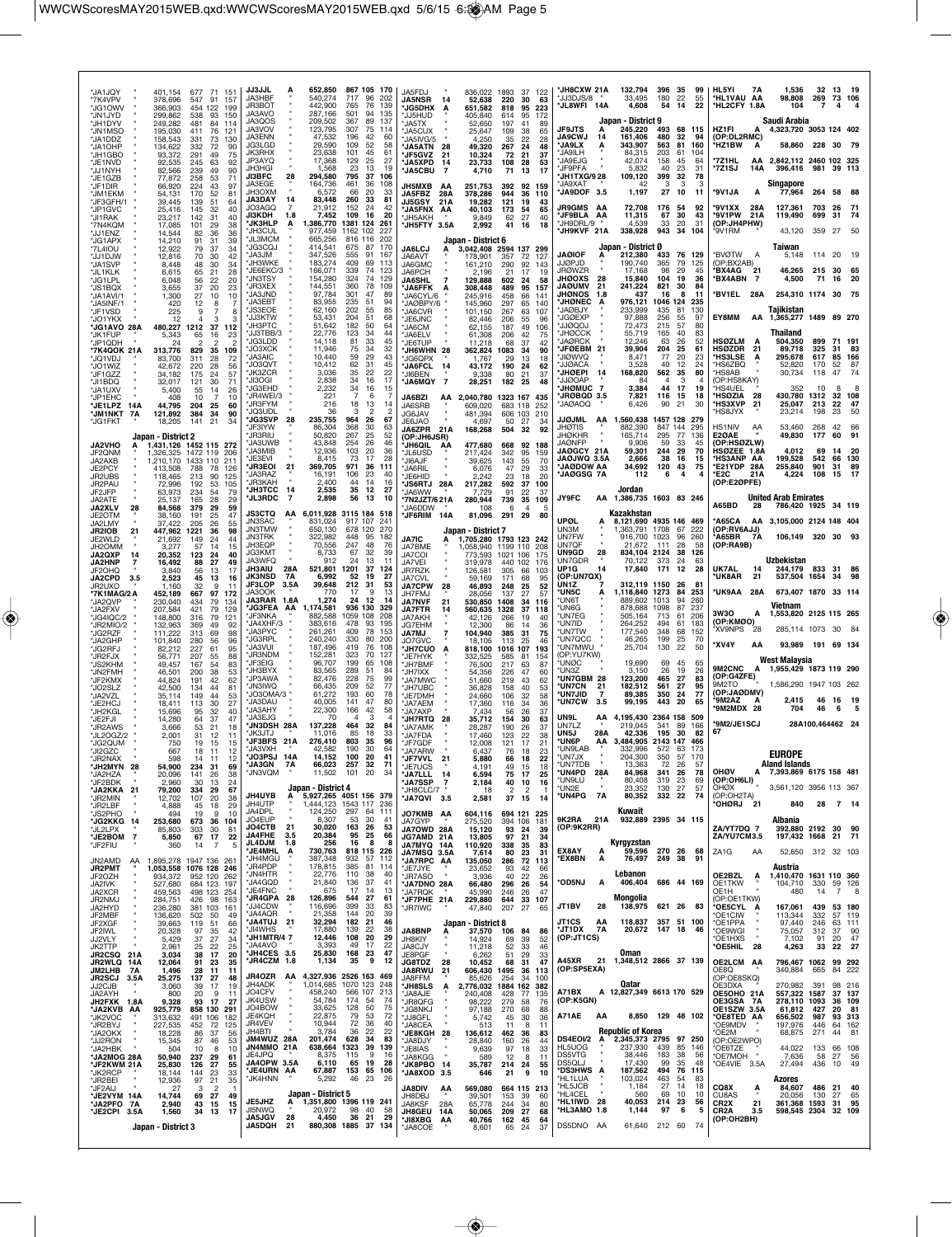| <b>Balearic Islands</b><br>EA6SX<br>28<br>668,304 1904<br>40 142<br>159,804<br>426<br>57 150<br>*EA6ZS<br>А<br>*EA6NB<br>153,972<br>505<br>48<br>134<br>*FA6UP<br>71<br>39<br>13.871<br>-58<br>EA6FO<br>AA 10,059,179 5522 191 680<br>(OP:EA5BM)<br>367<br><b>FA6A7</b><br>175.857<br>60 159<br><b>EA6XQ</b><br>14A<br>60,280<br>292 25<br>85<br>Belarus<br><b>EW3LN</b><br>1,299,186 1492 125 366<br>А<br>EW6EN<br>851,200<br>1140 100<br>348<br>EW8OM<br>610,050<br>1020<br>85<br>265<br>EW3EO<br>76,076<br>192<br>63<br>91<br>EU7A<br>38,715<br>171<br>39<br>48<br><b>EW1DO</b><br>87<br>27,531<br>103<br>46<br>EU7SR<br>10,335<br>28<br>61<br>37<br><b>FU1DX</b><br>2.701<br>21<br>29<br>16<br>EW2A<br>28<br>606,480<br>1473<br>39<br>151<br>FU <sub>1</sub> AI<br>31,059<br>50<br>3.5<br>406<br>13<br><b>EW3EW</b><br>17,574<br>268<br>49<br>1.8<br>9<br>*EW1IP<br>743,232<br>1134<br>95<br>297<br>А<br>*EU6AA<br>703,539<br>1404<br>283<br>84<br>*EW6CU<br>512,919<br>765<br>83<br>280<br>*EW1NM<br>366,392<br>764<br>67<br>204<br>*EW1TO<br>245,475<br>631<br>57 168<br>*EU5C<br>158,875<br>492<br>54<br>151<br>(OP:EW1HI)<br>327<br>*EW4EW<br>138,891<br>63<br>- 138<br>*EU3AC<br>95,872<br>242<br>74<br>150<br>*EW7LE<br>85,000<br>324<br>39<br>131<br>*EW8OG<br>322<br>47<br>84.337<br>140<br>*EW3MM<br>53,058<br>168<br>47<br>64<br>*EW2EO<br>10,125<br>82<br>24<br>51<br>*FW2FG<br>625<br>28<br>18<br>7<br>*EW7EW<br>28<br>67,528<br>348<br>24<br>68<br>*FW8OW<br>16,932<br>128<br>20<br>31<br>*EW6AF<br>21<br>283,157<br>1299<br>33<br>100<br>'EW7DK<br>1,025<br>11<br>19<br>14<br>*EW6EW<br>801<br>14<br>110,308<br>-26<br>83<br>*EV6Z<br>196,298<br>1100<br>27<br>95<br>7<br>*EW8OF<br>68,250<br>474<br>-20<br>71<br>*EW8RR<br>3.5<br>23,927<br>256<br>16<br>55<br>EU1A<br>6,108,834 3721 176 626<br>AA<br>EW8DX<br>2,038,845 2507 115<br>430<br>EW1NA<br>859,584<br>894 127<br>357<br>FW4MM<br>639<br>74<br>306,234<br>247<br>EW8DJ<br>181,534<br>929<br>30<br>109<br>56,672<br>116<br>69<br>FU <sub>5</sub> M<br>107<br>(OP:EW7BR)<br>EW1BA<br>3.724<br>30<br>21<br>28<br>EU3AA<br>2,106<br>22<br>18<br>21<br>EW1TZ<br>1.073<br>19<br>13<br>16<br>553,096<br>EV1R<br>21A<br>1499<br>-39<br>149<br><b>EW1EO</b><br>7A<br>451,328<br>1497<br>36<br>128<br>125,440<br>EU1U<br>3.5A<br>982<br>-19<br>79<br>EU1RB<br>92,278<br>895<br>16<br>70<br>EW2M<br>1.8A<br>107.402 1152<br>-16<br>67<br>*EU3NA<br>815,850<br>1049 107<br>343<br>AA<br>*EU4CQ<br>158,536<br>301<br>189<br>77<br>*EW2ES<br>113,307<br>465<br>47<br>164<br>*EW4DX<br>50.031<br>47<br>157<br>106<br>*EU1AA<br>28A<br>357,510<br>1006<br>38<br>132<br><b>*EW4BM</b><br>14.204<br>114<br>20<br>47<br>21 A<br>*EW6GF<br>90,024<br>742<br>20<br>68<br>14A<br>*EU1AZ<br>175,032<br>814<br><b>7A</b><br>32 100<br>*EU2EU<br>1.8A<br>38,934<br>592<br>10<br>53<br>Belgium<br>*ON3ND<br>1,219,750<br>1618 100 325<br>A<br>*ON5JT<br>872,235<br>1714<br>-76<br>279<br>'ON4CT<br>259,644<br>792<br>63<br>168<br>*ON6LS<br>171,666<br>458<br>51<br>136<br>*ON6NA<br>86,856<br>232<br>62<br>92<br>83,028<br>286<br>*OP6AT<br>45<br>103<br>(OP:ON6AT)<br><sup>ł</sup> OT7J<br>65,155<br>261<br>-45<br>-112<br>*ON6LO<br>56,942<br>307<br>34<br>108<br>44,298<br>44<br>*ON7DDG<br>165<br>94<br>*OP6OM<br>2,805<br>16<br>17<br>38<br>(OP:ON6OM)<br>*ON3DI<br>2,560<br>54 11<br>21<br>*ON5WL 3.5<br>13,776 246<br>-9<br>39<br>OQ5M<br>AA 6,702,540 4971 161 515<br>(OP:ON5ZO)<br>ON4IA<br>4.144.608 3051 160 496<br>3,766,500 2333 170 605<br><b>ON6NL</b><br>1,999,295 1904 120 385<br>OQ5A<br>1,096,146 1541 97 286<br>OR5T<br>(OP:ON4ALY)<br>ÒO7P<br>594,735 606 121 344<br>ON4AXU<br>165,200<br>268 87 193<br>390<br>OR3A<br>111,390<br>36 105<br>ON4CD<br>73,929<br>451<br>28<br>-29<br>484,137 1638 35 104<br>OT4A<br>28A<br>OT6M<br>422,059 1129 38 149<br>(OP:ON9CC)<br>OP4A<br>216,485 856 36 109<br>21 A<br>*OR2F<br>3,956,750 3088 152 513<br>AA<br>(OP:ON8LDS)<br>ON4TO <sup>*</sup><br>1,918,248 1574 145 477<br>*ON4CAS<br>1,284,192 1363 108 333<br>*ON7VD<br>459,351<br>689<br>81 240<br>*ON4KNP<br>275,157<br>481<br>75 162<br>*OP6FC<br>234,752<br>545<br>61<br>195 | <b>LZ1GE</b><br>А<br>LZ3RM<br>LZ1NT<br>14<br>LZ2HR<br>LZ1AQ<br>l 72PG<br>LZ1OP<br>LZ2HA<br>A<br>LZ1OJ<br>'I 71HW<br>LZ3V<br>(OP:LZ1NY)<br>'LZ1MDU<br>'LZ1IQ<br>'LZ3BG<br>'LZ2RM<br>'LZ5IL<br>'LZ2ZY<br>'LZ5PL<br>'LZ3TL<br>'I 72CH<br><b>LZ2PS</b><br>28<br>'LZ1CF<br>'LZ1DQ<br>'I 71IA<br>LZ3PZ<br>LZ1KZ<br>14<br><b>'LZ2CC</b><br>'LZ1BP<br>'LZ3YV<br>'LZ2OQV<br><b>LZ2JR</b><br>AA<br>LZ1ON<br>LZ6K<br>(OP:LZ2PL)<br>LZ1MC<br><b>171BJ</b><br><b>LZ2HM</b><br>28A<br>LZ1NG<br>LZ1MS<br>LZ7J<br>(OP:LZ1CL)<br>21A<br><b>LZ4AE</b><br>LZ1VB<br>14A<br>LZ5K<br>7A<br>(OP:LZ1FY)<br>LZ1EV<br>LZ2PT<br>LZ1CI<br>3.5A<br>LZ1QZ<br><b>LZ2ZG</b><br>1.8A<br>LZ5XQ<br>AA<br>'LZ1QV<br>1.72WP<br>'LZ1IKY<br>'LZ1VQ<br>'LZ1ZU<br>'LZ3RN<br>'LZØM<br>(OP:LZ2SX)<br>'LZ1ZP<br>21 A<br>LZ1DNY 7A<br>'LZ1SDR<br><b>LZ2SC</b><br>3.5A<br>TK4LS<br>28<br><b>TK/IZ2ESV21</b><br>тк5мн<br>ΑA<br>'SW9FF<br>21<br><b>SV9DJO</b><br>AA<br>SV9COL 14A<br><b>SV9RNG AA</b><br>9A2KD<br>Ą<br>9A4U<br>(OP:9A4MF)<br>9A2HQ<br>9A2SW<br>9A3TR<br>28<br>9A5X<br>21<br>$\overline{7}$<br><b>9A6C</b><br>9A2G<br>1.8<br>*9A3B<br>Α<br>(OP:9A2VR)<br>'9A2BD<br>'9A2HI<br>'9A2NO<br>'9A3TU<br>'9A3LN<br>'9A3VM<br>28<br>'9A5ST<br>'9A2EY<br>'9A3TY<br>'9A2BW<br>'9A2DI<br>'9A2KO<br>'9A1AKL<br>(OP:9A3NU)<br>'9A2MF<br>-14<br>'9A2XW 1.8<br>9A3XM<br>AA | 324,027<br>800<br>72 225<br>281,370<br>681<br>65<br>184<br>210 455<br>386<br>96<br>149<br>174,816 1208<br>-24<br>72<br>258,108<br>1098<br>32<br>105<br>96.642<br>471<br>28<br>-89<br>11,205<br>211<br>11<br>34<br>276,920<br>591<br>74<br>206<br>200,380<br>563<br>56<br>159<br>144,739<br>253<br>84<br>133<br>94,094<br>370<br>45<br>98<br>88,615<br>233<br>60<br>125<br>38,896<br>122<br>64<br>79<br>31,339<br>159<br>-35<br>86<br>12,685<br>82<br>21<br>38<br>11,303<br>68<br>-31<br>58<br>10,472<br>92<br>20<br>36<br>8,960<br>101<br>20<br>50<br>3,384<br>68<br>15<br>32<br>1,530<br>12<br>19<br>18<br>165,876<br>607<br>36<br>102<br>58.497<br>357<br>27<br>66<br>30,876<br>215<br>25<br>58<br>27,813<br>21<br>52<br>199<br>3,293<br>51<br>13<br>24<br>10,248<br>103<br>46<br>-15<br>113,526<br>543<br>31<br>88<br>100,890<br>555<br>27<br>87<br>121<br>8,250<br>13<br>37<br>45<br>5<br>$\overline{c}$<br>3<br>905 111<br>725,163<br>306<br>527,022<br>966<br>- 79<br>263<br>440,132<br>814 78<br>230<br>217<br>75.651<br>66<br>101<br>72.335<br>347<br>29<br>86<br>776,825<br>1992<br>39<br>154<br>1574<br>556.137<br>39<br>-144<br>517,446 1314<br>38<br>140<br>600<br>35<br>156,180<br>102<br>60,653<br>208<br>32<br>99<br>494<br>145,167<br>37<br>122<br>637,944 2321<br>36<br>116<br>397.488 1562<br>35<br>112<br>78,650<br>446<br>28<br>93<br>42,525<br>622<br>12<br>51<br>404<br>29,445<br>10<br>55<br>3,160<br>64<br>33<br>-7<br>528,618 2274 108<br>346<br>873 106<br>310<br>642.720<br>395,955<br>794<br>83<br>232<br>336,798<br>782<br>65<br>232<br>813<br>54<br>250,712<br>188<br>70,272<br>247<br>58<br>134<br>43,419<br>173<br>41<br>82<br>16,198<br>85<br>42<br>49<br>191,277<br>482 36<br>123<br>25,092<br>123<br>27<br>75<br>7,964<br>67<br>-18<br>26<br>151,760<br>956<br>25<br>87<br>Corsica<br>206.584 1003 29<br>90<br>182,286 1142<br>28<br>89<br>485,758 754 83 155<br>Crete<br>27,951 251 17<br>60<br>180,638<br>570<br>52<br>129<br>22<br>28,492<br>151<br>46<br>145,452<br>698<br>40<br>146<br>Croatia<br>1803 109<br>317<br>1,224,750<br>507,360<br>984<br>74<br>228<br>342,387<br>595 72 171<br>201,238<br>452 67 172<br>20.748<br>109<br>-35<br>835,214 2184 39 140<br>900,102 2395<br>39<br>135<br>90,225<br>826<br>18<br>57<br>$342$ 10<br>24,656<br>- 57<br>1,452,680 1671 115 345<br>314,432<br>673 74 215<br>110,600<br>462<br>36<br>122<br>267<br>87,756<br>62<br>151<br>57<br>70,977<br>208<br>120<br>68,222<br>220<br>54 100<br>396,416 1246 38<br>114<br>179,620<br>619<br>34<br>106<br>507<br>128,260<br>34<br>87<br>87,010<br>376<br>29<br>81<br>337<br>21<br>54,524<br>65<br>20,296<br>112<br>26<br>60<br>9,632<br>110<br>13<br>30<br>1,225<br>21 11<br>14<br>11,484 116 14<br>30<br>$\overline{7}$<br>5,124<br>130<br>35<br>90,280<br>409 51<br>134 | <b>Czech Republic</b><br>OK2QA<br>1,014,344 1290 113 299<br>558,000<br>742 102 298<br>OK1AMF<br>OK1AWC<br>452,904<br>704<br>-82<br>257<br>OK1AJY<br>437,598<br>755<br>238<br>84<br>OK1AXB<br>423,872<br>838<br>80<br>216<br>OK2SFP<br>236,872<br>569<br>53<br>179<br>OK1IE<br>63,674<br>199<br>40<br>118<br>OK2PDK<br>18,963<br>141<br>22<br>41<br>OL2N<br>708,660 1773<br>28<br>38<br>142<br>(OP:OK1FDR)<br>105,029<br>402<br>OK2EQ<br>33<br>94<br>340<br>OK2ABU<br>55,188<br>20<br>64<br>OK1XC<br>21<br>155,088<br>683<br>26<br>82<br>93,600<br>466<br>OK1KA<br>29<br>88<br>389,740 1834<br>OL1M<br>31<br>99<br>(OP:OK1EW)<br><b>OK7FL</b><br>169,070<br>886<br>-26<br>84<br>OK1GS<br>95,056<br>601<br>23<br>81<br>OK1CRM 3.5<br>188,163 1307<br>22<br>79<br>220<br>OK7GU<br>15.333<br>14<br>43<br>148,006 1284<br>OK2W<br>20<br>66<br>1.8<br>(OP:OK2WM)<br>OK1ATP<br>33,250<br>403<br>10<br>60<br>30,228<br>OK5ET<br>399<br>10<br>56<br>OK <sub>1</sub> A<br>5,699<br>127<br>9<br>32<br>OK2MBP*<br>1,376,844 1849 94<br>Α<br>350<br>*OK1JOC<br>1,336,080<br>1676 105<br>351<br>*OK2BUT<br>1,118,776<br>1552<br>96<br>340<br>*OK1CZ<br>1,080,596 1359 109<br>342<br>931,675 1025 116<br><b>OK1TA</b><br>333<br>*OK1DKR<br>1036 104<br>788,832<br>328<br>'OK2SGW<br>753,354 1185<br>294<br>-84<br>*OK2EC<br>709,308 1143<br>86<br>256<br>'OK2SGY<br>689,866 1172<br>80<br>278<br>'OK2EA<br>611,992<br>1201<br>81<br>256<br>OK2TBC<br>539,577<br>829<br>93<br>266<br>'OK1BA<br>532,123<br>923<br>85<br>252<br>'OK1HEH<br>515,388<br>996<br>80<br>268<br>*OK6N<br>508,090<br>869<br>95<br>246<br>(OP:OK2PTS)<br>416,681<br>894 62 207<br>'OK1FCA<br>378,562<br>'OK1MKU<br>496 101<br>281<br>373,934<br>'OK7AW<br>1059<br>57<br>196<br>*OK1DKO<br>348,570<br>78<br>192<br>639<br>341,696<br><b>OK1FRO</b><br>715<br>235<br>69<br>'OK2SSJ<br>326,606<br>780<br>64<br>223<br>'OK1WWJ<br>293,150<br>796<br>70<br>216<br>'OK2BLD<br>263,200<br>603<br>68<br>167<br>'OK1MNV<br>245,597<br>485<br>76<br>193<br>*OK2HFC<br>189,882<br>496<br>58<br>173<br>*OK1DVA<br>148,755<br>526<br>51<br>160<br>'OK1ITK<br>144,401<br>389<br>54<br>143<br>142,016<br>'OK1DXW<br>363<br>59<br>165<br>'OK1EV<br>138,339<br>458<br>51<br>120<br>'OK2KFK<br>131,747<br>436<br>53<br>150<br>'OK2BND<br>120,268<br>387<br>53<br>161<br>*OK1AOU<br>89,433<br>357<br>43<br>128<br>85,600<br>*OK6AA<br>215<br>69<br>131<br>'OK2BNC<br>84,088<br>229<br>57<br>127<br>82,984<br>292<br>*OK1PX<br>50<br>114<br>*OK2BJK<br>78,240<br>351<br>53<br>107<br>*OK2BV<br>75,509<br>381<br>36<br>125<br>*OK1DOY<br>68,970<br>279<br>50<br>115<br><b>OK2VX</b><br>302<br>31<br>97<br>59.136<br>'OK1BMW<br>56,108<br>161<br>62<br>104<br>*OK2SAR<br>47,040<br>203<br>35<br>85<br>*OK1TFH<br>43,962<br>213<br>-35<br>67<br>'OK2BWB<br>21,462<br>115<br>34<br>64<br>*OK1ARO<br>19,800<br>129<br>24<br>51<br>'OK7N<br>17,934<br>76<br>37<br>61<br>*OK1JFP<br>16,907<br>124<br>26<br>27<br>11,280<br>*OK2SWD<br>107<br>23<br>57<br>'OK2KG<br>9,086<br>98<br>-17<br>42<br>OK2BRQ<br>6,600<br>64<br>17<br>27<br>3,696<br>23<br>'OK4NN<br>46<br>21<br>*OK2BMJ<br>3,479<br>43<br>15<br>34<br>385<br><b>OK1ES</b><br>28<br>95,770<br>-31<br>91<br>70,700<br>'OL9M<br>312<br>26<br>74<br>(OP:OK1MMN)<br>'OK2DW<br>62,886<br>319<br>26<br>68<br>187<br>*OK2HBY<br>35,670<br>28<br>59<br>*OK1DFK<br>29,868<br>190<br>26<br>50<br>*OK1SI<br>14,820<br>105<br>20<br>37<br>*OK1LL<br>21<br>177,165<br>699 30<br>- 97<br>*OK1KJV<br>145,125<br>498<br>32<br>103<br>(OP:OK1FLC)<br>OK5NW<br>96,193<br>444<br>25<br>82<br>*OK2CMW<br>367<br>85,668<br>29<br>89<br>*OK2BNF<br>49,322<br>301<br>20<br>71<br>окзмо<br>14<br>18,117<br>233<br>12<br>49<br>*OK1RZ<br>157,611<br>832<br>24<br>83<br>*OK2BRS<br>80,262<br>596<br>22<br>69<br>*OK1HCG<br>76,570<br>526<br>21<br>74<br>*OK1DST<br>12,844<br>137 11<br>41<br>*OK6D<br>9,504<br>120<br>14<br>40<br>(OP:OK2TEO)<br>*OK2HBR 3.5<br>97,754 1037<br>13<br>61<br>49,876<br>*OK1HFP<br>482<br>14<br>60<br>*OK1DJS<br>57<br>24,220<br>287<br>-13<br>*OK1DRX<br>22,740<br>335<br>11<br>49<br>*OK1USP<br>14,025<br>303<br>9<br>42<br>3,597<br>*OK1FHI<br>113<br>5<br>28<br>*OK2PVX 1.8<br>$\overline{7}$<br>13,475<br>278<br>42<br>*OK1ABF<br>1,530<br>52<br>$\overline{4}$<br>26<br>OL6P<br>AA 6,729,977 3898 176 623<br>(OP:OK2PP) | *OK5SA AA<br>*OK1ACF<br>*OK4DZ<br>'OK2PF<br>OK7MT<br>'OL 70<br>(OP:OK1FIK)<br>*OK1DXE<br>'OK1AUP<br>*OK2PCL 28A<br>*OL5W<br>21A<br>'OL 6T<br>(OP:OK1DCF)<br>'OK7T<br>(OP:OK1FHI)<br>'OK2QX<br>*OK1TD<br>OL9R'<br>14A<br>(OP:OK6RA)<br>OK1FGD<br>OK2BXE 3.5A<br>*OK1AY<br>*OK1AXA<br>*OK2CLW<br>*OK1KZ 1.8A<br>OZ1LO<br>OZ7RQ<br><b>OZØJX</b><br>OU4N<br>OZ2BKK<br>OZ7YL<br>OZ7KJ<br>(OP:OZ3MC)<br>OZ7DK<br>28<br>OU2V<br>(OP:OZ1FJB)<br>OZ1HX<br>3.5<br>OZ2TF<br>1.8<br>*OZ2U<br>OZ7BQ<br>'OZ1AAR<br>'OZ3SM<br>*OU3A<br>OP:OZ5UR)<br>'OZ5RM<br>'OZ6EI<br>OZ6AGX<br>'OZ4QX<br><b>OZ4FF</b><br>28<br>'OZ8PG<br>*OZ1NF<br>'OZ9G<br>OZ6OM<br>$\overline{7}$<br>*OZ1DGQ<br>OZ4MD'<br>1.8<br>OU4X<br>(OP:OZ7AM)<br>OZ1IKY<br>OZ8SW<br>5Q2T<br>(OP:OZØJ)<br>OZ1AXG 28A<br>OZ8AE<br>7A<br>OZ4UN<br>3.5A<br><b>OZ4CG</b><br>AA<br>'OZ4FA<br>*5Q5R<br>*SV5BYR 28A<br><b>G9W</b><br>Α<br>(OP:MØDXR)<br>M6T<br>(OP:G4BUO)<br>MЗW<br>(OP:G4FAL)<br>G4BJM<br>G4SGI<br><b>GØEFO</b><br>G4IUF<br>G3KMQ<br>G2NF<br>28<br>G4FKA<br>G4HZV<br>21<br><b>G3VYI</b><br>14<br>МЗС<br>(OP:GØVQR)<br>G4DBW<br><b>G4AMT</b><br>1.8<br>G4L<br>OP: G4LDL<br>G4RGK<br>*G3WGV<br>A<br>*G3R<br>(OP:GØDCK)<br>*G3IAF<br>*G4DDL<br>*G3RFH<br>*MØRYB<br>*G3RLE<br>*G4DDX<br>*GØT<br>(OP:MØSFR)<br>'G4OGB<br>*G3IZD | 360,984<br>622 85 253<br>280,053<br>599<br>75<br>186<br>173,052<br>334<br>83<br>124<br>357<br>137,122<br>63<br>155<br>122,360<br>316<br>54<br>130<br>108,128<br>293<br>64<br>-154<br>38,144<br>116<br>53<br>-75<br>12,993<br>73<br>27<br>44<br>106,559<br>327<br>79<br>34<br>481,390 1209<br>39<br>143<br>462,636 1221<br>40<br>141<br>231,312 700 36 122<br>184,611<br>625<br>34<br>115<br>523<br>36<br>176,946<br>118<br>501,176 1709<br>37<br>121<br>108.974<br>718<br>25<br>78<br>141,588<br>1215<br>17<br>75<br>55,358<br>75<br>349<br>14<br>48.741<br>546<br>64<br>13<br>19,968<br>255<br>12<br>52<br>4<br>23<br>1,377<br>52<br>Denmark<br>3,745,280<br>3240 144<br>464<br>1,420,972<br>1440 127<br>405<br>404.361<br>1052<br>70<br>181<br>227,920<br>667<br>73<br>235<br>182,925<br>463<br>63<br>162<br>100,555<br>308<br>43<br>126<br>39,676<br>464<br>19<br>72<br>12,508<br>98<br>21<br>38<br>75,190<br>779<br>18<br>55<br>6,812<br>100<br>-11<br>41<br>20,888<br>338<br>9<br>47<br>790,829<br>956 109<br>370<br>580,374<br>891<br>258<br>-84<br>504,538<br>953<br>79<br>268<br>495,846<br>951<br>77<br>249<br>386,931<br>697<br>-77<br>-226<br>89,712<br>389<br>40<br>128<br>9,920<br>104<br>27<br>53<br>8,004<br>110<br>42<br>16<br>72<br>5<br>6<br>33,210<br>175<br>57<br>25<br>28,300<br>31<br>151<br>69<br>10,300<br>95<br>18<br>32<br>648<br>28<br>6<br>6<br>8,624<br>74<br>40<br>16<br>94<br>4,560<br>9<br>48<br>AA 5,595,144 4048 167 529<br>3,107,045 3030 148 397<br>1,327,910 1458 116 366<br>104,155<br>429 50<br>135<br>136,814<br>474<br>34 100<br>136,630<br>623<br>32<br>98<br>232,083 1609<br>19<br>88<br>764,160 1186<br>86<br>298<br>71,240<br>274<br>91<br>39<br>20,670<br>152<br>77<br>-29<br><b>Dodecanese</b><br>237,336 1323 28<br>88<br>England<br>6,576,280 4867 158 488<br>6.326.761 4680 146 461<br>3,557,910 3492 125 384<br>1,407,528 2126<br>86<br>253<br>513,383<br>996<br>225<br>-74<br>367,073<br>689<br>64<br>223<br>274<br>72<br>128,205<br>159<br>122.413 285<br>61<br>102<br>94<br>413,625 1511<br>-31<br>237,396<br>34<br>112<br>811<br>249<br>44,678<br>20<br>69<br>423<br>56,158<br>20<br>66<br>189,400 1268 23<br>77<br>118,800 765 23<br>-76<br>52,128 408 13<br>59<br>32,091<br>496<br>9<br>48<br>9,359<br>161<br>9<br>40<br>1,279,372 1474 102 352<br>1,052,352 1502 94 312<br>729,652<br>997<br>96 316<br>598,862<br>998<br>81 253<br>509,472<br>939<br>72<br>216<br>487,904<br>923<br>76 240<br>380,680<br>670<br>76 234<br>366.126<br>780<br>66 212<br>342,815<br>769<br>63<br>190<br>180,560<br>493<br>59 185<br>140,832<br>385<br>60<br>156 | *G3VKW<br>*M6O<br>21<br>(OP:G3WGN)<br><b>"G3NKS</b><br>*GØGDU<br>*G37RJ<br><b>GØIBN</b><br>14<br>*G4EBK<br>*G3GLL<br><b>*G3ZVW</b><br>1.8<br>M7W<br>(OP:G3TBK)<br>G4R<br>(OP:YO4RDW)<br>M2X<br>(OP:G3VMW)<br>G3SWH<br>G3PHO<br>G4ENZ<br>G4KFT<br><b>MØTDW</b><br>G4LPD<br>G3YJQ<br>G4RRM<br>G4RKO<br>GØJJG<br>G6OKU<br>G3SVD<br><b>GØLHZ</b><br><b>GØGFQ</b><br>M <sub>1</sub> N<br>(OP:M1DST)<br>G4AFJ<br>GØW<br>(OP:GØVDZ)<br><b>G3TXF</b><br>28A<br>M2G<br>(OP:G4RCG)<br><b>GØBNR</b><br><b>GØHVQ</b><br>MЗI<br>21A<br>(OP:GØORH)<br>G5E<br>(OP:G3RAU)<br>MØBJL<br>M7O<br>(OP:MØVKY)<br>G4SGX<br>G6AY<br>(OP:G3RTE)<br>G3PJT<br>G3XLG<br>G3ZGC<br>7A<br>M5B<br>3.5A<br>(OP:G3WVG)<br><b>G4IIY</b><br>1.8A<br>*M6W<br>ΑА<br>(OP:G3WW)<br>*G4PIQ<br>*G5LP<br>*G4MKR<br>*G4WGE<br><b>MØPNN</b><br>*G3VGZ<br>*G4AZN<br>*GØHSA<br>*G3RTU<br>*MØPM\<br>*G4CMQ<br>*MØNIE<br>G3YPP<br>*G3VDB<br>*G4AYU<br>*G7TWC<br>*2EØXAR<br>*G3YBO<br>*G6VMR<br>*G7RAU<br>*G3XMM<br>*M7X<br>28A<br>(OP:GØTSM)<br>*G9F<br>(OP:G4BVY)<br>*G8X<br>(OP:G4FJK)<br>*G3KNU<br>*G5U<br>21A<br>(OP:G3RXP)<br>MØHOM*<br>*GØWAT 14A<br>*G1N<br>7A<br>(OP:G3MZV)<br>G4MEM 1.8A<br>ES2EZ<br>21<br><b>ES5MC</b><br>14<br>(OP:ES2MC)<br>ÈS5RY<br>3.5<br>*ES4MM<br>А<br>*ES1CN<br>28<br>*ES1OX<br>-7<br>ES2BH<br>AA<br>ES5Q<br>28A<br>(OP:ES4RD)<br>ES1AN<br>21A<br><b>FS5OX</b> | 1,888<br>39<br>-12<br>20<br>369,600 1164<br>34 116<br>107,115<br>527<br>25<br>86<br>30,705<br>242<br>20<br>69<br>27.365<br>49<br>200<br>16<br>129,924<br>781<br>28<br>80<br>71<br>64,676<br>466<br>21<br>65<br>23,392<br>158<br>21<br>47<br>16,128<br>276<br>9<br>AA 4,109,922 2658 157 581<br>3,482,095 3218 133 432<br>2,983,435 2990 137 416<br>1,440,824<br>982 141 475<br>1,032,930 1202 122<br>377<br>515,223<br>511 120<br>317<br>394,450<br>231<br>603<br>91<br>266,112<br>186<br>516<br>66<br>180,616<br>529<br>53<br>158<br>156,773<br>434<br>56<br>155<br>147,084<br>338<br>65<br>139<br>171<br>134,568<br>504<br>45<br>96,672<br>300<br>52<br>107<br>99<br>49.478<br>193<br>44<br>46,540<br>122<br>72<br>107<br>26,460<br>137<br>33<br>51<br>23,048<br>102<br>60<br>26<br>7,062<br>47<br>69<br>19<br>4,736<br>38<br>26<br>38<br>1,568<br>29<br>17<br>11<br>586,278 1423<br>39 159<br>538,050<br>37 133<br>1523<br>177,380<br>421<br>38 143<br>31 100<br>128,380<br>447<br>728,824 1815<br>39 145<br>529.392 1417 38 126<br>517,616 1446<br>39 134<br>456,807 1358<br>37 132<br>302.956 1046 35 113<br>206,195<br>508<br>37 126<br>271<br>62.118<br>27<br>92<br>52<br>22,081<br>133<br>19<br>27 103<br>158,210<br>727<br>327,240<br>1486<br>28 107<br>111,848 961 16 66<br>3,983,082 2418 156 545<br>3,769,275 2609 157<br>2,786,404 2120 155<br>558<br>964,080 1142 105<br>-307<br>495,170<br>993<br>222<br>71<br>229<br>447,488<br>747<br>75<br>420,750<br>691<br>290<br>85<br>183<br>246,675<br>531<br>70<br>215,330<br>344<br>102<br>251<br>212,823<br>165<br>529<br>56<br>152,856<br>413<br>51<br>142<br>138,528<br>250<br>80<br>216<br>136,468<br>382<br>64<br>154<br>132,678<br>417<br>39<br>123<br>107<br>82,490<br>284<br>39<br>64,253<br>234<br>43<br>94<br>90<br>41,920<br>155<br>41<br>20,094<br>91<br>39<br>63<br>36<br>18,304<br>109<br>28<br>14,924<br>52<br>69<br>39<br>33<br>13,488<br>185<br>15<br>540<br>12<br>9<br>ç<br>285,690<br>37 141<br>659<br>244,881<br>712 37 124<br>226,440<br>691<br>35 118<br>70,908<br>279<br>31<br>83<br>99<br>141,440<br>519<br>31<br>201<br>62,357<br>34<br>93<br>11,895<br>134<br>20<br>45<br>123,348<br>90<br>695<br>24<br>1,710<br>60<br>5 25<br>Estonia<br>344,282 1243<br>34 124<br>1,168,240 3268<br>39 131<br>488,001 2142<br>34 107<br>54 105<br>44,043<br>147<br>98,136<br>408<br>29 87<br>40,120<br>376<br>18 67<br>453,832 1106 67 217<br>783,178 2008<br>39 155<br>308,312 1308<br>33 103<br>227.850 767<br>34 116 |
|------------------------------------------------------------------------------------------------------------------------------------------------------------------------------------------------------------------------------------------------------------------------------------------------------------------------------------------------------------------------------------------------------------------------------------------------------------------------------------------------------------------------------------------------------------------------------------------------------------------------------------------------------------------------------------------------------------------------------------------------------------------------------------------------------------------------------------------------------------------------------------------------------------------------------------------------------------------------------------------------------------------------------------------------------------------------------------------------------------------------------------------------------------------------------------------------------------------------------------------------------------------------------------------------------------------------------------------------------------------------------------------------------------------------------------------------------------------------------------------------------------------------------------------------------------------------------------------------------------------------------------------------------------------------------------------------------------------------------------------------------------------------------------------------------------------------------------------------------------------------------------------------------------------------------------------------------------------------------------------------------------------------------------------------------------------------------------------------------------------------------------------------------------------------------------------------------------------------------------------------------------------------------------------------------------------------------------------------------------------------------------------------------------------------------------------------------------------------------------------------------------------------------------------------------------------------------------------------------------------------------------------------------------------------------------------------------------------------------------------------------------------------------------------------------------------------------------------------------------------------------------------------------------------------------------------------------------------------------------------------------------------------------------------------------------------------------------------------------------------------------------------------------------------------------------------------------------------------------------------------------------------------------------------------------------------------------------------------------------------------------------------------------------------------------------------------------------------------------------------------------------------------------------------------------------------------------------------------------------------------------------------------------------------------------------------------------------------------------------------------------------------------------------------------------------------------------------------------------------------------------------------------------------------------------------------------------------------------------------------------------------------------------------------------------------------------------------------------------------------------------------------------------|---------------------------------------------------------------------------------------------------------------------------------------------------------------------------------------------------------------------------------------------------------------------------------------------------------------------------------------------------------------------------------------------------------------------------------------------------------------------------------------------------------------------------------------------------------------------------------------------------------------------------------------------------------------------------------------------------------------------------------------------------------------------------------------------------------------------------------------------------------------------------------------------------------------------------------------------------------------------------------------------------------------------------------------------------------------------------------------------------------------------------------------------------------------------------------------------------------------------------------------------------------------------------------------------------------------------------|-----------------------------------------------------------------------------------------------------------------------------------------------------------------------------------------------------------------------------------------------------------------------------------------------------------------------------------------------------------------------------------------------------------------------------------------------------------------------------------------------------------------------------------------------------------------------------------------------------------------------------------------------------------------------------------------------------------------------------------------------------------------------------------------------------------------------------------------------------------------------------------------------------------------------------------------------------------------------------------------------------------------------------------------------------------------------------------------------------------------------------------------------------------------------------------------------------------------------------------------------------------------------------------------------------------------------------------------------------------------------------------------------------------------------------------------------------------------------------------------------------------------------------------------------------------------------------------------------------------------------------------------------------------------------------------------------------------------------------------------------------------------------------------------------------------------------------------------------------------------------------------------------------------------------------------------------------------------------------------------------------------------------------------------------------------------------------------------------------------------------------------------------------------------------------------------------------------------------------------------------------------------------------------------------------------------------------------------------------------------------------------------------------------------------------------------------------------------------------------------------------------------------------------------------------------------------------------------------------------------------------------------------------------------------------------------------------------------------------------------------------------------------------------------------------|---------------------------------------------------------------------------------------------------------------------------------------------------------------------------------------------------------------------------------------------------------------------------------------------------------------------------------------------------------------------------------------------------------------------------------------------------------------------------------------------------------------------------------------------------------------------------------------------------------------------------------------------------------------------------------------------------------------------------------------------------------------------------------------------------------------------------------------------------------------------------------------------------------------------------------------------------------------------------------------------------------------------------------------------------------------------------------------------------------------------------------------------------------------------------------------------------------------------------------------------------------------------------------------------------------------------------------------------------------------------------------------------------------------------------------------------------------------------------------------------------------------------------------------------------------------------------------------------------------------------------------------------------------------------------------------------------------------------------------------------------------------------------------------------------------------------------------------------------------------------------------------------------------------------------------------------------------------------------------------------------------------------------------------------------------------------------------------------------------------------------------------------------------------------------------------------------------------------------------------------------------------------------------------------------------------------------------------------------------------------------------------------------------------------------------------------------------------------------------------------------------------------------------------------------------------------------------------------------------------------------------------------------------------------------------------------------------------------------------------------------------------------------------------------------------------------------------------------------------------------------------------------------------------------------------------------------------------------------------------------------------------------------------------------------------------------------------------------------------------------------------------------------------------------------------------------------------------------------------------------------------------------------------------------------------------------------------------------------------------------------------------------------------------------------------------------------------------------------------------------------------------------------------------------------------------------------------------------------------------------------------------------------------------------------------------------------------------------------------------------------------------------------------------------------------------------------------------------------------------------------------------------------------------------------------------------------------------------------------------------------------------------------------------------------------------------------------------------------------------------------------------------------------------------------------------------------------------------------------------------------------------------------------------------------------------------|---------------------------------------------------------------------------------------------------------------------------------------------------------------------------------------------------------------------------------------------------------------------------------------------------------------------------------------------------------------------------------------------------------------------------------------------------------------------------------------------------------------------------------------------------------------------------------------------------------------------------------------------------------------------------------------------------------------------------------------------------------------------------------------------------------------------------------------------------------------------------------------------------------------------------------------------------------------------------------------------------------------------------------------------------------------------------------------------------------------------------------------------------------------------------------------------------------------------------------------------------------------------------------|--------------------------------------------------------------------------------------------------------------------------------------------------------------------------------------------------------------------------------------------------------------------------------------------------------------------------------------------------------------------------------------------------------------------------------------------------------------------------------------------------------------------------------------------------------------------------------------------------------------------------------------------------------------------------------------------------------------------------------------------------------------------------------------------------------------------------------------------------------------------------------------------------------------------------------------------------------------------------------------------------------------------------------------------------------------------------------------------------------------------------------------------------------------------------------------------------------------------------------------------------------------------------------------------------------------------------------------------------------------------------------------------------------------------------------------------------------------------------------------------------------------------------------------------------------------------------------------------------------------------------------------------------------------------------------------------------------------------------------------------------------------------------------------------------------------------------------------------------------------------------------------------------------------------------------------------------------------------------------------------------------------------------------------------------------------------------------------------------------------------------------------------------------------------------------------------------------------------------------------------------------------------------------------------------------------------------------------------------------------------------------------------------------------------------------------------------------------------------------------------------------------------------------------------------------------------------------------------------------|------------------------------------------------------------------------------------------------------------------------------------------------------------------------------------------------------------------------------------------------------------------------------------------------------------------------------------------------------------------------------------------------------------------------------------------------------------------------------------------------------------------------------------------------------------------------------------------------------------------------------------------------------------------------------------------------------------------------------------------------------------------------------------------------------------------------------------------------------------------------------------------------------------------------------------------------------------------------------------------------------------------------------------------------------------------------------------------------------------------------------------------------------------------------------------------------------------------------------------------------------------------------------------------------------------------------------------------------|----------------------------------------------------------------------------------------------------------------------------------------------------------------------------------------------------------------------------------------------------------------------------------------------------------------------------------------------------------------------------------------------------------------------------------------------------------------------------------------------------------------------------------------------------------------------------------------------------------------------------------------------------------------------------------------------------------------------------------------------------------------------------------------------------------------------------------------------------------------------------------------------------------------------------------------------------------------------------------------------------------------------------------------------------------------------------------------------------------------------------------------------------------------------------------------------------------------------------------------------------------------------------------------------------------------------------------------------------------------------------------------------------------------------------------------------------------------------------------------------------------------------------------------------------------------------------------------------------------------------------------------------------------------------------------------------------------------------------------------------------------------------------------------------------------------------------------------------------------------------------------------------------------------------------------------------------------------------------------------------------------------------------------------------------------------------------------------------------------------------------------------------------------------------------------------------------------------------------------------------------------------------------------------------------------------------------------------------------------------------------------------------------------------------------------------------------------------------------------------------|
|                                                                                                                                                                                                                                                                                                                                                                                                                                                                                                                                                                                                                                                                                                                                                                                                                                                                                                                                                                                                                                                                                                                                                                                                                                                                                                                                                                                                                                                                                                                                                                                                                                                                                                                                                                                                                                                                                                                                                                                                                                                                                                                                                                                                                                                                                                                                                                                                                                                                                                                                                                                                                                                                                                                                                                                                                                                                                                                                                                                                                                                                                                                                                                                                                                                                                                                                                                                                                                                                                                                                                                                                                                                                                                                                                                                                                                                                                                                                                                                                                                                                                                                                                      |                                                                                                                                                                                                                                                                                                                                                                                                                                                                                                                                                                                                                                                                                                                                                                                                                                                                                                                                                                                                                                                                                                                                                                                                                                                                                                                           |                                                                                                                                                                                                                                                                                                                                                                                                                                                                                                                                                                                                                                                                                                                                                                                                                                                                                                                                                                                                                                                                                                                                                                                                                                                                                                                                                                                                                                                                                                                                                                                                                                                                                                                                                                                                                                                                                                                                                                                                                                                                                                                                                                                                                                                                                                                                                                                                                                                                                                                                                                                                                                                                                                                                                                                                     |                                                                                                                                                                                                                                                                                                                                                                                                                                                                                                                                                                                                                                                                                                                                                                                                                                                                                                                                                                                                                                                                                                                                                                                                                                                                                                                                                                                                                                                                                                                                                                                                                                                                                                                                                                                                                                                                                                                                                                                                                                                                                                                                                                                                                                                                                                                                                                                                                                                                                                                                                                                                                                                                                                                                                                                                                                                                                                                                                                                                                                                                                                                                                                                                                                                                                                                                                                                                                                                                                                                                                                                                                                                                                                                                                                                                                                                                                                                                                                                                                                                                                                                                                                                                                                                                                                                     |                                                                                                                                                                                                                                                                                                                                                                                                                                                                                                                                                                                                                                                                                                                                                                                                                                                                                                                                                                                                                                                                                                                                                                                                                                                                                 |                                                                                                                                                                                                                                                                                                                                                                                                                                                                                                                                                                                                                                                                                                                                                                                                                                                                                                                                                                                                                                                                                                                                                                                                                                                                                                                                                                                                                                                                                                                                                                                                                                                                                                                                                                                                                                                                                                                                                                                                                                                                                                                                                                                                                                                                                                                                                                                                                                                                                                                                                                                                        |                                                                                                                                                                                                                                                                                                                                                                                                                                                                                                                                                                                                                                                                                                                                                                                                                                                                                                                                                                                                                                                                                                                                                                                                                                                                                                                                                |                                                                                                                                                                                                                                                                                                                                                                                                                                                                                                                                                                                                                                                                                                                                                                                                                                                                                                                                                                                                                                                                                                                                                                                                                                                                                                                                                                                                                                                                                                                                                                                                                                                                                                                                                                                                                                                                                                                                                                                                                                                                                                                                                                                                                                                                                                                                                                                                                                                                                              |
| 131,274<br>238 81<br>205<br>*ON6LR<br>*OP5T<br>27,160<br>158<br>30<br>67<br>*ON5PV<br>12,870<br>90<br>26<br>39<br>21A<br>*OQ4B<br>33,660<br>175 23<br>62<br>(OP:ON4BHQ)<br>*OT4T<br>7A<br>5,885<br>53 15<br>40<br>(OP:ON4BPM)<br>*OP7EH 3.5A<br>78,455 695 17 68                                                                                                                                                                                                                                                                                                                                                                                                                                                                                                                                                                                                                                                                                                                                                                                                                                                                                                                                                                                                                                                                                                                                                                                                                                                                                                                                                                                                                                                                                                                                                                                                                                                                                                                                                                                                                                                                                                                                                                                                                                                                                                                                                                                                                                                                                                                                                                                                                                                                                                                                                                                                                                                                                                                                                                                                                                                                                                                                                                                                                                                                                                                                                                                                                                                                                                                                                                                                                                                                                                                                                                                                                                                                                                                                                                                                                                                                                     | 9A7S<br>(OP:9A6NVI)<br>9A6OY<br>9A1DFG<br>(OP:9A1BM)<br>9A7V<br>9A2R<br>28A<br>9A5D<br>(OP:9A3ID)                                                                                                                                                                                                                                                                                                                                                                                                                                                                                                                                                                                                                                                                                                                                                                                                                                                                                                                                                                                                                                                                                                                                                                                                                         | 72,960<br>398 27<br>93<br>58,905 234 43 122<br>26,304<br>170 21<br>75<br>19,458 103 35<br>59<br>496,260 1229 38<br>142<br>441,180 1302 37<br>135                                                                                                                                                                                                                                                                                                                                                                                                                                                                                                                                                                                                                                                                                                                                                                                                                                                                                                                                                                                                                                                                                                                                                                                                                                                                                                                                                                                                                                                                                                                                                                                                                                                                                                                                                                                                                                                                                                                                                                                                                                                                                                                                                                                                                                                                                                                                                                                                                                                                                                                                                                                                                                                    | OL3R<br>4,929,005 2813 181 654<br>(OP:OK1VWK)<br>OK1QM<br>3,491,820 2469 156 528<br>2,681,775 2142 164 511<br>OK7Y<br>OK1DG<br>2,531,373 2084 141 470<br>OK6DJ<br>685,611<br>955 97 282<br>OK1DQT<br>366,966<br>580<br>93<br>240<br>OK1FZM<br>52,471 134<br>59<br>- 78<br>28A<br>OK7K<br>765,146 1829 39<br>152                                                                                                                                                                                                                                                                                                                                                                                                                                                                                                                                                                                                                                                                                                                                                                                                                                                                                                                                                                                                                                                                                                                                                                                                                                                                                                                                                                                                                                                                                                                                                                                                                                                                                                                                                                                                                                                                                                                                                                                                                                                                                                                                                                                                                                                                                                                                                                                                                                                                                                                                                                                                                                                                                                                                                                                                                                                                                                                                                                                                                                                                                                                                                                                                                                                                                                                                                                                                                                                                                                                                                                                                                                                                                                                                                                                                                                                                                                                                                                                                     | *G3WRR<br>*MØNQN<br>*G3RSD<br>*G3YXX<br>*G1FON<br>*MØTCL<br>*G4OTV<br>*G3XSD<br>*G4LWB                                                                                                                                                                                                                                                                                                                                                                                                                                                                                                                                                                                                                                                                                                                                                                                                                                                                                                                                                                                                                                                                                                                                                                                          | 127,490<br>325<br>54<br>136<br>111,475<br>261<br>64 111<br>109,446<br>381<br>45 129<br>78,396<br>282<br>49<br>139<br>40,004<br>221<br>36<br>101<br>30,634<br>187<br>27<br>79<br>28,726<br>150<br>37<br>69<br>23,463<br>119<br>31<br>48<br>100<br>33<br>56                                                                                                                                                                                                                                                                                                                                                                                                                                                                                                                                                                                                                                                                                                                                                                                                                                                                                                                                                                                                                                                                                                                                                                                                                                                                                                                                                                                                                                                                                                                                                                                                                                                                                                                                                                                                                                                                                                                                                                                                                                                                                                                                                                                                                                                                                                                                              | <b>ES5OW</b><br>7A<br>(OP:YL3DW)<br><b>ES4RX</b><br>3.5A<br>ES5TI<br>1.8A<br>(OP:ES2TI)<br>*ES4NY<br>ΆA<br>*ES8DH<br>*ES2MA<br>*ES3BM<br>28A                                                                                                                                                                                                                                                                                                                                                                                                                                                                                                                                                                                                                                                                                                                                                                                                                                                                                                                                                                                                                                                                                                                                                                                                   | 1,300,328 3627<br>40 151<br>12,488<br>217<br>9<br>47<br>23 81<br>115,544<br>962<br>549,750 1070<br>86 289<br>172,967<br>395<br>65 204<br>128,304<br>341<br>53<br>79<br>38<br>7,992<br>47<br>36                                                                                                                                                                                                                                                                                                                                                                                                                                                                                                                                                                                                                                                                                                                                                                                                                                                                                                                                                                                                                                                                                                                                                                                                                                                                                                                                                                                                                                                                                                                                                                                                                                                                                                                                                                                                                                                                                                                                                                                                                                                                                                                                                                                                                                                                                               |
| Bosnia-Herzegovina<br>882,645 2666<br>E73W<br>39 124<br>21<br>666,432 2184<br>37 119<br>E77A<br>*E78T<br>348,004<br>592 82 279<br>А<br>*E71W<br>28<br>59,732<br>307<br>-29<br>80<br>*E770<br>14<br>31,806<br>148<br>27<br>66<br>275,504 1170 32 102<br>*E79D<br>7<br>*E75A<br>28,680<br>506<br>8<br>1.8<br>52<br>*E74GZ<br>AA<br>36,108<br>285<br>20<br>82<br>*E7C<br>28A<br>345,510 1103 37 128<br>(OP:E77C)<br>*E740<br><b>7A</b><br>200,736 881 32 104<br><b>Bulgaria</b>                                                                                                                                                                                                                                                                                                                                                                                                                                                                                                                                                                                                                                                                                                                                                                                                                                                                                                                                                                                                                                                                                                                                                                                                                                                                                                                                                                                                                                                                                                                                                                                                                                                                                                                                                                                                                                                                                                                                                                                                                                                                                                                                                                                                                                                                                                                                                                                                                                                                                                                                                                                                                                                                                                                                                                                                                                                                                                                                                                                                                                                                                                                                                                                                                                                                                                                                                                                                                                                                                                                                                                                                                                                                         | 9A8M<br>14A<br>(OP:9A3XU)<br>9A4WY<br>7A<br>9A5Y<br>1.8A<br>(OP:9A3LG)<br>'9A7T<br>(OP:9A5MR)<br>9A2GA<br>'9A5F<br>'9A3KS<br>'9A5YY<br>'9A7DX<br>28A<br><b>9A6CM</b><br>21A<br>'9A3JH<br>7A                                                                                                                                                                                                                                                                                                                                                                                                                                                                                                                                                                                                                                                                                                                                                                                                                                                                                                                                                                                                                                                                                                                               | 767,292 2400 38 134<br>659,502 2142 40 122<br>128,856 1230 16<br>75<br>AA 1,374,939 915 166 515<br>1,032,152 1406 86<br>321<br>82,698<br>227<br>49<br>105<br>55,902<br>142<br>62<br>92<br>1.150<br>19<br>-10<br>13<br>505,648 1250 38 149<br>33,810 160 28<br>-87<br>478,101 1485 40 129                                                                                                                                                                                                                                                                                                                                                                                                                                                                                                                                                                                                                                                                                                                                                                                                                                                                                                                                                                                                                                                                                                                                                                                                                                                                                                                                                                                                                                                                                                                                                                                                                                                                                                                                                                                                                                                                                                                                                                                                                                                                                                                                                                                                                                                                                                                                                                                                                                                                                                            | (OP:OK1GK)<br>315,000<br>OK1VD<br>812 38<br>142<br>197,100 618<br>OK1NY<br>35<br>100<br>OK2BPU<br>101,036<br>301<br>-36<br>98<br>OK1LO<br>61,152<br>303<br>27<br>85<br>OK1MAW<br>17<br>3,960<br>30<br>-28<br><b>OK6W</b><br>21A<br>939,736 2199 39<br>155<br>(OP:OK1MU)<br>OL8M<br>14A<br>830,300 2250 39<br>151<br>346,060 1600 34<br>OL1A<br>3.5A<br>109<br>(OP:OK1CW)<br>OK4MM<br>8,250<br>63 18<br>37<br>1.8A<br>116,565<br>982 18<br>77<br>OK1TN<br>OK1T<br>71,100<br>923<br>61<br>-14<br>OK1KCF<br>900<br>41<br>$\overline{4}$<br>21                                                                                                                                                                                                                                                                                                                                                                                                                                                                                                                                                                                                                                                                                                                                                                                                                                                                                                                                                                                                                                                                                                                                                                                                                                                                                                                                                                                                                                                                                                                                                                                                                                                                                                                                                                                                                                                                                                                                                                                                                                                                                                                                                                                                                                                                                                                                                                                                                                                                                                                                                                                                                                                                                                                                                                                                                                                                                                                                                                                                                                                                                                                                                                                                                                                                                                                                                                                                                                                                                                                                                                                                                                                                                                                                                                          | *MØMPM<br>*M3OSP<br>*GØMRH<br>*G6GLP<br>*MØUAT<br>*G6NUM<br>*GØDHL<br>*G4NXG<br>*G6M<br>28<br>(OP:G4BYG)<br>*G4GZ<br>(OP:G4EBK)<br>*GØTKZ<br>*M8C                                                                                                                                                                                                                                                                                                                                                                                                                                                                                                                                                                                                                                                                                                                                                                                                                                                                                                                                                                                                                                                                                                                               | 18,957<br>18,700<br>118<br>-36<br>64<br>18,700<br>133<br>31<br>69<br>12,264<br>111<br>26<br>58<br>8,520<br>100<br>15<br>56<br>29<br>5,047<br>48<br>20<br>55<br>35<br>3,408<br>13<br>1,295<br>36<br>24<br>11<br>954<br>58<br>25<br>28<br>46,904<br>318 22<br>60<br>15,600<br>137 18<br>47<br>10,608<br>93 16<br>32<br>9,792<br>107 17<br>34                                                                                                                                                                                                                                                                                                                                                                                                                                                                                                                                                                                                                                                                                                                                                                                                                                                                                                                                                                                                                                                                                                                                                                                                                                                                                                                                                                                                                                                                                                                                                                                                                                                                                                                                                                                                                                                                                                                                                                                                                                                                                                                                                                                                                                                             | *ES5JR<br>14A<br>*ES2DJ<br>7A<br>UA1CE<br>Α<br>R <sub>1</sub> NW<br>R1MA<br>UA1F<br>RN1QA<br>RA1OD<br>UA1OJL<br>RA1QEA<br>R1AC<br>28<br>R1TEU<br>14<br>RX1A<br>7                                                                                                                                                                                                                                                                                                                                                                                                                                                                                                                                                                                                                                                                                                                                                                                                                                                                                                                                                                                                                                                                                                                                                                               | 64<br>46,704<br>389<br>20<br>677<br>90<br>124,920<br>30<br>European Russia - District 1<br>952,920 1327<br>89 271<br>97 259<br>387,684<br>721<br>251,436<br>415<br>80 196<br>69 200<br>239,948<br>616<br>192,278<br>460<br>83 171<br>199<br>95,375<br>67 108<br>86,506<br>290<br>49 118<br>4,292<br>36<br>28<br>30<br>20,020<br>29<br>62<br>84<br>284,648 1295<br>33 103<br>800,442 2506 37 125                                                                                                                                                                                                                                                                                                                                                                                                                                                                                                                                                                                                                                                                                                                                                                                                                                                                                                                                                                                                                                                                                                                                                                                                                                                                                                                                                                                                                                                                                                                                                                                                                                                                                                                                                                                                                                                                                                                                                                                                                                                                                              |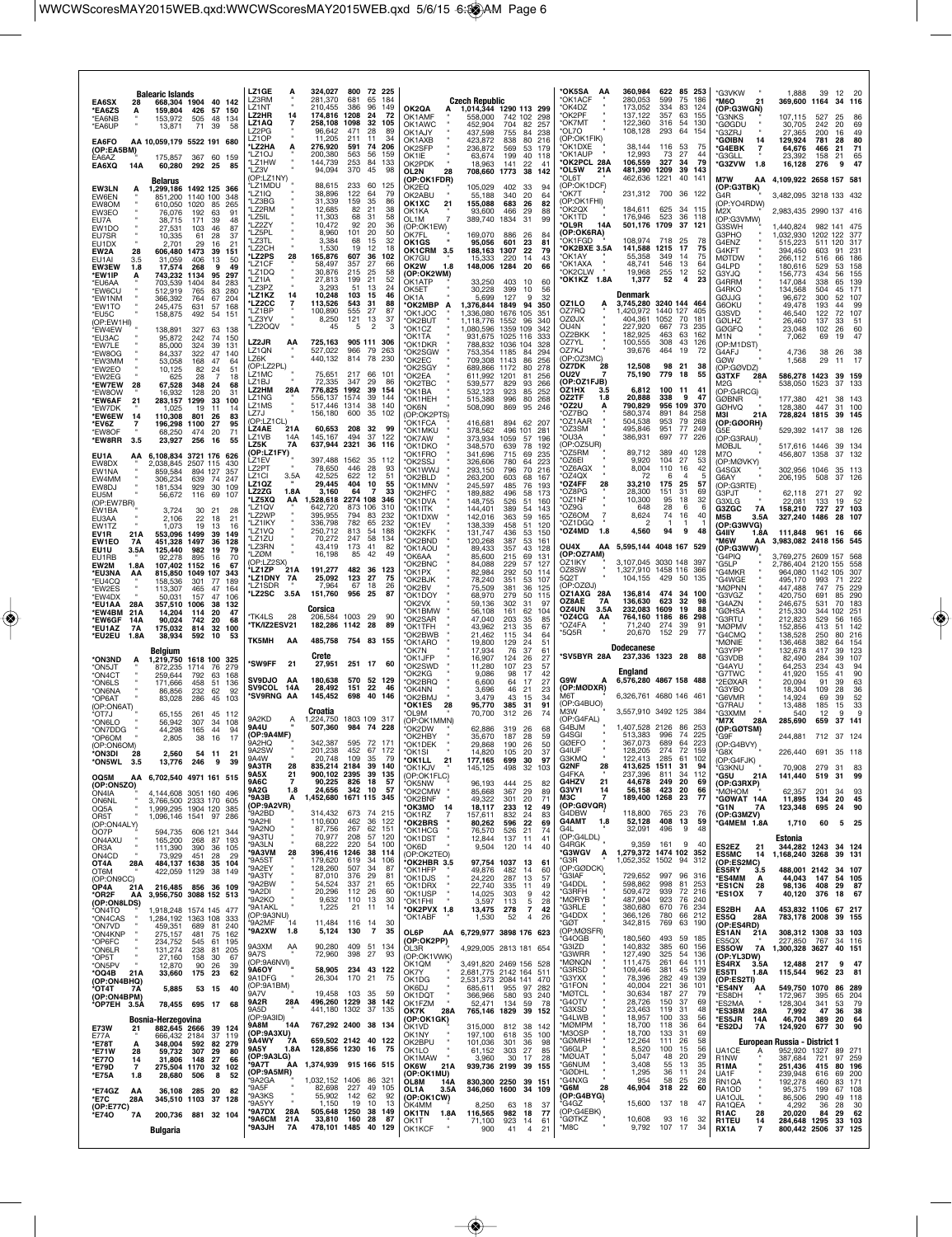| <b>RA1TV</b><br>3.5<br>*UA1CUR<br>A<br>*RZ1OK<br>*UA1CEC<br>*UA1NFA<br>*UA1TGQ<br>*RA1WA<br>*RW1AM<br>*R1AL<br>*RA1QE<br>*RA1CE<br>*RU1ZC<br>*RA1NAL<br>*RX1AG<br>*RW1CX<br>*UA1CBM<br>*RU1AT<br>*R1ADQ<br>*RK1AS<br>*R1AP<br>*UA1CGS<br>28<br>*R1ZAB<br>14<br>*RT1ZD<br>3.5<br>*UA1AFT<br>RA1QD<br>АΑ<br>RZ1OA<br>UA1OMB<br>UA1T<br>28A | 20,880<br>1,155,525<br>832,000<br>627,555<br>502,680<br>403,480<br>336,300<br>329,034<br>278,208<br>224,664<br>130,824<br>114,180<br>112,050<br>69,054<br>41,296<br>30,816<br>23,000<br>22,680<br>16,019<br>1,824<br>9,135<br>9,396<br>1.248<br>108,300<br>563,984<br>135,321<br>24,384<br>494,064 | 290 12<br>- 48<br>1500 112<br>385<br>98<br>1128<br>302<br>78<br>267<br>1318<br>86<br>268<br>939<br>728<br>71<br>237<br>76<br>224<br>669<br>258<br>443 108<br>577<br>72<br>216<br>625<br>61<br>203<br>381<br>53<br>154<br>325<br>51<br>122<br>332<br>42<br>124<br>233<br>45<br>57<br>165<br>42<br>136<br>29<br>199<br>78<br>97<br>36<br>79<br>118<br>35<br>70<br>76<br>41<br>42<br>20<br>18<br>20<br>59<br>24<br>39<br>65<br>23<br>31<br>44<br>673<br>27<br>87<br>792 100 304<br>369<br>46<br>83<br>82<br>50<br>77<br>1320<br>38<br>150 | *RD3TOK<br>'RZ3DC<br>'R2PT<br>'R2AHS<br>'RV3VL<br>*RN3DKE<br>*RD3MF<br>*R3FC<br>'RV3TN<br>'R3WZ<br>'UA3LAR<br>*RA37<br>*RD3AL<br>'R3EE<br>'R3XAA<br>'R3WW<br>RZ3ATG<br>RA3YDA<br>'RA3OO<br>'RV3YM<br>'R3DG<br>'RA3XGY<br>*RA3SS<br>*RL3FA<br>R3IS<br>'UB3DDA<br>*RW3WA 28<br>*UA3QUO<br>*RY2S | 51,561<br>48,804<br>45,210<br>41.580<br>40,826<br>32,500<br>26,666<br>25,986<br>23,424<br>21.527<br>20,750<br>20,570<br>19,998<br>19,635<br>19,565<br>13,860<br>13,770<br>11,500<br>8,775<br>6,076<br>5,766<br>4,424<br>1,700<br>980<br>884<br>156,404<br>81,420<br>69,418 | 266<br>34 119<br>125<br>59<br>88<br>52<br>176<br>113<br>223<br>32<br>100<br>234<br>37<br>112<br>182<br>-31<br>94<br>154<br>38<br>96<br>154<br>34<br>88<br>194<br>20<br>76<br>138<br>38<br>65<br>122<br>26<br>57<br>131<br>31<br>79<br>113<br>31<br>70<br>91<br>33<br>52<br>107<br>30<br>61<br>74<br>34<br>43<br>76<br>29<br>56<br>90<br>34<br>66<br>65<br>22<br>43<br>50<br>21<br>41<br>26<br>40<br>36<br>65<br>15<br>41<br>18<br>16<br>18<br>15<br>13<br>15<br>14<br>13<br>13<br>30<br>681<br>92<br>342<br>28<br>87<br>32<br>413<br>90 | *R3ZW<br>'RT3O<br>'RM5C<br>*RN3N<br>'RQ3M<br>'RK2A<br><b>R3RR</b><br>'R5FU<br>'R3VL<br>'RV3ZQ<br>'UA3YLP<br>'RA3FD<br>'RN3FA<br>'RK3DU<br><b>UA3XAC</b><br>'RW3DKK<br>'RZ3Z<br><b>RA3ID</b><br>'RZ3AUL<br>UB3DAO<br>'RU3DM<br><b>RZ3AL</b><br>RA3C<br><b>RW3FR</b><br>UA3YCX<br>UA3DLD<br>RX3Z<br>R2AT<br>R2DEM | 922,246<br>781,872<br>733,569<br>555,495<br>505,176<br>391,146<br>371,800<br>356,103<br>342,237<br>263,279<br>214,632<br>168,495<br>160,274<br>148,461<br>109,410<br>104,346<br>102,168<br>94,996<br>85,884<br>83,174<br>64,635<br>51,510<br>47,382<br>42,828<br>27,216<br>23,100<br>20,706<br>19,434 | 968,352 1139 126 402<br>1094 102<br>1393<br>82<br>942 100<br>788 105<br>688 103<br>478<br>107<br>635<br>-84<br>858<br>646<br>661<br>413<br>318<br>508<br>347<br>319<br>478<br>343<br>294<br>199<br>165<br>210<br>61<br>187<br>166<br>189<br>199<br>104<br>36<br>113<br>157 | 347<br>282<br>339<br>330<br>188<br>310<br>254<br>65<br>232<br>227<br>74<br>70<br>219<br>66<br>205<br>82<br>153<br>56<br>198<br>65<br>148<br>48<br>162<br>44<br>143<br>53<br>145<br>59<br>128<br>75<br>129<br>65<br>117<br>94<br>52<br>118<br>54<br>105<br>47<br>119<br>19<br>62<br>41<br>24<br>63<br>28<br>95 | RW4HM<br>RC4W<br>28A<br><b>RW4O</b><br>UA4CC<br>R4WW<br>21A<br>RA4Y<br>RT4F<br>14A<br>(OP:RK4FU)<br>ÙA4WI<br>RA4LO<br>UA4S<br>7A<br>(OP:RA4SU)<br><b>RU4SU</b><br>3.5A<br>(OP:UA4S)<br>RM4W<br>1.8A<br>*RK4FM<br>AA<br><b>RU4SO</b><br>R4RT<br><b>UA4ATB</b><br>'R4WT<br>UA4PCF<br>UA4FDL<br>*RT4A<br>'RZ4WZ<br>UA4NBA<br>'RX4HX<br><b>RN4SM</b><br>'RU4HY<br><b>UA4WAU 28A</b> | 13,650<br>221,793<br>194,820<br>38,012<br>400,500<br>331,916<br>953,172 2656<br>464,816<br>282,504<br>81,134<br>39,836<br>25,025<br>2,513,426<br>1,382,520<br>622,608<br>410,930<br>267,817<br>232,780<br>169,136<br>160.704<br>82,348<br>74,613<br>48,326<br>42,534<br>273<br>41,392 | 70 31<br>977<br>32<br>730<br>37<br>282<br>21<br>1262<br>1064<br>35<br>39<br>1525<br>39<br>992<br>39<br>360<br>27<br>274 25<br>323<br>- 12<br>2146 143 516<br>1095<br>140<br>1127<br>98<br>597<br>87<br>813<br>54<br>450<br>74<br>441<br>66<br>308<br>69<br>288<br>52<br>259<br>48<br>218<br>37<br>191<br>35<br>269<br>24 | 60<br>111<br>133<br>47<br>37 143<br>134<br>135<br>- 13<br>119<br>86<br>-67<br>53<br>310<br>203<br>197<br>152<br>182<br>14<br>$12^{\circ}$<br>139<br>109<br>-67<br>6<br>80 | RN6A<br>RV6ASU<br>RA6XV<br>*R7MM<br>*RV6LCI<br>*UA6FZ<br>*R7CA<br>'R7GA<br>*R7MY<br>'UA6YH<br>*RU6B<br>'UA6GF<br>*RA6YJ<br><b>UA6HLN</b><br>'UA6XDX<br>'RK6HG<br>'UA6HI<br>'RX7T<br>*RT6K<br>*RX6AOB<br><b>'RN6MA</b><br>'R7HL<br>*R6FAA<br>'RA6DT<br>'UB7K<br>*RQ7L<br>*R6CW<br>*RL6M | 1.8A<br>ΑА<br>3.5A<br>1.8A         | 5,014<br>29,565<br>3,099,712<br>1,249,600<br>1,100,223<br>1,063,440<br>706,058<br>458,328<br>344,825<br>230,202<br>223,300<br>196,880<br>144,288<br>135,095<br>132,804<br>100,485<br>74,503<br>74,422<br>66,216<br>33,640<br>32,760<br>28,861<br>21,708<br>18,444<br>2,652<br>6,909<br>22,387 | 78<br>379<br>2195 152<br>1247<br>1288<br>1273<br>805<br>807<br>532<br>356<br>548<br>334<br>434<br>548<br>249<br>297<br>339<br>387<br>172<br>117<br>133<br>107<br>90<br>70<br>30<br>69<br>320 | 10<br>36<br>14<br>59<br>552<br>125<br>425<br>107<br>352<br>388<br>116<br>120<br>-371<br>85<br>253<br>228<br>97<br>173<br>88<br>70<br>220<br>64<br>166<br>163<br>53<br>51<br>154<br>170<br>68<br>167<br>30<br>113<br>34<br>93<br>59<br>119<br>73<br>43<br>52<br>74<br>76<br>57<br>64<br>44<br>70<br>36<br>16<br>18<br>38<br>11<br>10<br>51 |  |
|------------------------------------------------------------------------------------------------------------------------------------------------------------------------------------------------------------------------------------------------------------------------------------------------------------------------------------------|----------------------------------------------------------------------------------------------------------------------------------------------------------------------------------------------------------------------------------------------------------------------------------------------------|----------------------------------------------------------------------------------------------------------------------------------------------------------------------------------------------------------------------------------------------------------------------------------------------------------------------------------------------------------------------------------------------------------------------------------------------------------------------------------------------------------------------------------------|-----------------------------------------------------------------------------------------------------------------------------------------------------------------------------------------------------------------------------------------------------------------------------------------------|----------------------------------------------------------------------------------------------------------------------------------------------------------------------------------------------------------------------------------------------------------------------------|-----------------------------------------------------------------------------------------------------------------------------------------------------------------------------------------------------------------------------------------------------------------------------------------------------------------------------------------------------------------------------------------------------------------------------------------------------------------------------------------------------------------------------------------|-----------------------------------------------------------------------------------------------------------------------------------------------------------------------------------------------------------------------------------------------------------------------------------------------------------------|-------------------------------------------------------------------------------------------------------------------------------------------------------------------------------------------------------------------------------------------------------------------------------------------------------|----------------------------------------------------------------------------------------------------------------------------------------------------------------------------------------------------------------------------------------------------------------------------|---------------------------------------------------------------------------------------------------------------------------------------------------------------------------------------------------------------------------------------------------------------------------------------------------------------|---------------------------------------------------------------------------------------------------------------------------------------------------------------------------------------------------------------------------------------------------------------------------------------------------------------------------------------------------------------------------------|---------------------------------------------------------------------------------------------------------------------------------------------------------------------------------------------------------------------------------------------------------------------------------------|--------------------------------------------------------------------------------------------------------------------------------------------------------------------------------------------------------------------------------------------------------------------------------------------------------------------------|---------------------------------------------------------------------------------------------------------------------------------------------------------------------------|----------------------------------------------------------------------------------------------------------------------------------------------------------------------------------------------------------------------------------------------------------------------------------------|------------------------------------|-----------------------------------------------------------------------------------------------------------------------------------------------------------------------------------------------------------------------------------------------------------------------------------------------|----------------------------------------------------------------------------------------------------------------------------------------------------------------------------------------------|-------------------------------------------------------------------------------------------------------------------------------------------------------------------------------------------------------------------------------------------------------------------------------------------------------------------------------------------|--|
| RO1B<br>UA1OMS 3.5A<br>R1DX<br>RV1CC<br>1.8A<br>RN1A<br>*RA1OX<br>AA<br>*RK1NA<br>*UD1A<br>*R1AZ<br>21A<br>*R100<br><b>7A</b><br>R3ZV<br>R3VO<br>RC3U<br>R3PA<br>RN5AA<br>RD3AT<br>UA3RN<br>RV3TG<br><b>R27A</b><br>R2DW<br>RA3BQ                                                                                                        | 346,320<br>251,300<br>206.172<br>101,136<br>14.927<br>165,754<br>97,528<br>74.740<br>108,810<br>41.844<br>European Russia - District 3<br>1,664,020 1968 130<br>1,415,646<br>1.070.282<br>1,005,385<br>792,718<br>575.452<br>361,660<br>338,880<br>201,105<br>184,220<br>156,488                   | 1095<br>38<br>147<br>1247<br>107<br>33<br>1011<br>34<br>104<br>882<br>23<br>75<br>215<br>10<br>49<br>44<br>578<br>135<br>384<br>42<br>125<br>217<br>70<br>132<br>427<br>31<br>104<br>30<br>161<br>102<br>- 421<br>1307 132<br>426<br>1501<br>102<br>337<br>1660<br>88<br>273<br>898<br>108<br>329<br>216<br>1392<br>77<br>87<br>$25^{\circ}$<br>636<br>240<br>696<br>80<br>53<br>671<br>152<br>78<br>227<br>315<br>243<br>156<br>92                                                                                                    | 'RT3D<br>'RU3W<br>'RM2P<br>'RW3AZ<br>*RA3DJA<br>*RN3K<br><b>'UA3UAD</b><br>'UA3YFL<br>'UA3DCE<br>'UA3DTT<br>'RA3YZ<br>'RU3XY<br>*RX3AGQ<br>*RO5O<br>'UA3WW<br>'R5ACQ<br>'UA3LG<br>*UA3ABJ 21<br>'RY3F<br>RA3UAG 14<br>'RY5WH<br>*RM5K<br>'RJ3AM                                               | 67,750<br>65.835<br>65,124<br>53,900<br>40,827<br>36,462<br>30,992<br>29,104<br>28,188<br>27,104<br>24,420<br>23,780<br>16,835<br>8,446<br>8,004<br>3,168<br>1.617<br>231,034<br>77.220<br>195,285<br>45,652<br>7.938<br>4,181                                             | 257<br>33<br>92<br>355<br>24<br>75<br>355<br>28<br>80<br>33<br>206<br>77<br>24<br>235<br>69<br>197<br>24<br>79<br>28<br>76<br>131<br>164<br>22<br>46<br>178<br>19<br>62<br>136<br>27<br>61<br>22<br>165<br>52<br>159<br>18<br>64<br>158<br>14<br>51<br>77<br>16<br>25<br>92<br>19<br>50<br>55<br>10<br>26<br>21<br>-12<br>21<br>883<br>108<br>-34<br>441<br>26<br>82<br>36<br>811<br>105<br>232<br>24<br>77<br>131<br>14<br>40<br>93<br>30                                                                                              | 'RZ3FQ<br>'UA3RU<br><b>UA3DSS</b><br>RA3WVG<br>'RM2T<br>28A<br>UA3DUJ<br>'UA3RAW<br>'RM5Z<br>'RK3FM<br><b>UA3YDH</b><br>'RT3G<br>'R3LC<br>21A<br>'RA3DGH<br><b>UA3QAM 14A</b><br>RA3AV<br>'RG3B<br><b>RA3AJK</b><br><b>UA3PI</b><br>RK3DHU<br>UA3MIF 1.8A<br>UA3AAJ                                             | 19,082<br>7.194<br>2,014<br>768<br>99,736<br>81,408<br>79,786<br>71,786<br>56,048<br>42,521<br>10.100<br>110,238<br>15,921<br>149,370<br>118,491<br>53,382<br>27.887<br>7A<br>44,978<br>2.108<br>39,848<br>1,890<br>European Russia - District 4                                                      | 114<br>52<br>26<br>26<br>17<br>33<br>396<br>341<br>239<br>264<br>225<br>212<br>82<br>461<br>200<br>31<br>653<br>558<br>343<br>20<br>232<br>368<br>64<br>522<br>52                                                                                                          | 27<br>67<br>40<br>21<br>18<br>6<br>32<br>105<br>33<br>95<br>35<br>104<br>34<br>109<br>28<br>85<br>24<br>77<br>16<br>34<br>27<br>87<br>12<br>49<br>99<br>32<br>95<br>25<br>68<br>59<br>20<br>66<br>24<br>59<br>9<br>6                                                                                          | 'RA4W<br><b>RA4FW</b><br>*RW4WA 21A<br>RU4SS<br>*UA4PAQ 14A<br><b>UA4FCO 7A</b><br>RG6G<br>UA7K<br>(OP:UB7K)<br>UC6A<br>RM6Y<br>RA6AN<br>UA6CC<br>R6CO<br>R6KA<br>RZ6AK<br>R6AP<br>R7AY<br>UA6HZ<br>28<br>UA6AK<br>RA6CZ<br>21                                                                                                                                                  | 5.616<br>3.034<br>410,316<br>264.475<br>1,944<br>8,322<br>European Russia - District 6<br>2,470,203 2962 124 355<br>1.646.030 1966 111<br>986,232<br>764,883<br>727,464<br>509,236<br>161,756<br>127,148<br>61,009<br>11,097<br>4.374<br>327.300<br>222.894<br>133,905                | 96<br>13<br>41<br>13<br>1209<br>37<br>32<br>992<br>49<br>11<br>72<br>19<br>1136 105<br>1204<br>97<br>868<br>107<br>935<br>87<br>482<br>55<br>310<br>66<br>289<br>-39<br>118<br>21<br>29<br>25<br>1333<br>38<br>1035<br>-31<br>681<br>27                                                                                  | 28<br>149<br>117<br>16<br>38<br>33<br>302<br>$30^{\circ}$<br>277<br>163<br>200<br>130<br>60<br>29<br>112<br>91<br>86                                                      | UA9XF<br>RV9XE<br>R9FN<br>*RX9FB<br>*UA9FGJ<br>'R9XS<br>RT9X<br>*RM8G<br>'R9FA<br><b>UA9XO</b><br>*UA9FFV<br><b>*UA9XBJ</b><br>R9FT<br>R9XT<br><b>R8XW</b><br>UA9FM<br><b>RC9F</b><br>R9XZ<br>R9XC<br><b>'RA9X</b><br>*UA9FKH                                                          | 28<br>AA<br>28A<br>14A<br>7A<br>ΑА | European Russia - District 9<br>306,606 1145<br>280,170<br>57,491<br>536,310<br>390,880<br>384,076<br>218,652<br>119,560<br>88,755<br>16,695<br>464<br>320<br>965,965<br>708,540<br>423,829<br>103,292<br>8,160<br>361<br>89,419<br>309,004<br>142,758                                        | 680<br>246<br>1011<br>747<br>878<br>575<br>401<br>308<br>116<br>11<br>18<br>1031<br>942<br>329<br>56<br>19<br>472<br>594<br>407                                                              | 218<br>56<br>79<br>204<br>42<br>149<br>75<br>220<br>77<br>272<br>67<br>252<br>197<br>77<br>53<br>143<br>43<br>140<br>72<br>33<br>10<br>6<br>12<br>4<br>702 168 547<br>104<br>316<br>81<br>236<br>53<br>164<br>20<br>31<br>13<br>30<br>91<br>67<br>-201<br>59<br>172                                                                       |  |
| R5AM<br>RW3XM<br>RV3ZD<br>R3QF<br>UA3P<br>RD3AEF                                                                                                                                                                                                                                                                                         | 128,614<br>110,026<br>99,693<br>93,632<br>73,279<br>67,374                                                                                                                                                                                                                                         | 413<br>46<br>168<br>244<br>78<br>125<br>343<br>62<br>147<br>164<br>77<br>147<br>245<br>38<br>89<br>303<br>41<br>130                                                                                                                                                                                                                                                                                                                                                                                                                    | 'RA3AL<br>*RZ3AMW<br>$\overline{7}$<br>'RK3SWB<br>'RG3P<br>'RW3VM<br>'RA3QH                                                                                                                                                                                                                   | 2.457<br>135,184<br>98,356<br>89,700<br>34,464<br>12,730                                                                                                                                                                                                                   | 29<br>56<br>10<br>646<br>34<br>102<br>282<br>32<br>102<br>622<br>21<br>79<br>180<br>21<br>75<br>128<br>15<br>52                                                                                                                                                                                                                                                                                                                                                                                                                         | UA4PN<br>RQ4C<br>R4MZ<br>RU4A<br>UA4HIP<br>RA4HL                                                                                                                                                                                                                                                                | 1,178,100 1446 118<br>А<br>564,144<br>488,104<br>470,726<br>338,734<br>309,386                                                                                                                                                                                                                        | 1012<br>886<br>785<br>675<br>619                                                                                                                                                                                                                                           | -377<br>86<br>282<br>90<br>298<br>94<br>279<br>77<br>269<br>76<br>211                                                                                                                                                                                                                                         | <b>UA6GE</b><br>14<br>RV6LN<br><b>R7NW</b><br>3.5<br><b>RU6YJ</b><br>*R7KX<br>*RT7N                                                                                                                                                                                                                                                                                             | 88,519<br>117<br>216,788<br>7,708<br>936,291<br>791,655                                                                                                                                                                                                                               | 492<br>30<br>5<br>1020<br>36<br>144<br>1287 107<br>1055<br>101                                                                                                                                                                                                                                                           | 97<br>5<br>107<br>6<br>41<br>354<br>344                                                                                                                                   | *RU9F<br><b>'R8XF</b><br><b>*TA1CH</b>                                                                                                                                                                                                                                                 | 21A<br>A                           | 22,848<br>158,760<br><b>European Turkey</b><br>12                                                                                                                                                                                                                                             | 80<br>750                                                                                                                                                                                    | 45<br>-74<br>28<br>з                                                                                                                                                                                                                                                                                                                      |  |
| UA3UCD<br>RA3FH<br>R3WR<br>RW3LX                                                                                                                                                                                                                                                                                                         | 65.100<br>61,920<br>14.874<br>13,509                                                                                                                                                                                                                                                               | 164<br>59<br>96<br>146<br>54<br>90<br>90<br>34<br>40<br>69<br>35<br>44                                                                                                                                                                                                                                                                                                                                                                                                                                                                 | 'RA3E<br>'RD3AJB<br><b>RA3XM</b><br>3.5<br>*UA3XAO                                                                                                                                                                                                                                            | 5,704<br>168<br>75.952<br>47,878                                                                                                                                                                                                                                           | 72<br>10<br>36<br>5<br>561<br>24<br>77<br>574<br>12<br>62                                                                                                                                                                                                                                                                                                                                                                                                                                                                               | RN4NF<br>UA4AAC<br>UA4CCG<br>UD4F                                                                                                                                                                                                                                                                               | 205,257<br>202,368<br>196,595<br>162,604                                                                                                                                                                                                                                                              | 326<br>87<br>474<br>633<br>332                                                                                                                                                                                                                                             | 190<br>66<br>206<br>44<br>161<br>73<br>163                                                                                                                                                                                                                                                                    | *R6CC<br>'RM7C<br><b>RA7R</b><br>'UA6HFI                                                                                                                                                                                                                                                                                                                                        | 782.709<br>499,358<br>446.400<br>410,108                                                                                                                                                                                                                                              | 1338<br>84<br>67<br>1171<br>77<br>971<br>727<br>78                                                                                                                                                                                                                                                                       | 333<br>256<br>243<br>248                                                                                                                                                  | *TA1DX 3.5A<br>OY1CT                                                                                                                                                                                                                                                                   | 28A                                | 6,348 118<br><b>Faroe Islands</b><br>407,820 1871 30 110                                                                                                                                                                                                                                      |                                                                                                                                                                                              | 8<br>- 38                                                                                                                                                                                                                                                                                                                                 |  |
| <b>RA3THN</b><br>RW3PX<br>UA3RE<br>RZ3RZ<br>R3QN<br>RT3I                                                                                                                                                                                                                                                                                 | 11,160<br>8,968<br>7,345<br>6,840<br>5,395<br>4,592                                                                                                                                                                                                                                                | 59<br>30<br>42<br>72<br>25<br>34<br>23<br>42<br>65<br>64<br>19<br>26<br>70<br>22<br>43<br>53<br>24<br>32<br>27                                                                                                                                                                                                                                                                                                                                                                                                                         | 'RN3P<br>*R5QA<br>1.8<br>RT3T<br>ΑА<br>RG5A<br><b>RU3FM</b>                                                                                                                                                                                                                                   | 30,080<br>5,390<br>2,542,751<br>2.397.720                                                                                                                                                                                                                                  | 381<br>12<br>52<br>103<br>6<br>43<br>3,312,975 2183 181<br>632<br>1924 148<br>555<br>1805 173<br>$58 -$                                                                                                                                                                                                                                                                                                                                                                                                                                 | RA4ZA<br>UA4FEN<br>UA4HRZ<br>RQ4F<br>RW4NN<br>RA4AR                                                                                                                                                                                                                                                             | 158,002<br>130,725<br>65,554<br>53,452<br>46,376<br>38,335                                                                                                                                                                                                                                            | 601<br>262<br>202<br>184<br>199<br>453                                                                                                                                                                                                                                     | 40<br>166<br>69<br>156<br>41<br>105<br>48<br>113<br>45<br>91<br>17<br>68                                                                                                                                                                                                                                      | RU7KD<br>'R6AJ<br>*R7KH<br><b>'RN6AJ</b><br>RA6FUZ<br>*R7KZ                                                                                                                                                                                                                                                                                                                     | 344,787<br>330,956<br>326,673<br>319,580<br>294,525<br>265,410                                                                                                                                                                                                                        | 796<br>69<br>590<br>85<br>593<br>80<br>614<br>76<br>750<br>49<br>602<br>63                                                                                                                                                                                                                                               | 212<br>229<br>253<br>214<br>176<br>-207                                                                                                                                   | DL1IAO<br><b>DL6NCY</b><br>DL1WA<br><b>DLØHMK</b>                                                                                                                                                                                                                                      | А                                  | Fed. Rep. of Germany<br>3,150,030 2269 143 448<br>1,823,472 1557 142 461<br>1,252,251 1660 105<br>1,004,088 1294 104                                                                                                                                                                          |                                                                                                                                                                                              | 324<br>-324                                                                                                                                                                                                                                                                                                                               |  |
| RV3FT<br>RA3D<br>28<br>UA3DSN<br>RM3F<br>21<br>(OP:UA3DPX)                                                                                                                                                                                                                                                                               | 3,264<br>93,345<br>11,770<br>570,720                                                                                                                                                                                                                                                               | 28<br>24<br>29<br>359<br>98<br>86<br>23<br>32<br>1848<br>35<br>125                                                                                                                                                                                                                                                                                                                                                                                                                                                                     | R3KM<br>RA3NC<br>RA3DNC<br>R3AT<br>RU5A                                                                                                                                                                                                                                                       | 2,197,798<br>1,971,378<br>1,583,172<br>1,550,472                                                                                                                                                                                                                           | 1688 159<br>559<br>1884 134<br>432<br>1780 129<br>419<br>1254 138<br>478<br>1,499,005 1802 114<br>395 <sup>-</sup>                                                                                                                                                                                                                                                                                                                                                                                                                      | RQ4N<br>UA4NC<br>RW4HZ<br>RW4LC<br>'RD4F                                                                                                                                                                                                                                                                        | 20,800<br>19,028<br>15,225<br>24,966<br>782,696                                                                                                                                                                                                                                                       | 124<br>125<br>101<br>19<br>215<br>1148<br>103                                                                                                                                                                                                                              | 29<br>71<br>41<br>93<br>30<br>75<br>54<br>351                                                                                                                                                                                                                                                                 | 'R7TW<br>"RW7M<br>R7AX<br><b>RA6HSM</b><br>*R7TO                                                                                                                                                                                                                                                                                                                                | 205,716<br>203,645<br>156,468<br>132,696<br>126,766                                                                                                                                                                                                                                   | 392<br>76<br>358<br>88<br>318<br>71<br>522<br>34<br>258<br>79                                                                                                                                                                                                                                                            | $16^{\circ}$<br>153<br>150<br>137<br>184                                                                                                                                  | (OP:DL4LBK)<br>DL4WA<br>DD4DA<br>DK1NO<br>DJ3WE                                                                                                                                                                                                                                        |                                    | 882,417 1156 106<br>584,064<br>561,627<br>557,118                                                                                                                                                                                                                                             | 847<br>1121<br>925                                                                                                                                                                           | -305<br>88<br>263<br>76<br>203<br>263<br>79                                                                                                                                                                                                                                                                                               |  |
| RW2D<br><b>R3DCX</b><br>14<br>R3FX<br><b>UA3YDI</b><br>$\overline{\mathbf{r}}$                                                                                                                                                                                                                                                           | 96,348<br>670,644<br>136,887<br>3,344                                                                                                                                                                                                                                                              | 499<br>27<br>84<br>2056<br>38<br>118<br>947<br>27<br>76<br>63<br>29<br>9                                                                                                                                                                                                                                                                                                                                                                                                                                                               | RT <sub>5</sub> C<br>RW5CW<br>RT3N<br>RA5B                                                                                                                                                                                                                                                    | 1,149,472<br>1,102,712<br>967.375<br>807,840                                                                                                                                                                                                                               | 1341 126<br>418<br>1371<br>105<br>356<br>1687<br>82<br>273<br>1067<br>99<br>360                                                                                                                                                                                                                                                                                                                                                                                                                                                         | <b>RA4ACX</b><br>'RT4S<br>RX4CD<br>'R4YY                                                                                                                                                                                                                                                                        | 684,684<br>591,614<br>493,017<br>492,240                                                                                                                                                                                                                                                              | 994<br>99<br>120<br>573<br>836<br>84<br>1115                                                                                                                                                                                                                               | 319<br>394<br>273<br>77<br>259                                                                                                                                                                                                                                                                                | *R7KA<br>*R7KO<br><b>UA6AUA</b><br>'RQ7R                                                                                                                                                                                                                                                                                                                                        | 83,800<br>78,692<br>76,255<br>75,988                                                                                                                                                                                                                                                  | 204<br>63<br>272<br>-51<br>193<br>59<br>169<br>59                                                                                                                                                                                                                                                                        | 137<br>140<br>92<br>98                                                                                                                                                    | DL9GFB<br>DL5JQ<br>DL2VWR<br>DK5JM                                                                                                                                                                                                                                                     |                                    | 519,456<br>515,870<br>385,434<br>339,664                                                                                                                                                                                                                                                      | 856<br>711<br>635<br>493                                                                                                                                                                     | 247<br>89<br>299<br>96<br>209<br>85<br>220<br>79                                                                                                                                                                                                                                                                                          |  |
| <b>R3OQ</b><br>3.5<br>RW3LL<br>RM5O<br>1.8<br>RA3Q<br>*R3OM<br>Α                                                                                                                                                                                                                                                                         | 22,464<br>10,335<br>7,172<br>4.949<br>952,210                                                                                                                                                                                                                                                      | 286<br>13<br>51<br>98<br>12<br>53<br>37<br>192<br>7<br>78<br>8<br>41<br>100<br>1337<br>346                                                                                                                                                                                                                                                                                                                                                                                                                                             | UA3SAQ<br>RU3U<br>RM2D<br>(OP:SM6LRR)                                                                                                                                                                                                                                                         | 789,360<br>700,430<br>672,290                                                                                                                                                                                                                                              | 619 151<br>377<br>848 103<br>342<br>1212 100<br>295                                                                                                                                                                                                                                                                                                                                                                                                                                                                                     | UA4HBM<br>'R4SO<br>'RQ4D<br>'RM4C                                                                                                                                                                                                                                                                               | 476,778<br>446,124<br>429,142<br>414,162                                                                                                                                                                                                                                                              | 882<br>850<br>984<br>730                                                                                                                                                                                                                                                   | 263<br>84<br>85<br>254<br>73<br>229<br>85<br>261                                                                                                                                                                                                                                                              | UA6LCJ<br>'RA7KO<br>'R7CW<br>'RN6DR                                                                                                                                                                                                                                                                                                                                             | 67,905<br>66,654<br>56,644<br>55,770                                                                                                                                                                                                                                                  | 198<br>45<br>258<br>-37<br>230<br>55<br>174<br>53                                                                                                                                                                                                                                                                        | 90<br>124<br>141<br>142                                                                                                                                                   | DC9ZP<br>DK <sub>1</sub> CO<br>DK7AN<br>DL4FAP                                                                                                                                                                                                                                         |                                    | 312,179<br>273,585<br>270,710<br>248,250                                                                                                                                                                                                                                                      | 634<br>501<br>543<br>480                                                                                                                                                                     | 206<br>71<br>76<br>229<br>188<br>65<br>67<br>183<br>60                                                                                                                                                                                                                                                                                    |  |
| *RM3Z<br>*UA3VLO<br>*UA3UAT<br>*RK2M                                                                                                                                                                                                                                                                                                     | 758.161<br>589,780<br>562,632<br>416.904                                                                                                                                                                                                                                                           | 1182<br>94<br>295<br>85<br>285<br>1045<br>697<br>102<br>292<br>735<br>79<br>269                                                                                                                                                                                                                                                                                                                                                                                                                                                        | RA3TT<br>RK3IM<br>RT5K<br>RA3YC                                                                                                                                                                                                                                                               | 668,912<br>426,816<br>415,638<br>374,148<br>342.875                                                                                                                                                                                                                        | 997 87 30<br>584 105 327<br>564 112 275<br>615 96<br>246<br>86<br>239                                                                                                                                                                                                                                                                                                                                                                                                                                                                   | UA4CNJ<br>'R4II<br>'RN4SC<br>'UA4AGO<br>614H                                                                                                                                                                                                                                                                    | 405,120<br>404,550<br>394,384<br>316,305<br>303.625                                                                                                                                                                                                                                                   | 689<br>677<br>772<br>69<br>663<br>-77<br>611                                                                                                                                                                                                                               | 84<br>300<br>85<br>225<br>245<br>220<br>84<br>26.                                                                                                                                                                                                                                                             | R6KY<br>'RY7K<br><b>'RA6WF</b><br>*UA6JFG<br>KKOAUI                                                                                                                                                                                                                                                                                                                             | 50,468<br>45.402<br>34,500<br>33,605<br>24.U69                                                                                                                                                                                                                                        | 222<br>40<br>206<br>46<br>182<br>35<br>109<br>54<br>154<br>3                                                                                                                                                                                                                                                             | 108<br>115<br>103<br>89<br>8.                                                                                                                                             | DK8EY<br>DF3QG<br>DH6DAO<br>DF5BX<br>DI 27BC                                                                                                                                                                                                                                           |                                    | 231,976<br>169,092<br>165,894<br>154,280<br>120.540                                                                                                                                                                                                                                           | 534<br>257<br>270<br>468                                                                                                                                                                     | 154<br>92<br>152<br>92<br>166<br>54<br>136<br>119                                                                                                                                                                                                                                                                                         |  |
| *RL3DS<br>*R3GV<br>*RM3UA<br>*RZ3AV                                                                                                                                                                                                                                                                                                      | 404,028<br>370,454<br>358,072<br>334,062                                                                                                                                                                                                                                                           | 65<br>945<br>196<br>718<br>78<br>251<br>853<br>67<br>246<br>700<br>72<br>205                                                                                                                                                                                                                                                                                                                                                                                                                                                           | RU3DX<br>RA3EA<br><b>R5AJ</b><br>RV3ID                                                                                                                                                                                                                                                        | 270,067<br>265,101<br>264,272<br>258,093                                                                                                                                                                                                                                   | 647<br>83<br>204<br>601<br>72<br>219<br>47<br>707<br>152<br>395<br>78<br>219                                                                                                                                                                                                                                                                                                                                                                                                                                                            | 'RA4DR<br>*RW4F<br>'UA4WEF<br>*RV4AS                                                                                                                                                                                                                                                                            | 229,665<br>188,832<br>167,958<br>152,635                                                                                                                                                                                                                                                              | 488<br>342<br>71<br>472<br>480<br>53                                                                                                                                                                                                                                       | 76<br>229<br>210<br>66 192<br>192                                                                                                                                                                                                                                                                             | *RZ6DX<br>*RZ6BR<br>*UA6FF<br>*UA6HRX                                                                                                                                                                                                                                                                                                                                           | 17,556<br>16,350<br>14,863<br>14,310                                                                                                                                                                                                                                                  | 109<br>40<br>104<br>23<br>68<br>39<br>157<br>25                                                                                                                                                                                                                                                                          | 74<br>52<br>50<br>65                                                                                                                                                      | <b>DL6UNF</b><br>DK1LRS<br><b>DL6DVU</b><br>DL5YAS                                                                                                                                                                                                                                     |                                    | 104.940<br>97,601<br>97,308<br>97,020                                                                                                                                                                                                                                                         | 324<br>359<br>315<br>208                                                                                                                                                                     | 45<br>114<br>48<br>143<br>55 149<br>74<br>146                                                                                                                                                                                                                                                                                             |  |
| *RZ3F<br>*R3XP<br>$\mathbf{u}$<br>*R3EA<br>*R3PC                                                                                                                                                                                                                                                                                         | 332,948<br>329,797<br>313.632<br>300,768                                                                                                                                                                                                                                                           | 695<br>73<br>235<br>778<br>66<br>233<br>74<br>223<br>664<br>560<br>82<br>230                                                                                                                                                                                                                                                                                                                                                                                                                                                           | UD3D<br>(OP:R3D-88)<br>RX3AEX<br>RW3SK                                                                                                                                                                                                                                                        | 184,644<br>168,885<br>130,301                                                                                                                                                                                                                                              | 503<br>59 164<br>483<br>-54<br>189<br>74<br>281<br>155                                                                                                                                                                                                                                                                                                                                                                                                                                                                                  | *RA4AAT<br>'UA4NCI<br><b>UA4ARF</b><br>*RN4ZT                                                                                                                                                                                                                                                                   | 128,553<br>125,334<br>111,530<br>90,226                                                                                                                                                                                                                                                               | 60<br>391<br>312<br>61<br>412<br>175<br>85                                                                                                                                                                                                                                 | 159<br>150<br>45<br>145<br>144                                                                                                                                                                                                                                                                                | *R6AW<br>*UA6ATG<br>*RV6AAA<br>*RA6XB                                                                                                                                                                                                                                                                                                                                           | 2,537<br>1,995<br>912<br>630                                                                                                                                                                                                                                                          | 27<br>17<br>28<br>11<br>18<br>19                                                                                                                                                                                                                                                                                         | 26<br>24<br>9<br>15<br>8<br>13                                                                                                                                            | DL3XM<br>DJ2YE<br><b>DGØKS</b><br>DK3AX                                                                                                                                                                                                                                                |                                    | 96,129<br>94,545<br>73.472<br>69,750                                                                                                                                                                                                                                                          | 327<br>338<br>238<br>247                                                                                                                                                                     | 40<br>59<br>46<br>145<br>-71<br>41<br>40<br>110                                                                                                                                                                                                                                                                                           |  |
| *RX3VF<br>*RV3LO<br>*RV3UP<br>*RZ3TZZ                                                                                                                                                                                                                                                                                                    | 293,530<br>273,258<br>264,936<br>249,612                                                                                                                                                                                                                                                           | 57 241<br>696<br>371<br>95<br>211<br>761<br>63 203<br>727<br>61 183                                                                                                                                                                                                                                                                                                                                                                                                                                                                    | UA3AGW<br><b>RU3SD</b><br>R3BA<br>R3LA                                                                                                                                                                                                                                                        | 79,704<br>75,200<br>67,095<br>64,500                                                                                                                                                                                                                                       | 218<br>58<br>106<br>199<br>55<br>145<br>139<br>72<br>117<br>394<br>-34<br>95                                                                                                                                                                                                                                                                                                                                                                                                                                                            | *RA4CB<br>'RA4CBN<br>'RA4FP<br>*R4LZ                                                                                                                                                                                                                                                                            | 81,204<br>74,724<br>72,002<br>62,092                                                                                                                                                                                                                                                                  | 319<br>221<br>188<br>56<br>291<br>40                                                                                                                                                                                                                                       | 51 150<br>48 108<br>83<br>132                                                                                                                                                                                                                                                                                 | *RU7A<br>28<br>*R7AM<br>*RW6K<br>*R7MC                                                                                                                                                                                                                                                                                                                                          | 175.462<br>133,489<br>125,528<br>101,918                                                                                                                                                                                                                                              | 595<br>567<br>-35<br>354<br>36<br>409<br>33                                                                                                                                                                                                                                                                              | 38 128<br>96<br>106<br>98                                                                                                                                                 | DL6ZXG<br>DL7UDA<br>DJ8QA<br>DL1TPY                                                                                                                                                                                                                                                    |                                    | 69,391<br>42,558<br>37,252<br>36,736                                                                                                                                                                                                                                                          | 189<br>190<br>199<br>216                                                                                                                                                                     | 48 113<br>83<br>40<br>92<br>42<br>99<br>29                                                                                                                                                                                                                                                                                                |  |
| (OP:UA3TW)<br>R2EA<br>*RU3XW<br>*RD3FT<br>*R3LW                                                                                                                                                                                                                                                                                          | 227,702<br>218,787<br>195,936<br>195,360                                                                                                                                                                                                                                                           | 595<br>63 194<br>543<br>55 178<br>500<br>53 155<br>499<br>62<br>202                                                                                                                                                                                                                                                                                                                                                                                                                                                                    | R3MS<br>×<br>RL <sub>2</sub> A<br>RT5A<br>R3GO<br>R3QX                                                                                                                                                                                                                                        | 44,872<br>32,373<br>30,875<br>27,939<br>26,329                                                                                                                                                                                                                             | 130<br>53<br>105<br>206<br>37<br>62<br>38<br>201<br>87<br>48<br>97<br>91<br>89<br>41<br>72                                                                                                                                                                                                                                                                                                                                                                                                                                              | *RT4P<br>'RA4DB<br>'R4FO<br>*R4MA<br>*R4MM                                                                                                                                                                                                                                                                      | 55,692<br>×<br>53,454<br>46,580<br>43.790<br>31,578                                                                                                                                                                                                                                                   | 213<br>174<br>53<br>55<br>165<br>197<br>138<br>38                                                                                                                                                                                                                          | 46 107<br>98<br>115<br>42<br>109<br>76                                                                                                                                                                                                                                                                        | *R7MT<br>*RV6BEH<br>'UA6HLP<br>21<br>*RA6CU<br>*R7AC                                                                                                                                                                                                                                                                                                                            | 70,092<br>63,450<br>9,632<br>122,094<br>20,025                                                                                                                                                                                                                                        | 415<br>25<br>22<br>412<br>84<br>15<br>557<br>30<br>215<br>14                                                                                                                                                                                                                                                             | 74<br>72<br>41<br>96<br>61                                                                                                                                                | DL4MHA<br>DL9SUD<br>DM1A<br>(OP:DL1IAO)<br>DL7BA                                                                                                                                                                                                                                       |                                    | 27,160<br>24,700<br>23,490<br>23,072                                                                                                                                                                                                                                                          | 100<br>153<br>150<br>134                                                                                                                                                                     | 52<br>45<br>71<br>29<br>57<br>30<br>31<br>72                                                                                                                                                                                                                                                                                              |  |
| *RM3TO<br>*RZ3OV<br>*RN3Z<br>*R <sub>2</sub> ADI                                                                                                                                                                                                                                                                                         | 194,145<br>191,250<br>172,988<br>169,323                                                                                                                                                                                                                                                           | 445<br>59<br>156<br>493<br>63 187<br>366<br>65 171<br>404<br>66<br>165                                                                                                                                                                                                                                                                                                                                                                                                                                                                 | RA3UT<br>UA3NFI<br>RJ5DX<br>RJ3AA                                                                                                                                                                                                                                                             | 24,776<br>5,976<br>3,213<br>2,205                                                                                                                                                                                                                                          | 35<br>128<br>41<br>55<br>26<br>46<br>43<br>15<br>36<br>23<br>17<br>18                                                                                                                                                                                                                                                                                                                                                                                                                                                                   | *R4DX<br>*RW4HB<br>*UA4PNT<br>*RA4UAT                                                                                                                                                                                                                                                                           | 22,660<br>13,041<br>11,760<br>6,901                                                                                                                                                                                                                                                                   | 86<br>45<br>79<br>29<br>33<br>69<br>45<br>28                                                                                                                                                                                                                               | 58<br>40<br>47<br>39                                                                                                                                                                                                                                                                                          | *R6DAZ<br>*R7AO<br>*UA6ART<br>14<br>*RU6CS<br>7                                                                                                                                                                                                                                                                                                                                 | 3,420<br>2,220<br>24<br>154,584                                                                                                                                                                                                                                                       | 41<br>-11<br>47<br>-2<br>916<br>28                                                                                                                                                                                                                                                                                       | 25<br>9<br>28<br>$\overline{2}$<br>2<br>85                                                                                                                                | DL7LX<br>DJ2SL<br>DJ2YA<br>DL1BSN                                                                                                                                                                                                                                                      |                                    | 22,425<br>12,160<br>9,379<br>8,614                                                                                                                                                                                                                                                            | 130<br>74<br>66<br>69                                                                                                                                                                        | 81<br>34<br>32<br>48<br>60<br>23<br>24<br>35                                                                                                                                                                                                                                                                                              |  |
| *R2OM<br>*RD3FV<br>*RW3XZ<br>*RV3MR                                                                                                                                                                                                                                                                                                      | 161,624<br>143,226<br>142,284<br>141,440                                                                                                                                                                                                                                                           | 443<br>55<br>172<br>368<br>57<br>161<br>432<br>61<br>- 152<br>504<br>50<br>171                                                                                                                                                                                                                                                                                                                                                                                                                                                         | RW3DD<br>RW5C<br>$\alpha$<br>RC3C<br>RK3ER<br>28A                                                                                                                                                                                                                                             | 864<br>600<br>200<br>382,236                                                                                                                                                                                                                                               | 12<br>12<br>12<br>10<br>10<br>10<br>10<br>10<br>10<br>1173<br>38<br>121                                                                                                                                                                                                                                                                                                                                                                                                                                                                 | 'RA4LK<br>'RA4P<br><b>UA4FTA</b><br>*RA4I                                                                                                                                                                                                                                                                       | 4,770<br>2,040<br>984<br>28<br>111,544                                                                                                                                                                                                                                                                | 33<br>23<br>25<br>17<br>19<br>492                                                                                                                                                                                                                                          | 30<br>23<br>10<br>14<br>33 113                                                                                                                                                                                                                                                                                | *R7RM<br>*R7MU<br>*RM7M<br>3.5                                                                                                                                                                                                                                                                                                                                                  | 122.508<br>12,122<br>74,285                                                                                                                                                                                                                                                           | 30<br>650<br>139<br>16<br>737 15                                                                                                                                                                                                                                                                                         | 93<br>42<br>68                                                                                                                                                            | <b>DL1TRK</b><br>DL2MJ<br>DK3T<br>(OP:DK3DM)                                                                                                                                                                                                                                           | 28                                 | 3,233<br>1,836<br>621,256                                                                                                                                                                                                                                                                     | 31<br>28<br>1796                                                                                                                                                                             | 22<br>31<br>12<br>15<br>36 122                                                                                                                                                                                                                                                                                                            |  |
| *RE3YAA<br>*UA3UBT<br>*RD3AB<br>*RM3G                                                                                                                                                                                                                                                                                                    | 141,414<br>140,637<br>134.976<br>133,300                                                                                                                                                                                                                                                           | 483<br>48 174<br>304<br>73<br>186<br>425<br>55<br>173<br>52<br>450<br>163                                                                                                                                                                                                                                                                                                                                                                                                                                                              | RG3R<br>RT3M<br>$\alpha$<br>RG5R<br>$\mathbf{u}$<br>RD3BZ                                                                                                                                                                                                                                     | 146,885<br>73,080<br>65,331<br>17,480                                                                                                                                                                                                                                      | 502<br>35<br>110<br>219<br>-31<br>95<br>342<br>32<br>87<br>27<br>108<br>65                                                                                                                                                                                                                                                                                                                                                                                                                                                              | UA4FBG<br>*UA4HDB<br>'UA4PAY<br>*UA4WW                                                                                                                                                                                                                                                                          | 104,747<br>20,580<br>11,765<br>3,520                                                                                                                                                                                                                                                                  | 321<br>35<br>130<br>-27<br>71<br>24<br>52<br>12                                                                                                                                                                                                                            | 114<br>71<br>41<br>32                                                                                                                                                                                                                                                                                         | RC7A<br>АΑ<br>RC6U<br>UC7A<br>R7KU                                                                                                                                                                                                                                                                                                                                              | 1,746,866 1639 141 445<br>1,308,912<br>1,293,305<br>1,186,668 1001 149                                                                                                                                                                                                                | 1405 125<br>1243 129                                                                                                                                                                                                                                                                                                     | 411<br>376<br>463                                                                                                                                                         | <b>DLØWH</b><br>(OP:DM4IM)<br>DL <sub>2</sub> OM<br>DL1AXI                                                                                                                                                                                                                             | п,                                 | 173,808<br>165,146<br>16,770                                                                                                                                                                                                                                                                  | 553<br>625<br>121                                                                                                                                                                            | 34 102<br>37<br>105<br>20<br>45                                                                                                                                                                                                                                                                                                           |  |
| *RW3QM<br>*RU3XB<br>*UA3YAA<br>*RA5AN<br>*UA3VRV                                                                                                                                                                                                                                                                                         | 126,480<br>120,312<br>110,175<br>108,339<br>105,975                                                                                                                                                                                                                                                | 387<br>60<br>180<br>351<br>59<br>157<br>307<br>65<br>130<br>308<br>55<br>146<br>546<br>34<br>123                                                                                                                                                                                                                                                                                                                                                                                                                                       | <b>RA3SI</b><br>21A<br>RZ3PX<br>RT5Z<br>14A<br>(OP:RA3CW)                                                                                                                                                                                                                                     | 292,698<br>139.880                                                                                                                                                                                                                                                         | 36<br>980<br>125<br>500<br>-31<br>-99<br>645,620 1842 39 151                                                                                                                                                                                                                                                                                                                                                                                                                                                                            | <b>UA4RW</b><br>*UA4QK<br>*R4FA<br>UA4WFN 14                                                                                                                                                                                                                                                                    | 21<br>140,296<br>83,104<br>16,185<br>20,468                                                                                                                                                                                                                                                           | 567<br>431<br>-26<br>184<br>19<br>181<br>19                                                                                                                                                                                                                                | 32<br>110<br>-86<br>64<br>49                                                                                                                                                                                                                                                                                  | RU6K<br>R7HF<br>RX6AM<br>R6MR                                                                                                                                                                                                                                                                                                                                                   | 850,440<br>606,101<br>278,272<br>86,612                                                                                                                                                                                                                                               | 834 140<br>1030 101<br>613<br>68<br>209<br>-73                                                                                                                                                                                                                                                                           | 430<br>252<br>188<br>163                                                                                                                                                  | DL9LM<br>DI 8DZL<br><b>DKØPO</b><br>(OP:DK2CF)                                                                                                                                                                                                                                         | 14<br>7<br>1.8                     | 133,731<br>8.208<br>12,870                                                                                                                                                                                                                                                                    | 611<br>-75<br>207                                                                                                                                                                            | 95<br>32<br>38<br>19<br>46<br>9                                                                                                                                                                                                                                                                                                           |  |
| *RK3RX<br><b>RU3UW</b><br>*RA3TE<br>*RA3YAO                                                                                                                                                                                                                                                                                              | 101,426<br>100,320<br>97,156<br>97,148                                                                                                                                                                                                                                                             | 437<br>-39<br>127<br>360<br>50<br>159<br>58<br>344<br>169<br>455<br>34 115                                                                                                                                                                                                                                                                                                                                                                                                                                                             | R3BM<br>RY3D<br>RL3BZ<br>$\mathbf{u}$<br>RX4W/3                                                                                                                                                                                                                                               | 642,719<br>359,392<br>148,022<br>106,533                                                                                                                                                                                                                                   | 1666<br>39<br>148<br>1012<br>39 137<br>884<br>-28<br>-81<br>31<br>518<br>102                                                                                                                                                                                                                                                                                                                                                                                                                                                            | <b>R4SA*</b><br>*RU4LM<br>'UA4UAR 1.8                                                                                                                                                                                                                                                                           | 195,017<br>7<br>18,216<br>525                                                                                                                                                                                                                                                                         | 798<br>98 17<br>26                                                                                                                                                                                                                                                         | 34<br>105<br>71<br>$\overline{7}$<br>18                                                                                                                                                                                                                                                                       | RA6AAW<br>RY7G<br>RW6AF<br>R7AB<br>28A                                                                                                                                                                                                                                                                                                                                          | 50,673<br>49,848<br>3,350                                                                                                                                                                                                                                                             | 145<br>58<br>369 26<br>33 21<br>567,008 1476 39 149                                                                                                                                                                                                                                                                      | 75<br>67<br>29                                                                                                                                                            | DL3DQL<br>*DF3AX<br>*DK6SP<br>*DF4ZL                                                                                                                                                                                                                                                   | Α                                  | 6,160<br>1,338,094 1817 103 334<br>1,027,185 1363<br>1,022,766 1140 109                                                                                                                                                                                                                       | 145                                                                                                                                                                                          | 7<br>37<br>366<br>99<br>348                                                                                                                                                                                                                                                                                                               |  |
| *RA3EC<br>*UA3T<br>*RD3AD<br>*UA3LIZ                                                                                                                                                                                                                                                                                                     | 92,820<br>92,048<br>86,580<br>85,248                                                                                                                                                                                                                                                               | 288<br>53 151<br>248<br>59<br>117<br>347<br>46 139<br>305<br>39<br>109                                                                                                                                                                                                                                                                                                                                                                                                                                                                 | 7A<br>RV5K<br>UA3DPM<br>RM5P<br>UA3PC                                                                                                                                                                                                                                                         | 146,765<br>69,222<br>53,262<br>27,180                                                                                                                                                                                                                                      | 580<br>35<br>114<br>244<br>34<br>105<br>345<br>21<br>78<br>170<br>19<br>71                                                                                                                                                                                                                                                                                                                                                                                                                                                              | UA4W<br>RJ4P<br>RL4A<br>RM4R                                                                                                                                                                                                                                                                                    | 6,358,240 4257 183 628<br>AA<br>5,723,185<br>1,865,990 1774 139 471<br>1,350,310 1186 142 469                                                                                                                                                                                                         | 3347 180 665                                                                                                                                                                                                                                                               |                                                                                                                                                                                                                                                                                                               | (OP:UA6AA)<br>R <sub>7</sub> AW<br>RM6J<br>RU7KX                                                                                                                                                                                                                                                                                                                                | 368,375<br>42,320<br>54                                                                                                                                                                                                                                                               | 1293<br>39<br>206<br>26<br>з                                                                                                                                                                                                                                                                                             | 136<br>54<br>3<br>3                                                                                                                                                       | *DL7QU<br>*DL5KUD<br>*DL1SAN<br>*DL7UXG                                                                                                                                                                                                                                                |                                    | 955,296<br>913,308 1012 110<br>748,986 1146<br>748,748 1035                                                                                                                                                                                                                                   | 1094                                                                                                                                                                                         | 102<br>326<br>334<br>82<br>275<br>94<br>280<br>85                                                                                                                                                                                                                                                                                         |  |
| *UA3X<br>*R3LM<br>*RX3MM<br>*R3OR                                                                                                                                                                                                                                                                                                        | 80,234<br>74,480<br>72,360                                                                                                                                                                                                                                                                         | 232<br>48<br>106<br>198<br>62<br>134<br>211<br>48 132<br>335<br>45<br>143                                                                                                                                                                                                                                                                                                                                                                                                                                                              | RA3MU<br>3.5A<br>R3ST<br>1.8A<br>RT2D<br>*UI5F<br>ΑА                                                                                                                                                                                                                                          | 14,198<br>19,305<br>6                                                                                                                                                                                                                                                      | 173<br>11<br>51<br>288 11<br>54<br>3,502,730 2324 175<br>595<br>2,116,044 2002 127<br>440                                                                                                                                                                                                                                                                                                                                                                                                                                               | RK4FD<br>R4WDX<br>RD4A<br>RG4F<br>RW4AD                                                                                                                                                                                                                                                                         | 1,340,244 1032 159 549<br>$\mathbf{u}$<br>1,227,417 1017 132 455<br>698,100 1000<br>275,132<br>201,872                                                                                                                                                                                                | 93<br>990<br>43                                                                                                                                                                                                                                                            | 297<br>105<br>61<br>187                                                                                                                                                                                                                                                                                       | 21A<br>RY6M<br>R7KM<br>×<br>RA6K<br>RK7K<br>14A<br><b>RX7K</b>                                                                                                                                                                                                                                                                                                                  | 690,654 2121<br>147,456<br>38,570<br>54<br>239,568                                                                                                                                                                                                                                    | 39<br>542<br>34<br>243<br>24<br>з<br>959                                                                                                                                                                                                                                                                                 | 138<br>110<br>71<br>3<br>3<br>38 123                                                                                                                                      | *DK3WN<br>*DL3KWF<br>*DG7EE<br>*DL3RHN<br>*DJ9CN                                                                                                                                                                                                                                       |                                    | 697,319 1061<br>636,400 1094<br>588,946<br>528,736<br>527,618                                                                                                                                                                                                                                 | 964<br>1007                                                                                                                                                                                  | 258<br>88<br>282<br>297<br>92<br>77<br>251                                                                                                                                                                                                                                                                                                |  |
|                                                                                                                                                                                                                                                                                                                                          | 62,604                                                                                                                                                                                                                                                                                             |                                                                                                                                                                                                                                                                                                                                                                                                                                                                                                                                        | *R3QA                                                                                                                                                                                                                                                                                         |                                                                                                                                                                                                                                                                            |                                                                                                                                                                                                                                                                                                                                                                                                                                                                                                                                         |                                                                                                                                                                                                                                                                                                                 |                                                                                                                                                                                                                                                                                                       | 516                                                                                                                                                                                                                                                                        |                                                                                                                                                                                                                                                                                                               |                                                                                                                                                                                                                                                                                                                                                                                 |                                                                                                                                                                                                                                                                                       |                                                                                                                                                                                                                                                                                                                          |                                                                                                                                                                           |                                                                                                                                                                                                                                                                                        |                                    |                                                                                                                                                                                                                                                                                               | 861                                                                                                                                                                                          | 80<br>258                                                                                                                                                                                                                                                                                                                                 |  |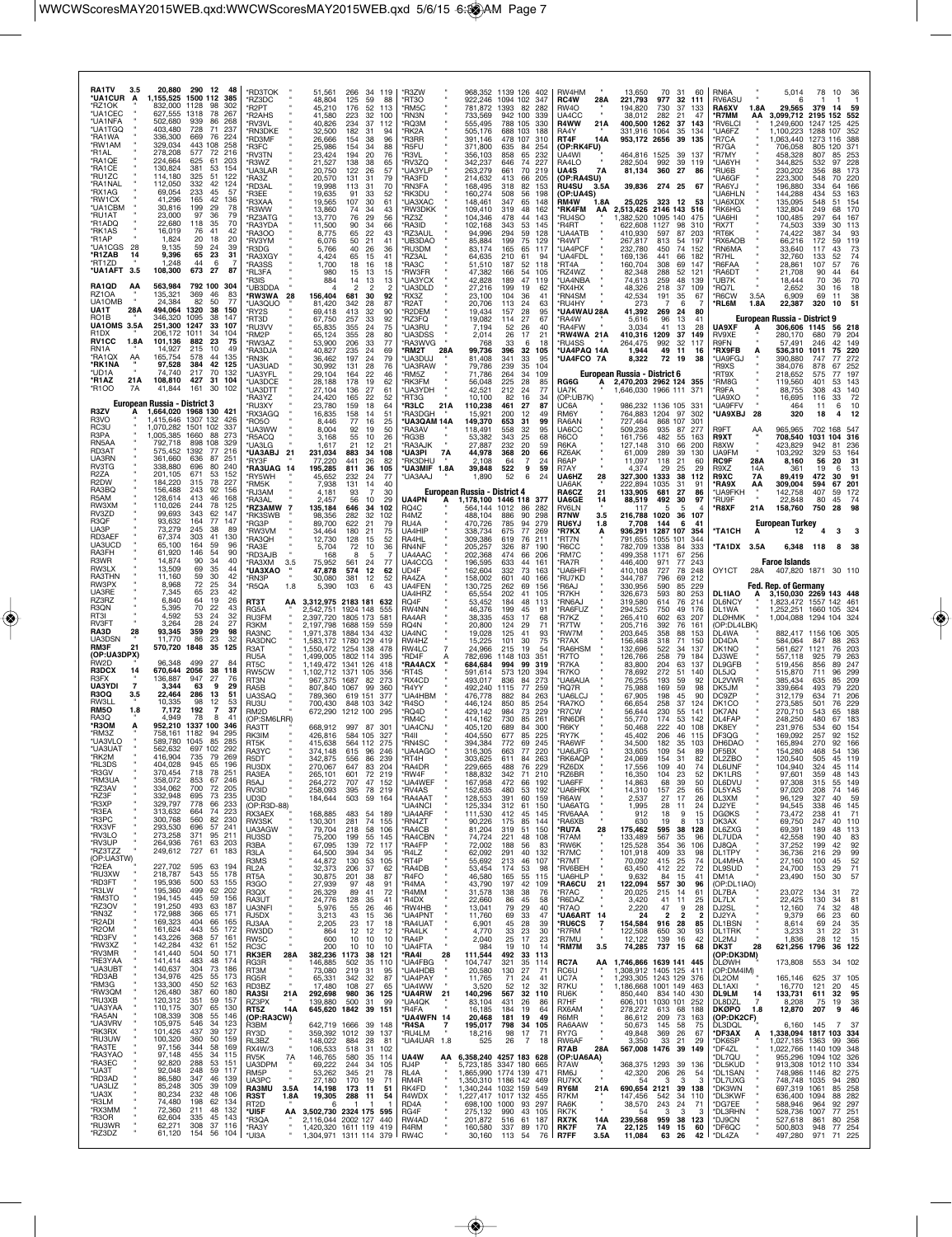| *DL2DXA<br>*DL1VJL<br>*DK3YD<br>*DL2AJB<br>*DLØARN<br>(OP:DM3XI)<br>*DL1ARJ<br>*DL4AUK<br>*DK5AX<br>*DL5JRA<br>*DJ3JD<br>*DL8ULO<br>*DLØJBB<br>(OP:DL6YAO)<br>*DF3OL<br>*DL3DRN<br>*DJ3XA<br>*DJ3CS<br>*DF6RI<br>*DM3AZ | 494,988<br>490,776<br>457,470<br>449,848<br>447,895<br>428,706<br>427,500<br>420,320<br>387,476<br>383,160<br>383,082<br>360,096<br>359,214<br>352,406<br>341,678<br>333,488<br>325,740<br>322,110 | 735 91 243<br>659<br>85<br>227<br>69<br>964<br>230<br>633 105<br>301<br>82<br>776<br>253<br>853<br>75 231<br>1141<br>70<br>230<br>774<br>82<br>273<br>754<br>78<br>236<br>705<br>76<br>234<br>801<br>70<br>224<br>914<br>67<br>175<br>671<br>70<br>204<br>653<br>78<br>248<br>657<br>65<br>209<br>571<br>79<br>225<br>59<br>208<br>748<br>497<br>83<br>187 | *DL1DTF 21<br><b>LMPOQ</b> *<br><b>DL4XU</b><br>14<br>*DL5KMS<br>*DL6KWN<br>$\overline{7}$<br>'DJ4MH<br>*DL7VMM<br>*DL1EAL<br>*DLØGEO<br>(OP:DL2YAK)<br>DL9NO<br>*DL9ZP<br>3.5<br>*DI 27A<br><b>DL4JU</b><br>1.8<br>'DG3MA<br>DL2CC<br>ΑА<br>DD2ML<br><b>DL7URH</b><br>DK2CX | 1,188<br>35<br>33,740<br>2,332<br>89,760<br>26,344<br>16,244<br>13,166<br>10,700<br>2.747<br>79,380<br>2,886<br>1,855<br>45<br>7,002,050 3466 187<br>4,838,151<br>4,517,640 | 30<br>8<br>19<br>з<br>$\overline{4}$<br>350<br>13<br>57<br>51<br>10<br>34<br>618<br>-23<br>73<br>183<br>15<br>59<br>176<br>48<br>14<br>43<br>115<br>15<br>39<br>187<br>11<br>56<br>10<br>31<br>687<br>15<br>69<br>$\overline{7}$<br>77<br>32<br>51<br>6<br>29<br>9<br>691<br>3118 164<br>555<br>2546 181<br>4.495.823 2530 172<br>585 | DL1VDL<br>DK1QH<br>DK3WW<br>21A<br>DF9ZP<br>7A<br>DK2FG<br>DL4YAO<br><b>DL3FCG</b><br><b>DM7C</b><br>3.5A<br>DK3UA<br><b>DJØMDR 1.8A</b><br>DJ5EU<br>DL1LH<br>DJ4AX<br><b>DL3YM</b><br>AA<br>'DF1LX<br>'DL6RAI<br><b>DK5DQ</b><br>'DJ2MX<br>'DM8T<br>(OP:DL8MAS) | 83,808<br>14,734<br>530.894<br>280,098<br>267.033<br>78,843<br>72.114<br>459,600<br>172,396<br>118,680<br>31,936<br>28.768<br>15,810<br>3,273,972<br>2,858,460<br>2,803,785<br>2,211,832<br>2,101,086 1404 154<br>1,868,994 1727 113 | 343<br>108<br>1307<br>784<br>875<br>321<br>271<br>2011<br>826<br>1067<br>453<br>436<br>91<br>2270 154<br>1983 158<br>1583 153<br>1562 141 | 28<br>80<br>34<br>105<br>39<br>143<br>39<br>143<br>38<br>129<br>32<br>91<br>28<br>91<br>35<br>115<br>28<br>103<br>20<br>72<br>53<br>11<br>52<br>10<br>16<br>77<br>523<br>574<br>552<br>481<br>548<br>385 | OH6IO                          | <b>OH8CW</b><br>3.5<br><b>OH2LU</b><br>'OH1TS<br>'OH3HS<br>OH <sub>2</sub> H <sub>Z</sub><br>ОНЗКО<br>'OH7MFO<br>OH1LAR<br>OH2FRM<br>'OH5CY<br>'OH5CW<br>OH6EOG<br>'OH5CZ<br><b>ОНЗМС</b><br>28<br>'OH5UFO<br>OH2MGA<br>OH2BKX<br>*OH6RC<br>OH1MAR <sup>*</sup> | 162<br>101,844<br>596,640<br>139,378<br>110.160<br>105,455<br>28,359<br>27,552<br>11,844<br>10,004<br>1,408<br>340<br>70<br>42<br>68,888<br>52,070<br>36,872<br>20,900<br>13,530<br>3,321 | 6<br>883<br>1057<br>536<br>247<br>467<br>158<br>111<br>141<br>75<br>20<br>12<br>6<br>з<br>306<br>192<br>221<br>167<br>107<br>49 | 5<br>20<br>72<br>72<br>258<br>57<br>170<br>61<br>155<br>37<br>124<br>43<br>94<br>38<br>85<br>36<br>90<br>31<br>51<br>13<br>19<br>7<br>10<br>4<br>6<br>28<br>81<br>32<br>95<br>23<br>65<br>19<br>57<br>21<br>61<br>9<br>32 | F8CIL<br>F5SDD<br>F5UTN<br>F4DNW<br>F5RQQ<br>F5IN<br><b>F5OWL</b><br>*F5PLC<br>*F6BIP<br>*F6IHY<br>*F4GPB<br>*F6DYA<br>*F4FDA<br>*F4GFT<br>*F4FFZ<br>*F6AUS<br>*F5TRO<br>*F5BSB<br>*F1ULQ<br>*F5DRD | 21A<br>1.8A<br>AA<br>28A<br>21A<br>14A<br>1.8A | 314,592<br>6,864<br>106.212<br>98,604<br>71.101<br>86,625<br>339.292<br>319,696<br>122,320<br>65,340<br>45,965<br>35,090<br>6,272<br>2,067<br>1,886<br>145,992<br>51,018<br>46,728<br>3,276<br>285 | 792<br>71<br>477<br>431<br>379<br>876<br>682<br>581<br>297<br>190<br>194<br>192<br>38<br>37<br>36<br>372<br>299<br>377<br>94<br>26 | 38<br>18<br>29<br>26<br>24<br>14<br>73<br>70<br>69<br>51<br>37<br>34<br>28<br>17<br>13<br>37<br>21<br>14<br>6 | 136<br>34<br>77<br>82<br>73<br>63<br>198<br>142<br>107<br>81<br>108<br>87<br>36<br>22<br>28<br>131<br>45<br>52<br>33<br>15 |
|-------------------------------------------------------------------------------------------------------------------------------------------------------------------------------------------------------------------------|----------------------------------------------------------------------------------------------------------------------------------------------------------------------------------------------------|------------------------------------------------------------------------------------------------------------------------------------------------------------------------------------------------------------------------------------------------------------------------------------------------------------------------------------------------------------|------------------------------------------------------------------------------------------------------------------------------------------------------------------------------------------------------------------------------------------------------------------------------|-----------------------------------------------------------------------------------------------------------------------------------------------------------------------------|---------------------------------------------------------------------------------------------------------------------------------------------------------------------------------------------------------------------------------------------------------------------------------------------------------------------------------------|------------------------------------------------------------------------------------------------------------------------------------------------------------------------------------------------------------------------------------------------------------------|--------------------------------------------------------------------------------------------------------------------------------------------------------------------------------------------------------------------------------------|-------------------------------------------------------------------------------------------------------------------------------------------|----------------------------------------------------------------------------------------------------------------------------------------------------------------------------------------------------------|--------------------------------|-----------------------------------------------------------------------------------------------------------------------------------------------------------------------------------------------------------------------------------------------------------------|-------------------------------------------------------------------------------------------------------------------------------------------------------------------------------------------|---------------------------------------------------------------------------------------------------------------------------------|---------------------------------------------------------------------------------------------------------------------------------------------------------------------------------------------------------------------------|-----------------------------------------------------------------------------------------------------------------------------------------------------------------------------------------------------|------------------------------------------------|----------------------------------------------------------------------------------------------------------------------------------------------------------------------------------------------------|------------------------------------------------------------------------------------------------------------------------------------|---------------------------------------------------------------------------------------------------------------|----------------------------------------------------------------------------------------------------------------------------|
| *DJ9CW<br>*DM3CW<br>*DL8UZF                                                                                                                                                                                             | 305,970<br>305,447<br>301,350                                                                                                                                                                      | 83<br>227<br>683<br>523<br>78<br>203<br>617<br>66<br>221                                                                                                                                                                                                                                                                                                   | <b>DL3ANK</b><br>DK2OY<br>DL8SCG<br>DL2DX                                                                                                                                                                                                                                    | 2,759,802                                                                                                                                                                   | 4,176,675 2009 189<br>666<br>3,762,420 2647 165<br>565<br>3.034.550 2155 169<br>516<br>1895 157<br>477                                                                                                                                                                                                                                | <b>DL1NKS</b><br>'DK1KC<br>*DL5ARM                                                                                                                                                                                                                               | 1,656,306 1737 119 403<br>1,246,266 1440 101<br>1.235.847                                                                                                                                                                            | 1394 110                                                                                                                                  | 370<br>381                                                                                                                                                                                               |                                | OG3A<br>OH2BEC<br>21<br><b>OH3WR</b><br>'OH7FF                                                                                                                                                                                                                  | 2,520<br>1.960<br>87,941                                                                                                                                                                  | 39<br>26<br>352<br>265                                                                                                          | 9<br>33<br>14<br>21<br>32<br>87<br>53                                                                                                                                                                                     | SW3JH                                                                                                                                                                                               | 21                                             | Greece<br>247,878 1070                                                                                                                                                                             |                                                                                                                                    | 33 108                                                                                                        |                                                                                                                            |
| *DK5SF<br>*DL5CD<br>*DL7VHP<br>*DL3EBX<br>*DL3MVC                                                                                                                                                                       | 294.488<br>286,160<br>286,143<br>261,244<br>253,968                                                                                                                                                | 547<br>77<br>185<br>636<br>70<br>222<br>673<br>63<br>190<br>63<br>574<br>208<br>529<br>65<br>199                                                                                                                                                                                                                                                           | <b>DHØGHL</b><br>DL8ZAW<br>DL5YM<br>DL5GAC<br>DL8WEM                                                                                                                                                                                                                         | 2,385,984                                                                                                                                                                   | 1496 158<br>530<br>2,348,192 1831 135<br>481<br>2,345,085 2057 142<br>2,102,358 1995 127<br>1,992,492 1717 125<br>388                                                                                                                                                                                                                 | *DF9GR<br>*DL4FN<br>DL2NBY<br>'DL5YL<br>'DL1TS                                                                                                                                                                                                                   | 1,088,238<br>1,066,546<br>1,018,941<br>820,482<br>779,195                                                                                                                                                                            | 1307 97<br>1100 111<br>1374<br>1219<br>900 113                                                                                            | 357<br>331<br>91<br>272<br>92<br>310<br>332                                                                                                                                                              |                                | OH5TS'<br>14<br><b>OH2LIR</b><br>$\overline{7}$<br>*OH3AG<br>3.5<br>(OP:OH3KQ)<br>OH5ZB<br>1.8                                                                                                                                                                  | 20,928<br>232,227<br>1,426<br>1,464<br>360                                                                                                                                                | 846<br>36<br>65<br>24                                                                                                           | 11<br>35<br>106<br>11<br>20<br>4<br>20<br>3<br>12                                                                                                                                                                         | (OP:DJ5JH)<br>SV8CRI<br><b>*SV2HXV</b><br>*SV1CEI<br>*SV1NZX                                                                                                                                        | 3.5<br>A                                       | 18,105<br>179,712<br>22,908<br>16,072                                                                                                                                                              | 182<br>646<br>103<br>104                                                                                                           | 14<br>53 181<br>38<br>32                                                                                      | -57<br>54<br>66                                                                                                            |
| *DL2VV<br>*DD4BY<br>*DK3WM<br>*DK6OR                                                                                                                                                                                    | 244,407<br>232,212<br>228,904<br>202,536                                                                                                                                                           | 651<br>59<br>198<br>555<br>60<br>162<br>400<br>74<br>210<br>436<br>66<br>195                                                                                                                                                                                                                                                                               | DJ5AN<br>DP4E<br>(OP:DL4YR)                                                                                                                                                                                                                                                  |                                                                                                                                                                             | 1,735,415 1134 175<br>520<br>1,659,128 1692 129<br>379                                                                                                                                                                                                                                                                                | <b>DL7UIO</b><br><b>DL3ZAI</b><br><b>DK3DUA</b><br>DL6ON                                                                                                                                                                                                         | 736,164<br>656,166<br>587,319<br>554,652                                                                                                                                                                                             | 846 103<br>986<br>703 103<br>856                                                                                                          | -293<br>88<br>269<br>308<br>86<br>286                                                                                                                                                                    |                                | OH6MW<br>OH <sub>2</sub> XX                                                                                                                                                                                                                                     | AA 6,098,900 3422 192 667<br>4,477,455 2792 158                                                                                                                                           |                                                                                                                                 | 547                                                                                                                                                                                                                       | <b>SV3DCX AA</b><br>J47X<br>(OP:SV7BVM)                                                                                                                                                             |                                                | 179,010<br>54,119                                                                                                                                                                                  | 272 106 245<br>215                                                                                                                 | 53 128                                                                                                        |                                                                                                                            |
| *DL1GME<br>*DL5CL<br>*DL1BA                                                                                                                                                                                             | 197,072<br>194,180<br>190,944                                                                                                                                                                      | 504<br>63<br>163<br>398<br>74<br>192<br>396<br>63<br>153                                                                                                                                                                                                                                                                                                   | DL4RCK<br>DJ9RR<br>DL1NEO                                                                                                                                                                                                                                                    |                                                                                                                                                                             | 1,639,860 1285 145<br>1,635,545 1372 118<br>427<br>1,268,620 1204 105<br>358                                                                                                                                                                                                                                                          | <b>DH7TNO</b><br>*DG7RO<br><b>DL3LSM</b>                                                                                                                                                                                                                         | 552,682<br>506,348<br>501,404                                                                                                                                                                                                        | 845<br>593 114<br>592 104                                                                                                                 | 91<br>286<br>298<br>308                                                                                                                                                                                  | OG6N<br>OG2A                   | (OP:@OH2U)                                                                                                                                                                                                                                                      | 2,878,962 1415 188<br>2,833,610 2194 157                                                                                                                                                  |                                                                                                                                 | 690<br>553                                                                                                                                                                                                                | SV1RHL<br>SX3B<br>(OP:SV1RP)                                                                                                                                                                        | 21A                                            | 36,010<br>416,800                                                                                                                                                                                  | 165<br>1677                                                                                                                        | 45<br>36 124                                                                                                  | 85                                                                                                                         |
| *DL1SBF<br>*DL1JDT<br>*DK2WU                                                                                                                                                                                            | 189,648<br>188,718<br>178,250                                                                                                                                                                      | 60<br>156<br>407<br>676<br>50<br>163<br>63<br>447<br>167                                                                                                                                                                                                                                                                                                   | DF4PD<br>DJ6OZ<br>DL8RDL                                                                                                                                                                                                                                                     | 1,179,339<br>1,158,500<br>1,153,127 1082 124                                                                                                                                | 901 153<br>478<br>1149 108<br>392                                                                                                                                                                                                                                                                                                     | 'DF7ZS<br>'DK2BJ<br>'DF1HF                                                                                                                                                                                                                                       | 434,688<br>423,680<br>415,822                                                                                                                                                                                                        | 431 110<br>755<br>433                                                                                                                     | 402<br>84<br>247<br>121<br>330                                                                                                                                                                           | OH3JF                          | OH6RE<br>OH3OJ                                                                                                                                                                                                                                                  | 1,846,558<br>1,594,328<br>1,591,842                                                                                                                                                       | 1698 140<br>1130 138<br>2186 111                                                                                                | 434<br>479<br>$39 -$                                                                                                                                                                                                      | SZ6P<br>SV3RF<br><b>SV4FFL*</b>                                                                                                                                                                     | 1.8A<br>AA                                     | 364,468<br>77,000<br>222,357                                                                                                                                                                       | 1195<br>802<br>746                                                                                                                 | 38<br>15<br>58                                                                                                | - 125<br>62<br>191                                                                                                         |
| *DL8AKA<br>*DL2AL<br>*DL5FU                                                                                                                                                                                             | 172,186<br>160,720<br>154,245                                                                                                                                                                      | 570<br>61<br>190<br>427<br>60<br>185<br>441<br>56<br>139                                                                                                                                                                                                                                                                                                   | DF3CB<br>DM2DXA<br>DF9LJ                                                                                                                                                                                                                                                     | 1,132,452<br>1,118,936<br>1,098,006                                                                                                                                         | 912 142<br>356<br>1074 125<br><b>299</b><br>910 145<br>401<br>372                                                                                                                                                                                                                                                                     | *DL3LAR<br>'DL6AG<br>'DK5D                                                                                                                                                                                                                                       | 372,185<br>342,738<br>339,216                                                                                                                                                                                                        | 651<br>560<br>410                                                                                                                         | 86<br>249<br>85<br>212<br>109<br>273                                                                                                                                                                     |                                | OH3FM<br><b>OH3NU</b><br>OH <sub>2</sub> KW                                                                                                                                                                                                                     | 952,880<br>795,400<br>769,101                                                                                                                                                             | 1582 101<br>691 126<br>1220 107<br>940 109                                                                                      | 329<br>359<br>286                                                                                                                                                                                                         | 'SV1DOO<br>*SX8V<br>(OP:SV1JG)                                                                                                                                                                      | <b>7A</b>                                      | 33,496<br>200,235                                                                                                                                                                                  | 154<br>1330                                                                                                                        | 37<br>25                                                                                                      | $\frac{69}{80}$                                                                                                            |
| *DL1THB<br>*DH2URF<br>*DL5ZB                                                                                                                                                                                            | 149,186<br>148,960<br>144,312                                                                                                                                                                      | 459<br>49<br>145<br>448<br>58<br>166<br>313<br>67<br>101<br>58                                                                                                                                                                                                                                                                                             | DF6QV<br>DJ8EW<br>DL4RDJ<br>DF2RG                                                                                                                                                                                                                                            | 1.050.032<br>1,028,700<br>1,018,170                                                                                                                                         | 1,051,480 1022 113<br>1151 114<br>382<br>1214 111<br>339<br>944 125                                                                                                                                                                                                                                                                   | *DL2SWR<br>DL3HWD<br>'DK5WO                                                                                                                                                                                                                                      | 336,784<br>330,252<br>317,680                                                                                                                                                                                                        | 579<br>505<br>735                                                                                                                         | 92<br>296<br>86<br>291<br>51<br>169                                                                                                                                                                      |                                | OG55W<br>OH5KW<br>OH6BA<br>OH1EB                                                                                                                                                                                                                                | 654,132<br>375,156<br>278,110<br>268,324                                                                                                                                                  | 708<br>573<br>568                                                                                                               | 344<br>81<br>225<br>72<br>218<br>68<br>191                                                                                                                                                                                | 'SV2JAO 1.8A                                                                                                                                                                                        |                                                | 53,728 678<br>Guernsey                                                                                                                                                                             |                                                                                                                                    | 14 59                                                                                                         |                                                                                                                            |
| *DF5AN<br>*DL1EHR<br>*DL3KWR<br>*DL2RNF                                                                                                                                                                                 | 135,660<br>135,432<br>126,895<br>126,582                                                                                                                                                           | 303<br>132<br>53<br>449<br>156<br>397<br>51<br>154<br>54<br>551<br>165                                                                                                                                                                                                                                                                                     | DF2TT<br>DL4ME<br>DL5ZL                                                                                                                                                                                                                                                      | 936.243<br>894,336<br>831,250                                                                                                                                               | 746 139<br>440<br>1382<br>93<br>318<br>1017 116<br>359                                                                                                                                                                                                                                                                                | DD9WG<br>'DM2RN<br><b>DL3KVR</b><br><b>DK2AB</b>                                                                                                                                                                                                                 | 298,350<br>288,592<br>282,235<br>229,278                                                                                                                                                                                             | 519<br>539<br>409<br>346                                                                                                                  | 83<br>242<br>77<br>195<br>90<br>145<br>88<br>230                                                                                                                                                         | OH <sub>9</sub> V <sub>D</sub> | OH4MFA<br>OH8FAL                                                                                                                                                                                                                                                | 201,472<br>163,553<br>81,797                                                                                                                                                              | 390<br>251<br>267                                                                                                               | 73<br>183<br>75<br>224<br>56<br>101                                                                                                                                                                                       | GU4YOX 28<br>*MUØFAL 21                                                                                                                                                                             |                                                | 532,944 1774<br>161,916<br>Hungary                                                                                                                                                                 | 903                                                                                                                                | 35 109<br>22 81                                                                                               |                                                                                                                            |
| *DL5IF<br>*DL4MFF<br>*DL3BCR                                                                                                                                                                                            | 126,004<br>122,820<br>117,735                                                                                                                                                                      | 61<br>348<br>157<br>336<br>63<br>115<br>61<br>276<br>174                                                                                                                                                                                                                                                                                                   | DF2LH<br>DF1LON<br>DJ7UC                                                                                                                                                                                                                                                     | 794,437<br>790,658<br>789,412                                                                                                                                               | 728 124<br>399<br>827 104<br>329<br>652 140<br>354                                                                                                                                                                                                                                                                                    | *DJ9SN<br>*DL4ALI<br>*DL7FA                                                                                                                                                                                                                                      | 228,052<br>223,440<br>189,696                                                                                                                                                                                                        | 481<br>630<br>494                                                                                                                         | 75<br>209<br>61<br>179<br>62<br>185                                                                                                                                                                      | OH <sub>1</sub> XX             | OH6NT<br><b>OH6OS</b><br>28A                                                                                                                                                                                                                                    | 37,149<br>19,734<br>148,072                                                                                                                                                               | 218<br>116<br>374                                                                                                               | 24<br>37<br>23<br>55<br>35<br>131                                                                                                                                                                                         | HA1BC<br>(OP:DL1MAJ)<br>HA7LW                                                                                                                                                                       | А                                              | 1,923,750 1660 134 436<br>828,768                                                                                                                                                                  | 1226                                                                                                                               | 93                                                                                                            | 295                                                                                                                        |
| *DM6WAN<br>*DL8BV<br>*DF7IS                                                                                                                                                                                             | 116,622<br>114,636<br>110,260                                                                                                                                                                      | 379<br>53<br>145<br>321<br>64<br>169<br>294<br>54<br>131                                                                                                                                                                                                                                                                                                   | DK1AX<br>DL5RDP<br>DF3FS                                                                                                                                                                                                                                                     | 782,988<br>737,178<br>714,384                                                                                                                                               | 879 116<br>31C<br>661 124<br>965<br>85<br>284                                                                                                                                                                                                                                                                                         | <b>DL3IAS</b><br>*DL3AMI<br>*DQ7A                                                                                                                                                                                                                                | 172,688<br>154,432<br>145,860                                                                                                                                                                                                        | 387<br>285<br>526                                                                                                                         | 69<br>182<br>80<br>174<br>52<br>135                                                                                                                                                                      |                                | OH6XA<br>OH6DX<br>OH <sub>2</sub> BN                                                                                                                                                                                                                            | 121,542<br>108,438<br>105,996                                                                                                                                                             | 476<br>250<br>369                                                                                                               | 30<br>111<br>39<br>147<br>32<br>100                                                                                                                                                                                       | HA8VK<br><b>HA8JV</b><br><b>HA6VA</b>                                                                                                                                                               | 21<br>3.5                                      | 87,168<br>914,424<br>12.600                                                                                                                                                                        | 497<br>2816<br>243                                                                                                                 | 23<br>40<br>10                                                                                                | 73<br>128<br>50                                                                                                            |
| *DL9CW<br>*DM4MN<br>*DL3HAE                                                                                                                                                                                             | 109,070<br>107,100<br>106,662                                                                                                                                                                      | 589<br>29<br>101<br>350<br>48<br>162<br>282<br>53<br>121                                                                                                                                                                                                                                                                                                   | DJ5IW<br><b>DL9NDV</b><br><b>DL9SEV</b><br>DK5XG                                                                                                                                                                                                                             | 709,700<br>701,520<br>693,117<br>675,957                                                                                                                                    | 854<br>119<br>351<br>693 129<br>345<br>996<br>88<br>299<br>906<br>98<br>319                                                                                                                                                                                                                                                           | *DL5DRM<br><b>DL2LRT</b><br>'DF1QQ                                                                                                                                                                                                                               | 140,080<br>139,037<br>138,489                                                                                                                                                                                                        | 412<br>304<br>300                                                                                                                         | 56<br>114<br>71<br>186<br>59<br>142                                                                                                                                                                      | OH8L                           | OH6TN<br>OH8WW<br>21A<br>14A<br>(OP:OH8LQ)                                                                                                                                                                                                                      | 22,831<br>838,085<br>1,042,782                                                                                                                                                            | 131<br>2558<br>2668                                                                                                             | 23<br>56<br>36<br>119<br>37<br>137                                                                                                                                                                                        | <b>HA2OS</b><br>*HA1TV<br>*HA8AT                                                                                                                                                                    |                                                | 531,645<br>526,400<br>279,206                                                                                                                                                                      | 1030<br>963<br>529                                                                                                                 | 84<br>78<br>71                                                                                                | 261<br>242<br>203                                                                                                          |
| *DK3PM<br>*DL8DXL<br>*DJ6FO                                                                                                                                                                                             | 105,842<br>93,930<br>87,210                                                                                                                                                                        | 324<br>41<br>146<br>341<br>49<br>153<br>270<br>49<br>141<br>43<br>99                                                                                                                                                                                                                                                                                       | DJ8RS<br>DL5JS<br>DK1FT                                                                                                                                                                                                                                                      | 667,058<br>663,464<br>656,451                                                                                                                                               | 676<br>100<br>306<br>868<br>87<br>260<br>923<br>93<br>276                                                                                                                                                                                                                                                                             | 'DK3WJ<br>'DJ5BWD<br>'DM5JBN                                                                                                                                                                                                                                     | 111,740<br>105,820<br>99,538<br>91.520                                                                                                                                                                                               | 301<br>498<br>331<br>397                                                                                                                  | 55<br>93<br>104<br>39<br>45<br>112<br>42<br>118                                                                                                                                                          | OG4T                           | OH2CK<br>7Α<br>OH1RX<br>3.5A<br>1.8A                                                                                                                                                                                                                            | 115,488<br>6,696<br>53,541                                                                                                                                                                | 397<br>101<br>557                                                                                                               | 35 109<br>10<br>-44<br>67<br>14                                                                                                                                                                                           | 'HA8WZ<br>'HA7JQK<br>*HA5JP<br>*HA5UA                                                                                                                                                               |                                                | 184,642<br>153,164<br>68,034                                                                                                                                                                       | 535<br>460<br>199<br>162                                                                                                           | 59<br>55<br>57<br>28                                                                                          | 167<br>181<br>117                                                                                                          |
| *DLØON<br>(OP:DJ5NQ)<br><b>DF5LW</b><br>*DL3OH                                                                                                                                                                          | 84,916<br>84,875<br>82,665                                                                                                                                                                         | 297<br>324<br>44<br>131<br>225<br>58<br>107                                                                                                                                                                                                                                                                                                                | DK <sub>2</sub> AT<br>DD1JN<br>DL8UAT                                                                                                                                                                                                                                        | 612,612<br>607,996<br>577,368                                                                                                                                               | 810<br>90<br>284<br>793 102<br>286<br>624 123<br>273                                                                                                                                                                                                                                                                                  | *DL5DBH<br><b>DL3ARK</b><br>'DJ7MH<br>*DL7ALM                                                                                                                                                                                                                    | 87,936<br>85.794<br>83,441                                                                                                                                                                                                           | 296<br>393<br>286                                                                                                                         | 51<br>141<br>43<br>138<br>56<br>125                                                                                                                                                                      |                                | (OP:OH4MFA)<br>OH2BO<br><b>OH2KM</b><br>AA                                                                                                                                                                                                                      | 45,675<br>427,200                                                                                                                                                                         | 368<br>837                                                                                                                      | 21<br>66<br>72<br>248                                                                                                                                                                                                     | HA3HZ<br><b>HA5YG</b><br>*HA8IB                                                                                                                                                                     | 28                                             | 25,040<br>4,004<br>1.386<br>306,904                                                                                                                                                                | 51<br>31<br>810                                                                                                                    | 11<br>9<br>38                                                                                                 | 52<br>33<br>9<br>131                                                                                                       |
| *DL2ASB<br>*DO1AYJ<br>*DL8NY                                                                                                                                                                                            | 80,838<br>80,460<br>74,239                                                                                                                                                                         | 227<br>62<br>100<br>388<br>37<br>112<br>257<br>57<br>130                                                                                                                                                                                                                                                                                                   | DJ9MH<br>DK6CQ<br>DL5WS                                                                                                                                                                                                                                                      | 576,752<br>549,096<br>542,192                                                                                                                                               | 661 108<br>344<br>623 107<br>304<br>642<br>83<br>246                                                                                                                                                                                                                                                                                  | *DL1AKL<br>*DL4FDI<br>DF2AP                                                                                                                                                                                                                                      | 80,910<br>76,032<br>75,317                                                                                                                                                                                                           | 274<br>308<br>211                                                                                                                         | 42<br>113<br>50<br>148<br>52<br>115                                                                                                                                                                      |                                | 'OH2LNH<br>OH <sub>2</sub> EV<br>OH6NVT                                                                                                                                                                                                                         | 384,507<br>111,108<br>59.168                                                                                                                                                              | 772<br>415<br>200                                                                                                               | 70<br>233<br>48<br>149<br>50<br>122                                                                                                                                                                                       | *HAØLZ<br>*HA7MS<br><b>HA3GO</b>                                                                                                                                                                    | 21                                             | 37.650<br>23,584<br>42,872                                                                                                                                                                         | 282<br>104<br>265                                                                                                                  | 20<br>33<br>20                                                                                                | 55<br>55<br>72                                                                                                             |
| *DL8ABK<br>*DF8TY<br>*DL2AWW                                                                                                                                                                                            | 73,272<br>62,176<br>59,696                                                                                                                                                                         | 295<br>38<br>91<br>210<br>43<br>91<br>192<br>44<br>138                                                                                                                                                                                                                                                                                                     | DJ7JC<br>DJ2IA<br>DL4LAM                                                                                                                                                                                                                                                     | 534,776<br>523,664<br>491,287                                                                                                                                               | 754 105<br>307<br>759<br>99<br>269<br>500<br>115<br>328<br>601 105<br>301                                                                                                                                                                                                                                                             | *DL4AC<br>*DM6DX<br>'DL1ASH                                                                                                                                                                                                                                      | 73,284<br>70,752<br>54,400                                                                                                                                                                                                           | 216<br>189<br>247                                                                                                                         | 68<br>129<br>72<br>129<br>42<br>118                                                                                                                                                                      |                                | <b>OH5BM 28A</b><br>OH2BEN<br>'OH3KAV                                                                                                                                                                                                                           | 319,866<br>127,920<br>12,864                                                                                                                                                              | 932<br>418<br>87<br>262                                                                                                         | 39<br>139<br>36<br>120<br>17<br>50<br>79<br>25                                                                                                                                                                            | *HA6OA<br><b>HA9TA</b><br>*HA6OZ                                                                                                                                                                    |                                                | 286,720<br>53.872<br>49,068                                                                                                                                                                        | 1371<br>294<br>373                                                                                                                 | 32<br>28<br>21                                                                                                | 108<br>84<br>66                                                                                                            |
| *DL8HK<br>*DL2AWA<br>*DJ4WM                                                                                                                                                                                             | 58,482<br>57,536<br>53,000                                                                                                                                                                         | 32<br>270<br>49<br>74<br>212<br>42<br>242<br>37<br>88                                                                                                                                                                                                                                                                                                      | DL5ST<br><b>DM3PKK</b><br>DL5NDX<br>DL1KWK                                                                                                                                                                                                                                   | 478,674<br>409,035<br>394,568<br>348,009                                                                                                                                    | 587<br>95<br><b>240</b><br>574<br>83<br>213<br>557<br>85<br>226                                                                                                                                                                                                                                                                       | 'DJ8BD<br>*DL5ANS<br>'DK2FW                                                                                                                                                                                                                                      | 54,275<br>49.914<br>49,036                                                                                                                                                                                                           | 148<br>176<br>189                                                                                                                         | 57<br>110<br>45<br>73<br>60<br>104                                                                                                                                                                       |                                | OH4KZM 21A<br>*OH2BV 14A<br>OH2BMH 7A<br>'OH4JT                                                                                                                                                                                                                 | 48,984<br>425,604<br>19,264<br>7,701                                                                                                                                                      | 1297<br>114 21<br>106                                                                                                           | 38<br>136<br>65<br>-11<br>40                                                                                                                                                                                              | *НАЗМU<br>*HA7JJS                                                                                                                                                                                   | $\overline{7}$<br>3.5                          | 126,735<br>36,417                                                                                                                                                                                  | 703<br>549                                                                                                                         | 26<br>10                                                                                                      | 93<br>51                                                                                                                   |
| *DL2AXM<br>*DK6CS<br>*DF1XC<br>*DG8KAD                                                                                                                                                                                  | 51,561<br>49,770<br>49.476<br>49,000                                                                                                                                                               | 237<br>42<br>111<br>228<br>31<br>74<br>32<br>199<br>82<br>228<br>34<br>66                                                                                                                                                                                                                                                                                  | DL1YM<br>DL6ZBN<br><b>DL6MRS</b>                                                                                                                                                                                                                                             | 335,907<br>316,680<br>302,375                                                                                                                                               | 500<br>79<br>182<br>509<br>88<br>260<br>412<br>79<br>216                                                                                                                                                                                                                                                                              | <b>DO4DXA</b><br>'DL1ZU<br>'DL1VTL<br>'DJ6OI                                                                                                                                                                                                                     | 46,055<br>44,450<br>40,089<br>39,556                                                                                                                                                                                                 | 135<br>146<br>156<br>170                                                                                                                  | 104<br>47<br>46<br>81<br>44<br>117<br>43<br>81                                                                                                                                                           | F5VKT                          |                                                                                                                                                                                                                                                                 | France<br>1,960,544 2554 100 294                                                                                                                                                          |                                                                                                                                 |                                                                                                                                                                                                                           | <b>HA3NU</b><br>HA5PT<br>HA9RT<br>HA7RY                                                                                                                                                             | ΑА                                             | 3,551,919 2676 146 407<br>3,047,295<br>2,839,170 2574 157<br>2,091,000 2469 106                                                                                                                    | 2335 146                                                                                                                           |                                                                                                               | 523<br>429<br>319                                                                                                          |
| *DL1EK<br>*DO2MS<br>*DL3YEI                                                                                                                                                                                             | 48,910<br>48,048<br>47.902                                                                                                                                                                         | 45<br>101<br>219<br>231<br>36<br>120<br>240<br>32<br>.54                                                                                                                                                                                                                                                                                                   | DL7VEE<br><b>DL1RTS</b><br>DM5TI                                                                                                                                                                                                                                             | 259,316<br>236,944<br>229,680                                                                                                                                               | 389 102<br>167<br>611<br>63<br>188<br>324 103<br>161                                                                                                                                                                                                                                                                                  | <b>DL6UM</b><br>*DLØNG<br>(OP:DK8NC)                                                                                                                                                                                                                             | 38,226<br>37,888                                                                                                                                                                                                                     | 208<br>165                                                                                                                                | 99<br>39<br>82<br>46                                                                                                                                                                                     | F8FUA<br>F4EUG                 | F6DAN                                                                                                                                                                                                                                                           | 159,727<br>25,920<br>644                                                                                                                                                                  | 383<br>80<br>12                                                                                                                 | 63<br>148<br>44<br>76<br>11<br>12                                                                                                                                                                                         | HA8VV<br>(OP:DH8VV)<br>HA8TP                                                                                                                                                                        |                                                | ,937,604<br>485,666                                                                                                                                                                                | 1226 165<br>989                                                                                                                    | 70                                                                                                            | 567<br>-208                                                                                                                |
| *DO1UZ<br>*DL9FCQ<br>*DJ6UP                                                                                                                                                                                             | 47,069<br>44,811<br>44,640                                                                                                                                                                         | 234<br>34<br>87<br>32<br>246<br>85<br>204<br>37<br>87                                                                                                                                                                                                                                                                                                      | DL6UAA<br>DL3BUE<br>DM9EE                                                                                                                                                                                                                                                    | 228,416<br>212,380<br>183,540                                                                                                                                               | 332<br>81<br>263<br>306<br>88<br>199<br>363<br>66<br>144                                                                                                                                                                                                                                                                              | <b>DL4KUG</b><br>DL1GBQ<br>*DL7UGO                                                                                                                                                                                                                               | 34,040<br>33,338<br>32,736                                                                                                                                                                                                           | 139<br>191<br>126                                                                                                                         | 33<br>32<br>47<br>49<br>75                                                                                                                                                                               | F5JY<br><b>TMØR</b>            | F8AAN<br>28<br>21                                                                                                                                                                                                                                               | 104,469<br>57,246<br>507,906                                                                                                                                                              | 640<br>301<br>2034                                                                                                              | 29<br>68<br>23<br>71<br>32<br>94                                                                                                                                                                                          | НАЗРТ<br><b>HAØHW</b><br>HA1A                                                                                                                                                                       | 28A                                            | 308,826<br>279,493<br>629,970                                                                                                                                                                      | 766<br>562<br>1800                                                                                                                 | 72<br>75<br>37                                                                                                | 229<br>202<br>129                                                                                                          |
| *DL2BUM<br>*DL8CO<br>DLONWA                                                                                                                                                                                             | 39,955<br>38,994<br>37.816                                                                                                                                                                         | 172<br>46<br>85<br>53<br>134<br>81<br>264<br>28<br>85                                                                                                                                                                                                                                                                                                      | DAØI<br>(OP:DK1II)<br>חמ וז וח                                                                                                                                                                                                                                               | 173,800                                                                                                                                                                     | 89<br>227<br>260<br>160 107 367 68 181                                                                                                                                                                                                                                                                                                | *DJ3HW<br>*DL8UD<br>DLZKD                                                                                                                                                                                                                                        | 28,730<br>28,320<br>26.750                                                                                                                                                                                                           | 107<br>315<br>137                                                                                                                         | 51<br>79<br>76<br>20<br>21<br>Уč                                                                                                                                                                         |                                | (OP:F5MNK)<br>F5VMN<br>3.5<br>'F8DGY                                                                                                                                                                                                                            | 156,420 1110 16<br>572,721 1242                                                                                                                                                           |                                                                                                                                 | - 74<br>57<br>170                                                                                                                                                                                                         | (OP:HA1YA)<br>HGØR<br>(OP:HAØNAR)                                                                                                                                                                   |                                                | 543,362 1337 39 142                                                                                                                                                                                |                                                                                                                                    |                                                                                                               |                                                                                                                            |
| *DL7YAD<br>*DL5MHR<br>*DLØKB                                                                                                                                                                                            | 37,536<br>36,480<br>35,757                                                                                                                                                                         | 197<br>70<br>32<br>86<br>189<br>42<br>35<br>102<br>211                                                                                                                                                                                                                                                                                                     | DL1RTL<br>DL1YCF<br>DL9GS<br>DL8OH                                                                                                                                                                                                                                           | 153,318<br>128,724<br>126,217<br>105,084                                                                                                                                    | 315<br>81<br>172<br>354<br>63<br>141<br>290<br>77<br>170<br>249<br>53<br>136                                                                                                                                                                                                                                                          | *DL8BH<br>*DL3HAA<br>*DC2IP                                                                                                                                                                                                                                      | 23,816<br>23,760<br>23,618                                                                                                                                                                                                           | 114<br>111<br>151                                                                                                                         | 38<br>66<br>41<br>67<br>28<br>70                                                                                                                                                                         | *F5JU                          | *F5PRH<br>*F5OZC                                                                                                                                                                                                                                                | 500,910<br>440,832<br>435,940                                                                                                                                                             | 934<br>1055<br>627                                                                                                              | 68<br>215<br>62<br>194<br>80<br>227                                                                                                                                                                                       | HA3LI<br><b>HA7GN</b><br>HG5D                                                                                                                                                                       | 21A                                            | 271,080<br>839,550 1987<br>537,075 1571                                                                                                                                                            | 683                                                                                                                                | 38 142<br>39 154<br>39 136                                                                                    |                                                                                                                            |
| (OP:DL2GBB)<br>*DK5PF<br>*DL8UNO<br>*DGØDG                                                                                                                                                                              | 33,787<br>29,430<br>27.027                                                                                                                                                                         | 135<br>-44<br>69<br>124<br>39<br>70<br>130<br>35<br>82                                                                                                                                                                                                                                                                                                     | DL8CA<br>DJ6YX<br><b>DL9NCR</b>                                                                                                                                                                                                                                              | 98,119<br>88,281<br>88,245                                                                                                                                                  | 259<br>50<br>81<br>199<br>57<br>96<br>226<br>65<br>120                                                                                                                                                                                                                                                                                | *DL8DWW<br>*DJ2AX<br>*DL3ZZA<br>*DG2FDE                                                                                                                                                                                                                          | 22,360<br>20,416<br>19,240<br>10,108                                                                                                                                                                                                 | 115<br>131<br>95<br>80                                                                                                                    | 32<br>54<br>21<br>37<br>43<br>61<br>26<br>50                                                                                                                                                             | *F2AR                          | *F6CWA<br>*F4GBW<br>*F6DZD                                                                                                                                                                                                                                      | 367,200<br>366,873<br>318,120<br>294,270                                                                                                                                                  | 618<br>729<br>857<br>686                                                                                                        | 252<br>88<br>73<br>226<br>60<br>181<br>61<br>194                                                                                                                                                                          | (OP:HA8QZ)<br>HG1G<br>HA8FM<br>HG5C                                                                                                                                                                 | 14A<br>7A                                      | 495,900 1699<br>686,194 2264<br>407,030 1750                                                                                                                                                       |                                                                                                                                    | 38 133<br>37 121<br>31                                                                                        | 99                                                                                                                         |
| *DH8MS<br>*DL4DRW<br>*DL7FCQ                                                                                                                                                                                            | 26,818<br>26,574<br>24,462                                                                                                                                                                         | 154<br>34<br>72<br>166<br>36<br>67<br>125<br>32<br>49                                                                                                                                                                                                                                                                                                      | DK2LO<br>DL1DBR<br>DL7JRD                                                                                                                                                                                                                                                    | 82,128<br>80,800<br>78,182                                                                                                                                                  | 237<br>58<br>119<br>242<br>55<br>105<br>202<br>58<br>136                                                                                                                                                                                                                                                                              | *DF9GH<br>*DK4FT<br>*DL2MIH                                                                                                                                                                                                                                      | 9,604<br>6,840<br>6,468                                                                                                                                                                                                              | 68<br>58<br>55                                                                                                                            | 22<br>27<br>20<br>40<br>24<br>42                                                                                                                                                                         |                                | *F5SGI<br>*F5BBD<br>*F8DHE                                                                                                                                                                                                                                      | 256,236<br>231,489<br>213,759                                                                                                                                                             | 599<br>631<br>531                                                                                                               | 68<br>194<br>66<br>201<br>196<br>65                                                                                                                                                                                       | (OP:HA7SBQ)<br>HA8V<br>(OP:HA8MV)                                                                                                                                                                   |                                                | 117,407 632 26 87                                                                                                                                                                                  |                                                                                                                                    |                                                                                                               |                                                                                                                            |
| *DL1AWM<br>*DM1LM<br>*DJ5CL                                                                                                                                                                                             | 23,940<br>23,312<br>21,924                                                                                                                                                                         | 144<br>36<br>59<br>108<br>37<br>87<br>142<br>34<br>82                                                                                                                                                                                                                                                                                                      | DK4BX<br>DM5P<br>(OP:DJØIP)                                                                                                                                                                                                                                                  | 72,192<br>66,759                                                                                                                                                            | 61<br>192<br>127<br>242<br>54 133                                                                                                                                                                                                                                                                                                     | *DH3SR<br>*DL1SVA<br>*DL8UKE                                                                                                                                                                                                                                     | 6,072<br>5,782<br>5,130                                                                                                                                                                                                              | 58<br>42<br>49                                                                                                                            | 25<br>41<br>22<br>27<br>21<br>33                                                                                                                                                                         | *F9DK                          | *F5KLE<br>*F8AEE                                                                                                                                                                                                                                                | 196,026<br>167,534<br>136,230                                                                                                                                                             | 500<br>545<br>609                                                                                                               | 59<br>163<br>54<br>157<br>49<br>141                                                                                                                                                                                       | (OP:HA8KW)<br>*HA1ZN                                                                                                                                                                                | AA                                             | HG14ØJLO3.5A 211,820 1436 20 69<br>3,542,835 3687 140 449                                                                                                                                          |                                                                                                                                    |                                                                                                               |                                                                                                                            |
| *DL1JHW<br>*DL2TG<br>*DL2RUG                                                                                                                                                                                            | 20,511<br>20,210<br>18,648                                                                                                                                                                         | 148<br>23<br>30<br>37<br>85<br>49<br>90<br>32<br>42                                                                                                                                                                                                                                                                                                        | DF3TE<br>DJ1MM<br>DK6BT<br>DL7AT                                                                                                                                                                                                                                             | 63,722<br>63,206<br>61,242<br>58,517                                                                                                                                        | 225<br>44<br>107<br>300<br>32 111<br>215<br>50<br>127<br>196<br>43<br>120                                                                                                                                                                                                                                                             | *DK7C<br>(OP:DL7YS)<br>*DK6YM                                                                                                                                                                                                                                    | 3,948<br>3,773                                                                                                                                                                                                                       | 36<br>29                                                                                                                                  | 18<br>29<br>22<br>27                                                                                                                                                                                     | *F5RD                          | *F6CYT<br>*F6BQG                                                                                                                                                                                                                                                | 128,952<br>116,375<br>85,340<br>74,392                                                                                                                                                    | 420<br>361<br>309                                                                                                               | 54 145<br>52<br>123<br>50<br>120                                                                                                                                                                                          | *HA6NL<br>*HA3OU<br>*HA6PJ                                                                                                                                                                          |                                                | 2,571,080 2215 147<br>424,212<br>292,468                                                                                                                                                           | 563<br>665                                                                                                                         | 90<br>72 217                                                                                                  | 499<br>258                                                                                                                 |
| *DJ9KH<br>*DL4SZB<br>*DM5BB<br>*DM2LS                                                                                                                                                                                   | 18,632<br>16,878<br>15,198<br>14,378                                                                                                                                                               | 145<br>21<br>47<br>30<br>67<br>96<br>95<br>33<br>69<br>78<br>36<br>55                                                                                                                                                                                                                                                                                      | DK7MD<br>DL8RB<br>DH4JQ                                                                                                                                                                                                                                                      | 57,148<br>42,742<br>37,206                                                                                                                                                  | 126<br>69<br>88<br>159<br>44<br>98<br>161<br>40<br>77                                                                                                                                                                                                                                                                                 | *DJ3AK<br>*DK2YL<br>'DK2MT<br>*DF4WC 28A                                                                                                                                                                                                                         | 2,040<br>1,368<br>1,260<br>51,356                                                                                                                                                                                                    | 32<br>26<br>20<br>254                                                                                                                     | 12<br>12<br>12<br>24<br>13<br>17<br>25<br>49                                                                                                                                                             | *F5IAE                         | *F6AJM<br>*F1IWH                                                                                                                                                                                                                                                | 63,900<br>52,992                                                                                                                                                                          | 272<br>263<br>171<br>170                                                                                                        | 38<br>98<br>42<br>108<br>52<br>92<br>34<br>81                                                                                                                                                                             | *HA8CQ<br>*HA2VR<br>*HA1WD<br>*HA5PP                                                                                                                                                                | 28A                                            | 171,264<br>85,371<br>13,612<br>279,840                                                                                                                                                             | 447<br>264<br>82<br>783                                                                                                            | 59 164<br>53 146<br>34<br>37 128                                                                              | 48                                                                                                                         |
| *DJ5QE<br>*DF3IS<br>*DK1FW                                                                                                                                                                                              | 10,788<br>10,032<br>9,652                                                                                                                                                                          | 101<br>29<br>64<br>96<br>21<br>55<br>55<br>30<br>46                                                                                                                                                                                                                                                                                                        | DJ6TB<br>DL5WW<br>DH1PAL                                                                                                                                                                                                                                                     | 33,229<br>29,256<br>27,450                                                                                                                                                  | 141<br>36<br>65<br>138<br>39<br>67<br>145<br>36<br>86                                                                                                                                                                                                                                                                                 | *DL4HRM<br><b>DG1KTS</b><br>*DL4MCF 21A                                                                                                                                                                                                                          | 16,225<br>529<br>447,144 1112                                                                                                                                                                                                        | 131<br>20                                                                                                                                 | 20<br>39<br>-9<br>14<br>39<br>147                                                                                                                                                                        | *F5INJ                         | *F5GGL<br>*F8NUH<br>*F5MA                                                                                                                                                                                                                                       | 41,170<br>39,468<br>34,255<br>32,430                                                                                                                                                      | 170<br>127<br>174                                                                                                               | 42<br>101<br>53<br>102<br>29<br>40                                                                                                                                                                                        | *HA8GY<br>*HG8C<br>(OP:HA8EK)                                                                                                                                                                       |                                                | 246,328<br>224,280                                                                                                                                                                                 | 607<br>589                                                                                                                         | 38 126<br>38 130                                                                                              |                                                                                                                            |
| *DK4EF<br>*DK4LL<br>*DF2QZ                                                                                                                                                                                              | 8,294<br>7,150<br>7,076                                                                                                                                                                            | 34<br>61<br>24<br>92<br>22<br>43<br>52<br>23<br>35                                                                                                                                                                                                                                                                                                         | DL1YFF<br>DL6EZ<br>DL1ET                                                                                                                                                                                                                                                     | 25,392<br>22,125<br>22,000                                                                                                                                                  | 129<br>33<br>59<br>146<br>19<br>40<br>76<br>43<br>67                                                                                                                                                                                                                                                                                  | *DL5KW<br>*DF7JC<br>*DD5KG<br>14A                                                                                                                                                                                                                                | 16,632<br>14,940<br>46,024                                                                                                                                                                                                           | 135<br>104<br>238                                                                                                                         | 16<br>56<br>18<br>42<br>21<br>67                                                                                                                                                                         |                                | *F5BTH<br>*F6FNA<br>*F5MGD                                                                                                                                                                                                                                      | 28,832<br>27,013<br>17,940                                                                                                                                                                | 180<br>146<br>157                                                                                                               | 41<br>95<br>36<br>83<br>22<br>47                                                                                                                                                                                          | *HA2NA<br>*HA3DX<br>(OP:HA3UU)                                                                                                                                                                      | 14A                                            | 108,920<br>517,937 1737                                                                                                                                                                            | 322                                                                                                                                | 33 107<br>37 124                                                                                              |                                                                                                                            |
| *DF8JK<br>*DL1EKG<br>*DL1HSI                                                                                                                                                                                            | 7,020<br>6,290<br>5,664                                                                                                                                                                            | 110<br>16<br>36<br>52<br>74<br>33<br>112<br>11<br>48                                                                                                                                                                                                                                                                                                       | DG1ATN<br>DL7YS<br>DJ8QP<br>DH1TST                                                                                                                                                                                                                                           | 21,294<br>20,400<br>17,584                                                                                                                                                  | 121<br>37<br>89<br>31<br>104<br>37<br>84<br>41<br>71<br>88<br>39<br>78                                                                                                                                                                                                                                                                | *DF8AE<br>7A<br>*DF1DN<br>*DJ2XC                                                                                                                                                                                                                                 | 225,568<br>135,810<br>119,860                                                                                                                                                                                                        | 915<br>535<br>527                                                                                                                         | 36<br>116<br>32<br>103<br>30<br>100                                                                                                                                                                      |                                | *F8FSC<br>*F1VEV<br>*F8OOI                                                                                                                                                                                                                                      | 17,202<br>14,310<br>11,480                                                                                                                                                                | 110<br>101<br>114                                                                                                               | 30<br>64<br>28<br>62<br>27<br>43                                                                                                                                                                                          | *HA1ZH<br>*HA7NK<br>*HA8AR 3.5A                                                                                                                                                                     |                                                | 291,571 1036<br>112,776<br>30,965                                                                                                                                                                  | 486<br>529                                                                                                                         | 37 124<br>34<br>9                                                                                             | 93<br>46                                                                                                                   |
| *DK7CH<br>*DL6RBH<br>*DJ6DO                                                                                                                                                                                             | 5,015<br>4,425<br>4,346                                                                                                                                                                            | 71<br>18<br>41<br>64<br>14<br>45<br>17<br>55<br>36                                                                                                                                                                                                                                                                                                         | DK5EZ<br>DL4JLM<br>DO2AMS                                                                                                                                                                                                                                                    | 16,965<br>14,784<br>14,013<br>8,970                                                                                                                                         | 88<br>31<br>65<br>32<br>77<br>49<br>87<br>20<br>45                                                                                                                                                                                                                                                                                    | *DRØR<br>(OP:DK2DQ)<br>*DL7UMK                                                                                                                                                                                                                                   | 43,560<br>31,208                                                                                                                                                                                                                     | 485<br>235                                                                                                                                | 19<br>53<br>21<br>62                                                                                                                                                                                     |                                | *F5MMB<br>'F3WT<br>*F4HDF                                                                                                                                                                                                                                       | 9,348<br>1,860<br>841                                                                                                                                                                     | 89<br>28<br>21                                                                                                                  | 27<br>55<br>14<br>17<br>10<br>19                                                                                                                                                                                          | *HA2EQD 1.8A<br>*HA8BE                                                                                                                                                                              |                                                | 29,760<br>13,464                                                                                                                                                                                   | 475<br>252                                                                                                                         | 8<br>9                                                                                                        | 52<br>42                                                                                                                   |
| *DL6NBC<br>*DM2ORI<br>*DL9FB<br>*DL8CKL                                                                                                                                                                                 | 3,872<br>3,648<br>3,060<br>561                                                                                                                                                                     | 29<br>44<br>15<br>33<br>19<br>29<br>47<br>29<br>16<br>15<br>8<br><sub>9</sub>                                                                                                                                                                                                                                                                              | DJ6QT<br><b>DL7UPN</b><br>DF8AA                                                                                                                                                                                                                                              | 5,800<br>2,193<br>1,080                                                                                                                                                     | 36<br>24<br>34<br>47<br>13<br>30<br>16<br>13<br>14                                                                                                                                                                                                                                                                                    | *DK2ZO<br>'DF9CY<br>*DL4FDM<br>*DJ2RG 3.5A                                                                                                                                                                                                                       | 15,841<br>15,576<br>7,500<br>73,428                                                                                                                                                                                                  | 125<br>137<br>84<br>762 16                                                                                                                | 56<br>17<br>17<br>49<br>13<br>47<br>-71                                                                                                                                                                  |                                | *F8CPA<br>*F4GYM<br>*F5TGR<br>28                                                                                                                                                                                                                                | 288<br>143<br>11,310                                                                                                                                                                      | 11<br>12<br>75                                                                                                                  | -7<br>-9<br>9<br>$\overline{4}$<br>23<br>42                                                                                                                                                                               | TF3CW<br>TF3SG                                                                                                                                                                                      | А<br>3.5                                       | Iceland<br>2,652,522 3394<br>67,032                                                                                                                                                                | 625<br>1839                                                                                                                        | 94 287<br>13<br>70 226                                                                                        | 63                                                                                                                         |
| *DL2MRE<br>*DO1DXX<br>*DL5LWM                                                                                                                                                                                           | 247<br>180<br>24                                                                                                                                                                                   | 11<br>7<br>6<br>6<br>5<br>5<br>$\overline{2}$<br>$\overline{2}$<br>2                                                                                                                                                                                                                                                                                       | DM3VL<br>DH8BQA 28A<br>DK2GZ                                                                                                                                                                                                                                                 | 920<br>760,753 1738<br>590,784                                                                                                                                              | 18<br>-8<br>15<br>38<br>153<br>1324<br>38<br>154                                                                                                                                                                                                                                                                                      | OH <sub>1</sub> HS<br>A                                                                                                                                                                                                                                          | Finland<br>745,380 1066 99 305                                                                                                                                                                                                       |                                                                                                                                           |                                                                                                                                                                                                          | F1JKJ<br>F8CRS                 | F5PHW<br>AA                                                                                                                                                                                                                                                     | 3,762,741 2355 173<br>1,265,880<br>1,140,990                                                                                                                                              | 1497 98<br>906 129                                                                                                              | 580<br>-287<br>392                                                                                                                                                                                                        | *TF3GB<br>*TF3JB<br>*TF8GX<br>*TF3EO                                                                                                                                                                | A<br><b>III</b><br>28                          | 988,048<br>19,494<br>4,640<br>10,035                                                                                                                                                               | 98<br>59<br>162                                                                                                                    | 45<br>17<br>8                                                                                                 | 69<br>41<br>37                                                                                                             |
| *DL4AAE 28<br>*DK3CC<br>*DM2DMI                                                                                                                                                                                         | 352,779<br>37,830<br>24,225                                                                                                                                                                        | 1013<br>38<br>119<br>185<br>27<br>51<br>28<br>47<br>114                                                                                                                                                                                                                                                                                                    | DL5CW<br>DL4CF<br>DL5XJ                                                                                                                                                                                                                                                      | 582,932<br>401,319<br>229,596                                                                                                                                               | 1291<br>39<br>152<br>999<br>38<br>145<br>611<br>35<br>124<br>37                                                                                                                                                                                                                                                                       | OH <sub>2</sub> V <sub>Z</sub><br>OG2F<br>OH <sub>1</sub> D                                                                                                                                                                                                      | 409,852<br>383,680<br>227,766                                                                                                                                                                                                        | 654<br>736<br>551                                                                                                                         | 80<br>236<br>79<br>241<br>71<br>167                                                                                                                                                                      | F5JFU<br>TM5A<br>F5IDJ         |                                                                                                                                                                                                                                                                 | 602,082<br>563,340<br>220,320                                                                                                                                                             | 877 87<br>718 113<br>328 90                                                                                                     | 316<br>345<br>165                                                                                                                                                                                                         | *TF3DC<br>*TF3DX                                                                                                                                                                                    | ΑА                                             | 360,060<br>231,264                                                                                                                                                                                 | 491<br>430                                                                                                                         | 81 272<br>84 180                                                                                              |                                                                                                                            |
| *DL9MFY<br>*DJ7HH<br>*DJ6XV                                                                                                                                                                                             | 17,554<br>17,550<br>7,597                                                                                                                                                                          | 144<br>21<br>46<br>128<br>19<br>46<br>25<br>46<br>54                                                                                                                                                                                                                                                                                                       | <b>DL3KUM</b><br>DL1DTL<br>DJ6TK<br><b>DLØLK</b>                                                                                                                                                                                                                             | 187,824<br>166,352<br>151,501<br>109,908                                                                                                                                    | 519<br>131<br>473<br>33<br>115<br>504<br>37<br>124<br>444<br>32<br>97                                                                                                                                                                                                                                                                 | OH5NZ<br>28<br>OH1MA<br>OH6GAZ                                                                                                                                                                                                                                   | 48,076<br>2,072<br>2,040                                                                                                                                                                                                             | 211<br>20<br>30                                                                                                                           | 31<br>88<br>17<br>20<br>15<br>19                                                                                                                                                                         | F6FLU<br>F8DFP                 | <b>F5MUX</b><br>28A                                                                                                                                                                                                                                             | 202,070<br>44,576<br>768,885 1795                                                                                                                                                         | 307 107<br>221                                                                                                                  | 135<br>78<br>-34<br>39<br>156                                                                                                                                                                                             | EI5KF                                                                                                                                                                                               | A                                              | Ireland<br>2,993,011 3872 101 312                                                                                                                                                                  |                                                                                                                                    |                                                                                                               |                                                                                                                            |
| *DL1ARD<br>*DL6UAM                                                                                                                                                                                                      | 6,600<br>1,236                                                                                                                                                                                     | 21<br>61<br>29<br>35<br>6<br>6                                                                                                                                                                                                                                                                                                                             | (OP:DL8HCO)<br>DJ1AA                                                                                                                                                                                                                                                         |                                                                                                                                                                             | 91,443 248 38 125                                                                                                                                                                                                                                                                                                                     | OH8X<br>14<br>(OP:OH6UM)                                                                                                                                                                                                                                         | 1,364,648 3556                                                                                                                                                                                                                       |                                                                                                                                           | 39<br>133                                                                                                                                                                                                | F6IRA<br>F5NBX                 |                                                                                                                                                                                                                                                                 | 576,334<br>316,365                                                                                                                                                                        | 1384<br>859                                                                                                                     | 39<br>148<br>37<br>124                                                                                                                                                                                                    | EI7IG<br>EI5DI                                                                                                                                                                                      | 14<br>3.5                                      | 119,437 707 21<br>394,723 2018                                                                                                                                                                     |                                                                                                                                    | 27                                                                                                            | -62<br>92                                                                                                                  |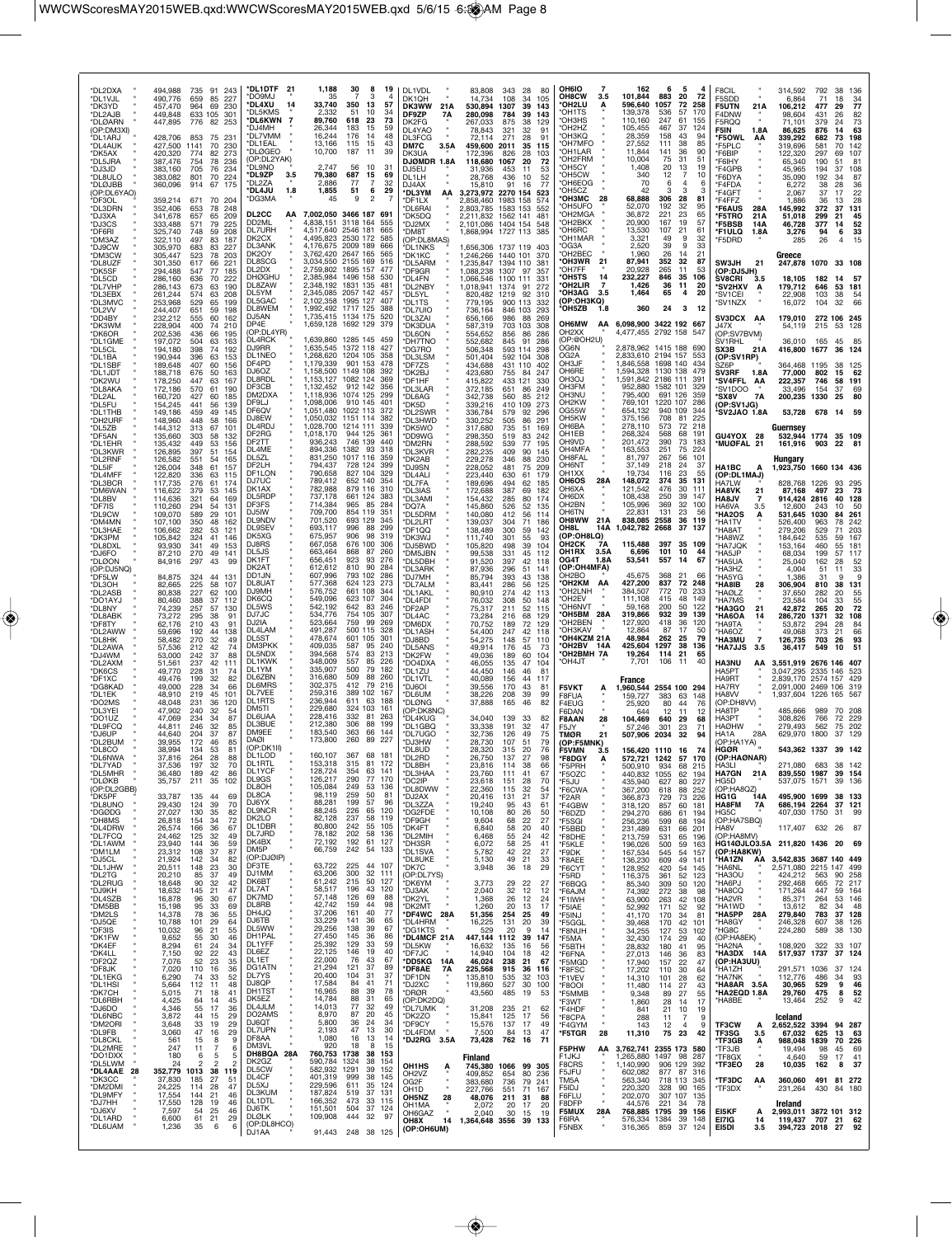| *EI7CC<br>*EI2KK<br>*EI3KI<br>*EI2KA<br>*FI3ØT         | 467,335<br>759<br>79 240<br>260,152<br>594<br>65<br>183<br>340<br>84,304<br>46<br>130<br>77,760<br>235<br>46<br>114<br>215<br>43<br>52,542<br>96 | *IZ2DQB<br>*I1QQC<br>21<br><b>'IZØLZC</b><br><b>'IQ2CU</b><br>14<br>(OP:IN3OWY) | 12,155<br>89<br>6,720<br>60<br>6,624<br>91<br>82,060<br>477           | 18<br>-37<br>15<br>25<br>13<br>35<br>27<br>83 | Z63MED<br>A<br>Z61DX                                 | Kosovo<br>571,068 1644 62 199<br>18.174<br>135 23<br>55                                       | (OP:UT5UDX)<br>*ER3DX<br>AA<br>*ER5DX<br>ER3ZZ<br>*ER3MM 28A | 912,794 796 120 338<br>471.450<br>582 87<br>263<br>91,080<br>220<br>61<br>146<br>3,700<br>30<br>23<br>27 | *PH9B<br>*PAØMIR 3.5A<br>GI5I<br>ΑА             | 23.754<br>31,737<br>Northern Ireland<br>540.000 1079 65 223 | 193 15<br>332<br>13                     | -59<br>58                  |
|--------------------------------------------------------|--------------------------------------------------------------------------------------------------------------------------------------------------|---------------------------------------------------------------------------------|-----------------------------------------------------------------------|-----------------------------------------------|------------------------------------------------------|-----------------------------------------------------------------------------------------------|--------------------------------------------------------------|----------------------------------------------------------------------------------------------------------|-------------------------------------------------|-------------------------------------------------------------|-----------------------------------------|----------------------------|
| (OP:EI3CTB)<br>*FI4HO<br>*EI8HL<br>21                  | 5.814<br>72<br>$\frac{18}{17}$<br>-39<br>15,936<br>128<br>47                                                                                     | 1Z6DWH<br>'IK1ZFO<br>'IK5OJB                                                    | 30,640<br>249<br>21,608<br>231<br>14,952<br>167                       | 18<br>62<br>16<br>58<br>-13<br>43             | YL2SM<br>А<br>YL2SW                                  | Latvia<br>4,991,784 3744 164 527<br>2,645,532 3143 110<br>-406                                | *ER3AU<br>3.5A                                               | 152,190 1357<br>76<br>- 19<br>Montenegro                                                                 | (OP:GI4DOH)<br>GI4FUE                           | 163,530                                                     | 336                                     | 63 144                     |
| EI6JK<br>ΑA<br>EI6IZ                                   | 557,515<br>506 144 451<br>540,998<br>630 105<br>341                                                                                              | <b>IW1CNP</b><br>чкзіш.<br>'14UUL                                               | 12,654<br>113<br>89<br>5.336<br>16                                    | 43<br>14<br>10<br>36<br>$\overline{2}$        | YL2GP<br>*YL2CV<br>*YL2EC                            | 299,700<br>484<br>86<br>238<br>,386,022<br>1593 118<br>384<br>210.140<br>561<br>60<br>206     | 404 A<br>*407CW<br>21                                        | 4,002<br>65 17<br>- 29<br>17,400<br>126 19<br>56                                                         | GI4SJQ<br>*GIØRQK AA<br>*MIØCLP 28A             | 149,058<br>1,524,549 1698 105 402<br>116,739                | 361<br>595<br>-27                       | 55 114                     |
| EI2CN<br>21 A<br>EI4BZ<br>EI3DP<br>1.8A                | 2070<br>791.350<br>-39<br>136<br>784,392<br>2552<br>35 112<br>38,340<br>491<br>-11<br>49                                                         | 'I3PXN<br>*IZ1JLN<br>'IK2YRA                                                    | 47.964<br>371<br>30,832<br>292<br>2,911<br>64                         | 17<br>67<br>19<br>63<br>9<br>32               | *YL2JR<br>*YL2NK<br>*YL2QV<br>28                     | 69.920<br>230<br>140<br>50<br>135<br>33<br>81<br>18.126<br>107,016<br>293<br>37<br>119        | PA3S<br>PAØLOU                                               | Netherlands<br>3,048,882 3722 116 305<br>238.450<br>533<br>68<br>183                                     | <b>LA5UF</b><br>А                               | Norway<br>1,132,712 1329 111 341                            |                                         |                            |
| *EI5IX<br>AA<br>*EI8JX<br>14A<br>*EI4JZ                | 894,040<br>1331<br>106<br>306<br>997 20<br>149.422<br>71<br>17,353<br>203<br>15<br>52                                                            | *IZØORT<br>1.8<br><b><i>*IWØFYT</i></b><br>*IK7XNF                              | 320<br>15<br>144<br>15<br>26<br>13                                    | 6<br>14<br>3<br>-9<br>3<br>10                 | *YL5W<br>21<br>"YL2PJ<br>*YL2TD                      | 256,876<br>981<br>35<br>114<br>194,764<br>753<br>34<br>112<br>120,704<br>544<br>32<br>96      | PA1BX<br>PA3CJP<br>PA3BWK                                    | 161,540<br>422<br>57<br>140<br>52<br>581<br>129.690<br>146<br>124,575<br>599<br>39<br>126                | LA7GIA<br>LA4OGA<br>LB6B<br>28                  | 632,620<br>5.088<br>83,898                                  | 1464<br>67<br>48<br>23<br>605<br>22     | 168<br>30<br>57            |
| <b>GD6IA</b><br>А                                      | <b>Isle of Man</b><br>6,533,208 5749 133 451                                                                                                     | IR2C<br>(OP:IK2JUB)                                                             | AA 6,497,730 3899 173 601                                             |                                               | *YL2AG<br>*YL3AD<br>7<br>'YL2HK                      | 72,600<br>401<br>23<br>77<br>30<br>134,874<br>659<br>97<br>19,028<br>151<br>16<br>55          | PAØQX<br><b>PAØJNH</b><br>28<br>PA3BUD<br>$\overline{A}$     | 336<br>41<br>57,450<br>109<br>26,404<br>138<br>26<br>56<br>1487 116<br>1,460,759<br>377                  | LA6YIA<br><b>LA7NFA</b><br>14<br>*LI8W<br>A     | 48.192<br>61,548<br>2,977,788 2856 135                      | 217<br>26<br>379 23                     | 70<br>69<br>426            |
| (OP:GM3WOJ)<br>GD4EIP<br>AA                            | 160,891 617 65 186                                                                                                                               | IK8UND<br>IR3C<br>(OP:I3VJW)                                                    | 2,340,503 1586 148 519<br>2.034.604 1827 137 435                      |                                               | *YL2LW<br>YL2KO<br>AA                                | 7,600<br>114<br>-11<br>39<br>6,492,501<br>3568 202 671                                        | *PA3ARM<br>PA <sub>2</sub> W<br>PC7T                         | 739,200<br>1253<br>78<br>272<br>642,096<br>1014<br>79<br>257<br>467,832<br>684<br>97<br>289              | (OP:LB1GB)<br><b>LN7TTT</b><br>(OP:LA5LJA)      | 954,030 1163 113 349                                        |                                         |                            |
| *GD4IHC 21A                                            | 9,010<br>118 14<br>-39<br>Italy                                                                                                                  | I2WIJ<br>IZ3SQW<br>IR4E                                                         | 1,938,310 1294 168 569<br>1,555,022 1804 95<br>1,053,372 1083 126 366 | -339                                          | YL2Ø14Z<br>YL5X<br>YL6W                              | 6,031,851 4127 165<br>612<br>2,685,670 2037 160 570<br>2,492,919 2390 131 376                 | PA5FN<br>PA3DBS<br>PA3CVI                                    | 463,464<br>899<br>80<br>248<br>446,635<br>993<br>56<br>189<br>380,607<br>779<br>72<br>221                | *LI2HFA<br>(OP:LA2HFA)<br>ʻLA9WDA               | 496,440<br>193,254                                          | 900 77 238<br>628<br>43                 | 143                        |
| II <sub>2</sub> E<br>А<br>(OP:IK2NCJ)<br><b>IV3CTS</b> | 3,077,680 3363 123 373<br>1,302,960<br>849 169<br>-563                                                                                           | (OP:IK4ZHH)<br>IK4ZGO<br><b>I2SVA</b>                                           | 731,094<br>1034<br>573,540<br>760                                     | 79<br>230<br>83 233                           | (OP:YL2GD)<br>YL2Ø14W<br>$\sim$<br><b>YI 9T</b>      | 1,661,760 1890 117 363<br>1,604,652 1714 138 450                                              | <b>PAØMBD</b><br>'PA3AIN<br>'PE2JMR                          | 378,459<br>719<br>82<br>-239<br>202,796<br>540<br>58<br>184<br>177,968<br>439<br>68<br>159               | *LB1KG<br>*LA2WRA<br>*LI9DK                     | 146,556<br>133,280<br>105,792                               | 509<br>46<br>368<br>66<br>308<br>52     | 161<br>172<br>140          |
| IK2AOO<br>IZ1PKV<br>IK3UNA/1                           | 1243<br>750,775<br>70<br>225<br>485,513<br>858<br>76<br>225<br>806<br>54<br>220,590<br>136                                                       | IZ3GNG<br>IB <sub>3</sub> C<br>(OP:I3FIY)                                       | 484,068<br>750<br>335,544                                             | 83 265<br>869 72 174                          | (OP:YL2TW)<br><b>YL5T</b><br>(OP:YL3DQ)              | 171,058 744 40 138                                                                            | 'PC5D<br><b>PAØFAW</b><br><b>PAØQRB</b>                      | 157,320<br>411<br>55<br>152<br>152,110<br>51<br>541<br>154<br>125,300<br>308<br>55<br>124                | *LI6GX<br>*LA8OKA<br>*LA4NL                     | 79,341<br>57,285<br>49,200                                  | 333<br>54<br>249<br>43<br>229<br>43     | 105<br>128<br>121          |
| IZ3QHA<br>I2TFJ<br><b>IK1CCS</b>                       | 210,663<br>511<br>61<br>202<br>148,940<br>391<br>58<br>162<br>143,060<br>352<br>62<br>168                                                        | ÍKØYUT<br>IK2EGL<br>IZ5DKJ                                                      | 331,449<br>635<br>311,064<br>677<br>272,394<br>592                    | 83<br>208<br>76<br>236<br>67<br>155           | YL2VW<br>YLØY<br>(OP:YL2GQT)                         | 88,452 310<br>38<br>-144<br>40,700<br>177<br>46<br>102                                        | PA3ANN<br>'PA3EEG<br>PA <sub>2</sub> CHM                     | 98,256<br>395<br>39<br>139<br>93,247<br>350<br>42<br>131<br>90,675<br>316<br>51 144                      | *LA4AAA<br>*LA7TO<br>*LA6PB<br>28               | 28,558<br>156<br>238                                        | 182<br>31<br>5<br>11<br>6               | 100<br>8                   |
| IW2ETR<br>IO4T<br>IZ4DZD                               | 252<br>90,092<br>55<br>147<br>73,920<br>434<br>25<br>39<br>47,838<br>233<br>35<br>84                                                             | IZ3XEF<br>II <sub>2</sub> S<br>(OP:IZ2FOS)                                      | 382<br>245,500<br>386<br>215,460                                      | 87<br>163<br>80<br>205                        | YL3CW<br>YL2KF<br>28A<br>YL7A<br>21A                 | 49<br>7.068<br>-28<br>48<br>24,062<br>188<br>14<br>39<br>464,936<br>1302<br>39<br>139         | <b>PAØSIM</b><br>'PA7F<br>'PA3GXB                            | 69,488<br>248<br>51<br>-121<br>260<br>64,678<br>49<br>97<br>56,984<br>271<br>93<br>43                    | *LA6ALA<br>21<br><b>LA3RK</b><br>3.5            | 1,395<br>15,015                                             | 9<br>35<br>8<br>232                     | 22<br>47                   |
| IK3OII<br>IK8ARF<br><b>IKØVVG</b>                      | 41,400<br>128<br>56<br>82<br>70<br>33,681<br>163<br>33<br>585<br>27<br>8<br>7                                                                    | IR3L<br>(OP:I3FDZ)<br><b>ÍC8POF</b>                                             | 154,623<br>146,556<br>299                                             | 511 55 144<br>72<br>164                       | YL2BJ<br>14A<br>YL3FT<br>7A<br>YL3FX<br>3.5A         | 607,979<br>1774<br>39<br>142<br>361,323<br>1204<br>39<br>132<br>498,365<br>2083<br>34<br>111  | <b>PA3HCC</b><br>'PA5GU<br>'PAØWKI                           | 48,678<br>244<br>37<br>96<br>237<br>44,720<br>29<br>-51<br>35,280<br>205<br>34<br>106                    | <b>LI8OM</b><br>AA<br>(OP:LA8OM)<br>LI3C        | 3,487,176 3855 120 398<br>3,325,557 3535 125 466            |                                         |                            |
| IZ3DVU<br>28<br>IK2AHB<br>21<br>IQ3NX                  | 14,112<br>134<br>21<br>35<br>624<br>27<br>154,744<br>89<br>215,589<br>1024<br>32<br>107                                                          | IK8MYM<br>IZ2DII<br><b>I1MRH</b>                                                | 122,745<br>272<br>105,105<br>392<br>96,800<br>196                     | 85<br>160<br>43<br>100<br>76 144              | *YL3GAZ AA<br>*YL2IP<br>*YL3FW<br>14A                | 231,061<br>504<br>65<br>164<br>295<br>158<br>98.301<br>59<br>118,680<br>581<br>33<br>87       | 'PA3FOE<br><b>PA7JWC</b><br>*PAØRBA                          | 38<br>34,194<br>193<br>101<br>31,130<br>199<br>29<br>81<br>29.795<br>138<br>39<br>62                     | (OP:LA9DFA)<br>LA8HGA<br>LA6IHA                 | 478,345 1511<br>470,196                                     | 46<br>700<br>84                         | 269                        |
| (OP:IK3SSO)<br>IK2CLB<br>-3.5<br>IR <sub>2</sub> R     | 297,537 1576 28<br>95<br>169,840 1553<br>15<br>65                                                                                                | IK1TAZ<br>IK2W7M<br>IR4X                                                        | 93,740<br>194<br>85,593<br>305<br>76,928<br>436                       | 75<br>143<br>40<br>63<br>21<br>43             | HBØTW 1.8A                                           | Liechtenstein<br>112<br>18<br>4 10                                                            | 'PC3H<br><b>PA3DAT</b><br>*PAØRHA                            | 28,569<br>197<br>29<br>78<br>173<br>37<br>26,983<br>84<br>26,000<br>192<br>76<br>28                      | LA9OI<br>LA3TK<br>LA2US                         | 446,208<br>302.688<br>216,087                               | 560<br>99<br>78<br>506<br>485<br>58     | 285<br>210<br>165          |
| (OP:IZ2EWR)<br>IZ1ANU<br>*IZ2AVK                       | 435<br>36.000<br>16<br>64<br>980,595 1381<br>88<br>297                                                                                           | (OP:I4VEQ)<br>IK4VET<br>IK5FKF                                                  | 65,880<br>223<br>53,454<br>152                                        | 54<br>126<br>63<br>114                        | LY7Z<br>А                                            | Lithuania<br>6.130.012 4347 162 517                                                           | PA <sub>5</sub> P<br>'PA3AFF<br>*PAØ7H                       | 102<br>21,712<br>38<br>80<br>21,321<br>148<br>29<br>74<br>27<br>20,358<br>150<br>90                      | LA9DAA<br>LJ5WB<br><b>LA7SI</b><br>28A          | 58,480<br>9,536<br>40,304                                   | 135<br>68<br>137<br>17<br>218<br>23     | 102<br>47<br>65            |
| *IK4EWX<br>*IR1X<br>(OP:IZ1GLX)                        | 827,580 1077 100<br>290<br>602,688 1481<br>75<br>217                                                                                             | IK2YXB<br>IK2IKW<br>IV3XNF                                                      | 160<br>45,872<br>30,954<br>113<br>27,813<br>91                        | 43<br>79<br>53<br>81<br>49<br>78              | LY5R<br>LY6A<br>LY4T                                 | 4,965,700 4550 142 433<br>3,961,750 4101 123<br>407<br>3,057,895 2985 135<br>464              | 'PA1FR<br><b>PDØHF</b><br>'PA3HGP                            | 15,540<br>108<br>29<br>55<br>14,528<br>103<br>23<br>41<br>8,468<br>98<br>17<br>41                        | <b>LI50</b><br>7A<br>(OP:LB3RE)<br>LA7Q<br>3.5A | 295,585 1331<br>203,327 1280                                | 36                                      | 119<br>30 97               |
| *IV3UHL<br>*IK2PZC<br>*IZ4DYX                          | 531,009<br>1311<br>68<br>209<br>717<br>508,320<br>89<br>264<br>465,430 1047<br>65<br>240                                                         | IK2SAR<br>IW2MYH<br>I7CSB                                                       | 27,760<br>143<br>102<br>14.700<br>6,831<br>37                         | 35<br>45<br>24<br>36<br>34<br>35              | LY2MM<br>LY2NK<br>*LY80                              | 1,831,731<br>1971 125<br>392<br>1.122.947<br>1661<br>99<br>314<br>3,836,016 3620 146<br>466   | <b>PAØATG</b><br>'PA1KW<br>'PA3EWG                           | 8,241<br>75<br>21<br>46<br>7,788<br>74<br>24<br>42<br>4,692<br>74<br>15<br>31                            | (OP:DL2OE)<br>LA1TV<br>LA2XPA 1.8A              | 147,126 1098<br>21,175 188                                  | 20<br>14                                | 63                         |
| *IK1RGK<br>*I6FDJ<br>*IK1JJM                           | 420,195<br>731<br>84<br>243<br>914<br>72<br>419,362<br>-235<br>386,450<br>729<br>80<br>215                                                       | IZ4RTB<br>IZ2CSX<br><b>IK2SAU</b>                                               | 4,760<br>35<br>2,772<br>35<br>1.716<br>24                             | 21<br>35<br>19<br>25<br>16<br>17              | *LY1FF<br>*LY5Q<br>*LY2BNL                           | 447,000<br>1063<br>-70<br>228<br>327,888<br>495<br>87<br>237<br>201<br>75,348<br>53<br>108    | 'PD7MDJ<br>'PA3CVR<br>*PA3DRL 28                             | 2,772<br>29<br>20<br>24<br>1,224<br>32<br>14<br>22<br>93 32<br>27,144<br>-72                             | *LA3S<br>AA<br>(OP:LA3BO)<br>'I A8AW            | 3,010,720 2617 128 479<br>1.208.229                         | 1107 114 403                            |                            |
| *IKØCHU<br>*II4CDN<br>(OP:IK4AUY)                      | 339,820<br>557<br>63 197<br>292,500<br>572<br>68 157                                                                                             | <b>IK2YCW</b><br>28A<br><b>IK3SCB</b><br>IZ8EDL                                 | 324,029<br>829<br>391<br>71.668<br>19,800<br>86                       | 38<br>135<br>19<br>57<br>29<br>81             | *LY2DV<br>*I Y5K<br>*LY2BOS                          | 26,862<br>144<br>40<br>71<br>195<br>24,642<br>25<br>86<br>20,855<br>131<br>28<br>69           | <b>PAØRRS</b><br><b>PA3DTR</b><br>*PAØB                      | 21,318<br>166<br>18<br>39<br>12.742<br>127<br>16<br>30<br>4,123<br>77<br>20<br>11                        | *LI7DHA<br>*LA3ZA<br>*LA3LJ                     | 260,104<br>109.151<br>59,860                                | 685<br>57<br>353<br>268<br>46           | 187<br>54 163<br>118       |
| *IK1BPL<br>*IK2UEX<br>*IØYQV                           | 243,019<br>578<br>63<br>170<br>185,280<br>648<br>51<br>141<br>163,072<br>392<br>68<br>156                                                        | 41J4F<br>(OP:S53T)<br>IK8YFU                                                    | 9,576<br>94<br>225                                                    | 21<br>55<br>9<br>7<br>8                       | *LY5I<br>28<br>'LY2KA<br>*LY2ND<br>21                | 278,554<br>811<br>38<br>120<br>183,814<br>528<br>37<br>109<br>9,106<br>126<br>12<br>46        | *PAØJHS 21<br>'PA5V                                          | 1,254<br>21 11<br>11<br>15,189<br>147<br>-14<br>47                                                       | *I.A1K<br>(OP:LA6XTA)<br>'LA8CJ                 | 8,742<br>4,158                                              | 99<br>17<br>37<br>25                    | 45<br>29                   |
| *IK7NXU<br>*IN3MNS<br>*IZ200S                          | 158,685<br>306<br>71<br>142<br>144,432<br>55<br>181<br>478<br>130,096<br>428<br>46<br>127                                                        | <b>IZ8DVD</b><br>21A<br>IKØFUX<br>IK4WMH                                        | 183,964<br>749<br>75,060<br>219<br>43,956<br>322                      | 35 113<br>35<br>104<br>21<br>53               | *LY2LF<br>14<br>*LY2EW<br>*LY1M<br>7                 | 58,296<br>490<br>19<br>65<br>29,610<br>294<br>15<br>55<br>46,116<br>381<br>19<br>65           | <b>PI4COM</b><br>AA<br>(OP:PA3EWP)<br>PA3AAV                 | 5,382,410 3216 193 642<br>4,035,664<br>3422 144                                                          | *LA6TPA 28A                                     | 24,682<br>Poland                                            | 185<br>24                               | 62                         |
| *IKØOKY<br>*IN3ZWF<br>*I4FGG                           | 123,579<br>351<br>58<br>141<br>119,997<br>411<br>47<br>152<br>107,800<br>292<br>-54<br>121                                                       | IR2M<br>(OP:IZ2FDU)<br>IR1Y<br>14A                                              | 11,362<br>154<br>898,360 2400 38 147                                  | 9<br>29                                       | LY2CX<br>AA<br>LY1CX                                 | 2,016,400 1944 127 441<br>1,211,452<br>1183 121<br>363                                        | PF3V<br>PA5WT<br>PE7T                                        | 2,841,057 2571 129<br>470<br>1,944,740 2055 115<br>364<br>1,049,802 2094 80<br>233                       | <b>SP9MZH</b><br>SP7P<br>SP6DNZ                 | 580,580<br>580,272<br>496,188                               | 702 106 279<br>1010<br>87<br>645<br>103 | 249<br>293                 |
| *IV3ARJ<br>*I1REG<br>*15YKQ                            | 98,898<br>298<br>46<br>113<br>92,612<br>315<br>51<br>118<br>90,347<br>356<br>44<br>123                                                           | (OP:IK1YDB)<br><b>IKØEFR</b><br>IK4DCX                                          | 294,704<br>1073<br>268,304<br>958                                     | 37<br>126<br>38<br>126                        | LY50<br>LY <sub>1</sub> CT<br>LY1R                   | 501.843<br>760<br>93<br>316<br>348,854<br>228<br>559<br>86<br>340,704<br>82<br>256<br>561     | PG3N<br>PA3GRM<br>PA5KT                                      | 1,019,700 1364 113<br>337<br>901,407 1273<br>84<br>293<br>832,580<br>1761<br>79<br>234                   | SO <sub>7</sub> B<br>SP5ATO<br>SN6A             | 335,172<br>305,400<br>238,410                               | 696<br>71<br>463<br>85<br>540<br>79     | 247<br>215<br>$19 -$       |
| *IWØEFA<br>*IK3XJP<br>*IZ1GSO                          | 87,780<br>287<br>59<br>131<br>78,556<br>238<br>55<br>109<br>77.778<br>292<br>45<br>129                                                           | <b>I1NVU</b><br><b>7A</b><br><b>IKØYVV</b><br>IZ5NFD                            | 283,542<br>1038<br>210,210<br>898<br>172,866<br>696                   | 37<br>120<br>38<br>116<br>33<br>108           | LY2F<br>LY2FN<br>LY3I                                | 198,950<br>294<br>76<br>270<br>136,206<br>480<br>62<br>- 145<br>60,000<br>255<br>39<br>111    | PA5TT<br>PA2PKZ<br><b>PAØGJV</b>                             | 770,884<br>894 109<br>330<br>1136 102<br>747,670<br>283<br>630,879<br>982<br>259<br>80                   | (OP:SP6CES)<br>SP9W<br>SP6IEQ                   | 196,755<br>121,824                                          | 663<br>302<br>56                        | 54 141<br>88               |
| *IK2NUX<br>*IZ3GOG<br>*IK2AUK                          | 72,416<br>248<br>45<br>101<br>63,360<br>196<br>50<br>82<br>62,192<br>267<br>43<br>126                                                            | <b>I4JEE</b><br>3.5A<br><b>IWØSAF</b><br>IV3AZV<br>1.8A                         | 12,000<br>172<br>45<br>35,712<br>558                                  | 11<br>49<br>2<br>9<br>55                      | LY3BN<br>28A<br>LY5D<br>21A<br>LY1MW<br>14A          | 464,880 1047<br>39 156<br>68,440<br>342<br>29<br>87<br>48,125<br>392<br>22<br>55              | <b>PA3EVY</b><br>PC5M<br>PC <sub>2</sub> D                   | 842<br>77<br>430,614<br>205<br>370,440<br>820<br>63<br>182<br>343,560<br>802<br>81<br>199                | <b>SO6VIA</b><br>SP8HXN<br>SP4DNX               | 103,455<br>74,292<br>60,743                                 | 249<br>65<br>218<br>49<br>249<br>41     | 106<br>74<br>98            |
| *IZ1PLH<br>*IZ6TGS<br>*IZ8BFV                          | 61,535<br>289<br>40<br>115<br>60,047<br>38<br>313<br>111<br>56,033<br>217<br>47<br>90                                                            | IKØXBX<br>IZ4MJP<br>*IZ4DLR<br>AA                                               | 187<br>12,449<br>4,559<br>95<br>1,517,985 2019 98 297                 | 8<br>-51<br>$\overline{7}$<br>40              | (OP:LY3H)<br>LY2FN<br>7Α<br><b>LY2SA</b><br>1.8A     | 872,320 2287<br>40 148<br>113,160<br>931<br>- 20<br>-72                                       | <b>PAØWRS</b><br>PA5CW<br>PA3C                               | 194,304<br>310<br>93<br>163<br>144,522<br>241<br>84<br>175<br>73,644<br>169<br>58<br>146                 | SP5ICS<br>SP6GJY<br>SP4KSY                      | 27,768<br>21,414<br>15,521                                  | 119<br>-37<br>124<br>31<br>94<br>29     | 67<br>52<br>54             |
| *IV3KSE<br>*IK7RVY<br>*IZ1DXS                          | 51,450<br>172<br>48<br>99<br>44,034<br>210<br>42<br>81<br>36,190<br>142<br>48<br>106                                                             | *IZ3NYG<br>*IV3BCA<br>'IK3ORD                                                   | 1,164,501<br>1,016,832 1138 113<br>571.233<br>590                     | 1055 145<br>336<br>399<br>124<br>329          | *LY2NY<br>*LY2BBF<br>'I Y3CY                         | AA 1,234,280<br>1593 101<br>371<br>372,780<br>770<br>65<br>220<br>315,715<br>719<br>56<br>215 | PA3FZC<br>PAØABM<br>PG5M                                     | 68,949<br>225<br>46<br>95<br>18,130<br>83<br>36<br>62<br>2,124<br>46<br>У<br>м                           | SP8AJK<br>SP6TRX<br>SP9VJ                       | 13,110<br>9,309<br>5.040                                    | 102<br>21<br>55<br>38                   | 25<br>49<br>20             |
| *IZ1WTO<br>*I4YCE<br>*IIØK                             | 36,068<br>150<br>43<br>84<br>178<br>36<br>64<br>34,700<br>31,581<br>186<br>35<br>86                                                              | *IZ2OBS<br>*IZ3EAW<br>*IK2WSO                                                   | 410,108<br>579<br>374,699<br>908<br>306,024<br>563                    | 242<br>84<br>69<br>178<br>92<br>236           | *LY9Y<br>*LY3QA<br>*LY3X<br>28A                      | 348<br>82<br>209.484<br>194<br>165,942<br>711<br>41<br>148<br>36 132<br>278,040<br>803        | PE5T<br>PI4DX<br>28A<br>(OP:PAØABM)                          | 3<br>54<br>3<br>3<br>700,158 1760 37 146                                                                 | SP4D<br>28<br>SP5AUY<br>SP9DLY                  | 379,892 1147<br>280,460<br>179,992                          | 35<br>854<br>537<br>38                  | 37 109<br>113<br>113       |
| (OP:IZØUME)<br>*IZ6BXQ<br>*IZ3EIN                      | 29,321<br>147<br>35<br>74<br>27,474<br>27<br>87<br>196                                                                                           | *IZØEHL<br><b>*IC8TEM</b><br>*IZ3QCH                                            | 263,310<br>482<br>142,378<br>253<br>127,110<br>446                    | 82<br>253<br>80 197<br>55<br>168              | *LY2X<br>*LY5T<br>21A<br>(OP:LY2KZ)                  | 202,283<br>568<br>36<br>127<br>570,190 1389<br>39 151                                         | PAØJED 21A<br>PA3CWN 7A<br><b>PAØINA</b>                     | 196,320<br>577<br>38<br>122<br>36,736<br>149<br>37<br>75<br>7,236<br>33<br>55<br>21                      | SP3GXH<br>SP3CMX<br>SP3DIK                      | 103,200<br>21,330<br>12,495                                 | 333<br>33<br>114<br>30<br>98<br>18      | 96<br>49<br>31             |
| *IZ8IFL<br>*IZ2EEV<br>*IZØEUS                          | 22,896<br>200<br>32<br>74<br>22,594<br>25<br>54<br>158<br>21,175<br>97<br>45<br>76                                                               | *IZ1GIP<br>*IK3VUU<br>'IK2RLS                                                   | 122,600<br>347<br>95,060<br>389<br>87,552<br>236                      | 58<br>142<br>45<br>95<br>57<br>114            | *LY2AJ<br>14A<br>*LY2OU<br>*LY2AT<br>7A              | 207,030 1020<br>-35<br>99<br>157,168<br>699<br>38<br>114<br>97,944<br>451<br>27<br>105        | PA3FYM 1.8A<br>*PB7Z<br>AA<br>*PAØO                          | 138,047 1191 17<br>74<br>560,014<br>852<br>88<br>274<br>760 105 219<br>470.124                           | SP4KDX<br>14<br>SN3A<br>(OP:SP3HLM)             | 1,530<br>795,219 2971                                       | 19<br>16<br>36                          | 18<br>103                  |
| *I7PXV<br>*IZ3KMY<br>*IV3DYS                           | 38<br>20,952<br>98<br>59<br>20,928<br>118<br>32<br>77<br>33<br>20,806<br>140<br>70                                                               | *IK1VEK<br>*12JIN<br>*IZ4AKO                                                    | 257<br>60,420<br>57,677<br>207<br>53,181<br>206                       | 44<br>115<br>44<br>93<br>45 126               | *LY3B<br>3.5A                                        | 200,298 1313<br>24<br>90<br>Luxembourg                                                        | *PH7A<br>*PC4H<br>*PA9WOR                                    | 446,481<br>577 110 289<br>409,860<br>700<br>75<br>-222<br>365,190<br>716<br>67<br>192                    | SP3CYY<br><b>SP3FLQ</b><br><b>SQ7FPD</b><br>1.8 | 52,731<br>9,600<br>19,257                                   | 387<br>23<br>86<br>21<br>409<br>7       | 70<br>39<br>42             |
| *IK3MLF<br>*IZ7XIB<br>*IK2TKX                          | 20,685<br>81<br>43<br>62<br>20,503<br>37<br>131<br>64<br>19,584<br>190<br>-27<br>69                                                              | 'IK2WPO<br>*IU3AZC<br>'IK2RPE                                                   | 34,250<br>117<br>27,160<br>136<br>23,408<br>131                       | 49<br>88<br>45<br>95<br>39<br>73              | LX1NO<br>A<br>*LX1ER<br>А                            | 1,567,090 2538 87 280<br>28,728<br>104<br>44<br>64                                            | *PC5O<br>*PD2JAM<br>*PA3GDD                                  | 247,350<br>564<br>63 192<br>196,845<br>505<br>46 119<br>193,366<br>441<br>64<br>154                      | <b>SP1AEN</b><br>А<br>*SP3JUN<br><b>SQ5LTL</b>  | 1,045,923<br>632,039 1179<br>524,900                        | 1343 103<br>82<br>876<br>84             | 340<br>267<br>278          |
| *IK1IYU<br>*IQ8WF<br>*IK5AFJ                           | 15,652<br>68<br>33<br>53<br>29<br>70<br>14,256<br>116<br>27<br>14,130<br>84<br>63                                                                | *IZ3EOU<br>*IK5QPS<br>*IK1TWC                                                   | 16,513<br>117<br>12,495<br>73<br>9,280<br>66                          | 23<br>26<br>34<br>51<br>22<br>42              | <b>Z35W</b><br>28<br>Z35T<br>3.5                     | Macedonia<br>88,773<br>374<br>35<br>92<br>25,172<br>349<br>10<br>48                           | *PA3GQF<br>*PA8KW<br>*PAØCMU                                 | 137,562<br>463<br>57<br>145<br>120,456<br>335<br>65 174<br>115,976<br>398<br>46 106                      | *SQ9AC<br>*SP9EMI<br>*SP2MHD                    | 466,996<br>430,416<br>230,690                               | 979<br>74<br>648<br>97<br>553           | 239<br>239<br>57 173       |
| *IZ1UKG<br>*IW2ESL<br>*IK4JQQ                          | 11,040<br>94<br>26<br>54<br>10,505<br>87<br>23<br>32<br>25<br>10,017<br>83<br>38                                                                 | *IZ4AFW<br>*IZ4AYB<br>*IV3XZG                                                   | 9,180<br>80<br>8,645<br>51<br>7,280<br>58                             | 17<br>28<br>33<br>32<br>24<br>32              | *Z35G<br>Α<br>*Z33RW<br>*Z37Y<br>28                  | 343,827<br>1088<br>158<br>49<br>1,860<br>18<br>21<br>13<br>3,393<br>49<br>16<br>23            | *PA5PR<br>*PD7RB<br>*PA2GRU                                  | 115,478<br>303<br>55 126<br>110,760<br>324<br>46<br>96<br>97,660<br>353<br>49<br>141                     | *SQ2BNM<br>'SP9OHL<br>*SQ7LQJ                   | 194,922<br>186,200<br>181,048                               | 443<br>437<br>323<br>70                 | 60 174<br>73 172<br>174    |
| *IV3DLW<br>*IZ2WYA<br>*IZ1OMY                          | 10,001<br>77<br>32<br>41<br>18<br>49<br>9,581<br>114<br>9,480<br>61<br>26<br>34                                                                  | *IN3EJN<br>*IØUZF<br>28A<br>*IC8FBU                                             | 288<br>496,272 1260<br>171,315<br>644                                 | 8<br>8<br>8<br>39<br>129<br>36<br>105         | (OP:Z32M)<br>Z35F<br>21<br>*Z31WW                    | 87,980<br>541<br>28<br>78<br>12,210<br>172<br>13<br>42                                        | <b>PAØBWL</b><br>*PA3GCU<br>*PA2PCH                          | 301<br>45 114<br>85,065<br>80,352<br>278<br>48<br>114<br>74,576<br>251<br>44 114                         | *SP6BEN<br>*SP3BES<br>'SP6LV                    | 157,728<br>144,690<br>124,848                               | 286<br>443<br>57<br>456<br>50           | 70 178<br>153<br>166       |
| *IK3OBX<br>*IK2SYK<br>*IZ5HQB                          | 19<br>8,704<br>95<br>49<br>8,632<br>76<br>30<br>53<br>8,398<br>100<br>24<br>-14                                                                  | *IK3JBP<br>*IW5EIJ<br>*ІКЗТРР                                                   | 267<br>63,470<br>23,800<br>162<br>5,325<br>75                         | 29<br>81<br>24<br>46<br>12<br>-13             | *Z33A<br>14<br>*Z31TU<br>$\overline{7}$<br>*Z33W     | 39,304<br>506<br>-17<br>51<br>1,296<br>26<br>10<br>17<br>38,982<br>296 19<br>70               | *PHØAS<br>*PD3TG<br>*PI4A                                    | 69,438<br>196<br>56 107<br>334 41 109<br>62,100<br>50,600<br>206<br>42<br>58                             | *SP9CXN<br>*SP2IU<br>*SP6DMI                    | 124,215<br>114,885<br>107,133                               | 383<br>321<br>339                       | 52 143<br>57 128<br>53 148 |
| *IK2YXP<br>*I2ORX<br>*I1DXD                            | 7,950<br>57<br>26<br>27<br>7,425<br>77<br>23<br>52<br>43<br>6,240<br>71<br>22                                                                    | *IK8TEO<br>14A<br>*IZ8BRI<br>*IZ8EFD                                            | 350,796<br>1337<br>334,324<br>1137<br>327,978 1081                    | 37<br>127<br>39<br>127<br>39<br>132           | *Z36W<br>AA<br>'Z32ZM                                | ,061,982 1486<br>92 277<br>218,056<br>410<br>71<br>210                                        | (OP:PA1TX)<br>'PA9HR<br>*PA1FNW                              | 46,509<br>208<br>-38<br>73<br>41,293<br>206<br>28<br>91                                                  | 'SP5GKN<br>*SP4AAZ<br><b>SP9KJU</b>             | 100,299<br>97,722<br>96,876                                 | 339<br>359<br>269                       | 52 149<br>51 132<br>58 104 |
| *IZ5EKX<br>*IK4XQT<br>*IZ6ERS                          | 32<br>5,225<br>49<br>23<br>17<br>35<br>4,368<br>83<br>30<br>2,990<br>46<br>16                                                                    | *IZ1POA<br>7A<br>*IK8SEU<br>*IK2WZV                                             | 73.776<br>391<br>8,855<br>119<br>8,692<br>100                         | 22<br>84<br>13<br>42<br>13<br>40              | *Z39A<br>28A<br>Z32ID<br>*Z33F<br>21A                | 437,388 1314<br>38 126<br>12<br>283,857 1171 35 112                                           | *PDØME<br>*PDØJMH<br>*PA3CMF                                 | 28<br>70<br>35,084<br>196<br>32,445<br>197<br>28<br>75<br>24,720<br>158<br>34<br>86                      | (OP:SP9MDY)<br>*SP6LMQ<br>*SP2SV                | 96,005<br>89,964                                            | 268<br>60<br>271                        | 151<br>45 102              |
| *IK7UFW<br>*IZØUIN<br>*IZ2CPS                          | 2,376<br>43<br>12<br>12<br>9<br>2,183<br>63<br>28<br>32<br>1,764<br>12<br>-24                                                                    | *IK7TAI<br>*IZ3KKE 3.5A                                                         | 456<br>27<br>25,704                                                   | $\overline{4}$<br>15<br>302 12<br>56          | *9H1CG<br>A                                          | Malta<br>472,648 906 80 248                                                                   | *PA3N<br>*PG2W<br>*PH2L                                      | 22,533<br>127<br>30<br>57<br>12,200<br>79<br>33<br>67<br>7,038<br>70<br>26<br>43                         | *SP9BWA<br>*SP1RKH<br>*SP5GDY                   | 72,144<br>67,894<br>67,648                                  | 58<br>219<br>245<br>46<br>46<br>216     | 109<br>120<br>66           |
| *IK2WXQ<br>*IZ3GGR<br>*IK3HAR<br>28                    | 729<br>25<br>8<br>19<br>156<br>6<br>7<br>81,400<br>322<br>29<br>71                                                                               | <b>RN2FQ</b><br>Ą.<br>UA <sub>2</sub> CZ                                        | Kaliningrad<br>300,425<br>267,748<br>410                              | 538 78 227<br>83<br>188                       | *9H1EJ<br>28A                                        | 114,939<br>568 32<br>97<br>Moldova                                                            | 'PA3AJI<br>*PA2C<br>*PA3GEO                                  | 27<br>6,486<br>84<br>19<br>6,400<br>100<br>13<br>37<br>54<br>4,752<br>19<br>35                           | *SQ9NIS<br>'SP2HMN<br>'SP5Z                     | 61,344<br>59,345<br>58,520                                  | 234<br>44<br>157<br>55<br>333<br>39     | 98<br>88<br>115            |
| *IK4UNH<br>*IK2XDE<br>*IB1G                            | 76,426<br>323<br>28<br>78<br>42,840<br>188<br>33<br>69<br>206 25<br>37,202<br>64                                                                 | *RA2FAC<br>A<br>*UA2FP<br>*UA2FL<br>21                                          | 1177<br>468,000<br>282,728<br>883<br>437,220 1840 29                  | 78<br>234<br>51 185<br>97                     | *ER1LW<br>Α<br>*ER3GQ<br>*ER5AA                      | 1,445,442 2487 89 294<br>14,268<br>119<br>25<br>62<br>12,012<br>70<br>-29<br>48               | *PA3DCU<br>*PA1CC 28A<br>*PA3DZM                             | 1,134<br>25<br>18<br>-24<br>543,864<br>1388 38<br>148<br>204,750<br>703<br>38<br>112                     | *SP8SN<br>*SP3L<br>'SQ8KEZ                      | 56,471<br>49,600<br>47,674                                  | 161<br>54<br>140<br>56<br>225<br>32     | 95<br>99<br>89             |
| (OP:IK1NEG)<br>*ll3M<br>(OP:IV3WMI)                    | 27,740<br>190 21<br>55                                                                                                                           | UA2FX<br>AA<br>UA2F                                                             | 302,820<br>36,108<br>116                                              | 480 72 173<br>57<br>61                        | <b>ER100</b><br>28<br>*ER1CS<br>3.5<br>*ER2RM<br>1.8 | 141,360<br>654<br>34<br>90<br>15,147<br>254<br>8<br>43<br>21,090<br>342<br>8<br>49            | *PE2HD<br>*PF5X<br>*PA2REH 14A                               | 134,610<br>560<br>31<br>-74<br>28,254<br>99<br>34<br>68<br>211,000<br>1027<br>31<br>94                   | 'SP5JSZ<br>*SN5O<br>(OP:SP5BYC)                 | 46,032<br>37,050                                            | 209<br>36<br>217<br>35                  | 76<br>95                   |
| *IZ1DBY<br>*IQØPG<br>(OP:IWØRFB)                       | 18,576 116 22<br>50<br>27<br>14,329<br>69<br>62                                                                                                  | *RT2F<br>AA<br>*UA2FT                                                           | 137,928<br>385<br>266<br>56,924                                       | 44 124<br>28<br>79                            | ER4A                                                 | AA 2,158,506 2368 116 347                                                                     | *PG2AA<br>*PD9X<br>*PD1DX<br>7A                              | 86,625<br>784<br>19<br>56<br>2,667<br>51<br>8<br>13<br>83<br>114,016<br>623 29                           | 'SP7QHR<br>*SP5CIB                              | 35,260<br>34,320                                            | 158<br>-34<br>134<br>41                 | 48<br>69                   |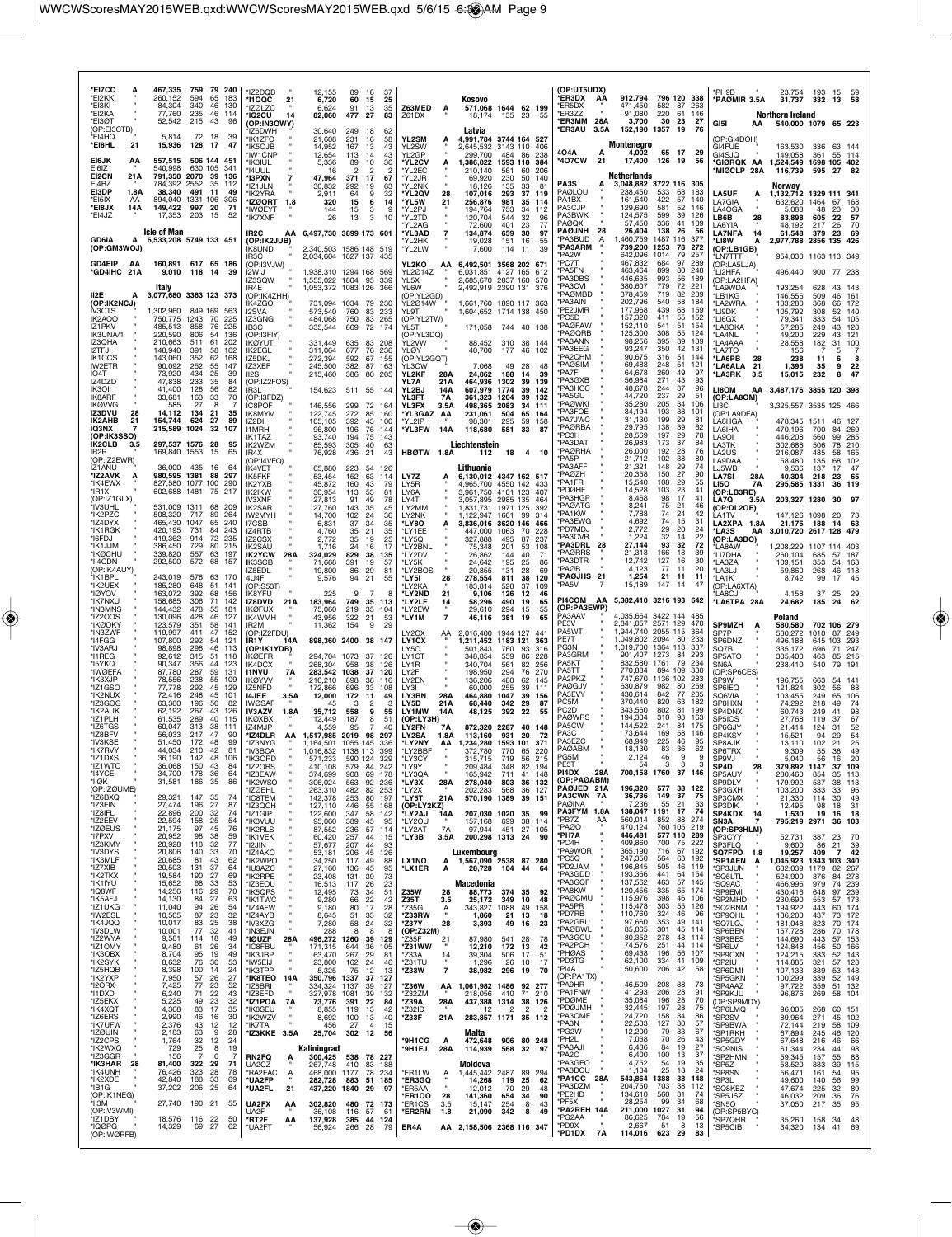| *SN9M<br>(OP:SP9CLU)                   | 31,734<br>156<br>41<br>88                                                             | 'SQ7IQM<br>SP6MLX                   | 29,785<br>207<br>39<br>76<br>29,355<br>47<br>99<br>56                                 | YO9HP<br>7A<br>YP5T                                 | 710,932 2038<br>272,136 1167                 | 40 138<br>104<br>-32            | *YU2A<br>7Α<br>*YT1ET                             | 441,000<br>100.971                               | 1641<br>39<br>578<br>-28          | 129<br>89   | S58M<br><b>S550</b>                              | 2,205,420<br>2,072,980           | 2104 148<br>1628 147       | 475<br>448                          |
|----------------------------------------|---------------------------------------------------------------------------------------|-------------------------------------|---------------------------------------------------------------------------------------|-----------------------------------------------------|----------------------------------------------|---------------------------------|---------------------------------------------------|--------------------------------------------------|-----------------------------------|-------------|--------------------------------------------------|----------------------------------|----------------------------|-------------------------------------|
| 'SP6TRH<br>*HF6ØKMH                    | 29,400<br>137<br>-36<br>64<br>26,962<br>200<br>33<br>89                               | 'SP2WGB<br>'SQ9JYK                  | 28,560<br>138<br>42<br>70<br>27,264<br>144<br>29<br>67                                | (OP:YO5CBX)<br>YO3CVG                               | 188<br>21.462                                | -20<br>53                       | YT1KC<br>'YT2T                                    | 39,447<br>37,387                                 | 311<br>18<br>199<br>-26           | 63<br>83    | S53BB<br>S58N                                    | 928,528<br>662,704               | 132<br>987<br>774<br>121   | 392<br>306                          |
| (OP:SQ2EEQ)<br>'SP3NYR                 | 24,384<br>175<br>31<br>96                                                             | <b>SQ9NFQ</b><br>SP8UFB             | 18,270<br>127<br>25<br>65<br>25<br>14,800<br>98<br>55                                 | YO9BPX 1.8A<br><b>YO3FRI</b><br>AA                  | 2,204<br>46<br>1,398,607<br>1585 127         | $\overline{7}$<br>31<br>384     | OP:OU5A)<br><b>YUØA</b><br>3.5A                   | 146.025 1219                                     | - 19                              | 80          | S51NM<br>S57S                                    | 158,920<br>84,632                | 394<br>64<br>392           | -81<br>43<br>106                    |
| *SQ3PMX<br>*SP6BAA                     | 24,211<br>146<br>27<br>22,990<br>94<br>39<br>56                                       | <b>SQ7RL</b><br>SP2DKI              | 9,030<br>69<br>21<br>49<br>5,280<br>54<br>19<br>14                                    | 'YO7ARY<br>'YO2GL                                   | 466,920<br>798<br>461.448<br>928             | 277<br>83<br>72<br>240          | (OP:YU1RA)                                        |                                                  |                                   |             | S51SK<br>S5ØK<br>28A                             | 70,357<br>748,512                | 194<br>1871                | 108<br>53<br>38<br>146              |
| 'SP9GPW<br>'SP9CQD                     | 20,315<br>109<br>-32<br>53<br>16,428<br>72<br>46<br>65                                | 'SP7TEX<br>'SQ5RIX                  | 3,528<br>66<br>20<br>43<br>1,512<br>24<br>15<br>21                                    | 'YO3HA<br>YO <sub>5</sub> OHY                       | 432,024<br>834<br>379,760<br>774             | 215<br>67<br>64<br>171          | *MAØXAU 28A                                       | <b>Shetland Islands</b>                          | 137.410 801 20 71                 |             | S5ØR<br>S52X                                     | 576,600<br>392,205               | 1456<br>1150               | 38<br>148<br>37<br>128              |
| *SP5ETS<br>*SP6IXU                     | 15,792<br>107<br>34<br>60<br>15,500<br>76<br>37<br>63                                 | 'SP9TTT<br><b>SP6GCU 28A</b>        | 215<br>33<br>17<br>26<br>386,140<br>1015<br>38<br>134                                 | 'YO5AXF<br>YO5PQQ                                   | 339,720<br>662<br>154.451<br>423             | 70<br>215<br>149<br>60          |                                                   |                                                  |                                   |             | S58J<br>S57XX                                    | 160,598<br>46,144                | 617<br>193                 | 84<br>34<br>69                      |
| 'SP7CXV                                | 9,709<br>50<br>-31<br>42                                                              | 'SP1GZF                             | 370,370<br>902<br>38<br>147                                                           | YO5OBA<br>YO4AAC                                    | 149,388<br>404<br>139,442<br>376             | 60<br>176<br>64<br>162          | *IT9AJP<br>А                                      | Sicily<br>109,720                                | 244 63 148                        |             | S57AW<br>21 A                                    | 999,210                          | 2402                       | 39<br>151                           |
| <b>'SP9MDY</b><br>*SP9DEM              | 5,472<br>35<br>27<br>30<br>3,120<br>52<br>16<br>32                                    | 'SQ2DMX<br>SP2FWO                   | 214,326<br>591<br>38<br>124<br>153,703<br>425<br>34<br>123                            | 'YO5BRE<br>YO4FZX                                   | 84,656<br>345<br>69,154<br>251               | 42<br>101<br>39<br>103          | 'IT9BDR<br>'IT9RDG/IF9"                           | 25,344<br>21.510                                 | 163<br>33<br>147<br>29            | 61          | S53V<br><b>S56M</b><br>14A                       | 423,342<br>899,073               | 1216<br>2368               | 136<br>38<br>39<br>150              |
| 'SP5BB<br>*SP3BGD                      | 2,268<br>77<br>47<br>34<br>1,612<br>18<br>17<br>14                                    | 'SP6EIY<br>'SQ9HQ                   | 118,054<br>404<br>36<br>98<br>145<br>33,475<br>30<br>73                               | 'YO7AWZ<br>'YO2LDU                                  | 62,829<br>213<br>35,524<br>182               | 54<br>125<br>34<br>73           | *IT9BXR<br>28<br>'IW9FI<br>21                     | 39.852<br>15,708                                 | 25<br>226<br>130<br>18            | 57<br>50    | <b>S52AW</b><br>7Α<br>S56X                       | 858,690<br>545.575               | 2570<br>1940<br>37         | 134<br>40<br>120                    |
| *SQ1OD<br><b>SP4XYK</b>                | 1,224<br>20<br>16<br>20<br>1,178<br>43<br>24<br>-14                                   | 'SQ9OKV<br>'SP6IHE                  | 14,848<br>122<br>22<br>42<br>12,810<br>77<br>22<br>39                                 | 'YO2MKL<br>YO9GDN                                   | 9,576<br>67<br>62                            | 32<br>44<br>14                  | *IT9NVA<br>14<br>*IT9SFT<br>$\overline{7}$        | 4,329<br>2,808                                   | 88<br>11<br>76<br>5               | 28          | S58Q<br><b>S570</b><br>1.8A                      | 93,600<br>106,380                | 404<br>1112<br>18          | 29<br>91<br>72                      |
| *SQ7OVZ<br>'SP2HFH                     | 21<br>13<br>360<br>11<br>255<br>13<br>10<br>5                                         | 'SP6ECA<br>'SN5V                    | 1,809<br>27<br>10<br>17<br>17<br>735<br>8<br>13                                       | 'YO3ND<br>28A<br>YO8MI                              | 4,648<br>174,900<br>554<br>179<br>21.637     | 14<br>38<br>112<br>23<br>54     | <b>LMI@TI</b><br>3.5A                             | 2,610                                            | 72<br>6                           | 39          | (OP:S53O)<br>*S54X<br>AA                         | 2.794.500                        | 2092 152 523               |                                     |
| *SP3LWP<br>28<br>'SQ3WW                | 205,220<br>589<br>-36<br>119<br>135,792<br>481<br>32<br>106                           | OP:SQ5EBM)<br>НЕЗТ<br>21A           | 348 26<br>69,888<br>78                                                                | <b>YO3JF</b><br>21A                                 | 18,841<br>111                                | 21<br>62                        | <b>'IW9GRL AA</b><br><b>IT9DSZ</b><br>28A         | 73,639<br>32,946                                 | 212<br>60<br>136<br>28            | 151<br>86   | 'S56A<br>'S5ØXX                                  | 2,626,507<br>2,425,490           | 1680<br>160<br>2053<br>131 | 559<br>459                          |
| *SP3FPF<br>'SP9DUX                     | 65,601<br>232<br>-31<br>80<br>43,350<br>217<br>25<br>60                               | (OP:SP3FYX)<br>'SP5TAT              | 11,590<br>93<br>16<br>45                                                              | 'YO9CWY 14A<br><b>YO5OHO 7A</b>                     | 45,360<br>412<br>259,116<br>1359             | 65<br>19<br>28<br>104           | 'IT9FSW<br>*IT9PPG<br>21A                         | 4.048<br>51,777                                  | 37<br>16<br>307<br>24             | 30<br>75    | 'S52NR<br>'S53FO                                 | 684,138<br>532,012               | 1244<br>868                | 78<br>216<br>86<br>252              |
| *SP2IW<br>*SP6NIK                      | 33,120<br>176<br>26<br>64<br>24,050<br>169<br>23<br>42                                | 'SN9N<br>14A<br>(OP:SQ9ZM)          | 66,340<br>343 31<br>76                                                                | 'YO2MCK<br>YO5CRQ 3.5A                              | 10,962<br>124<br>17,172<br>275               | 16<br>47<br>45<br>9             | 'IT9SSI<br>14A                                    | 30,094                                           | 177<br>20                         | 62          | *S51MF<br>'S54A                                  | 348,066<br>303,898               | 532<br>107<br>366<br>119   | 210<br>224                          |
| *SQ8BGR<br>*SP9SDR                     | 18,316<br>105<br>24<br>52<br>1,696<br>10<br>54<br>6                                   | 'SO9C<br>(OP:SQ9CNN)                | 33,592<br>210 26<br>78                                                                | 'YO6CFB 1.8A                                        | 726<br>38<br>Sardinia                        | 5<br>17                         | <b>OM7RU</b>                                      | <b>Slovak Republic</b>                           |                                   |             | *S51Z<br>S55VM                                   | 89,870<br>42,431                 | 223<br>64<br>171           | 126<br>46<br>105                    |
| *SQ3POS<br>'SQ6ODK                     | 620<br>15<br>9<br>11                                                                  | SP <sub>2</sub> LI<br>'SP2AEK 7A    | 3,870<br>65<br>-12<br>33<br>48,480<br>366<br>20<br>76                                 | ISØIEK<br>7                                         | 4,830<br>123                                 | 10<br>36                        | OM5WW                                             | 2,861,100 2650 140 438<br>1,594,593 2281         | 96                                | -317        | S52AA<br>*S53F<br>28A                            | 6.322<br>464,760                 | 90<br>1185                 | 43<br>142<br>38                     |
| *SP6JOE<br>21<br>*SQ3BDQ               | 173,740<br>632<br>33<br>107<br>70,350<br>262<br>33<br>101                             | 'SP9JZT<br>'SQ9S                    | 37,710<br>238<br>20<br>70<br>33,250<br>187<br>74<br>21                                | 'ISØXDA<br>'ISØILP                                  | 127,152<br>396<br>17,649<br>175              | 36<br>108<br>35<br>76           | OM3IAG<br>OM15ØMURGAS                             | 558,749 1003                                     | 83 266<br>179,301799              |             | *S51RJ<br>*S53ZO<br>21 A                         | 53.892<br>57,951                 | 230<br>34<br>206           | -74<br>33<br>108                    |
| <b>SP9OHY</b><br>*SP2AYC               | 55,104<br>274<br>26<br>70<br>48,484<br>289<br>21<br>71                                | 'SQ1RMM<br>'SP4GL 3.5A              | 32<br>5,676<br>87<br>11<br>126,600<br>973<br>18<br>82                                 | 'IMØSDX 21                                          | 14,850<br>206                                | -14<br>41                       | 123<br><b>OM4XA</b><br>21                         | 205,680                                          | 847<br>-26                        | 94          | 'S51VC<br>*S52W<br>14A                           | 15.950<br>355,388                | 134<br>1317                | 41<br>14<br>38<br>126               |
| 'SP7JOA<br>*SP8GNF                     | 37,700<br>189<br>76<br>24<br>14,070<br>120<br>19<br>48                                | 'SP4DEU<br>'SP8LBK 1.8A             | 94.221<br>893<br>70<br>17<br>21,224<br>378<br>$\overline{7}$<br>49                    | <b>ISØAFM</b><br>AA<br>'ISØGQX<br>AA                | 3.200.320 3447 127<br>577,406 1280           | 421<br>74<br>204                | <b>OMØWR</b><br>14<br><b>OM8ON</b><br>A           | 160,680 1001<br>943,572                          | -26<br>921<br>126                 | 77<br>352   | 'S53RM<br>*S57KM<br>3.5A                         | 163,530<br>73,630                | 682<br>-34<br>809          | 104<br>12<br>62                     |
| 'SP5MBI<br>*SP4AVG                     | 7,752<br>82<br>17<br>34<br>3,080<br>46<br>9<br>19                                     | SQ9IAU<br><i><b>SQ4AVD</b></i>      | 19,140<br>319<br>9<br>49<br>1,170<br>54<br>5<br>21                                    | <b>ISØBZR</b>                                       | 286,000<br>492 74                            | 201                             | 'OM7AG<br>'OM6AL                                  | 597,246<br>561,374                               | 1191<br>-73<br>1378<br>69         | 265<br>254  |                                                  | Spain                            |                            |                                     |
| <b>SP9LAS</b><br>*SP2FAP               | 24<br>$\mathcal{P}$<br>2<br>2<br>85,445<br>434<br>32<br>83                            |                                     | Portugal                                                                              | GM5X                                                | Scotland<br>3,084,480 2889 134 376           |                                 | OM3KWZ<br>(OP:OM7AA)                              | 551,580                                          | 997<br>83                         | 265         | EA5DCL<br>А<br>ED7X                              | 382,320<br>324,032               | 612<br>1085                | 91 263<br>47<br>119                 |
| *SP2HMY<br>'SP3AZO                     | 34,000<br>316<br>20<br>60<br>4,067<br>49<br>11<br>38                                  | CT7ABQ A<br>CS <sub>2</sub> C<br>14 | 1,800<br>20 14<br>16<br>1,558,980 4060 39 141                                         | (OP:GM4YXI)<br>GA3WUX                               | 2,485,580 3739 90 290                        |                                 | <b>OM3R</b><br>(OP:OM3CFR)                        |                                                  | 533,904 1024 77 259               |             | EA7AN<br>EB7KA                                   | 103,044<br>98,165                | 295<br>391                 | 50<br>136<br>38<br>107              |
| *SP6OJE<br>'SP1PWP                     | 365,712<br>1406<br>37<br>115<br>130,000<br>643<br>-31<br>99                           | (OP:OK1RF)<br><b>CR7AJL</b>         | 496,160 1250<br>65 215                                                                | (OP:GM3WUX)<br>ммзт                                 | 1,489,125 2318 94 281                        |                                 | OM3BA<br>*OM3CPF                                  | 470,883<br>416,583                               | 826<br>84<br>886<br>75            | 273<br>258  | EA7TG<br><b>EA5YU</b><br>28                      | 49,742<br>78,880                 | 242<br>31<br>331           | 46<br>86<br>30                      |
| (OP:SP1IKK)<br>SP3FHV                  | 75,920<br>261<br>34<br>96                                                             | CT1ELZ<br><b>CT2JBD</b>             | 203,984<br>556<br>55<br>154<br>779<br>17<br>-9<br>10                                  | (OP:GMØELP)<br>MM3N                                 | 658,846 1262 73 253                          |                                 | OM8AA*<br>'OM2DT                                  | 364,816<br>352,084                               | 753<br>78<br>591<br>90            | 224<br>266  | EA5KO<br><b>*EA4KD</b><br>А                      | 66,700<br>2,789,496              | 269<br>2795<br>109         | 72<br>28<br>368                     |
| *SP9GKM<br>'SP3IOE                     | 40,656<br>341<br>17<br>60<br>313<br>35,770<br>19<br>54                                | 28<br>*CT1DJE                       | 10,679<br>89<br>22<br>37                                                              | (OP:GM4SID)<br>GM4ZUK                               | 445,632 1088 69 195                          |                                 | 'OM3PQ<br>OM8AQ*                                  | 311,233<br>310,384                               | 655<br>60<br>506<br>82            | 209<br>222  | 'EA2NN<br><b>EA3NN</b>                           | 1,069,470<br>987,288             | 1798<br>1728               | 202<br>68<br>286<br>86              |
| *SP6DT<br>*SP3EQE                      | 21,148<br>168<br>53<br>15<br>15,428<br>171<br>18<br>58                                | CR6K<br>(OP:CT1ILT)                 | AA 8,939,502 5054 184 674                                                             | GM4O<br>28<br>OP:KQ8Z)                              | 264.960<br>985 27                            | 101                             | OM7ZM*<br>'OM8LM                                  | 292,578<br>272,558                               | 452<br>93<br>582<br>80            | 248<br>206  | <b>EA1JO</b><br><b>EA2BNU</b>                    | 625,672<br>549,402               | 924<br>920                 | 296<br>98<br>238<br>71              |
| *SP3PWL<br>(OP:SQ3JPV)                 | 15,330<br>133<br>18<br>55                                                             | CR6A<br>28A<br>(OP:CT1IUA)          | 567.630 2066 35 124                                                                   | GA8VL<br>(OP:GM3YOR)                                | 217,282<br>933 27                            | 95                              | *OM3CDN<br><b>OM2IV</b>                           | 145,053<br>127,820                               | 484<br>54<br>426<br>45            | 159<br>121  | *EA3GBA<br>*EA3PP                                | 540,421<br>504,968               | 1260<br>964<br>77          | 205<br>82<br>239                    |
| *SP9DTE 3.5<br>*SP7FBQ                 | 32,637<br>319<br>13<br>56<br>9,794<br>153<br>48<br>-11                                | °CT7AEQ 21A                         | 202,662 840 33 106                                                                    | 'GM4HQF A<br><b>GA5M</b>                            | 104,199<br>361 37 104<br>43,052<br>208       | 30<br>64                        | 'OM5MX<br><b>OM7AX</b>                            | 120,139<br>118,064                               | 56<br>348<br>293<br>61            | 135<br>127  | *EA1VT<br>*EA2HW                                 | 432,040<br>340,200               | 915<br>67<br>705           | 213<br>69<br>211                    |
| *SP4GHL 1.8<br>'SP2GCE                 | 243<br>40<br>11,609<br>7<br>5,964<br>150<br>37<br>5                                   | YO2LEA<br>A                         | Romania<br>1379 100 293<br>951,453                                                    | (OP:GM4ZNC)<br><b>GA3TAL 28</b><br><b>GM3RWF 21</b> | 13,482<br>131<br>- 19                        | 44                              | 'OM7AT<br>OM6AC*                                  | 40,754<br>39,296                                 | 37<br>214<br>37<br>198            | 105<br>91   | 'EA2CFR<br>'EA5IIK                               | 296,927<br>247,698               | 580<br>749                 | 67<br>196<br>50<br>148              |
| 'SP7CVW<br>'SP3OL                      | 2.664<br>68<br>5<br>31<br>1,598<br>43<br>6<br>28                                      | YO3GNF<br>YO9FOC                    | 464,094<br>821<br>81<br>261<br>283,843<br>495<br>81<br>206                            | <b>GMØOGN</b>                                       | 260,592 1069<br>113,045<br>510               | 27<br>95<br>27<br>88            | 'OM4AY<br>'OM4ASI<br>OM3TZZ*<br>-28               | 27,750<br>52<br>265,518                          | 183<br>32<br>6<br>827<br>37       | 79<br>112   | *EA2DPA<br><b>EA2GM</b>                          | 234,156<br>165,912               | 565<br>494                 | 62<br>175<br>50<br>136              |
| 'SP9DNO<br>*SQ9SHR                     | 504<br>22<br>3<br>18<br>3<br>90<br>11                                                 | YO7CVL<br>YO3IZT                    | 210,900<br>428<br>70<br>152<br>161,236<br>64<br>169<br>410                            | GA5CX 21A<br>(OP:GM3YTS)                            | 560,976 1546 39 135                          |                                 | OM5NL*<br>'OM8KW                                  | 82,160<br>2,226                                  | 328<br>29<br>38<br>10             | 75<br>11    | 'EA1CS<br>*EA3JW                                 | 155,480<br>138,882               | 586<br>442                 | 45<br>139<br>104<br>54              |
| SN7Q<br>(OP:SP7GIQ)                    | AA 9,415,258 5046 189 650                                                             | YO9FLD<br>YO2MFC<br>YP67            | 71,395<br>428<br>36<br>95<br>4,104<br>40<br>46<br>14<br>30                            | GM4UYZ 28A<br>'GM4X<br>21 A                         | 7,770<br>78 16<br>250,679 1018               | -26<br>-34<br>109               | *ОМ6ТХ<br>21<br>*OM8JP                            | 12,932<br>8,134                                  | 118<br>15<br>90<br>13             | 46<br>36    | *EA5DD<br>'EA5DNO<br>EA4ZK                       | 131,186<br>108,346<br>96,418     | 430<br>403<br>406          | 48<br>130<br>105<br>37<br>103<br>39 |
| SP2LNW<br>SN <sub>5N</sub>             | 3,627,084 2126 168 540<br>2,371,124 2534 113 419                                      | YO4CSL<br>YO8AXP<br>28              | 3,510<br>21<br>24<br>32<br>4<br>4<br>4<br>39,004<br>183<br>26<br>72                   | (OP:GM4WZG)<br>'GM4OSS                              | 33,264<br>180 22                             |                                 | <b>ОМЗТВ</b><br>14<br>*OM8FF                      | 83,800<br>44,388                                 | 560<br>24<br>441<br>19            | 76<br>62    | 'EA1CM<br>*EA3BOW                                | 83,952<br>80,160                 | 285<br>41<br>323           | 103<br>47<br>120                    |
| (OP:SP5KP)<br>SP6NIC                   | 1.504.800 1416 130 440                                                                | YO4CAH<br>YO3JW                     | 99,684<br>25<br>83<br>713<br>77,430<br>320<br>35<br>110                               | 'GA1J<br>3.5A<br>(OP:MMØBQI)                        | 29,970<br>300                                | 14<br>60                        | OM4SX*<br>'OM4J                                   | 42,160<br>22,630                                 | 313<br>21<br>196<br>15            | 64<br>58    | 'EA4IP<br>*EC5AGM                                | 66,030<br>65,450                 | 277<br>243                 | 112<br>43<br>127<br>43              |
| 3Z5ØAYP<br>SO <sub>2</sub> W           | 1579 116<br>1,209,956<br>312<br>845,632<br>1110 102<br>260                            | YR8I<br>(OP:YO8BIG)                 | 127,908<br>969<br>20<br>82                                                            |                                                     | Serbia                                       |                                 | (OP:OM4JD)<br><b>OM8VL</b>                        | 23,360                                           | 291<br>13                         | 51          | EA2VE<br><b>EA4FLY</b>                           | 52,328<br>51,798                 | 231<br>146                 | 80<br>44<br>57<br>137               |
| SP1MGM<br>SP9KR                        | 753,864<br>1172 105<br>299<br>684,167<br>695 118<br>333                               | OU∂OY<br>YO5AJR<br>1.8              | 52,160<br>452<br>-17<br>63<br>703<br>49,420<br>12<br>58                               | YT6W<br>А<br>YT5A                                   | 6,410,485 4788 155 500<br>2,967,438 2592 141 | -393                            | °OM2XA<br>'OM4WW 1.8                              | 8,910<br>20,160                                  | 106<br>15<br>367<br>9             | 40<br>51    | 'EA2IV<br><b>EB5CUZ</b>                          | 48,185<br>42,624                 | 239<br>209                 | 35<br>80<br>40<br>104               |
| SP6AXW<br>SP9JZU                       | 399,252<br>638<br>72<br>222<br>376,618<br>588<br>80<br>243                            | <b>YO5CUQ</b><br>YO5DAS             | 466,070<br>564 103<br>343<br>311,640<br>670<br>74<br>220                              | (OP:YT3W)<br>ÝT9A<br>28                             | 804,784 2145                                 | 39<br>140                       | *OM3TSZ                                           | 20,001                                           | 311<br>9                          | 50          | *EA7VJ<br><b>EA5ICS</b>                          | 37,466<br>29,601                 | 131<br>155<br>37           | 45<br>86<br>80                      |
| SP2HYO<br>SO6C                         | 308,560<br>527<br>89<br>215<br>223,560<br>517<br>83<br>187                            | YO3GFH<br>YO4SI                     | 223,266<br>483<br>68<br>186<br>215,586<br>520<br>67<br>194                            | YT1T<br>YU7WW                                       | 339,660 1234<br>287,001<br>963               | 35<br>100<br>36<br>107          | OM8FR<br>ΑА<br>OM2XW                              | 886,160<br>777                                   | 1228<br>97<br>19<br>8             | -327<br>-13 | 'EA3CHA<br><b>EA1CBX</b>                         | 24,304<br>22,348                 | 164<br>157                 | 42<br>82<br>25<br>49                |
| SP5TT<br>SP9DTH                        | 215,100<br>432<br>88<br>212<br>154,178<br>459<br>185<br>69                            | YO2BLX<br>'YO8BOD                   | 196,881<br>444<br>66<br>153<br>186,528<br>503<br>61<br>171                            | 21<br>YT6A<br>(OP:YU1KX)                            | 687,648 1941                                 | -39<br>135                      | <b>OM3DX</b><br>28A<br>ОМЗСМ                      | 156,320<br>47,520                                | 422<br>38<br>197<br>31            | 122<br>77   | *EA4GNZ<br><b>*EA4URC</b>                        | 14,833<br>9,313                  | 28<br>135<br>74<br>25      | 63<br>42                            |
| SQ9KEJ<br>SP9ATE                       | 140,715<br>249<br>91<br>174<br>120,910<br>371<br>60<br>154                            | YO9S<br>(OP:YO9GSB)                 | 147,322<br>388<br>70<br>168                                                           | YT1NT<br>YT1A                                       | 356,058 1550<br>813,566 2532                 | -34<br>97<br>37<br>129          | <b>OM8LA</b><br>21A<br>OMØM<br>14A                | 156,599<br>972,426                               | 541<br>35<br>2785<br>40           | 114<br>142  | (OP:EA4ANA)<br>'EA3FYO                           | 6,254                            | 66<br>20                   | 33                                  |
| SP5ENA<br>SP2HWW                       | 117,376<br>229<br>84<br>178<br>117,150<br>325<br>68<br>145                            | <b>YR6M</b><br>OP:YO6MT)            | 143,820<br>497 46 158                                                                 | <b>YT2ISM</b><br>YU7AV                              | 123,585<br>798<br>909,312<br>3063            | 29<br>76<br>35<br>113           | OM3WZ<br><b>OM7PY</b><br>7A                       | 64,630<br>151.962                                | 26<br>348<br>830<br>31            | 89<br>98    | *EA5FQF<br>'EA2RW                                | 5,925<br>5,712                   | 88<br>69                   | 23<br>56<br>19<br>32                |
| SP6NIF<br>SP3QDM                       | 104,331<br>260<br>174<br>75<br>49,536<br>146<br>53<br>91                              | YO5NY<br>'YO2QY                     | 83.402<br>283<br>55<br>71<br>-132<br>80,400<br>194<br>129                             | YT4T<br>YT4A<br>3.5                                 | 283.842<br>1471<br>243,504 1481              | 30<br>87<br>88<br>26            | OM2Y<br>3.5A<br>(OP:OM2IB)                        | 502,502                                          | 2094<br>-35                       | 119         | <b>EA2SW</b><br>'EC7AT                           | 2.538<br>2,397                   | 55<br>39                   | 34<br>13<br>36<br>11                |
| SP1MWK<br>SP1MVW                       | 5,220<br>62<br>14<br>16<br>925<br>37<br>14<br>23                                      | *YO6DBL<br>*YO6LV                   | 71,850<br>335<br>35 115<br>66,528<br>224<br>46<br>98                                  | <b>YU1EL</b><br>А<br>*YU1JF                         | 1.559.595 1625 126<br>556,556<br>909         | 393<br>219<br>89                | OM3CWY 1.8A<br>*OM7YC<br>AA                       | 12.258<br>452,128                                | 224<br>8<br>595<br>96             | 46<br>302   | *EA5BCX<br>*EA1WN                                | 798<br>450                       | 22<br>9                    | 12<br>$\overline{7}$<br>9<br>9      |
| SN <sub>2</sub> M<br>28A<br>(OP:SP2XF) | 865,605 1962 39 156                                                                   | 'YO7ARZ<br>YP5C                     | 52,576<br>312<br>30<br>94<br>87<br>40,080<br>246<br>33                                | YU2U<br>*YU7AU                                      | 269,838<br>602<br>201,894<br>369             | 66<br>197<br>83<br>183          | 'OM5UM<br>*OM7SR                                  | 237.226<br>212,498                               | 68<br>595<br>493<br>66            | 195<br>220  | *EA5XA<br>28<br>*EA5/OK1GO                       | 83,056 393                       | 27<br>"58,290 409          | 89<br>24                            |
| SN8W<br>(OP:SP8GQU)                    | 741,699 1747 39 154                                                                   | (OP:YO5CDF)<br>YO4RST               | 26,600<br>122<br>34<br>61                                                             | <b>"YU1TY</b><br>'YT7M                              | 80,028<br>356<br>63,042<br>422               | 122<br>34<br>25<br>108          | <b>OM8MF</b><br>*OM5NA                            | 148,137<br>143,715                               | 371<br>60<br>372<br>51            | 141<br>144  | 63<br>*EA3FZT                                    | 57,630                           | 291<br>28                  | -74                                 |
| SP5XO<br>SP5GH                         | 44,114<br>131<br>36<br>- 125<br>28,080<br>105<br>34<br>101                            | 'YO3GCL<br>'YO2MOH                  | 22,523<br>137<br>31<br>70<br>19,125<br>109<br>29<br>46                                | (OP:YU7RL)<br>*YU1BN                                | 52,500<br>319<br>226.944                     | 29<br>96                        | OM4F*<br>(OP:OM4KW)                               | 32,230                                           | 207<br>35                         | 75          | *EA5CP<br>*EA7IA                                 | 21,960<br>21,442                 | 189<br>14<br>22<br>152     | 46<br>49                            |
| SP6DHH<br><b>SN8B</b><br>21A           | 5,888<br>93<br>32<br>14<br>530,660 1548 39 130                                        | *YO3FGO<br>*YO6HSU                  | 13,650<br>73<br>37<br>54<br>11,040<br>57<br>102<br>23                                 | 'YT9W<br>28<br>'YU7KM<br>*YTØI<br>21                | 781<br>57,321<br>287<br>110<br>- 8           | 37<br>107<br>27<br>72<br>5<br>6 | OM5XX 28A<br>*OM4O<br>14A<br>(OP:OM3NI)           | 182,700                                          | 388,515 1014 38 139<br>885 33     | 93          | *EA4OA<br>*EA4CRP                                | 8,788<br>7,482                   | 97<br>17<br>66             | 35<br>25<br>18                      |
| (OP:SP8CUR)<br>SP <sub>4</sub> R       | 368,226 1120 36 126                                                                   | YO7LYM<br>'YO4GVC                   | 10,296<br>177<br>31<br>86<br>77<br>25<br>7,821<br>54                                  | 'YT1MN<br>14<br><b>'YU1EO</b><br>7                  | 25<br>984<br>20,412<br>285                   | 7<br>17<br>14<br>49             | *ОМ6ТҮ<br>7A<br>OM7LM*                            | 168,504                                          | 329,220 1264 37 118<br>901 27     | -92         | EA1RCO<br>*EA4FJX<br>14                          | 54<br>25,004                     | 9<br>197                   | 3<br>3<br>20<br>56                  |
| SP5OXJ<br>SP8K                         | 242.316 703 37 122<br>98,487<br>550<br>26<br>67                                       | 'YO9HG<br>'YO4BXX                   | 2,838<br>52<br>15<br>28<br>70<br>22<br>1,972<br>46                                    | <b>'YU1ED</b><br>3.5<br>*YU5T                       | 95,160 1022<br>49,248<br>577                 | 15<br>63<br>62<br>10            |                                                   | Slovenia                                         |                                   |             | *EA1ND<br>*FB3FK7                                | 17,818<br>2.201                  | 170<br>-16<br>48           | 43<br>24<br>7                       |
| SO4M<br>14A<br>(OP:SP5UAF)<br>SN8N     | 1,104,470 2756 39 151<br>627,708 1846 39 142                                          | 'YO2AQO<br>28<br>*YO2IS<br>*YO8COQ  | 208<br>5<br>8<br>8<br>97,010<br>425 31<br>78<br>42,292<br>186<br>29<br>80             | *YU1FG                                              | 3,440<br>70                                  | 33<br>$\overline{7}$            | <b>S50A</b><br>Α<br>S59AA                         | 6,652,163 4774 156 523<br>2,276,736 1873 140     |                                   | 448         | $\frac{7}{4}$<br>*EA4MZ<br>*EA5DM<br>*EA7GSU 3.5 | 42,252<br>901<br>38,505          | 317<br>21<br>316<br>19     | 20<br>64<br>10<br>7<br>66           |
| (OP:SP8HZZ)<br>SP3A                    | 312,116 1079<br>36 121                                                                | 'YO9CX<br>'YO3JV                    | 22,050<br>183<br>23<br>47<br>9,240<br>119<br>17<br>38                                 | <b>NRTY</b><br>$A^A$<br>YU1CC                       | 585,090 1150 79 218<br>229,582 337 100 282   |                                 | $\mathbf{u}$<br>S54KP<br>S57WJ                    | 166,800                                          | 761.216 1454 83 230<br>474<br>-54 | - 146       | *EA5MON                                          | 7,128                            | 135                        | 9<br>45                             |
| <b>SP2QG</b><br>7A<br>SP4JTJ           | 271,399 1271<br>31<br>96<br>63,706<br>327<br>-24<br>82                                | *YO2MSP<br>21<br>'YO4AJ             | 24<br>$\overline{2}$<br>$\overline{2}$<br>$\overline{z}$<br>125<br>11,514<br>17<br>40 | YT2R<br>28A<br>(OP:YU1AU)                           | 799,890 1927 39 156                          |                                 | S57DX<br>$^{28}$<br>S58MU                         | 628,672 1667<br>53,656                           | 38<br>395<br>-20                  | 138<br>56   | EF1A<br>(OP:EA1XT)                               | AA 2,938,236 2603 135 453        |                            |                                     |
| SP1RKT<br>SN9Z<br>1.8A                 | 28,665<br>206<br>67<br>24<br>812<br>14<br>64,306<br>60                                | YO9AGI 14<br>'YO4BEX                | 70,560<br>524<br>22<br>76<br>35,720<br>400<br>16<br>60                                | YT7R<br>(OP:YU7BW)                                  | 483,820 1236 38 132                          |                                 | S51TA<br>21<br>S57Z<br>7                          | 830,280 2324                                     | 37 133<br>794,332 2618 37 117     |             | EA1SA<br>EA7MT                                   | 750,006<br>734,328               | 774 121<br>976 107 316     | -392                                |
| SP3GTS<br>*SP4JCQ AA                   | 58,050<br>719<br>12<br>63<br>2,317,531 2271 131<br>468                                | *YO6DMR<br>'YO5BOO                  | 29,410<br>219<br>22<br>63<br>17<br>10,395<br>46<br>113                                | YT3H<br>YT4B<br>21A                                 | 124.608 295 37 139<br>352,092 1280 37 119    |                                 | S53M<br>(OP:S53WW)                                | 773,539 2619                                     | 38 119                            |             | EA5WU<br>EA3KN                                   | 494,532<br>440,916               | 464 118 395<br>510         | 97 309                              |
| 'SP5CNA<br>*SP1RKR                     | 1,087,864<br>1482 106<br>315<br>787,626 1155 98<br>325                                | <b>'YO8BGE</b><br>7<br>YO2MJZ       | 25,200<br>194<br>17<br>58<br>12,540<br>103<br>42<br>18                                | (OP:YT5M)<br>YT1VP<br>14A                           | 750,720 2094                                 | -39 145                         | S51YI<br>S51F                                     | 690,219 2228<br>592,977 2146                     | 38 121<br>36                      | 115         | EA1WX<br>EC7AKV                                  | 319,869<br>317,190               | 67<br>447<br>647           | 230<br>60<br>134                    |
| *SP7LIE<br>*SP9A                       | 758,560<br>952 106<br>334<br>723 126 398<br>657,096                                   | *YO4ATW 3.5<br>'YO2CJX              | 40,740<br>393<br>15<br>69<br>12,384<br>294<br>$\overline{7}$<br>41                    | YU1DW<br>7A<br>YU1UN                                | 851,127 2919<br>805,285 2605                 | 38<br>121<br>39<br>130          | S51RE<br>$\,$ $\,$<br>S51DX                       | 238,124 1024<br>50,750                           | 28<br>612<br>-16                  | 90<br>.54   | EA5DFV<br>EA4KT                                  | 150,552<br>85,275                | 329<br>56<br>204<br>-84    | 160<br>141                          |
| *SP6A<br>*SQ9FMU                       | 482,103<br>749<br>96<br>315<br>448,266<br>724<br>71<br>202                            | 'YO2AQB 1.8                         | 17,920<br>311<br>8<br>48                                                              | YT7A<br>(OP:YU5RA)                                  | 793,592 2745                                 | 37<br>115                       | 3.5<br><b>S57C</b><br><b>S51V</b><br>1.8          | 197,997 1495<br>176,040 1398                     | 20<br>-17                         | 73<br>-73   | EA3DUM<br>EA3CEC                                 | 28,500<br>5,358                  | 164<br>37<br>40<br>25      | 88<br>32                            |
| *SP6CJK<br>*SQ5JUP                     | 277,324<br>397 107 249<br>185,179<br>391 93 188                                       | YR1A<br>AA<br>(OP:YO3JR)            | 5,796,099 4247 172 559                                                                | YT3E<br>YU7U<br>3.5A                                | 193,546<br>887<br>365,937 1583               | 33<br>109<br>34<br>109          | S57M<br>*S5ØB<br>Ą                                | 83,524<br>726,414 1028                           | 1005<br>13<br>92                  | 63<br>310   | 28A<br>EF5T<br>(OP:EA5HT)                        | 405,055 1207                     |                            | 37 126                              |
| *SO8W<br>(OP:SQ8JLN)                   | 158,328<br>314<br>76 140                                                              | YO3APJ<br>YO2DFA                    | 4,888,800 3274 173 603<br>917,960 1469 103 330                                        | YT7W<br>YUØT<br>1.8A                                | 134,288 1146<br>124,292 1116                 | 16<br>-72<br>73<br>19           | *S51ZJ<br>'S59D                                   | 508,326 1316<br>129,328                          | 66<br>438<br>74                   | 207<br>200  | EE5D<br>(OP:EA5YI)                               | 255,486                          | 797 35 123                 |                                     |
| *SP4AWE<br>'SP2MKT                     | 146,080<br>529<br>42 118<br>143,226<br>298<br>58<br>161                               | YO4KCC<br>(OP:YO4AR)                | 575,848 1137 84 280                                                                   | *YU1KT<br>AA<br>'YU1DX                              | 691,560 1076<br>434,700<br>679               | 88<br>272<br>96<br>254          | 'S58KA<br>*S57OWA                                 | 124,405<br>99,811                                | 424<br>49<br>533<br>28            | 130<br>123  | EF5R<br>(OP:EA5BWR)                              | 211,438                          | 875 32 110                 |                                     |
| *SP9IBJ<br>*SP5BMU                     | 123,388<br>425<br>55<br>163<br>123,165<br>309<br>66<br>141                            | YO8RAW<br>YO8XXX                    | 273,798<br>434 90 228<br>226,626<br>701<br>61<br>153                                  | 'YU5C<br>'YT7TA                                     | 187,824<br>445<br>135,888<br>300             | 73<br>185<br>75<br>153          | *S51TP<br>*S52GO<br>14                            | 53,972<br>127,200                                | 277<br>-32<br>623<br>30           | 99<br>90    | <b>EB1TR</b><br>14A<br>EA4IE                     | 131,320<br>61,180                | 560<br>-36<br>221          | - 98<br>36 104                      |
| *SP2MF<br>*SN4F                        | 109,386<br>260<br>66 140<br>99,530<br>340<br>137<br>48                                | YP9W<br>(OP:YO9WF)                  | 184,500<br>398 57 148                                                                 | *YU7AF<br>'YU7PG                                    | 39,346<br>272<br>11,960<br>60                | -24<br>79<br>39<br>53           | 'S55N<br>$\mathbf{u}$<br>*S57YK<br>$\overline{7}$ | 60,918<br>21,655                                 | 498<br>16<br>225<br>15            | 55<br>46    | EA4RE<br>EA4DB<br>3.5A                           | 18,924<br>31,284                 | 127<br>24<br>274           | 59<br>13<br>66                      |
| *SP7AWG<br>*SQ6LJV                     | 92,288<br>239<br>63<br>143<br>91,448<br>206<br>84<br>-77                              | <b>YRØW</b><br>(OP:YO9SW)           | 37,468<br>154 42 74                                                                   | 'YU1LA<br>28A<br>'YU5W<br>(OP:YU1QW)                | 607<br>195,702<br>167,310<br>471             | 131<br>38<br>38<br>131          | *S51J<br>*S52FT<br>3.5                            | 76,145<br>41,778                                 | 494 23<br>725 12                  | -74<br>54   | EA1DR<br>1.8A<br>*ED7W<br>ΑA                     | 28,552<br>1,945,242 2137 109 333 | 310<br>-13                 | - 70                                |
| *SP9EML<br>*SQ70XU                     | 88,020<br>219<br>62 118<br>67,734<br>333<br>50<br>109                                 | YO6PVK<br>YQ6A<br>28A               | 34,574<br>121 47 71<br>306,416<br>806 38 138                                          | 'YU5M<br>*YU2FG<br>21A                              | 69,258<br>275<br>418,992 1265                | 27<br>92<br>36<br>132           | S53MM<br>АΑ<br>S59ABC                             | 7,522,119 4340 184 633<br>6,888,944 3905 189 628 |                                   |             | *EA1NK<br>*EF3A                                  | 1,463,168 1745<br>774,219        | 989 105                    | 97 351<br>316                       |
| *SQ5M<br>*SP6CZ<br>'SP2FOV             | 62,370<br>285<br>49<br>105<br>58,806<br>175<br>56<br>106<br>40,702<br>155<br>41<br>53 | (OP:YO6BHN)<br>YO8DOH 21A<br>YO5OED | 574,200 1438 39 141<br>80,004<br>371<br>30<br>88                                      | 'YT5N<br>'YT1TU                                     | 167,442<br>712<br>30,555<br>188              | 99<br>30<br>80<br>25            | (OP:S51DS)<br>S57AL                               | 6,558,957 3930 176 613                           |                                   |             | *EF7A<br>(OP:EC7ABV)<br><b>EA7AFM</b>            | 348,624<br>318,920               | 722<br>504                 | 62 154<br>93 247                    |
| *SP7IFM<br>*SQ1EUG                     | 31,280<br>138<br>40<br>75<br>30,102<br>267<br>28<br>59                                | YPØHQ 14A<br>(OP:YO9FNP)            | 637,301 2009<br>39<br>142                                                             | 'YT2AAA 14A<br>'YT7B                                | 337,707 1304<br>285,474 1151                 | 37<br>120<br>36<br>111          | S53A<br><b>S52OP</b>                              | 4,785,255 3388 157 488<br>3,315,879 2496 150 507 |                                   |             | *EB2RA<br>*EB5CS                                 | 288,540<br>256,652               | 539<br>568                 | 73 179<br>59 150                    |
|                                        |                                                                                       |                                     |                                                                                       | (OP:YU7BJ)                                          |                                              |                                 | S54O                                              | 2,257,637 1886 138                               |                                   | 451         |                                                  |                                  |                            |                                     |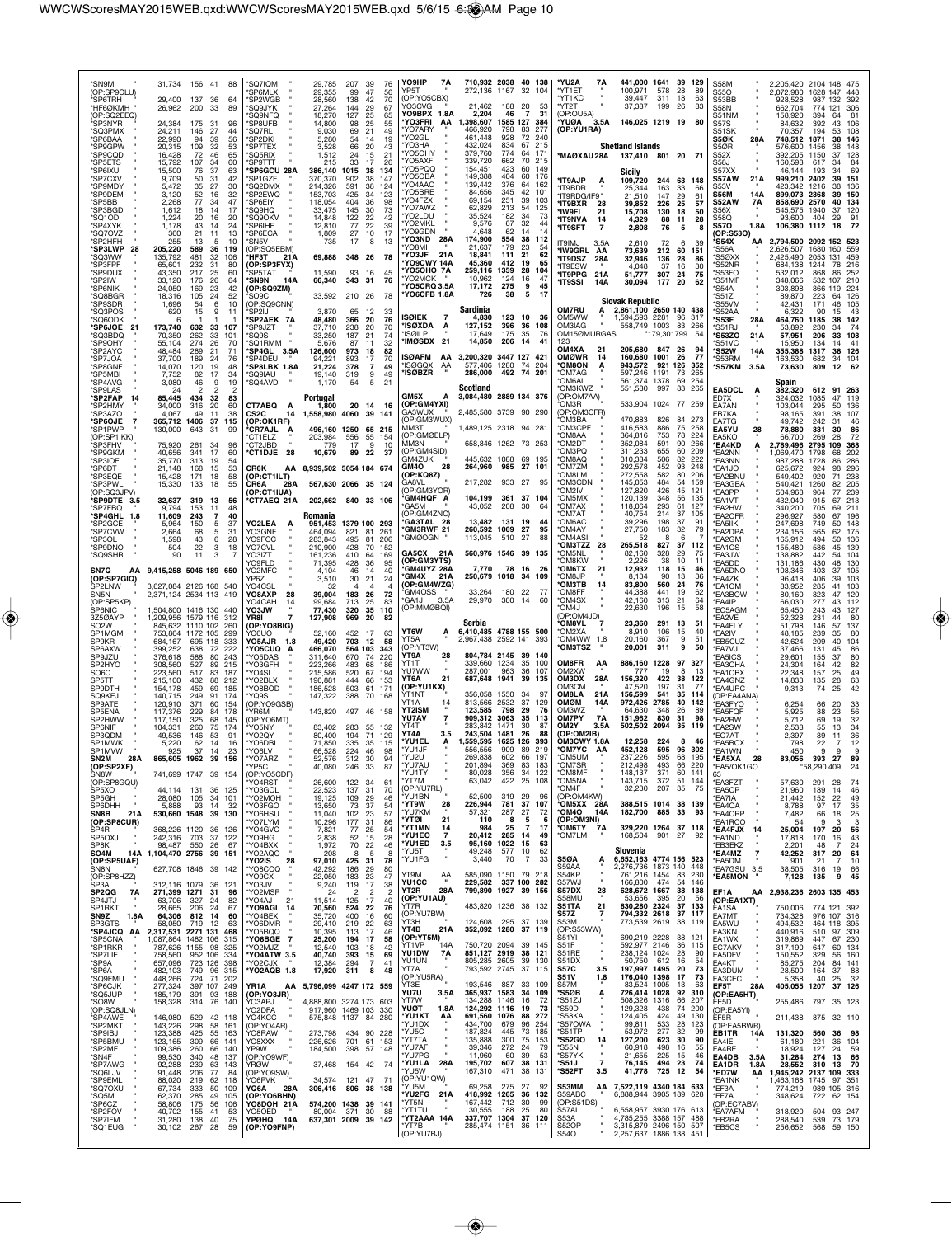| *EF3C                                               | 251,720                            | 546<br>59                                      | 158                  | (OP:SM5TSP)                                 |                                         |                                                     | *UR6IM                                                         | 229,270                                         | 606                     | 57<br>170                           | (OP:UT1IM)                                           |                                                   |                                  |                                                    | *VK3MEG                           |                               | 2,849                                                         | 33             | 17            | 20                                   |
|-----------------------------------------------------|------------------------------------|------------------------------------------------|----------------------|---------------------------------------------|-----------------------------------------|-----------------------------------------------------|----------------------------------------------------------------|-------------------------------------------------|-------------------------|-------------------------------------|------------------------------------------------------|---------------------------------------------------|----------------------------------|----------------------------------------------------|-----------------------------------|-------------------------------|---------------------------------------------------------------|----------------|---------------|--------------------------------------|
| *EA4UV<br>*EA4XT                                    | 127,986<br>110,565                 | 252<br>78<br>317<br>53                         | 171<br>136           | 8SØDX 1.8A<br>(OP:SMØDSG)                   |                                         | 149,634 1231 24 78                                  | *UT5UQV<br>*UV3RT                                              | 222,224<br>205,413                              | 496<br>501              | 69<br>203<br>56<br>173              | UY5ZZ<br>14A<br>UT3UA<br>3.5A                        | 299,712 1058<br>243,084 1158                      |                                  | 39 129<br>33<br>108                                | *VK6WX<br>*VK2DXI                 | 7A                            | 231<br>1,242                                                  | 11<br>29       | 10<br>9       | 11                                   |
| *EA7CWA<br>*EA2AZ                                   | 93,688<br>85,836                   | 235<br>62<br>350<br>45                         | 134<br>93            | 'SG6T<br>(OP:SM6WET)                        | AΑ<br>522,240                           | 726 98 310                                          | *UY9IL<br>*UX2IB                                               | 203.364<br>197,890                              | 527<br>484              | 63<br>189<br>69<br>188              | <b>UT8FU</b><br>UX1UX                                | 72.048<br>25,690                                  | 396<br>250                       | 27<br>87<br>55<br>15                               |                                   |                               | East Malaysia                                                 |                |               |                                      |
| *EA4ESP<br>*EA2OK                                   | 80,434<br>74,227                   | 32<br>355<br>52<br>213                         | 99<br>147            | 'SM2BJS<br>*SE6N                            | 420,261<br>311,234                      | 983<br>63 240<br>695<br>69<br>232                   | *UT8UD<br>*UR7GM                                               | 193,518<br>191,259                              | 592<br>611              | 48<br>186<br>55<br>182              | UR5AS<br>1.8A<br>US3LR                               | 73,300<br>20.242                                  | 481<br>21<br>315                 | 79<br>49<br>9                                      | 9M6NA<br>(OP:JE1JKL)              |                               | 5,007,888 3457 150 348                                        |                |               |                                      |
| *EA4GMX<br>*EC7JA<br>*FC77K                         | 54,096<br>34,408<br>22.311         | 223<br>58<br>198<br>37<br>35<br>115            | 126<br>99<br>76      | (OP:SA6AXR)<br>'SC6W<br>(OP:SM6PPS)         | 272.195                                 | 746 56 189                                          | UR5LCZ<br>*UR5EPV<br>*US3IY                                    | 183,861<br>183,738<br>177,760                   | 385<br>550<br>611       | 74<br>205<br>64<br>207<br>60<br>160 | UX6IR<br>*UW5Q<br>АΑ<br>(OP:UR3QCW)                  | 3.626<br>4.250.042 3091 163                       | 53                               | 9<br>40<br>564                                     | 9M6XRO<br>9M8YY<br>(OP:JR3WXA)    |                               | 741.824<br>302,180                                            | 950<br>894     | 91 177<br>31  | 85                                   |
| *EA3EYD<br>*EA5XY                                   | 7,068<br>4,264                     | 52<br>22<br>33<br>22                           | 40<br>30             | 'SM5S<br>(OP:SM5SIC)                        | 215,496                                 | 676 56 190                                          | *UT5EPP<br><b>'UTØCK</b>                                       | 173,247<br>166,941                              | 524<br>495              | 59<br>178<br>55<br>174              | 'UX4U<br>(OP:US7UX)                                  | 3,866,572 2105 175 568                            |                                  |                                                    | '9M8MAR A<br><b>'9M6ZAE 28</b>    |                               | 1,566<br>216                                                  | 25<br>14       | 13 16<br>3    |                                      |
| *EA3EZD<br>*EA5ASM                                  | 4,161<br>2,044                     | 28<br>51<br>29<br>13                           | 29<br>15             | 'SM5CNQ<br><b>SM3OMO</b>                    | 206,412<br>180,523                      | 72 237<br>398<br>381<br>69                          | *UR5AW<br>190<br>*UX7UU                                        | 164,703<br>155,520                              | 381<br>415              | 66<br>187<br>60<br>156              | *UT4LW<br>*UR6EA                                     | 2.512.240 2513 134<br>1,643,994 2070 122          |                                  | 486<br>384                                         |                                   |                               | Fiii                                                          |                |               |                                      |
| *EB5GBE<br>*EA3NR 28A                               | 252<br>88,935                      | 22<br>-6<br>325<br>29                          | -8<br>92             | *SM1WRA<br>'SM7RRF                          | 145,092<br>144,144                      | 309<br>70<br>446<br>48                              | *UR3LM<br>156<br>150<br>*UT4NY                                 | 152,958<br>147,501                              | 495<br>307              | 55<br>167<br>67<br>176              | *UT2IO<br>*UT7NW                                     | 1,500,576 1721 121<br>1,498,335                   | 1673 118                         | 407<br>387                                         | *3D2KM<br>(OP:W6ZL)               | Α                             | 615,494 1071 70 132                                           |                |               |                                      |
| *ED7C<br>(OP:EA7KJ)<br>EA5GIE                       | 51,100<br>25,232                   | 283<br>20<br>132<br>26                         | 50<br>.50            | *SM7E<br>'SM3EAE<br>'SM5ACQ                 | 114,696<br>89,355<br>58,370             | 342<br>58<br>364<br>43<br>250<br>38                 | *UR5AMJ<br>178<br>*US7WW<br>118<br>*UR770<br>92                | 133,800<br>132,745<br>125,706                   | 309<br>417<br>348       | 58<br>142<br>54<br>137<br>68<br>151 | *ux7mr<br>*UT3IJ<br>*UT1US                           | 1,279,554<br>1,205,424<br>1,043,959               | 1486 113<br>1231 124<br>1021 123 | 388<br>404<br>386                                  |                                   |                               | Guam<br>NH2DX 21A 1,112,200 2318 39 127                       |                |               |                                      |
| *ED5W<br>(OP:EA5BB)                                 | 24,568                             | 180<br>25                                      | 49                   | *SF5X<br>(OP:SM5EFX)                        | 21,208                                  | 134<br>31                                           | 57<br>*UT4MW<br>*UR5ZEP                                        | 105,148<br>101,320                              | 308<br>434              | 55<br>139<br>43<br>127              | *UW1WU<br>*UXØFF                                     | 984,912<br>920,811                                | 1378 101<br>1024 131             | 325<br>442                                         | (OP:KG6DX)                        |                               |                                                               |                |               |                                      |
| *EA7ZY<br>*EA5FO<br>21A                             | 22,080<br>137,712                  | 221<br>18<br>37<br>448                         | 46<br>114            | 'SI7T<br>(OP:SM7LZQ)                        | 3,650                                   | 37<br>19                                            | 31<br>*UR5EU<br><b>US6CQ</b>                                   | 100,872<br>95,408                               | 327<br>321              | 54<br>162<br>45<br>133              | *UY1HY<br>*UT8IT                                     | 818,580<br>797,067                                | 908 111<br>992 111               | 309<br>366                                         | KH7M                              | A                             | Hawaii<br>5,322,418 4105 153 305                              |                |               |                                      |
| *EA4AOC<br>*EA2DT                                   | 116.424<br>82.695                  | 540<br>28<br>360<br>26                         | 98<br>85             | 'SM6FPG<br>*SA6G                            | 3,366<br>28A<br>296,856                 | 33<br>20<br>798<br>37                               | *UT7EL<br>31<br>*UT7HM<br>131                                  | 93,732<br>91.500                                | 190<br>245              | 80<br>134<br>54<br>129              | *UR4CYT<br>(OP:UR3VHR)                               | 779,064                                           | 995 103                          | 326                                                | (OP:N6TJ)<br><b>KH6CW</b>         | 21                            | 262,548 787 36                                                |                |               | 81                                   |
| *EA5EN<br>*EA3VN<br>14A                             | 26,945<br>25,536                   | 146<br>25<br>187<br>23                         | 60<br>61             | <b>SM2ODB 7A</b><br><b>SMØBSO3.5A</b>       | 107,010<br>1,696                        | 535<br>-28<br>49<br>5                               | 95<br>*UR5KED<br>27<br>*UR4LIN                                 | 87.528<br>82,875                                | 293<br>350              | 51<br>117<br>55<br>140              | 'UX7IW<br>*UR4CU                                     | 721,160<br>577,076                                | 699 127<br>939                   | 357<br>80<br>276                                   | (OP:K7GQ)<br>KH6/WB4JTT<br>27     |                               |                                                               | 3.535,156 285  |               | 17                                   |
| *EA2DK<br>7A<br>*EA3NO<br>3.5A<br>*EA5WP            | 314,792<br>132,692<br>15,276       | 1285<br>36<br>935<br>19<br>237<br>9            | 116<br>79<br>48      | HB9CQL                                      | Switzerland<br>137,946<br>A             | 294<br>78 171                                       | *UX7BV<br>*ut7vr<br>*UX7FC                                     | 73,235<br>72,772<br>58,608                      | 280<br>175<br>236       | 36<br>115<br>80<br>146<br>40<br>108 | *UT5ULX<br>*UY5ZI<br>*UR5FEO                         | 547,950<br>533,724<br>469,813                     | 761<br>597 109<br>869            | 94<br>296<br>365<br>73<br>240                      | <b>KH6CJJ</b>                     | A                             | 78,334 267                                                    |                | 46            | 60                                   |
| *EA1YG<br>*EA5TD                                    | 4,399<br><b>g</b>                  | 54<br>9<br>3<br>-1                             | 44<br>$\overline{2}$ | <b>HB9FAQ</b><br><b>HB9FBG</b>              | 28<br>24,308<br>3.5<br>22,140           | 261<br>16<br>347<br>11                              | 43<br>*US7LM<br>49<br>*UT3IA                                   | 51,330<br>47,895                                | 144<br>186              | 61<br>116<br>49<br>106              | *UR5UJ<br>*US7VF                                     | 419,520<br>409,775                                | 696<br>527 106                   | 99<br>281<br>337                                   | <b>WH7W</b><br>AH7C               | ΑА                            | 623,696<br>141,960                                            | 829 105<br>389 | 50            | 167<br>80                            |
|                                                     | <b>Svalbard</b>                    |                                                |                      | *HB9ARF<br><b>HB9YC</b>                     | 1,157,184<br>A<br>258.495               | 1621<br>96<br>62<br>536                             | *UR5EIT<br>296<br>*US1UU<br>223                                | 45,904<br>42.228                                | 160<br>239              | 51<br>100<br>32<br>106              | *UZ2I<br>(OP:UT2II)                                  | 386,760                                           | 949                              | 58<br>-206                                         | KH6DX<br><b>KH6OO</b>             | 1.8A<br>AA                    | 2,300<br>94,381                                               | 39<br>255      | 10<br>54      | 13<br>85                             |
| JW7QIA 21A<br>JW5E<br>7A<br>(OP:JW7QIA)             | 316,674<br>16                      | 967<br>$\overline{\mathbf{2}}$<br>2            | 35 111<br>2          | *HB9DDE<br>*HB9IRF                          | 195,636<br>$\overline{7}$<br>7,488      | 510<br>53<br>116<br>10                              | 151<br>*UT3WJ<br>*UT7NI<br>38<br>'US5EEK                       | 40,446<br>38,704<br>36,309                      | 247<br>214<br>125       | 27<br>99<br>41<br>123<br>45<br>88   | 'UW7CN<br>*UR4QRH<br>*UR7VA                          | 382,731<br>358,844<br>351,936                     | 616<br>748<br>693                | 78<br>261<br>81<br>236<br>70<br>218                | YB4IR                             | Α                             | Indonesia<br>907,740                                          | 1258           | 81 189        |                                      |
|                                                     | Sweden                             |                                                |                      | HB9AUS AA<br>HB9CXZ                         | 766.053<br>453,123                      | 740 116 307<br>909 67                               | <b>UT4VW</b><br>*UR5WFP<br>186                                 | 35,840<br>30,784                                | 128<br>233              | 53<br>87<br>25<br>79                | *UY5QJ<br>*UR5XMM                                    | 321.900<br>285,510                                | 440<br>474                       | 75<br>215<br>92<br>218                             | YC1DOL<br>ҮСЗТКН                  | 28                            | 417.984<br>25,675                                             | 699<br>136     | 69<br>25      | 155<br>54                            |
| <b>SEØX</b><br>(OP:SMØMDG)                          | 1,613,628 2229 103 299             |                                                |                      | (OP:HB9FAP)<br>HB9DUS                       | 48,233                                  | 204<br>-44                                          | <b>UR5ITU</b><br>95<br>*US8IIW                                 | 27,440<br>26.554                                | 180<br>188              | 30<br>68<br>39<br>103               | *UY8IO<br>*UR8UZ                                     | 207.144<br>162,193                                | 390<br>423                       | 71<br>145<br>66<br>175                             | <b>YBØNDT</b><br>*YC1BJX          | 21                            | 1.971<br>68,796                                               | 37<br>210      | 12<br>47      | 15<br>79                             |
| SE4E<br>(OP:SM4DQE)                                 | 1.137.181 1830 101 342             |                                                |                      | HB9HFN<br>HB9FKL 21A                        | 7,616<br>5,950                          | 53<br>28<br>67<br>13                                | 40<br>*UR5CC<br>37<br>*UT7Q                                    | 23,944<br>22,962                                | 110<br>156              | 37<br>45<br>29<br>60                | *UX2QA<br>*UT8EL                                     | 155,674<br>147,828                                | 283<br>388                       | 100<br>181<br>56<br>198                            | *YB1UUN<br>*YD4IRS                |                               | 12,528<br>11.776                                              | 67<br>88       | 32<br>27      | 40<br>37                             |
| SE6Y<br>(OP:SM6DED)                                 |                                    | 950,502 1207 103 324                           |                      | (OP:PA3LEO)<br><b>HB9CZF</b>                | 14A                                     | 658,956 1784<br>39 139                              | (OP:UT7QB)<br>*UX2HX                                           | 19,065                                          | 93                      | 33<br>60                            | *URØHQ<br>*UT8UL                                     | 142,410<br>118,745                                | 381<br>373                       | 65<br>170<br>44<br>143                             | *YD1NAA<br>*YB8RW                 | -28<br>21                     | 13,680<br>57,387                                              | 208<br>458     | 16<br>21      | 20<br>26                             |
| SM <sub>5</sub> Q<br><b>SMØT</b><br>SM5AOG          | 469,608<br>419,475 1026<br>406,406 | 709<br>98<br>68<br>518<br>99                   | 310<br>187<br>220    | <b>HB9FKK</b><br>(OP:IK1PMR)<br>HB9LCW 1.8A | 120,060<br>7A<br>108,813                | 546<br>28<br>996<br>-14                             | 87<br>*UT7MD<br>'UT1UW<br>*US5UCC<br>69                        | 18,321<br>16,884<br>14,553                      | 98<br>92<br>102         | 31<br>62<br>29<br>34<br>25<br>52    | *UX2IJ<br>*UV5QR<br>*UT4UB                           | 118,677<br>103,578<br>88,740                      | 241<br>438<br>284                | 75<br>104<br>41<br>142<br>116<br>54                | <b>YCØKBE</b><br>YC7UDD<br>*YB7XO | 14                            | 8,932<br>24<br>44,462                                         | 67<br>2<br>178 | 17<br>2<br>28 | 41<br>$\overline{\phantom{a}}$<br>66 |
| SE5L<br>(OP:SM5ALJ)                                 | 209,990                            | 63<br>575                                      | 167                  | HB9BXE AA<br>'HB9FBP                        | 1,006,278<br>58,056                     | 1127 118<br>34<br>235                               | *US5LO<br>376<br>89<br>*UT3QU                                  | 12,597<br>10,550                                | 97<br>75                | 21<br>30<br>21<br>29                | *UR7HN<br>*UT9FJ                                     | 58.344<br>56,700                                  | 230<br>225                       | 36<br>107<br>38<br>97                              | 'YB8TK<br>*YB2FWQ                 |                               | 18,980<br>13,056                                              | 173<br>74      | 19<br>22      | 33<br>42                             |
| SM6CMU<br>SM4TU                                     | 149,047<br>6,437                   | 445<br>-44<br>61<br>18                         | 69<br>23             | *HB9ELD<br>*HB9RB                           | 5.192<br>7A<br>79,968                   | 53<br>-19<br>481 22                                 | *UR5GGL<br>40<br>80<br>*UR5ZDZ                                 | 9,794<br>4,331                                  | 101<br>57               | 24<br>59<br>18<br>43                | *UT2HC<br>*UU8JW                                     | 43.659<br>41,922                                  | 189<br>205                       | 43<br>104<br>31<br>71                              | *YB2WWW3.5                        |                               | 9,308                                                         | 80             | 17            | 35                                   |
| SM5LNE<br>SM5BMB                                    | 4,429<br>4,200                     | 36<br>20<br>42<br>15                           | 23<br>20             |                                             | Ukraine                                 |                                                     | 'UT5LA<br>*UTØL                                                | 4.081<br>837                                    | 57<br>21                | 16<br>37<br>9<br>18                 | *UT5ERV<br>*UR7HCX                                   | 22,347<br>19,320                                  | 166<br>96                        | 29<br>88<br>35<br>70                               | YBØCOU AA<br>YB1FWO 21A           |                               | 30.861<br>43,239                                              | 101<br>190     | 50<br>25      | 77<br>62                             |
| <b>SMØS</b><br>(OP:SM5BAX)<br>SM7PEV 3.5            | 42,370<br>18,522                   | 27<br>231<br>302<br>8                          | 68<br>46             | UT2UB<br>UT7CA<br>UT1AA                     | 1,657,848<br>Ą<br>.361.350<br>1,037,823 | 1887 127 409<br>1588 107<br>1401<br>97              | *UR3CMA 28<br>*UT3EV<br>368<br>356<br>*UR4MF                   | 158.472<br>105,864<br>71,595                    | 646<br>491<br>335       | 32<br>92<br>33<br>99<br>30<br>81    | *UT5EO<br>*UR3LPM<br>*UTØEO                          | 2,900<br>552<br>360                               | 57<br>12<br>12                   | 14<br>36<br>12<br>11<br>9<br>11                    | YE3AA<br>(OP:N1IP)<br>YB1AR       | 14A<br><b>7A</b>              | 5,616<br>37,948                                               | 48<br>170      | 18<br>27      | 30<br>79                             |
| <b>SM2CEW</b><br>1.8<br>*SM2T<br>А                  | 33,201<br>1,263,456                | 442<br>12<br>1665 104                          | 51<br>324            | UR7UD<br>UT6EE                              | 995.269<br>863,420                      | 1010 126<br>999 116<br>344                          | 397<br>*UY3CC<br>*UY2IZ                                        | 58,650<br>52,750                                | 342<br>168              | 31<br>84<br>35<br>90                | *UW5U<br>28A<br>*UW7E                                | 387,872<br>343,026                                | 988<br>993                       | 39<br>145<br>39<br>138                             | *YBØNFL AA<br>*YE1GD              |                               | 54,412<br>51,125                                              | 165<br>154     | 46<br>49      | 76<br>76                             |
| (OP:SM2EZT)<br>SF3A                                 |                                    | 598,512 1103 75 221                            |                      | US71ID<br>UT5UIA                            | 504,375<br>333,296                      | 931<br>83<br>625<br>84                              | *UR5IKN<br>292<br>212<br>'UY5YA                                | 49,640<br>40,280                                | 152<br>241              | 35<br>101<br>31<br>75               | (OP:UR7EN)<br>*UT7QF                                 | 77,822                                            | 207                              | 37<br>130                                          | 'YC1CWK<br>*YB2ECG 28A            |                               | 19,834<br>1,792                                               | 83<br>31       | 35<br>13      | 59<br>15                             |
| (OP:SM3CER)<br>'SI6W                                | 537,075                            | 860 88 297                                     |                      | UT8IK<br>UR5WX                              | 316,472<br>292,123                      | 710<br>88<br>583<br>74                              | *UT5ULQ<br>270<br>225<br>*UT2EF                                | 27,202<br>13,735                                | 218<br>97               | 18<br>40<br>20                      | *UX7LL<br>*USØTA                                     | 39,680<br>18,368                                  | 150<br>102                       | 31<br>97<br>26<br>56                               | *YB3MM 21A<br>'YB2ERL             | 7A                            | 72,180<br>5,184                                               | 294<br>52      | 28<br>14      | 62<br>22                             |
| (OP:SA6AQP)<br>*SI5Y                                | 378,483                            | 866 63 206                                     |                      | UX3HA<br>UR5AO<br>UR4FI                     | 287,592<br>239,412                      | 740<br>62<br>427<br>85<br>519<br>51<br>177          | 214<br>*UT5IZ<br>199<br>*UR4IOR                                | 6.392<br>5,334                                  | 94<br>49<br>42          | 13<br>34<br>19<br>23<br>20          | <b>UX1AA</b><br>21A<br>*UX4FC<br>*UR5LAM 14A         | 555,616<br>258,172                                | 1393<br>915<br>1185              | 39<br>155<br>124<br>34<br>35                       | *V73NS                            |                               | <b>Marshall Islands</b>                                       |                | 34            |                                      |
| (OP:SM5BKK)<br>*SM5CSS<br>*SG5G                     | 347,760<br>187,220                 | 758<br>757<br>53                               | 65 205<br>167        | US4IRT<br>UX1VX                             | 187,188<br>158,700<br>155,394           | 348<br>63<br>399<br>54                              | *UR9LD<br>*UT7XT<br>167<br>*UY5QQ<br>140<br>21                 | 3,531<br>3,268<br>316,948                       | 42<br>1043              | 13<br>12<br>26<br>37<br>121         | *UX1IL<br>*UT5UX                                     | 255,780<br>204,820<br>798                         | 996<br>16                        | 105<br>32<br>101<br>9<br>10                        | *V73XP                            | А<br>14                       | 50,516<br>120,420                                             | -264<br>496    | 26            | 39<br>64                             |
| (OP:SM5ILE)<br>'SD6M                                | 132,275                            | 582 47 138                                     |                      | UT6IS<br>UX4UA                              | 131,890<br>95,583                       | 395<br>53<br>301<br>57                              | 165<br>*UT7LA<br>*USØUX<br>154                                 | 207,162<br>127,741                              | 705<br>511              | 35<br>118<br>33<br>106              | *UX7UW<br>7A<br>*US7IY                               | 126,238<br>51.765                                 | 504<br>399                       | 31<br>96<br>16<br>69                               | V6A                               | А                             | Micronesia<br>1,290,330 1530 104 191                          |                |               |                                      |
| (OP:SA6BGR)<br>SM5DXR                               | 106,930                            | 413<br>48                                      | 137                  | UW2ZM<br>UT8NT                              | 73,370<br>47,187                        | 434<br>27<br>57<br>121                              | *UT3SO<br>83<br>90<br>'UX5TQ                                   | 88,410<br>74,125                                | 488<br>334              | 27<br>78<br>29<br>96                | *UZ1RM<br>'US2WU<br>3.5A                             | 9.165<br>75,007                                   | 76<br>469                        | 16<br>49<br>21<br>86                               | (OP:JA7HMZ)<br>V63ZP              |                               | 1,120                                                         |                | 38 11 17      |                                      |
| *SD6T<br>(OP:SA6BNV)                                | 50,964                             | 204<br>45                                      | 92                   | US3LX<br>UR4LBL                             | 42,408<br>42,210                        | 42<br>190<br>232<br>36                              | *UR5EFL<br>110<br>*UT5PQ<br>98                                 | 40,764<br>33,024                                | 242<br>159              | 18<br>68<br>22<br>64                | *UT1IM<br>*UT2AB                                     | 19,604<br>1,333                                   | 293<br>25                        | 48<br>10<br>9<br>22                                |                                   |                               | <b>New Zealand</b>                                            |                |               |                                      |
| 'SM5MX<br>*SM5KQS                                   | 44,268<br>24,725                   | 296<br>-30<br>136<br>37                        | 72<br>78             | UR5FBM<br>UT3UV                             | 41,325<br>37,125                        | 34<br>210<br>214<br>39                              | *UX7U<br>111<br>14<br>86<br>(OP:UX7UA)                         | 140,160                                         | 742                     | 32<br>96                            | *UW1U<br>1.8A<br>(OP:UT7UA)                          | 12,192                                            | 257                              | 42<br>6                                            | ZL2AL<br>ZL <sub>2</sub> ST       | A                             | 839,520 1479<br>115,787                                       | 322            | 63 135<br>52  | 87                                   |
| *SM5BJT<br>*SE7Q<br>*SMØNEJ                         | 22.748<br>19,080<br>14.868         | 158<br>42<br>104<br>32<br>27<br>98             | 79<br>58<br>36       | UR5IRM<br>UX2VA<br>UR7F7                    | 28.956<br>28,520<br>23,406              | 86<br>49<br>115<br>46<br>41<br>89                   | 78<br>*UX7QD<br>78<br>*UW2Q<br>(OP:UR6QS)<br>53                | 104,325<br>81,984                               | 646<br>-26<br>460       | 81<br>26<br>86                      | *UX9Q<br>(OP:UR9QQ)                                  | 3,382                                             | 85                               | -7<br>31                                           | ZL1T<br>ZL4NR                     | AA                            | 17,889<br>11.988                                              | 82<br>61       | 36<br>29      | 53<br>52                             |
| <i><b>SA2CIR</b></i><br><b>SM6Z</b><br>28           | 9,150<br>64,800                    | 94<br>21<br>288<br>28                          | 40<br>68             | US5ETV<br>UY5QZ                             | 15,360<br>13,205                        | 65<br>44<br>32<br>89                                | 52<br>'US8IM<br>63<br>*UR8QR                                   | 75,264<br>60,192                                | 430<br>386              | 29<br>83<br>23<br>76                | 4U1VIC<br>A                                          | <b>Vienna Intl. Center</b><br>876,339 1845 83 266 |                                  |                                                    | ZL2B<br>(OP:ZL2BR)                | 28A                           | 698,280                                                       | 1757           | 33            | 105                                  |
| (OP:SM6BZE)<br>SM6GBM                               | 46.191                             | 238<br>20                                      | 69                   | UT4ZX<br>UR2MO                              | 8,208<br>2,584                          | 48<br>30<br>26<br>17                                | 42<br>*US7IB<br>*UR5PG<br>21                                   | 40.572<br>33,830                                | 274<br>235              | 72<br>26<br>21<br>64                | (OP:KL1A)                                            |                                                   |                                  |                                                    | ZL3NB                             | 14A                           | 60,864                                                        | 230            | 27            | - 69                                 |
| *SMØY<br>(OP:SMØOY)<br>'SM6CTO                      | 13,674<br>1.748                    | 121<br>16<br>9                                 | 37<br>10             | UX7QJ<br>UX3IT<br>UT8IV                     | 1,748<br>560                            | 28<br>16<br>10<br>10<br>16<br>13                    | 22<br>*UY3WX<br>10<br>*UT8AS<br>$\overline{7}$<br>16<br>'UR5KO | 25,912<br>149,640                               | 215<br>893<br>532<br>27 | 20<br>62<br>25<br>91                | MWØIDX A                                             | Wales                                             | 27.700 125 38 62<br>457          |                                                    | *E6XG                             | А                             | Niue<br>22,893 213 21                                         |                |               | - 18                                 |
| *SM6EWB 21<br>*SM2CVH 14                            | 116,439<br>67,312                  | 548<br>24<br>27<br>306                         | 87<br>85             | UZ5DX<br><b>UXØUW</b>                       | 28<br>106,446                           | 556,394 1393<br>38<br>397<br>32                     | 143<br>*UY7LM<br>*UX1CW<br>81                                  | 100,796<br>74,664<br>66,700                     | 476<br>460              | 86<br>24<br>78<br>20<br>80          | *GW3NAS A<br><b>"GWØBBO</b><br>*GW7O<br>21           | 217,560<br>89,376<br>101,000                      | 320<br>496 24                    | 80 216<br>44 108<br>76                             | (OP:JA1XGI)                       |                               | <b>Philippines</b>                                            |                |               |                                      |
| *SM7ATL<br>*SM6Q<br>7                               | 8,084<br>23,943                    | 120<br>12<br>226<br>17                         | 35<br>52             | <b>USØVA</b><br>UT4PZ                       | 18,648<br>10,458                        | 101<br>23<br>57<br>24                               | *UX6IB<br>51<br>39<br>*UT2RI                                   | 60,095<br>52,065                                | 353<br>329              | 25<br>76<br>70<br>19                | (OP:GW3SQX)                                          |                                                   |                                  |                                                    | *DU3/R7KWA<br>(OP:R7KW)           |                               | 2,436,004 2121 127 282                                        |                |               |                                      |
| <b>SM6USS</b><br>*SM7YIN                            | 1,976<br>1,113                     | 49<br>$\overline{7}$<br>23<br>10               | 19<br>11             | UX1HW<br>UT6HX                              | 2,522<br>629                            | 35<br>9<br>13<br>-6                                 | *UV3QF<br>17<br>*UR3PGW<br>11                                  | 47,360<br>38,640                                | 389<br>245              | 17<br>63<br>68<br>16                | GWØIRW AA<br><b>GW4BLE</b>                           | 330,004<br>41,340                                 | 148 56 100                       | 552 94 328                                         | <b>DU7RH</b><br>*DU7HF            | 28                            | 14,352<br>18,072                                              | 80<br>180      | 34<br>15      | 44<br>21                             |
| *SA7AOI<br>*SM6C<br>1.8<br>(OP:SM6CTQ)              | 24<br>4,452                        | $\overline{4}$<br>3<br>8<br>97                 | 3<br>34              | UR6IJ<br>UY4W<br>(OP:UR5WMM)                | 21<br>281.748<br>14                     | 936<br>35<br>367,380 1357<br>38 119                 | *US1IV<br>124<br>*UT5PY<br>*UR6AJ                              | 37,947<br>2,376<br>1,125                        | 272<br>64<br>25         | $^{22}_{7}$<br>69<br>26<br>5<br>10  | GW5R<br>(OP:GW3YDX)<br>GW4J<br>21 A                  | 28A 1,134,036 2619 40 164<br>612,625 1868 37 132  |                                  |                                                    | *DU1XX                            | 14                            | 532<br>Samoa                                                  | 16             | 6             | 8                                    |
| SM5CEU AA                                           | 1,998,996 1461 164 533             |                                                |                      | ÚT7IF<br>UT4ZG                              | 121,733<br>85,345                       | 433<br>37 112<br>547<br>26                          | *UR7CB<br>3.5<br>75<br>*US1PM                                  | 29.484<br>29,444                                | 401<br>362              | 10<br>53<br>11<br>57                | <b>GWØGEI AA</b><br>*GW4MVA21A                       | 1,202,460 1562 104 386<br>102,960 342 30 100      |                                  |                                                    | 5W1SA                             | 28                            | 660,910 2168 35 71                                            |                |               |                                      |
| SA4A<br>(OP:SM5PBT)                                 |                                    | 999,747 1492 108 333                           |                      | UT6UD<br>US5ELM                             | 166,859<br>3.5<br>21,648                | 949 30<br>223<br>12                                 | 91<br>*UR5VR<br>54<br>*US1VM                                   | 29,050<br>25,002                                | 343<br>420              | 57<br>13<br>10<br>44                | *MW5R 7A<br>(OP:MWØEDX)                              | 779,034 2666 36 121                               |                                  |                                                    |                                   |                               | <b>South Cook Islands</b><br>E51RAT AA 2,981,685 2687 133 256 |                |               |                                      |
| SM6NET<br>SM6BZV                                    | 899,062<br>784,696                 | 812 130 397<br>968 102 305<br>730.170 1165 111 |                      | <b>UYØZG</b><br>UY3AW<br>UT2PX              | 52,910<br>1.8<br>25,315                 | 639<br>13<br>396<br>12<br>8                         | *UT3N<br>61<br>(OP:UT3NK)<br>49                                | 1.8<br>14,685                                   | 246                     | $\overline{7}$<br>48                |                                                      | OCEANIA                                           |                                  |                                                    | (OP:KL7SB)                        |                               |                                                               |                |               |                                      |
| SM6BGG<br>SM5FUG<br>SM5CIL                          | 691,038                            | 724,234 1193 88 270<br>768 106 296             | 288                  | *UR5MM<br>*UX1VT                            | 8,924<br>Α                              | 202<br>1,350,501 1331 134<br>1,334,934 1534 114     | 38<br>'USØMS<br>417<br>UW2M<br>417                             | 2,730<br>AA 8,965,243 4706 215 756              | 68                      | 6 29                                | KH8B<br>А                                            | American Samoa<br>5,204,142 3900 142 317          |                                  |                                                    |                                   |                               | SOUTH AMERICA<br>Antarctica                                   |                |               |                                      |
| (OP:SM7CIL)<br>SM6M                                 | 435,536                            | 717 105 221                                    |                      | *UW7M<br>(OP:UR3MP)                         |                                         | 1,312,656 2026 98                                   | (OP:URØMC)<br>366<br>ÚW3U                                      | 7.200.365 3955 192 727                          |                         |                                     | (OP:JH3PRR)                                          |                                                   |                                  |                                                    | <b>RI1ANT</b><br>(OP:RW1AI)       | A                             | 505.435 726 84 161                                            |                |               |                                      |
| (OP:SM6MCW)<br>SM6BGA                               | 422,400                            | 804 82 174                                     |                      | *UT8AL<br>*UR4IZ                            |                                         | 1,197,405 1908 100 351<br>823,935 1251 98 315       | (OP:UT7UJ)<br><b>UWØK</b>                                      | 3,028,000 1980 165 592                          |                         |                                     | <b>VK6LW</b><br>Α                                    | Australia<br>4,939,405 3386 134 371               |                                  |                                                    | RI1ANC<br>(OP:RD1AV)              |                               | 97,612 397 32 60                                              |                |               |                                      |
| SLØW<br>(OP:SMØAJU)<br>SM5CBM                       | 368,352                            | 700 88 200<br>398 113 261                      |                      | *UT5UN<br>*UT3UZ<br>*UY2UQ                  | 794,420                                 | 837 119<br>704,460 1038<br>90<br>664,313 1195<br>94 | (OP:USØKW)<br>341<br>308<br>ÚV5U<br>(OP:UX1UA)<br>279          | 2,541,960 1986 156 534                          |                         |                                     | VK2DX<br>VK2IM                                       | 3,597,650 3519 101 249<br>2,576,320 2295 114      |                                  | 274                                                | LU1DZ                             | Α                             | <b>Argentina</b><br>899,712 1534                              |                | 70 143        |                                      |
| SE6W<br>(OP:SM6XKB)                                 | 339,592<br>241,020                 | 624 69 191                                     |                      | *UT8IM<br>*US1ITU                           | 571,135                                 | 622,375 1075<br>91<br>623 118                       | 292<br>UX1UF<br>UX5UO<br>397                                   | 1,282,464 1049 142 442<br>1,036,556 994 138 403 |                         |                                     | VK2PN<br><b>VK3TDX</b>                               | 696,927 1115 79<br>467,505 1197                   |                                  | 152<br>97<br>38                                    | LU601<br><b>LU7DW</b>             | 14<br>$\overline{\mathbf{r}}$ | 18<br>1,922                                                   | -2<br>29       | -1<br>14      | - 2<br>17                            |
| SM5DJZ<br>SM6E                                      | 167,684<br>147,456                 | 557 48<br>569 39 153                           | 55                   | *USØHZ<br>*UY5TE                            |                                         | 565,128 1008<br>84<br>454,857 1009<br>70            | 250<br>UR5E<br>257<br>(OP:UR5EDX)                              | 873,180                                         | 930 111 384             |                                     | VK2GR<br>VK3GDM                                      | 415,248<br>2,739                                  | 621<br>-31                       | 88<br>158<br>16<br>-17                             | LU3XX<br>*L59D                    | 3.5<br>А                      | 2,548<br>188,557                                              | 41<br>493      | 12<br>57      | 14<br>100                            |
| (OP:SM6FUD)<br>SMØMPV/Ø                             | 84,870                             | 151<br>86                                      | -144                 | *UX3IW<br>*UX7MA                            | 442,325<br>437,956                      | 496 121<br>522 114                                  | 204<br>UX3IO<br>298<br>UR8RF                                   | 367,524<br>317,531                              | 622 86 246<br>616       | 77<br>234                           | <b>VK4AFU</b><br>28<br><b>VK2KJJ</b><br>14<br>VK6SMK | 126,564<br>11,312<br>9,570                        | 454<br>85<br>73                  | 28<br>78<br>17<br>39<br>18<br>37                   | (OP:LU4EG)<br>*LU1BJW<br>*LU1ICX  | 28                            | 84<br>481,536                                                 | 4<br>1170      | 3<br>34       | 4<br>110                             |
| SM6JCC<br>SM6LJU                                    | 82,203<br>48,140                   | 229<br>58<br>168<br>49<br>-40                  | 83<br>117            | *UX7FD<br>*UT1UL                            | 422,702<br>419,682                      | 1035<br>62<br>590<br>78<br>92                       | 215<br>UY2RA<br>US7IM<br>261<br>UT5URW                         | 256,404<br>168,200                              | 567<br>483 64 168       | 69 207                              | *VK6HG<br>Ą<br>*VK3TZ                                | 238,326<br>202,138                                | 355<br>366                       | 85<br>168<br>75<br>136                             | *LU1WI<br>*LU4VEW                 |                               | 27,975<br>23,900                                              | 146<br>199     | 19<br>16      | 56<br>34                             |
| SM5ENX<br>8SØW<br>(OP:SMØNJO)                       | 47,400<br>39,556                   | 172<br>139<br>45                               | 60<br>71             | *USØIW<br>*UR2VA<br>*UT7AW                  | 407,264<br>373,673<br>320,016           | 630<br>508<br>85<br>602<br>64                       | 264<br>192<br>UT5C<br>(OP:UX7CQ)<br>290                        | 164,400<br>100,980                              | 290<br>292 57           | 72 128<br>163                       | *VK3FM<br>*VK2ALR                                    | 89,535<br>42,940                                  | 243<br>158                       | 54<br>87<br>46<br>67                               | *LU3FGL                           |                               | 9,585                                                         | 91             | 18            | 27                                   |
| <b>SCØN</b><br>SMØLGO                               | 33,060<br>29,440                   | 187<br>26<br>41<br>124                         | 69<br>87             | *UY2ZZ<br>*UR6LAF                           | 303,324<br>302,225                      | 694<br>66<br>706<br>66                              | <b>UTØRM</b><br>210<br>UT5ULB<br>209                           | 72,688<br>46,827                                | 488<br>156              | 25<br>93<br>47<br>74                | *VK4TT<br>*VK5LJ<br>*VK3ACT                          | 37,673<br>25,800                                  | 151<br>109<br>33                 | 39<br>62<br>30<br>56<br>12                         | AY2H<br>(OP:LU7HN)                | AA                            | 212,355                                                       | 590            | 41            | 94                                   |
| SM5J<br>(OP:SM5PHU)                                 | 1,320                              | 18<br>15                                       | 18                   | *UYØCA<br>*UXØKR                            | 301,549<br>300,599                      | 691<br>65<br>596<br>72                              | 204<br>UR5EPG<br>UT4HZ<br>175                                  | 35,937<br>30,033                                | 144<br>152              | 37<br>84<br>45<br>96                | *VK6PXF<br>*VK4LAT 28                                | 2,210<br>48<br>5,430                              | - 6<br>63                        | 14<br>$\overline{2}$<br>$\overline{2}$<br>12<br>18 | LU6ETB<br>LO2F<br>(OP:LU1FAM)     | 28A                           | 45.920<br>1,542,126                                           | 126<br>2892    | 64<br>39      | 96<br>147                            |
| SM7BHH<br>SM6CNN 28A                                | 180<br>376,320                     | 8<br>$\overline{7}$<br>922                     | 38 154               | *UT2QQ<br>*UR5TL                            | 299,208<br>280,761                      | 641<br>73<br>613<br>69                              | 239<br><b>USØLW</b><br>UW1M<br>230<br>28A                      | 22,140<br>850,445 2244                          | 73                      | 47<br>61<br>39<br>146               | *VK7GN<br>21                                         | 260                                               | 10                               | 5<br>8                                             | LW5HR<br>*LU3CW                   | AA                            | 463,710 1110<br>98,892 419                                    |                | 37 108<br>38  | 44                                   |
| SM5COP<br><b>III</b><br>SM6LPF<br><b>7A</b><br>SJ4F | 121,800<br>27,280                  | 379<br>33<br>117<br>28<br>253,134 1081 36      | 117<br>-60<br>111    | *UR5ZTH<br>*UX1CL<br>*US3IZ                 | 271,584<br>268,047<br>258,984           | 652<br>70<br>666<br>63<br>761<br>51                 | 218<br>US5WE<br>UR7QM<br>198<br>213<br>UR4LRG                  | 433,466<br>106,142<br>36,855                    | 972<br>409<br>228       | 39<br>148<br>33<br>113<br>31<br>74  | <b>VK3DGN</b><br>AA<br><b>VK7CW</b>                  | 183,920<br>182,169                                | 353 59 131<br>396                | 66 107                                             | *LR1E<br>(OP:LW6DG)               | 21A                           | 587,444                                                       | 1322           | 38            | 120                                  |
| (OP:SM4DHF)<br>SM5T<br>3.5A                         |                                    | 19,113 198 14 55                               |                      | *UT4UP<br>*UT1PO                            | 245,125<br>236,726                      | 475<br>73<br>425<br>64                              | UT8IO<br>192<br>195<br>UZ4I<br>21A                             | 9,394<br>630,726 1844                           | 100                     | 43<br>18<br>38<br>148               | VK3VT<br>VK6DXI 28A<br>*VK2BNG AA                    | 9,620<br>3,131<br>29,046                          | 48<br>37<br>118 44               | 32<br>42<br>10<br>21<br>59                         | <b>P49Y</b>                       | А                             | Aruba<br>5,320,059 3411 149 388                               |                |               |                                      |
|                                                     |                                    |                                                |                      |                                             |                                         |                                                     |                                                                |                                                 |                         |                                     |                                                      |                                                   |                                  |                                                    |                                   |                               |                                                               |                |               |                                      |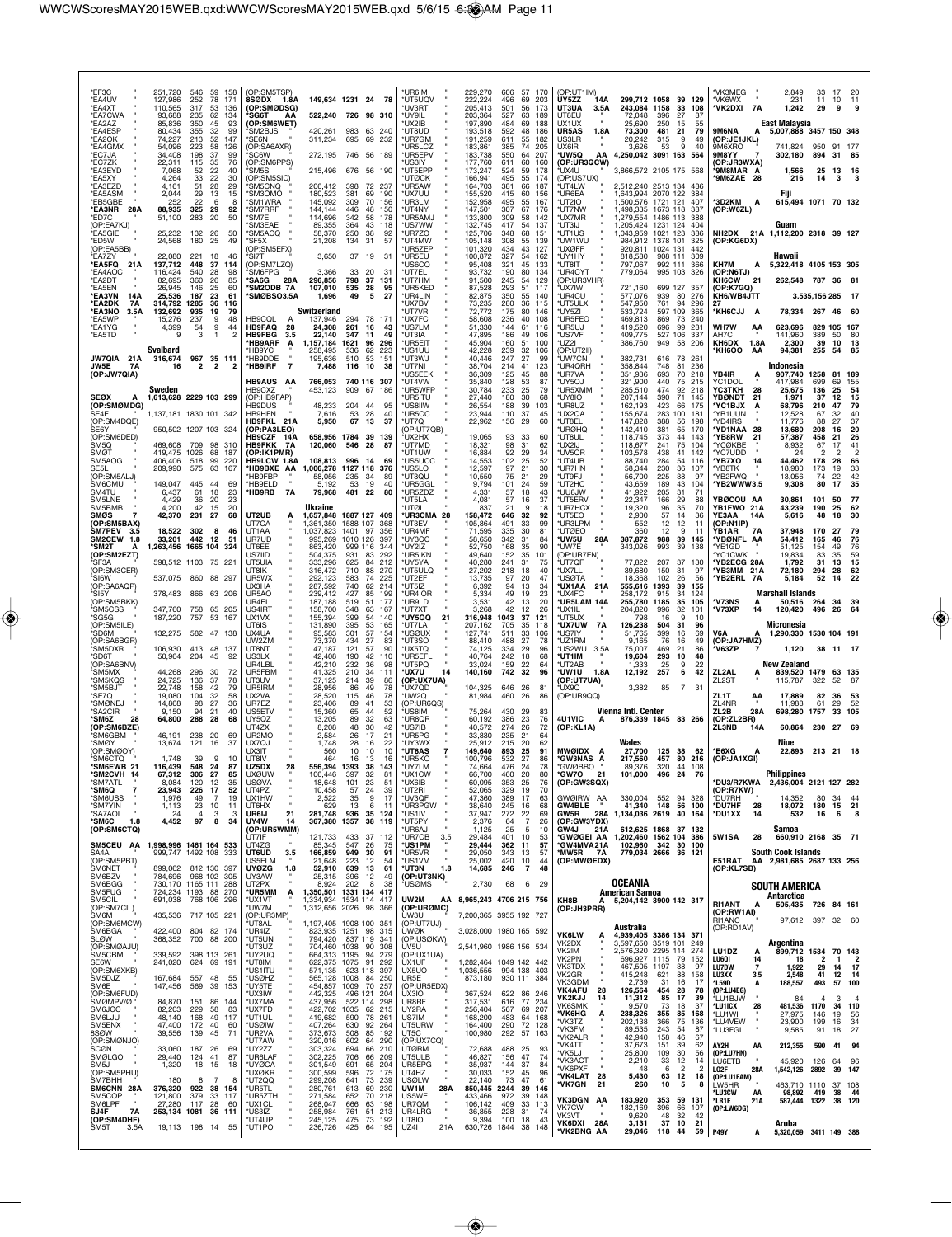| (OP:AE6Y)<br>*P40W<br>(OP:W2GD)                                  | A 10,567,800 5987 155 463                    |                                            |                                                              | HD2A<br>(OP:0Z1AA)<br>HC2SL<br>28<br>*HC1WDT<br>А     | 9,073,705 5716 142 403<br>172,206<br>4,266,108                        | 792<br>3693 100                      | 22<br>59<br>299                                  | GA4UBJ<br><b>E73RZ</b><br>RV3DBK<br>UA4WJ                  | 60,836<br>57.974<br>54,786<br>53,972 | 236<br>304<br>337<br>279 | 42<br>92<br>28<br>73<br>25<br>113<br>28<br>103      |                     | WD6DX<br>N8XX<br>DL1DXA<br>SM5DFM                               | 7,040<br>6,627<br>5,502<br>4,636     | 61<br>53<br>62<br>48        | 19<br>25<br>15<br>32<br>17<br>25<br>14<br>24             | YO3CBZ<br>UT5DJ<br>DK5QN<br>W1TW                           | 6,624<br>5,850<br>5,734<br>4.644                                                        | 122<br>122<br>115<br>57   | 8<br>38<br>39<br>6<br>8<br>39<br>31<br>12         |   |
|------------------------------------------------------------------|----------------------------------------------|--------------------------------------------|--------------------------------------------------------------|-------------------------------------------------------|-----------------------------------------------------------------------|--------------------------------------|--------------------------------------------------|------------------------------------------------------------|--------------------------------------|--------------------------|-----------------------------------------------------|---------------------|-----------------------------------------------------------------|--------------------------------------|-----------------------------|----------------------------------------------------------|------------------------------------------------------------|-----------------------------------------------------------------------------------------|---------------------------|---------------------------------------------------|---|
| <b>P40C</b><br>(OP:KU1CW)                                        | AA 11,085,536 6242 154 462<br><b>Bonaire</b> |                                            |                                                              | (OP:W00R)<br><b>HC1JQ</b><br>21                       | 6<br><b>Falkland Islands</b>                                          | 1 1                                  | -1                                               | <b>N6HI/7</b><br>FF <sub>2</sub> A<br>(OP:EA2SN)<br>FB3FPR | 51,708<br>50,141<br>48.204           | 164<br>240<br>245        | 37<br>87<br>31 102<br>35<br>82                      |                     | <b>IK7GUW</b><br>UT7FZ<br><b>VE6EX</b><br>JK1VOZ                | 4,329<br>4.280<br>3,325<br>2.905     | 67<br>60<br>60<br>45        | 13<br>24<br>10<br>30<br>12<br>13<br>14<br>21             | <b>JE2OOQ</b><br><b>HA5NB</b><br>1.8<br>T43T<br>(OP:CO3IT) | 1,560<br>22,743<br>20,909                                                               | 36<br>385<br>362          | 10<br>10<br>8<br>49<br>8<br>21                    |   |
| *PJ4S<br>28A<br>(OP:DL1NX)                                       | 627,345 1654 34 101                          |                                            |                                                              | <b>VP8KF</b><br>7A                                    | 158,112<br><b>French Guiana</b>                                       | 558 30                               | -78                                              | 7K1CPT<br>OZ8A<br>K9TF                                     | 46,625<br>45,560<br>43,754           | 157<br>258<br>214        | 50<br>33<br>101<br>50<br>81                         | 75                  | UT1DX<br>DH6YMC<br>RC4AA                                        | 2.442<br>1,716<br>1,495              | 35<br>30<br>33              | 13<br>20<br>10<br>12<br>6<br>17                          | S53AR<br>R7NA<br>HA1TI                                     | 12,593<br>5,450<br>5.130                                                                | 274<br>96<br>137          | 6<br>43<br>42<br>8<br>5<br>33                     |   |
| PY2KJ<br>PY2NY                                                   | Brazil<br>1,966,500 1778 99 281<br>886,626   | 1317                                       | 70<br>164                                                    | <b>FY5KE</b><br>21<br>(OP:F6FVY)                      | 2,475,510 4462 39 151                                                 |                                      |                                                  | <b>PS7DX</b><br>IZ7XNB<br>WØRSP/7                          | 43,605<br>42,300<br>37,878           | 189<br>204<br>150        | 32<br>42<br>99<br>40<br>67                          | 53                  | UR5ZQV<br>AC2HJ<br>IO7R                                         | 1,485<br>1,316<br>1,225              | 45<br>30<br>35              | $\overline{7}$<br>20<br>12<br>16<br>$\overline{7}$<br>18 | RU6MO<br>MØZWW<br>RA2FB<br><b>DL5AN</b>                    | 3.876<br>2,997<br>2.584<br>700                                                          | 95<br>107<br>75<br>29     | 32<br>6<br>32<br>28<br>6<br>20<br>5               |   |
| PV8ADI<br>PY2EYE<br>28<br>PX <sub>2</sub> A<br>(OP:PY2YU)        | 772.893<br>14,280<br>1,846,950 3612 39 136   | 1729<br>59<br>70<br>34                     | 152<br>50                                                    | *ZP5YW<br><b>ZP5SNA</b><br>АΑ                         | Paraguay<br>99,821<br>1,188                                           | 225 55 118<br>16                     | 11<br>16                                         | N7RCS<br><b>JN3DMJ</b><br>NT4TS<br><b>PAØRBO</b>           | 36,340<br>36,297<br>35,712<br>35,148 | 154<br>147<br>131<br>172 | 44<br>71<br>53<br>92<br>36<br>37                    | 58<br>64            | (OP:IZ7DMT)<br><b>JF3ROH</b><br>DL/SP4NKJ "<br>IO7U             | 1,104<br>1,078<br>533                | 18<br>41<br>19              | 12<br>12<br>9<br>13<br>6<br>7                            | S59GS<br>107K<br>DC <sub>2</sub> CL                        | 247<br>O                                                                                | 24<br>6                   | 3<br>10<br>2                                      | 5 |
| PS <sub>2</sub> T<br>(OP:PY2TIM)<br>PY1TL                        | 908,886 2298 33 108<br>11,041                | 88<br>23                                   | 38                                                           | *ZP9MCE<br>AA                                         | 350,704<br>Peru                                                       | 734                                  | 59<br>125                                        | <b>OM3TLE</b><br>W5NZ/4<br>VA3RKM                          | 34,572<br>33,264<br>33,000           | 210<br>111<br>129        | 33<br>101<br>40<br>68<br>48<br>62                   |                     | (OP:IK7GUW)<br><b>KH6KG</b><br><b>VR2YAK</b>                    | 516<br>400                           | 16<br>21                    | 7<br>5<br>8<br>12                                        | DM2M<br>(OP:DK3WE)                                         | AA 2.346.546 1873 143 475                                                               |                           |                                                   |   |
| <b>PY3AU</b><br>21<br>PY4YY<br>14<br><b>PY5XH</b><br>1.8         | 82,000<br>148,264<br>2,407                   | 290<br>28<br>636<br>27<br>42<br>11         | 72<br>59<br>18                                               | 0A4SS<br>'OA4O<br>A                                   | 1,576,140<br>541.512                                                  | 1700 106 221<br>958 64               | 143                                              | DL6OZ<br><b>IT9IGN</b><br>EA1RN                            | 31,702<br>31,680<br>31,003           | 162<br>180<br>183        | 33<br>36<br>96<br>29                                | 88<br>74            | <b>UN9PQ</b><br>NC <sub>4</sub> RT<br>JR1USU                    | 384<br>80<br>56                      | 14<br>5                     | 10<br>14<br>5<br>з                                       | VE3KI<br><b>N2QT/4</b><br>RA3AN<br>OK2FD                   | 2,156,139 1596 121<br>2.008.124 1421 120<br>,441,892 1589 121<br>1.221.831 1204 118 413 |                           | -392<br>388<br>426                                |   |
| *PS2R<br>А<br>(OP:PY2TI)<br>*PY4ARS<br>*PR7HR                    | 222,169<br>210,516<br>130,474                | 494<br>53<br>384<br>69<br>299<br>61        | 110<br>143<br>117                                            | 9Y4/VE3EY<br>A                                        | <b>Trinidad &amp; Tobago</b><br>9,491,745 5705 138 435                |                                      |                                                  | DL6UHA<br>K2YG<br>VE3WZ<br>кøтс                            | 30,972<br>29,999<br>29,639<br>28,193 | 151<br>88<br>109<br>107  | 33<br>43<br>33<br>74<br>49                          | 54<br>88<br>72      | NØJK<br>JE1RZR<br>ES5G<br>21<br>(OP:WS4T)                       | 54<br>27<br>204,183                  | 3<br>639                    | 3<br>3<br>2<br>36 111                                    | OK7CM<br>UN8PT<br><b>LZ5W</b>                              | 962,676 1072 104<br>937,125 1050 91<br>905,826 1349                                     |                           | 338<br>266<br>333<br>113                          |   |
| *PY2SHF<br>*PY2AXH<br>*PY2HH                                     | 75,047<br>44.574<br>4,212                    | 194<br>53<br>189<br>44<br>46<br>24         | 98<br>70<br>30                                               | 9Y4W<br>АΑ                                            | 331,352 330 109 279<br>Uruguay                                        |                                      |                                                  | RN1CW<br>DL2BIS<br>DH5MM                                   | 26,796<br>26,664<br>25,752           | 87<br>155<br>114         | 44<br>28<br>73<br>39                                | 72<br>72            | KØFLY<br>OH2BR<br><b>RW9RN</b>                                  | 147,506<br>123,375<br>122,266        | 417<br>496<br>394           | 30 101<br>29<br>96<br>27<br>86                           | (OP:LZ1YE)<br>9A4QV<br>S52P                                | 818,388 1240<br>723,741                                                                 | 1216                      | 86<br>295<br>92<br>299                            |   |
| *PY4XX<br>28<br>*PY2NA<br>*PU1TMU                                | 145,152<br>107,787<br>19.114                 | 33<br>458<br>408<br>26<br>189<br>17        | 93<br>67<br>21                                               | CW5W<br>3.5<br>(OP:CX6VM)<br><b>CX2BR</b><br>AA       | 64,076<br>1,725,881                                                   | 285 23<br>2672 64                    | 60<br>- 163                                      | G7PV7<br>EA2NA<br>DL6ABB                                   | 25,300<br>23,904<br>23,328           | 144<br>276<br>140        | 32<br>60<br>30<br>114<br>37<br>71                   |                     | <b>SP4JFR</b><br>JH1OGC<br>SP4GFG                               | 106,821<br>96,432<br>84.210          | 449<br>332<br>412           | 28<br>89<br>31<br>81<br>27<br>78                         | RZ3QS<br>N3CZ/4<br><b>NØUR</b><br>DL1EFW                   | 715,888<br>708,320<br>684,780<br>621,302                                                | 1134<br>674<br>728<br>916 | 88<br>316<br>105<br>275<br>250<br>89<br>75<br>266 |   |
| *PY1WDS<br>*PT8CW<br>21<br>*PY1JR<br>*PU1KGG                     | 2,190<br>13,000<br>5.336<br>925              | 34<br>102<br>17<br>71<br>13<br>17<br>12    | 9<br>21<br>33<br>16<br>13                                    | CX5UA<br><b>CX7ACH</b><br>21A<br>*CX4SS<br>28A        | 650,240<br>157,276<br>87,046                                          | 918<br>90<br>452<br>448              | 166<br>34<br>103<br>26<br>45                     | W4ZGR<br>DL3BVA<br>UA6JBQ<br><b>VE3DON</b>                 | 23,323<br>21,805<br>20,592<br>20,200 | 101<br>138<br>74<br>97   | 22<br>61<br>24<br>65<br>45<br>36<br>65              | 59                  | LU4HK<br>UT3EK<br>JR1NKN<br>YU7KWX                              | 73,554<br>73.081<br>70,125<br>61,380 | 344<br>404<br>332<br>353    | 26<br>56<br>23<br>84<br>27<br>58<br>25<br>74             | K5NZ<br>US2IZ<br><b>SDØT</b>                               | 611,864<br>605,364<br>574,510                                                           | 598 100<br>1212<br>1015   | 274<br>75<br>291<br>74 291                        |   |
| *PY1UA<br>*PY2VM<br>*PP5VX                                       | 60<br>6<br>4.956                             | 8<br>53                                    | 2<br>4<br>1<br>16<br>26                                      | <b>YV5JBI</b><br>A<br>*YV5AAX<br>A                    | Venezuela<br>131,355<br>220,206                                       | 334<br>359                           | 49<br>90<br>53<br>161                            | W2JEK<br>PA1B<br>SP6QKP                                    | 19,522<br>18,887<br>17,862           | 98<br>154<br>105         | 26<br>60<br>29<br>33<br>45                          | 72                  | (OP:YU7SK)<br>DK1IZ<br>WA6FGV                                   | 58,128<br>56,144                     | 358<br>234                  | 20<br>64<br>25<br>63                                     | <b>(OP:SMØTHU</b><br>K8ZT<br>DL4SDW                        | <b>SMØTHU)</b><br>571,586<br>510,085                                                    | 605 101                   | 486 116 338<br>252                                |   |
| *PS7AW<br>*PR7AB<br>7<br>*PY3XX                                  | 1,863<br>46,699<br>4,606                     | 32<br>296<br>-17<br>70<br>16               | 9<br>14<br>50<br>33                                          | *YV5JGO<br><b>YV4NN</b><br>14A                        | 42,465<br>370,776                                                     | 155<br>34<br>852                     | 61<br>37<br>131                                  | <b>DL6MWG</b><br>YO4HHP<br>DK5CF                           | 17,472<br>17,184<br>17,088           | 134<br>133<br>140        | 21<br>57<br>26<br>28                                | 70<br>68            | <b>GMØLVI</b><br><b>OE2UKL</b><br>N4AU                          | 49,590<br>48.840<br>40,204           | 286<br>285<br>159           | 21<br>66<br>-24<br>64<br>23<br>69                        | IZ8JFL/1<br>RZ9CJ<br>EA1BP<br><b>SQ7IQI</b>                | 497,746<br>474,770<br>278,553<br>219,912                                                | 938<br>465<br>580<br>607  | 87<br>295<br>91<br>303<br>187<br>66<br>68<br>196  |   |
| *PY1KR<br>3.5<br>ZW5B<br>(OP:W1UE)                               | 340<br>AA 6,844,696 3726 156 496             | 10                                         | 8                                                            | *YV8AD<br>AA<br>*YV1KK<br>28A                         | 2,926,280<br>941,045<br>0RP                                           | 2137 120<br>2025<br>-36              | 370<br>125                                       | DK7OG<br><b>WBØCFF</b><br>R <sub>2</sub> MA<br>SA5BFZ      | 16,480<br>14,430<br>13,746<br>13,360 | 126<br>67<br>131<br>121  | 26<br>54<br>29<br>49<br>60<br>19<br>24              | 56                  | OK1LV<br>UA6BFE<br><b>WFOT</b><br>OH2ID                         | 37,444<br>30,452<br>26.928<br>19,020 | 208<br>188<br>117<br>199    | 23<br>69<br>21<br>71<br>25<br>63<br>14<br>46             | <b>YU1LM</b><br>UR5FCM<br><b>JA1KEB</b>                    | 218,250<br>195,822<br>191,282                                                           | 598<br>753<br>406         | 58<br>167<br>40<br>158<br>74<br>108               |   |
| PY4RGS<br>PY5FB<br>PY4HO                                         | 2,673,125 1502 152 473<br>527,790<br>394,752 | 464 132<br>752<br>57                       | 306<br>135                                                   | PZ5AV<br>A<br>(OP:KØAV)<br>GJ2A                       | 2,701,290 2452 95 286<br>2,699,165 3127 101 378                       |                                      |                                                  | IZ7FLP<br>KQ2RP<br>SP8LXE                                  | 12,950<br>12,800<br>12,393           | 91<br>73<br>121          | 31<br>39<br>25<br>25<br>56                          | 55                  | <b>JR2EKD</b><br><b>JR4BYH</b><br>KQ1P                          | 16,016<br>10,260<br>10.192           | 132<br>77<br>65             | 20<br>32<br>21<br>36<br>13<br>43                         | N9JR<br>PE2K<br>LZ5QZ                                      | 174,876<br>140,420<br>140,250                                                           | 318<br>458<br>539         | 67<br>169<br>48<br>122<br>44<br>143               |   |
| PY2FN<br>PY4VB<br>PP5AX<br>PY2IU                                 | 239,112<br>194,655<br>81.291<br>66,792       | 360<br>85<br>282<br>220<br>58<br>213<br>35 | 158<br>92<br>193<br>-89<br>86                                | (OP:MJØASP)<br>5H3EE<br><b>VE3VN</b><br>RT4W          | 1,859,220 1914 78 252<br>1,461,824 1305 100 316<br>1.382.612 1795 107 |                                      | 362                                              | JM1KLO<br>EA3BES<br>K7GO<br>N3ZP                           | 11,270<br>10,670<br>10,472<br>10,431 | 76<br>162<br>55<br>69    | 32<br>25<br>85<br>31<br>37<br>21<br>40              | 38                  | BG4UVX<br>K2GMY/6<br>K4MF<br>KN1H                               | 9,588<br>9,256<br>7.473<br>4,120     | 106<br>70<br>59<br>37       | 21<br>30<br>18<br>-34<br>12<br>35<br>13<br>27            | UT3IT<br>EA2BD<br>S53K<br>N6KI                             | 138,750<br>131,040<br>130,640<br>130,472                                                | 280<br>359<br>340<br>258  | 186<br>64<br>132<br>50<br>59<br>125<br>72<br>116  |   |
| PY2IQ<br>PY2NFE<br>PY2NZ<br>28A                                  | 5,418<br>3,478<br>99                         | 52<br>18<br>45<br>15<br>-7                 | 25<br>22<br>4                                                | N1IX<br>N7IR<br>W6JTI                                 | 1,257,515 1045 109<br>927,350<br>829,864                              | 785 124<br>762 121                   | 318<br>301<br>-271                               | WP4DT<br><b>YU5RY</b><br>R <sub>2</sub> WW                 | 10,230<br>9,600<br>9,282             | 143<br>138<br>117        | 24<br>31<br>12<br>17<br>61                          | 52                  | I2BPP<br>DK4CU<br><b>RA7RA</b>                                  | 2,976<br>1,856<br>1,715              | 42<br>56<br>53              | 14<br>17<br>$\overline{7}$<br>25<br>8<br>27              | UT4UFZ<br><b>DJØMY</b><br>NQ <sub>2</sub> W                | 127,680<br>117,608<br>111,320                                                           | 297<br>255<br>221         | 65<br>163<br>185<br>56<br>127<br>57               |   |
| <b>PY1CAS</b><br>21A<br>PX2X<br>14A<br>(OP:PY2EL)                | 12,173<br>515,540                            | 93<br>16<br>1308<br>36                     | 31<br>113                                                    | N1TM<br><b>UC7K</b><br>HG6C                           | 806,891<br>798,045 1231<br>795,278 1269                               | 796<br>93<br>94<br>94                | 286<br>321<br>313                                | SP9RQH<br><b>VE3KQN</b><br>W1WQG                           | 9,000<br>8,732<br>7,992              | 75<br>59<br>60           | 24<br>48<br>25<br>34<br>23<br>51                    |                     | AB8FJ<br><b>DU1/A61DJ</b><br><b>JF8LPB</b>                      | 1,325<br>969<br>851                  | 20<br>25<br>20              | 10<br>15<br>8<br>۹<br>9<br>14                            | NK <sub>5</sub> G<br>TA1L<br><b>RUØLAX</b>                 | 98.400<br>98,400<br>88,266                                                              | 303<br>248<br>260         | 115<br>49<br>61<br>179<br>47<br>94                |   |
| PP <sub>5F</sub> J<br>PR7AA<br>7A<br>(OP:PR7DX)<br>PY1ZV<br>3.5A | 157.620<br>213,679<br>52,689                 | 512<br>32<br>718<br>26<br>267<br>26        | -79<br>81<br>65                                              | (OP:HA6IAM)<br><b>JR4DAH</b><br>ктак<br>EU6DX         | 790,188<br>756,450<br>690,744 1133                                    | 961 107 215<br>751                   | 96 273<br>88<br>320                              | <b>JA8CXX</b><br>CX7RT<br>AF9J<br><b>W3NCR</b>             | 7,436<br>7,194<br>6,649<br>6,534     | 76<br>84<br>41<br>46     | 20<br>24<br>16<br>28<br>33<br>16                    | 17<br>38            | 12 IAL<br>IZ8EWD<br>K2BCM<br><b>BD7PTS</b>                      | 544<br>516<br>500<br>496             | 22<br>17<br>12<br>19        | 9<br>7<br>5<br>10<br>10<br>7<br>9                        | JG1SPS<br>DL1RNN<br>AY8A<br>(OP:LU8ADX)                    | 88,110<br>68,847<br>66,990                                                              | 234<br>258<br>221         | 71<br>94<br>43<br>116<br>47<br>63                 |   |
| PY1NB<br>*PY3OZ<br>ΑА<br>*PP1CZ                                  | 216<br>2,277,760<br>1,093,425                | 6<br>2480<br>95<br>1343<br>80              | 6<br>6<br>225<br>225                                         | <b>DL8TG</b><br>HB9F<br>(OP:HB9CBR)                   | 680,680 1118<br>641,840                                               | 939<br>86                            | 90<br>274<br>269                                 | <b>MØDSL</b><br><b>ISØXBS</b><br>W4GDG                     | 5,967<br>5,734<br>5,096              | 99<br>72<br>44           | 40<br>11<br>21<br>19<br>30                          | 40                  | A92AA<br>E22RBV<br>HK3W                                         | 286<br>156<br>6                      | 10<br>10                    | 5<br>8<br>6                                              | IK1ZOF<br>K7MK<br>VA3PAW                                   | 53,703<br>50,310<br>47,250                                                              | 221<br>157<br>171         | 43<br>110<br>41<br>76<br>45<br>80                 |   |
| *PY3DX<br>*PY4LH<br>*PY4ZO                                       | 399,736<br>325,091<br>288,626                | 647<br>69<br>564<br>75<br>460<br>67        | 163<br>146<br>154                                            | NØKE<br>RW3AI<br>UA7G                                 | 619,040<br>604,500 1134 82<br>540.176                                 | 640 117 248<br>812<br>92             | 308<br>272                                       | DK7FH<br>RZ9W/3<br><b>F5IQJ</b>                            | 5,037<br>4,392<br>4,161              | 53<br>54<br>45           | 31<br>42<br>16<br>20<br>24<br>33                    |                     | <b>LA5YTA</b><br>CO2IR<br>14<br><b>US5VX</b>                    | 133,749<br>130,260                   | 653<br>592                  | 26<br>73<br>32<br>98                                     | DL8ZAJ<br><b>VE5VA</b><br>DL2PR<br><b>BG6JJI</b>           | 44,897<br>36,963<br>30,371<br>28,000                                                    | 185<br>122<br>206<br>138  | 45<br>94<br>75<br>36<br>92<br>29<br>62<br>38      |   |
| *PY5ZW<br>*PT3A<br>(OP:PY3IT)<br>*PY2DV                          | 98,318<br>55,080<br>38,437                   | 353<br>38<br>160<br>48<br>123<br>51        | 71<br>105<br>82                                              | <b>GM3YEH</b><br>DF5RF<br>OL3M<br>(OP:OK1TGI)         | 532,494<br>508,305<br>484,848                                         | 868<br>981<br>1012                   | 77<br>269<br>70<br>239<br>72 240                 | DL2DWP<br>EA4CU<br>KH6CS<br>JG1GPY                         | 4,012<br>3,783<br>3,408<br>3,344     | 69<br>39<br>33<br>50     | 16<br>19<br>20<br>21<br>27<br>16<br>22              | 43                  | <b>NK3U/4</b><br>N8ET<br><b>BV3FG</b><br>UA1ATD                 | 97,635<br>67,850<br>43,602<br>30.680 | 311<br>221<br>221<br>317    | 30<br>85<br>32<br>83<br>26<br>60<br>13<br>52             | AE5X<br><b>MØHDF</b><br>WC7S                               | 27,472<br>27,348<br>26,433                                                              | 104<br>256<br>110         | 30<br>71<br>103<br>26<br>62<br>37                 |   |
| *PY5TJ<br>*PY2TOF<br>*PP5JY                                      | 24,548<br>11,745<br>7,200                    | 125<br>27<br>31<br>67<br>60<br>28          | 49<br>50<br>32                                               | HA5BA<br>G4CWH<br><b>SP2DNI</b>                       | 444,198 1020<br>432.717<br>419,584                                    | 807<br>71<br>919                     | 69<br>234<br>220<br>70<br>228                    | YC1ME<br><b>ADØBI</b><br><b>IK2AIT</b>                     | 2,774<br>2.754<br>1,950              | 36<br>33<br>40           | 20<br>20<br>14<br>14                                | 18<br>25            | US5EFU<br><b>IN3HUU</b><br><b>RA3XEV</b>                        | 22,646<br>16,120<br>16,068           | 269<br>184<br>245           | 13<br>54<br>12<br>53<br>11<br>41                         | <b>SP9HVV</b><br>JI1ALP<br><b>LA1DSA</b>                   | 16,120<br>9.106<br>8,820                                                                | 104<br>57<br>94           | 71<br>33<br>20<br>38<br>57<br>27                  |   |
| *PY3ML<br>*PU4YJS<br>*PY1MT                                      | 4,345<br>1,628<br>255                        | 72<br>22<br>41<br>9                        | 33<br>17<br>20<br>6<br>9<br>80                               | RN4HAB<br>AA1CA<br>G3YMC                              | 371,514<br>368,626<br>333.696                                         | 938<br>61<br>464<br>78<br>848 59     | 225<br>220<br>205                                | IK7I VF<br>N3IOD<br>EA3FHP                                 | 1,672<br>1,584<br>1,302              | 46<br>31<br>30           | 14<br>30<br>22<br>11<br>9                           | 22                  | SP6BXM<br><b>KP4CPC</b><br><b>SM7RYR</b>                        | 13,272<br>12,384<br>11,554           | 182<br>116<br>168           | 11<br>45<br>17<br>31<br>-9<br>44                         | WJ1R<br>DL1AKP<br>DJ2BC<br>DH5YM                           | 5,994<br>4,760<br>4.140<br>1,708                                                        | 47<br>51<br>59<br>33      | 36<br>18<br>18<br>22<br>28<br>17<br>13<br>15      |   |
| *ZW1M<br>28A<br>(OP:PY1MK)<br>'PP5KR<br>*PP2EG/5                 | 403,920<br>336.219 1115<br>330,144 1009      | 1298<br>28<br>30<br>29                     | 81<br>85                                                     | HG5O<br>(OP:HA5OB)<br><b>DHØJAE</b><br>OK2BDF         | 314,956<br>307,740<br>269,860                                         | 742<br>729<br>68<br>708              | 65 219<br>208<br>62<br>200                       | <b>JS6SDQ</b><br>K8R.IW<br>IO7W<br>(OP:IK7LVE)             | 1,271<br>1.080<br>980                | 17<br>24<br>23           | 15<br>-9<br>18<br>10                                | 16<br>15            | KØMP/7<br>W1IG<br><b>JRØGFM</b><br>NUØT                         | 10,696<br>8.064<br>7,488<br>6,946    | 74<br>70<br>69<br>63        | 17<br>39<br>-14<br>34<br>18<br>30<br>12<br>34            | DK3IP<br><b>WT2P/9</b><br><b>JG7UVO</b>                    | 1.462<br>1,395<br>1,080                                                                 | 32<br>23<br>18            | 24<br>10<br>12<br>19<br>11<br>16                  |   |
| *PY2RH<br>*PY3CAL<br>*PY1WW                                      | 56,286<br>20,713                             | 386<br>17<br>23<br>118                     | 84<br>36<br>54                                               | <b>RU3FB</b><br><b>VE3HG</b>                          | 261,096<br>254,722                                                    | 695<br>437                           | 56<br>220<br>36<br>166                           | EA1TI<br><b>UAØSBQ</b>                                     | 903<br>858<br>768                    | 27<br>24                 | 10<br>$\begin{array}{c} 12 \\ 17 \end{array}$<br>15 |                     | <b>DK1MIR</b><br>(OP:E73WM)                                     | 3,813                                | 76                          | 35<br>9<br>32                                            | DL8WJM<br>EA4KR<br>28A<br>LU7HZ                            | 332,506<br>252,860                                                                      | 827<br>957                | 39<br>134<br>25<br>69                             |   |
| *PY1NSC<br>*PY2ABN<br>*PU1NAF<br>*PR7AR 21A                      | 12,710<br>5,832<br>84<br>8,316               | 203<br>15<br>54<br>19<br>123               | 26<br>$\overline{7}$<br>29<br>$\overline{7}$<br>7<br>9<br>19 | VA3SB<br>G4FPA<br><b>EA1GT</b><br>K2YGM               | 254,616<br>248,880<br>243,739<br>241,800                              | 51<br>519<br>658<br>687<br>344       | 155<br>55<br>185<br>50<br>173<br>66 182          | 7XØMT<br>EA9CD<br>ISØ/IZ8SAR "                             | 748<br>690<br>437<br>420             | 16<br>19<br>19           | 9<br>11<br>9<br>-7                                  | 13<br>19<br>14<br>8 | <b>JP3CGJ</b><br><b>G4IKR</b><br><b>CT1ELP</b><br><b>W9YA/5</b> | 3,686<br>2,574<br>1,980              | 45<br>58<br>32              | 17<br>21<br>10<br>23<br>10<br>12                         | JR3RWB<br>YT8T<br><b>ES1CW</b><br>ZL3TE                    | 204,544<br>140,954<br>88,125<br>87,232                                                  | 620<br>448<br>337<br>523  | 34<br>94<br>35<br>114<br>30<br>95<br>23<br>35     |   |
| *PY2FSR<br>*PR7AF<br>*PV8DX 1.8A                                 | 2,432<br>931<br>88                           | 39<br>18<br>$\overline{\phantom{a}}$       | 13<br>19<br>8<br>11<br>4<br>7                                | EA7AAW<br>K3WWP<br>HA6VV                              | 233,673<br>233,661<br>229,086                                         | 547<br>380<br>634                    | 52<br>167<br>53 160<br>63<br>204                 | JG1BGT<br><b>N3SY/2</b><br><b>IT9CEL</b><br>WA4ZOF/KH6     | 396<br>360                           | 10<br>24<br>21<br>288    | 12<br>21<br>10<br>14<br>-11                         | 10                  | II7M<br>UA1CEG<br>WB3JFS/7                                      | 1,518<br>1,105<br>143<br>54          | 38<br>33<br>14<br>7         | 12<br>21<br>6<br>7<br>3<br>8<br>3<br>3                   | (OP:W3SE)<br>EA3KX<br><b>MØOSH</b>                         | 82,280<br>82,228                                                                        | 260<br>303                | 35<br>101<br>32<br>90                             |   |
| <b>CE3CT</b><br>А                                                | Chile<br>7,225,764 4601 141 405              |                                            |                                                              | <b>W6OU</b><br>(OP:W8QZA)<br>HB9AYZ                   | 227,470<br>213,380                                                    | 367<br>608                           | 76 154<br>53 182                                 | 8<br><b>DHØDK</b><br>NV9X                                  | 126<br>119                           | 12<br>6                  | 5<br>3                                              | -4                  | DI 3PB<br>FY5FY<br>7<br>DR3W                                    | 6<br>502,299 1468<br>99,510          | п.<br>545                   | -1<br>л<br>28<br>91<br>22<br>85                          | UT5ID<br>R3BB<br>ES <sub>1</sub> LS<br><b>VU2UR</b>        | 72,846<br>67,599<br>62.699<br>61,152                                                    | 318<br>288<br>335<br>230  | 34<br>80<br>31<br>80<br>67<br>24<br>77<br>27      |   |
| (OP:LU5DX)<br>CE3DNP 28<br>CE2/KØMD<br>(OP:KØMD)                 | 471.978 1431 30<br>9,350                     | 132                                        | 87<br>9<br>16                                                | IV3DRP<br>UX8IX<br>K2QB<br><b>TAMRAL</b>              | 205,600<br>197,450<br>192,045<br>172,608                              | 515<br>484<br>348<br>57<br>390<br>71 | 51<br>149<br>74<br>201<br>160<br>115             | DG3SBM<br><b>DL9GTI</b><br>28<br><b>LZ2RS</b><br>ZS6DX     | 110<br>24<br>157,380<br>145,500      | 6<br>567<br>438          | 5<br>$\overline{2}$<br>33<br>96<br>30<br>95         | 6<br>$\overline{2}$ | (OP:DL6MHW)<br><b>OK2VWB</b><br>RT5R<br><b>S53Q</b>             | 91,575<br>56,079<br>46,010           | 559<br>378<br>452           | 19<br>80<br>75<br>18<br>18<br>68                         | UX5UU<br><b>GØTPH</b><br>JH8XVH                            | 55,836<br>46,546<br>41,220                                                              | 274<br>322<br>187         | 27<br>67<br>52<br>22<br>29<br>61                  |   |
| *CE3KHZ A<br>*CE2/CX1EK28<br>(OP:CX1EK)                          | 163,415<br>175,653                           | 569<br>53<br>933<br>24                     | 62<br>63                                                     | YU1ML<br>RX1AD<br>DF5SF                               | 170,980<br>161,968<br>159,470                                         | 682<br>475<br>467                    | 44<br>162<br>51<br>161<br>53<br>132              | VY2OX<br><b>JQ1NGT</b><br>SP5DDJ                           | 133,751<br>100,214<br>97,580         | 364<br>454<br>347        | 27<br>104<br>29<br>60<br>-34<br>85                  |                     | <b>HB9CEY</b><br><b>IW3ILM</b><br>N <sub>2JNZ</sub>             | 36,288<br>34,428<br>29,400           | 302<br>278<br>152           | 14<br>67<br>13<br>63<br>13<br>57                         | SO1D<br>(OP:SP1JPQ)<br>YT2B<br>PA9M                        | 40,040<br>28,975<br>23,976                                                              | 204<br>166<br>117         | 27<br>61<br>72<br>23<br>28<br>53                  |   |
| *CE7EEA<br>*CE3TAM AA                                            | 13,248<br>10,416                             | 78 21<br>50<br>46                          | 43<br>47                                                     | EA1AER<br><b>SBØA</b><br>(OP:SMØLPO)<br><b>DL1AQU</b> | 159,285<br>148,135<br>140,160                                         | 421<br>611<br>431                    | 53<br>132<br>50 165<br>48 144                    | <b>НАЗНХ</b><br>K1SX<br><b>GJ3YHU</b><br><b>JA4DOX</b>     | 65,065<br>52,461<br>50,868<br>43,316 | 337<br>215<br>287<br>243 | 25<br>20<br>67<br>19<br>22                          | 66<br>62<br>46      | YO4BEW<br><b>SP7BCA</b><br>F/OM2ZA<br>DL4EPM                    | 22,568<br>22,464<br>20,262<br>19,272 | 261<br>252<br>202<br>203    | 17<br>45<br>15<br>49<br>13<br>53<br>14<br>52             | <b>JK1TCV</b><br>R7FO<br><b>IK4OMU</b>                     | 23,700<br>19,008<br>13,950                                                              | 145<br>161<br>132         | 39<br>21<br>14<br>50<br>29<br>16                  |   |
| *CE2MVF 28A<br>*XQ3UP<br>*3G3O<br>(OP:CE3OP)                     | 153,090<br>13,621<br>13,452                  | 614 26<br>100<br>20<br>108<br>21           | 64<br>33<br>38                                               | LB1JG<br>RX1CQ<br>NU4B                                | 134,312<br>128,785<br>124,655                                         | 528<br>395<br>202<br>71              | 43 163<br>49<br>166<br>162                       | G3LHJ<br>FI4II<br>WC3O                                     | 40,280<br>36,855<br>31,914           | 247<br>275<br>148        | 23<br>20<br>61<br>20<br>61                          | 53                  | DJ3GE<br>HA4FY<br>SJ6W                                          | 17,568<br>17,346<br>9,880            | 216<br>253<br>161           | 11<br>50<br>11<br>48<br>10<br>42                         | OK2NA<br>BD4WM<br><b>9A2VX</b>                             | 11,562<br>10,314<br>9,996                                                               | 131<br>84<br>118          | 31<br>16<br>34<br>20<br>27<br>15                  |   |
| CE3FZ<br>*XQ1CR 21A<br>*CE3AA 14A                                | 3.267<br>48,891<br>594,048 1268              | 39<br>- 15<br>403<br>14<br>-39             | 18<br>29<br>129                                              | RN4AO<br>LZ1ZJ<br><b>I3VWK</b>                        | 119,970<br>117,600<br>116,280                                         | 513<br>342 60<br>337                 | 45<br>170<br>136<br>52<br>138                    | DL2TM<br>EA4BL<br>KM6Z                                     | 31,329<br>31,110<br>26.936           | 224<br>208<br>138        | 20<br>39<br>24<br>61<br>24<br>50<br>23              |                     | (OP:SM6MIS)<br><b>NE6M</b><br><b>IW1BCO</b>                     | 4,640<br>3.914                       | 63<br>97                    | 12<br>17<br>$\overline{7}$<br>-31                        | KU7Y<br>DF5WW<br><b>IV3NVN</b><br><b>JRØBUL</b>            | 9,828<br>6,612<br>5,560<br>228                                                          | 69<br>52<br>51<br>7       | 35<br>19<br>35<br>23<br>16<br>24<br>6<br>6        |   |
| (OP:XQ4CW)<br>*HK3ZD                                             | Colombia<br>112,496                          |                                            |                                                              | <b>US7IVW</b><br>N1AIA<br>PA9CW<br>ON7CC              | 105,885<br>101,574<br>100,011<br>99,541                               | 390<br>215<br>393<br>371             | 43<br>138<br>45<br>126<br>40 119<br>45<br>124    | NU7Y<br>AE4O<br>EA7KB<br>IT9RYJ                            | 24,564<br>23,927<br>23,826<br>20,350 | 136<br>139<br>208<br>198 | 16<br>55<br>15<br>51<br>22                          | 46<br>52            | S54MI<br><b>ZS/V51VE</b><br><b>MØIDL</b><br>IZ7SIA              | 3,655<br>2,646<br>2,574<br>1,950     | 85<br>53<br>58<br>60        | 10<br>33<br>10<br>11<br>8<br>25<br>8<br>22               | TA2ANI<br>EA2EA<br>21A<br><b>F/E72T</b>                    | 168<br>437,912<br>275,139                                                               | 9<br>1129<br>776          | 5<br>3<br>39<br>133<br>133<br>38                  |   |
| 28<br>*НК6Р<br>*HK3UA<br>14                                      | 696<br>11,970                                | 262 58 120<br>22<br>12<br>95 21            | 17<br>42                                                     | <b>VA2SNL</b><br>KI4FW<br>404SM                       | 96,214<br>92,560<br>92,184                                            | 256<br>199<br>394<br>36              | 45<br>101<br>51<br>127<br>131                    | <b>OK6OK</b><br><b>IZ7DMT</b><br><b>WA8REI</b>             | 19,008<br>17,100<br>15,340           | 203<br>170<br>89         | 15<br>29<br>19<br>41<br>-21<br>44                   |                     | <b>JM1XTB</b><br>AA5TB<br>OK5D                                  | 1,512<br>1,239<br>943                | 37<br>21<br>26              | 11<br>10<br>6<br>15<br>7<br>16                           | F1EBN<br>F4BKV<br><b>JAØVTK/7</b>                          | 145,834<br>134,384<br>132,440                                                           | 466<br>373<br>453         | 106<br>36<br>112<br>36<br>29<br>81                |   |
| *HK3JJB AA<br>21 A<br>*НКЗQ                                      | 8,460<br>43,962                              | 63<br>24<br>195 28                         | -36<br>-74                                                   | W1SFR<br>IK2UZQ<br><b>DDØVS</b><br>NX4N               | 85,644<br>78,942<br>78,368<br>74,704                                  | 308<br>275<br>316<br>187             | 49<br>134<br>49<br>128<br>42<br>116<br>49<br>112 | IZ2JPN<br><b>GW4EVX</b><br>K6VHF<br>DL1JDQ                 | 14,739<br>12,474<br>11,770<br>11,564 | 146<br>163<br>107<br>94  | 20<br>31<br>13<br>29<br>21<br>22<br>37              | 34                  | (OP:OK1DTP)<br>WA2NYY<br>VK3GK<br>JE1CAC                        | 312<br>297<br>192                    | 9<br>$12$<br>$\overline{7}$ | 4<br>8<br>6<br>5<br>6<br>6                               | LY5G<br>HG1ØCC<br>(OP:HA3JB)<br>UT3WS                      | 127,351<br>109,779<br>57,500                                                            | 590<br>497<br>317         | 25<br>88<br>98<br>31<br>72<br>20                  |   |
| *PJ2V<br>21<br>(OP:PA4N)                                         | Curcao<br>833,952 2105 32 104                |                                            |                                                              | EA7HCB<br>ON6ORP<br><b>VE7BQO</b>                     | 72,150<br>71,280<br>68,796                                            | 338<br>216<br>52<br>51<br>288        | 43<br>107<br>92<br>57                            | <b>WA2FBN</b><br><b>IKØEIE</b><br><b>E73CV</b>             | 10,036<br>9.675<br>9,600             | 70<br>47<br>91           | 15<br>42<br>33<br>16                                | 37<br>34            | <b>OH5FTV</b><br><b>JD1AHC</b><br><b>I5EFO</b>                  | 143<br>114<br>42                     | 17<br>13<br>8               | 4<br>9<br>3<br>з<br>6                                    | <b>UA9UHN</b><br><b>RD3ARU</b><br>YT1BX                    | 43,824<br>38,808<br>17,168                                                              | 216<br>325<br>160         | 22<br>66<br>58<br>19<br>13<br>45                  |   |
| *CEØY/PG5M<br>14                                                 | Easter Island<br><b>Ecuador</b>              | 14A 2,600 38                               | - 11                                                         | <b>DL6UKL</b><br><b>WB9G/4</b><br>DF1SZ<br>KE6K/7     | 64,408<br>64,386<br>62,652<br>62,640                                  | 356<br>37<br>163<br>272<br>54<br>215 | 38<br>128<br>109<br>36<br>102                    | 14KRF<br>YO4FKO<br>UT2IV<br>91   G3ZNR                     | 9.384<br>9,322<br>8,910<br>7,566     | 109<br>72<br>80<br>128   | 33<br>18<br>19<br>18<br>12                          | 40<br>48<br>27      | YU1Q<br>3.5<br>9A3DML<br>OK8EYJ<br><b>SQ5LNU</b>                | 24,384<br>15,150<br>9,635<br>6,808   | 305<br>296<br>198<br>158    | 11<br>53<br>6<br>44<br>40<br>7<br>38<br>8                | OE/IZ3NVR<br>JH3DMQ<br>DK5OCE<br>OH8KA                     | 13,104<br>10,464<br>8,694<br>7,540                                                      | 132<br>104<br>121<br>85   | 47<br>16<br>18<br>30<br>30<br>12<br>10<br>42      |   |